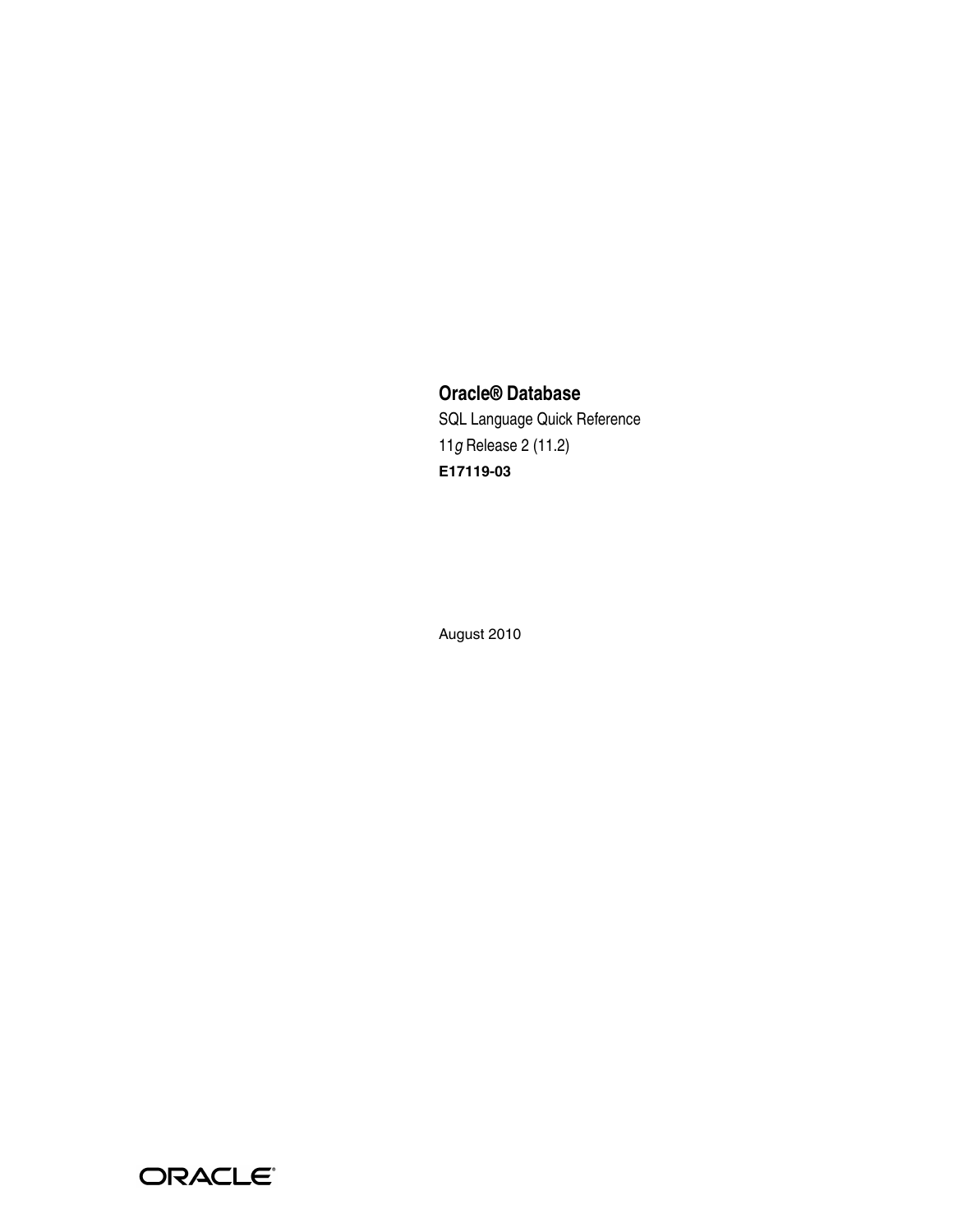Oracle Database SQL Language Quick Reference, 11*g* Release 2 (11.2)

E17119-03

Copyright © 2003, 2010, Oracle and/or its affiliates. All rights reserved.

Primary Authors: Diana Lorentz, Mary Beth Roeser, Simon Watt

This software and related documentation are provided under a license agreement containing restrictions on use and disclosure and are protected by intellectual property laws. Except as expressly permitted in your license agreement or allowed by law, you may not use, copy, reproduce, translate, broadcast, modify, license, transmit, distribute, exhibit, perform, publish, or display any part, in any form, or by any means. Reverse engineering, disassembly, or decompilation of this software, unless required by law for interoperability, is prohibited.

The information contained herein is subject to change without notice and is not warranted to be error-free. If you find any errors, please report them to us in writing.

If this software or related documentation is delivered to the U.S. Government or anyone licensing it on behalf of the U.S. Government, the following notice is applicable:

U.S. GOVERNMENT RIGHTS Programs, software, databases, and related documentation and technical data delivered to U.S. Government customers are "commercial computer software" or "commercial technical data" pursuant to the applicable Federal Acquisition Regulation and agency-specific supplemental regulations. As such, the use, duplication, disclosure, modification, and adaptation shall be subject to the restrictions and license terms set forth in the applicable Government contract, and, to the extent applicable by the terms of the Government contract, the additional rights set forth in FAR 52.227-19, Commercial Computer Software License (December 2007). Oracle USA, Inc., 500 Oracle Parkway, Redwood City, CA 94065.

This software is developed for general use in a variety of information management applications. It is not developed or intended for use in any inherently dangerous applications, including applications which may create a risk of personal injury. If you use this software in dangerous applications, then you shall be responsible to take all appropriate fail-safe, backup, redundancy, and other measures to ensure the safe use of this software. Oracle Corporation and its affiliates disclaim any liability for any damages caused by use of this software in dangerous applications.

Oracle is a registered trademark of Oracle Corporation and/or its affiliates. Other names may be trademarks of their respective owners.

This software and documentation may provide access to or information on content, products, and services from third parties. Oracle Corporation and its affiliates are not responsible for and expressly disclaim all warranties of any kind with respect to third-party content, products, and services. Oracle Corporation and its affiliates will not be responsible for any loss, costs, or damages incurred due to your access to or use of third-party content, products, or services.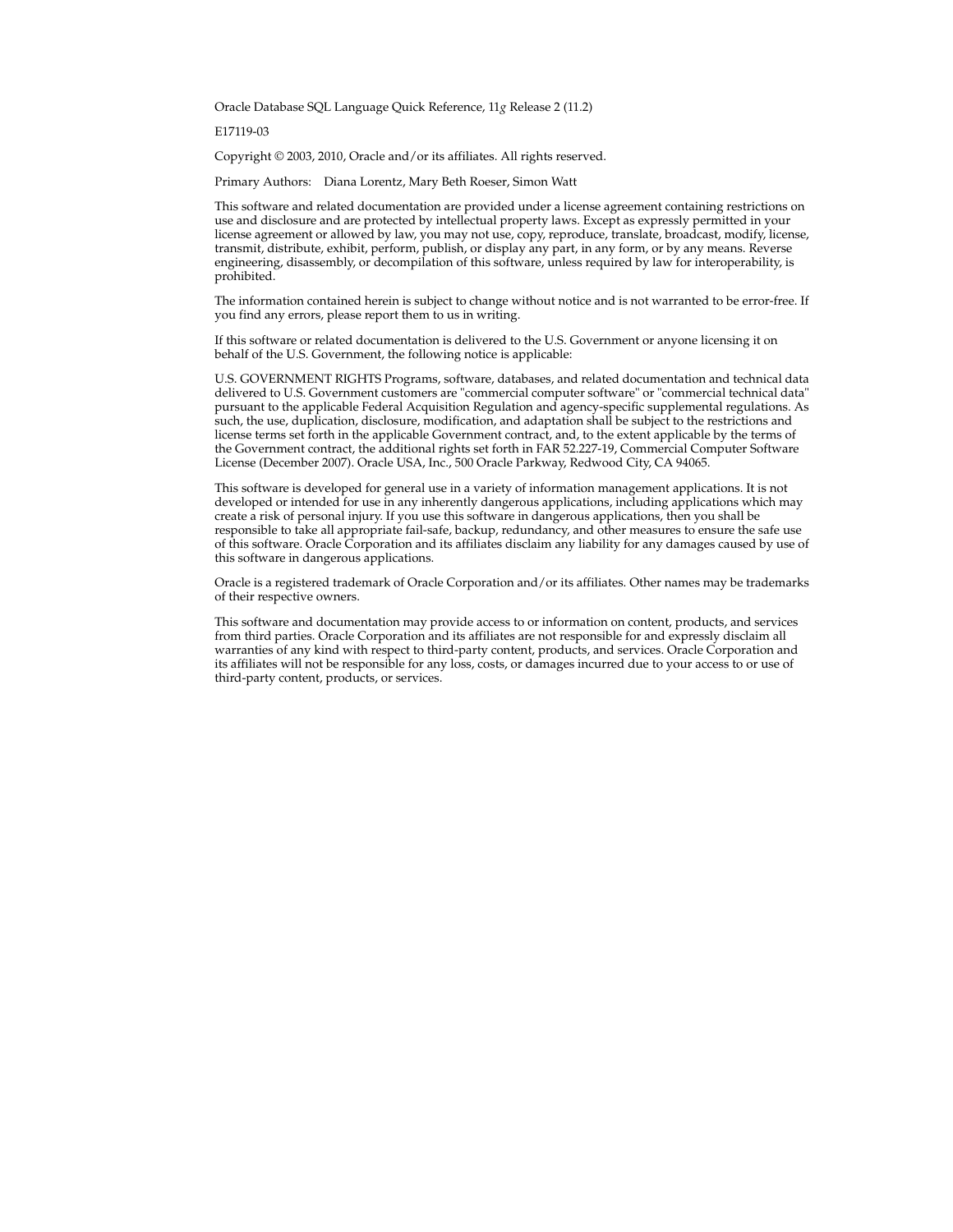# **Contents**

| $\mathbf{1}$   | <b>SQL Statements</b>  |  |
|----------------|------------------------|--|
|                |                        |  |
| $\mathbf{2}$   | <b>SQL Functions</b>   |  |
|                |                        |  |
| 3              | <b>SQL Expressions</b> |  |
|                |                        |  |
| 4              | <b>SQL Conditions</b>  |  |
|                |                        |  |
| 5              | <b>Subclauses</b>      |  |
|                |                        |  |
| 6              | <b>Data Types</b>      |  |
|                |                        |  |
|                |                        |  |
|                |                        |  |
|                |                        |  |
| $\overline{7}$ | <b>Format Models</b>   |  |
|                |                        |  |
|                |                        |  |
|                |                        |  |
|                |                        |  |
|                |                        |  |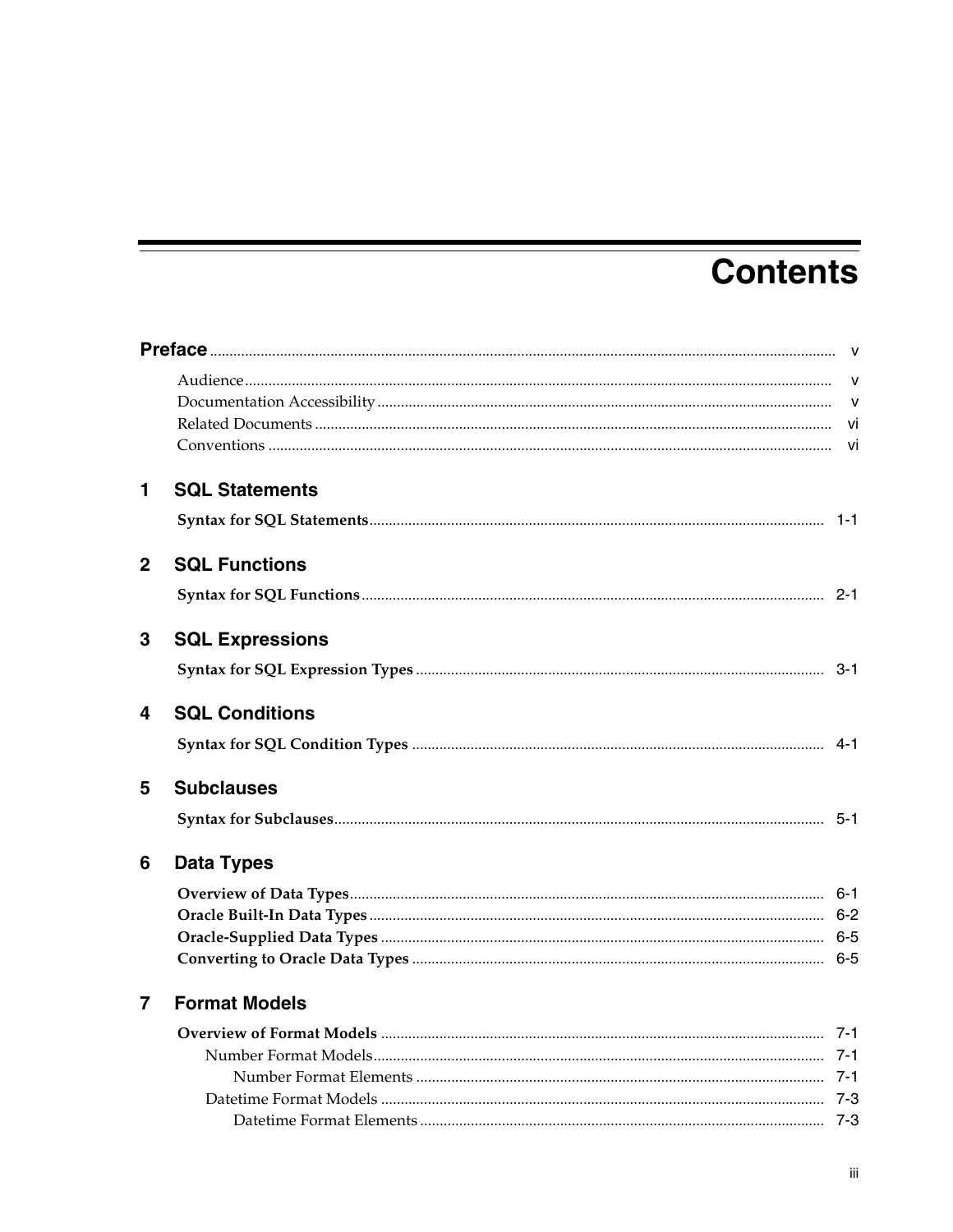# A SQL\*Plus Commands

| <b>SOL*Plus Commands</b> |  |
|--------------------------|--|
|--------------------------|--|

Index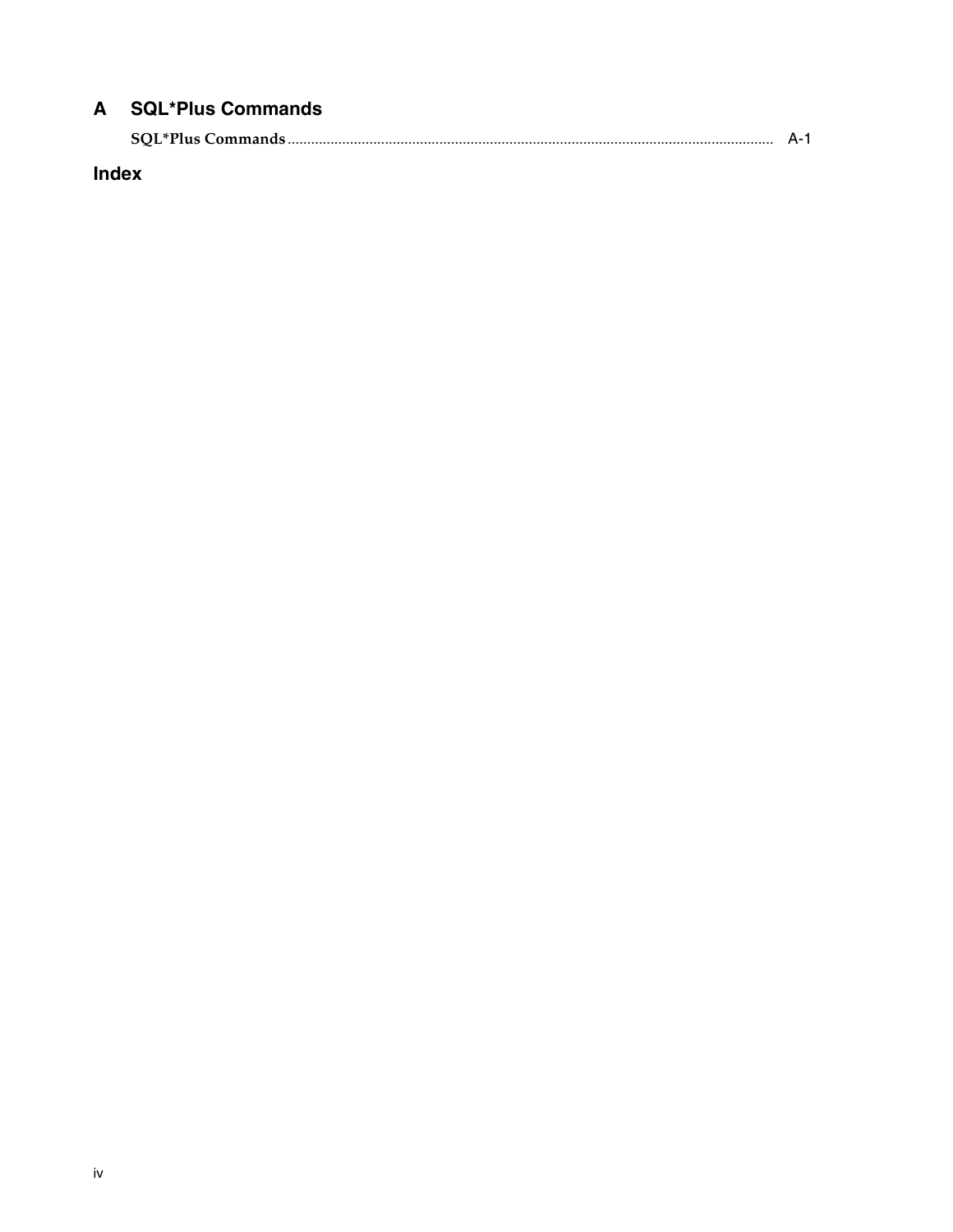# **Preface**

<span id="page-4-0"></span>This reference contains a complete description of the Structured Query Language (SQL) used to manage information in an Oracle Database. Oracle SQL is a superset of the American National Standards Institute (ANSI) and the International Organization for Standardization (ISO) SQL:1999 standard.

This Preface contains these topics:

- **[Audience](#page-4-1)**
- [Documentation Accessibility](#page-4-2)
- **[Related Documents](#page-5-0)**
- **[Conventions](#page-5-1)**

## <span id="page-4-1"></span>**Audience**

The *Oracle Database SQL Language Quick Reference* is intended for all users of Oracle SQL.

# <span id="page-4-2"></span>**Documentation Accessibility**

Our goal is to make Oracle products, services, and supporting documentation accessible to all users, including users that are disabled. To that end, our documentation includes features that make information available to users of assistive technology. This documentation is available in HTML format, and contains markup to facilitate access by the disabled community. Accessibility standards will continue to evolve over time, and Oracle is actively engaged with other market-leading technology vendors to address technical obstacles so that our documentation can be accessible to all of our customers. For more information, visit the Oracle Accessibility Program Web site at http://www.oracle.com/accessibility/.

#### **Accessibility of Code Examples in Documentation**

Screen readers may not always correctly read the code examples in this document. The conventions for writing code require that closing braces should appear on an otherwise empty line; however, some screen readers may not always read a line of text that consists solely of a bracket or brace.

#### **Accessibility of Links to External Web Sites in Documentation**

This documentation may contain links to Web sites of other companies or organizations that Oracle does not own or control. Oracle neither evaluates nor makes any representations regarding the accessibility of these Web sites.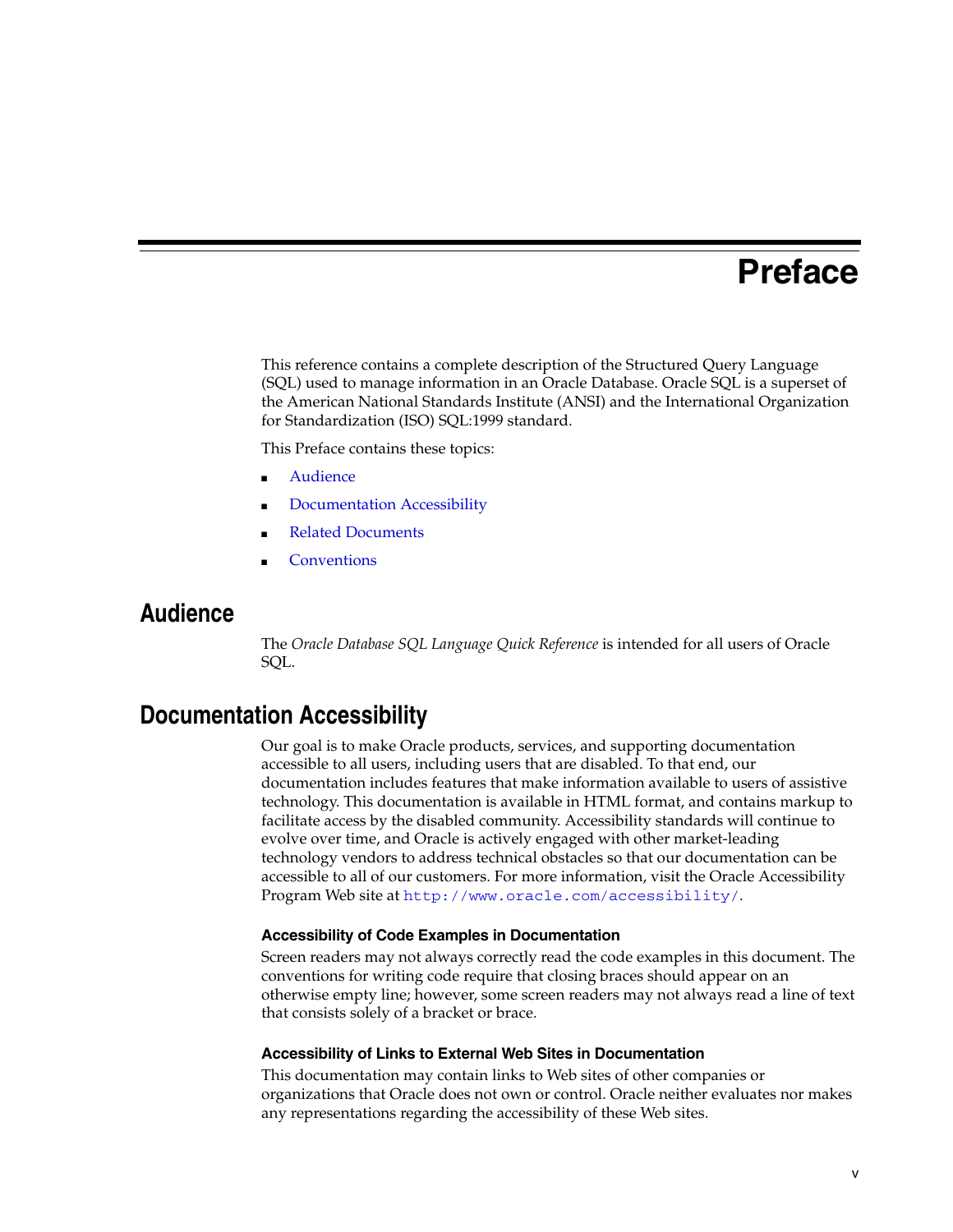#### **Access to Oracle Support**

Oracle customers have access to electronic support through My Oracle Support. For information, visit http://www.oracle.com/support/contact.html or visit http://www.oracle.com/accessibility/support.html if you are hearing impaired.

# <span id="page-5-0"></span>**Related Documents**

For more information, see these Oracle resources:

- *Oracle Database PL/SQL Language Reference* for information on PL/SQL, the procedural language extension to Oracle SQL
- *Pro\*C/C++ Programmer's Guide*, *Oracle SQL\*Module for Ada Programmer's Guide*, and the *Pro\*COBOL Programmer's Guide* for detailed descriptions of Oracle embedded SQL

Many of the examples in this book use the sample schemas, which are installed by default when you select the Basic Installation option with an Oracle Database installation. Refer to *Oracle Database Sample Schemas* for information on how these schemas were created and how you can use them yourself.

# <span id="page-5-1"></span>**Conventions**

| <b>Convention</b> | <b>Meaning</b>                                                                                                                            |
|-------------------|-------------------------------------------------------------------------------------------------------------------------------------------|
| boldface          | Boldface type indicates graphical user interface elements associated<br>with an action, or terms defined in text or the glossary.         |
| italic            | Italic type indicates book titles, emphasis, or placeholder variables for<br>which you supply particular values.                          |
| monospace         | Monospace type indicates commands within a paragraph, URLs, code<br>in examples, text that appears on the screen, or text that you enter. |

The following text conventions are used in this document: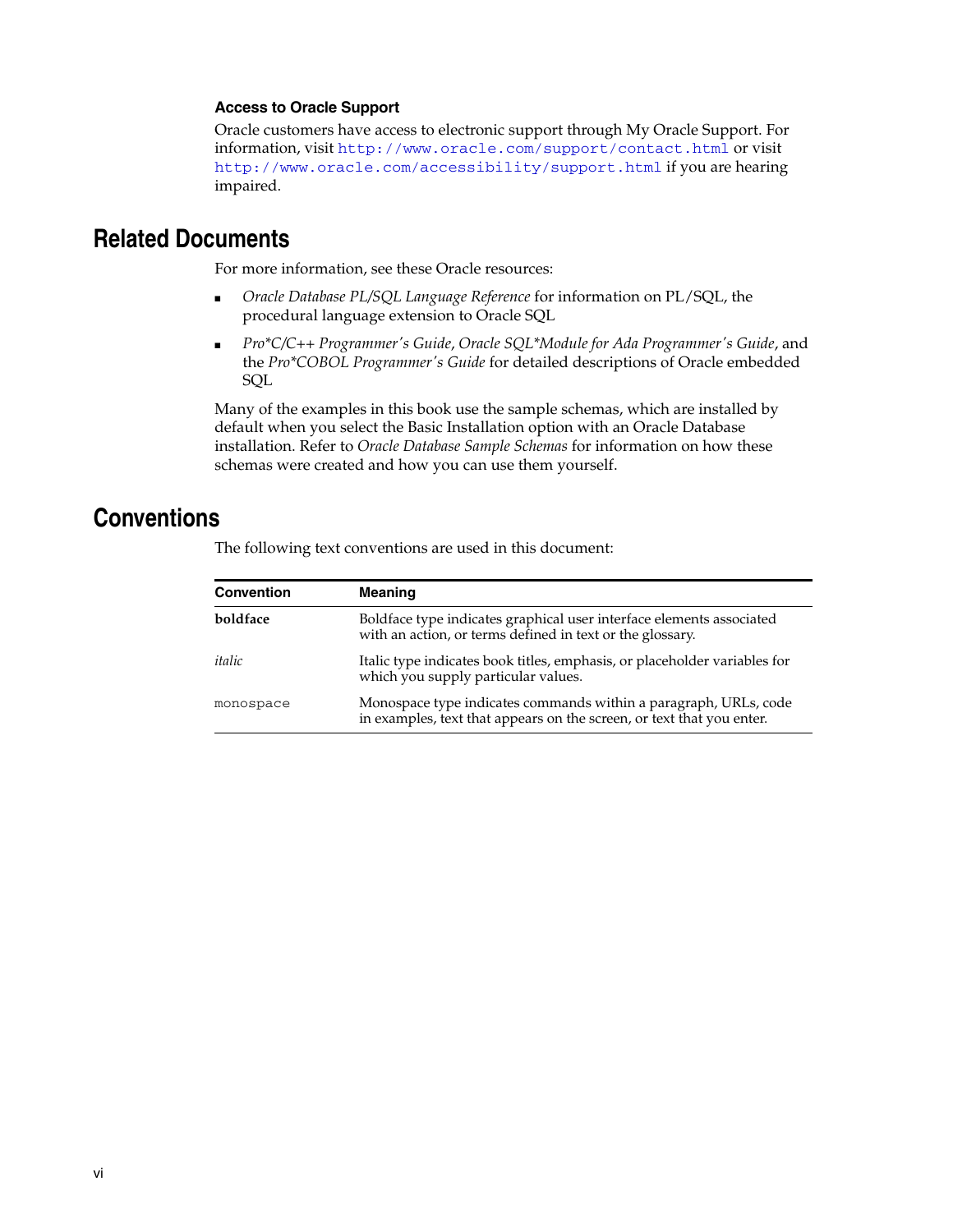# **1**

# <sup>1</sup> **SQL Statements**

<span id="page-6-0"></span>This chapter presents the syntax for Oracle SQL statements.

This chapter includes the following section:

■ [Syntax for SQL Statements](#page-6-1)

# <span id="page-6-1"></span>**Syntax for SQL Statements**

SQL statements are the means by which programs and users access data in an Oracle database.

The sections that follow show each SQL statement and its related syntax. Refer to [Chapter 5, "Subclauses"](#page-52-2) for the syntax of the subclauses listed in the syntax for the statements.

**See Also:** *Oracle Database SQL Language Reference* for detailed information about Oracle SQL

#### **ALTER CLUSTER**

```
ALTER CLUSTER [ schema. ]cluster
  { physical_attributes_clause
   | SIZE size_clause
   | allocate_extent_clause
   | deallocate_unused_clause
   | { CACHE | NOCACHE }
  } ...
   [ parallel_clause ] ;
```
#### **ALTER DATABASE**

```
ALTER DATABASE [ database ]
  { startup_clauses
   | recovery_clauses
   | database_file_clauses
   | logfile_clauses
   | controlfile_clauses
   | standby_database_clauses
   | default_settings_clauses
   | instance_clauses
   | security_clause
  } ;
```
#### **ALTER DATABASE LINK**

```
ALTER DATABASE LINK dblink
  { CONNECT TO user IDENTIFIED BY password [ dblink_authentication ]
   | dblink_authentication
  };
```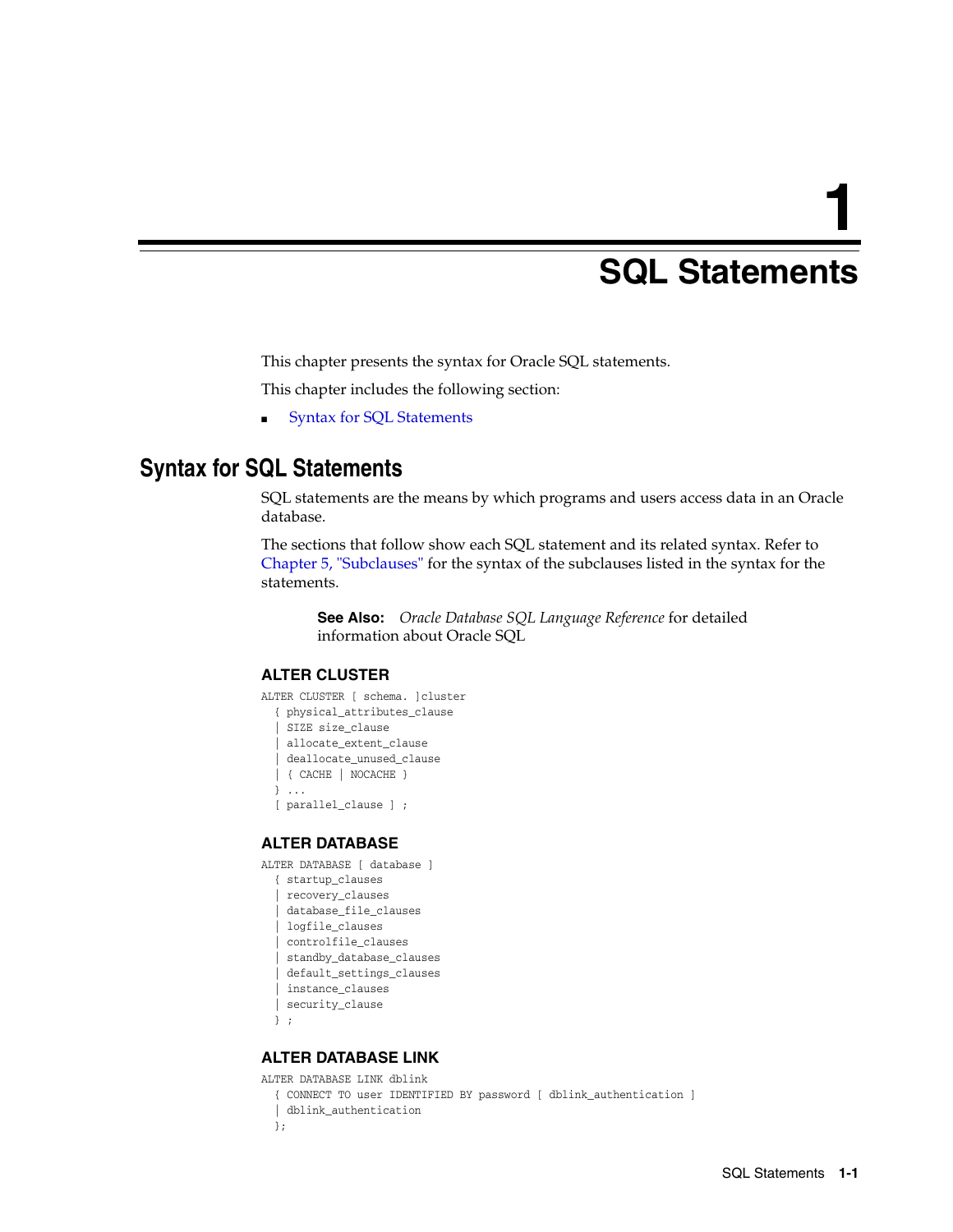#### **ALTER DIMENSION**

```
ALTER DIMENSION [ schema. ] dimension
   { ADD { level_clause
         | hierarchy_clause
         | attribute_clause
         | extended_attribute_clause
 }
   } ...
\blacksquare { DROP { LEVEL level [ RESTRICT | CASCADE ]
          | HIERARCHY hierarchy
          | ATTRIBUTE attribute [ LEVEL level [ COLUMN column ] ]...
          }
  } \, . . .
\blacksquare COMPILE
   ;
ALTER DISKGROUP
ALTER DISKGROUP
   { { diskgroup_name
         { { add_disk_clause | drop_disk_clause }
              [, { add_disk_clause | drop_disk_clause } ]...
         | resize_disk_clauses
         } [ rebalance_diskgroup_clause ]
         | { disk_online_clause
    | disk_offline_clause
    | rebalance_diskgroup_clause
    | check_diskgroup_clause
    | diskgroup_template_clauses
    | diskgroup_directory_clauses
    | diskgroup_alias_clauses
     | diskgroup_volume_clauses
    | diskgroup_attributes
    | modify_diskgroup_file
    | drop_diskgroup_file_clause
    | usergroup_clauses
    | user_clauses
    | file_permissions_clause
    | file_owner_clause
    }
   | { diskgroup_name [, diskgroup_name ] ...
     | ALL
     } { undrop_disk_clause
```
 | diskgroup\_availability | enable\_disable\_volume }

}

#### **ALTER FLASHBACK ARCHIVE**

```
ALTER FLASHBACK ARCHIVE flashback_archive
  { SET DEFAULT
   | { ADD | MODIFY } TABLESPACE tablespace [flashback_archive_quota]
   | REMOVE TABLESPACE tablespace_name
   | MODIFY RETENTION flashback_archive_retention
   | PURGE { ALL
           | BEFORE { SCN expr | TIMESTAMP expr}
  }
  };
```
#### **ALTER FUNCTION**

ALTER FUNCTION [ schema. ] function function\_compile\_clause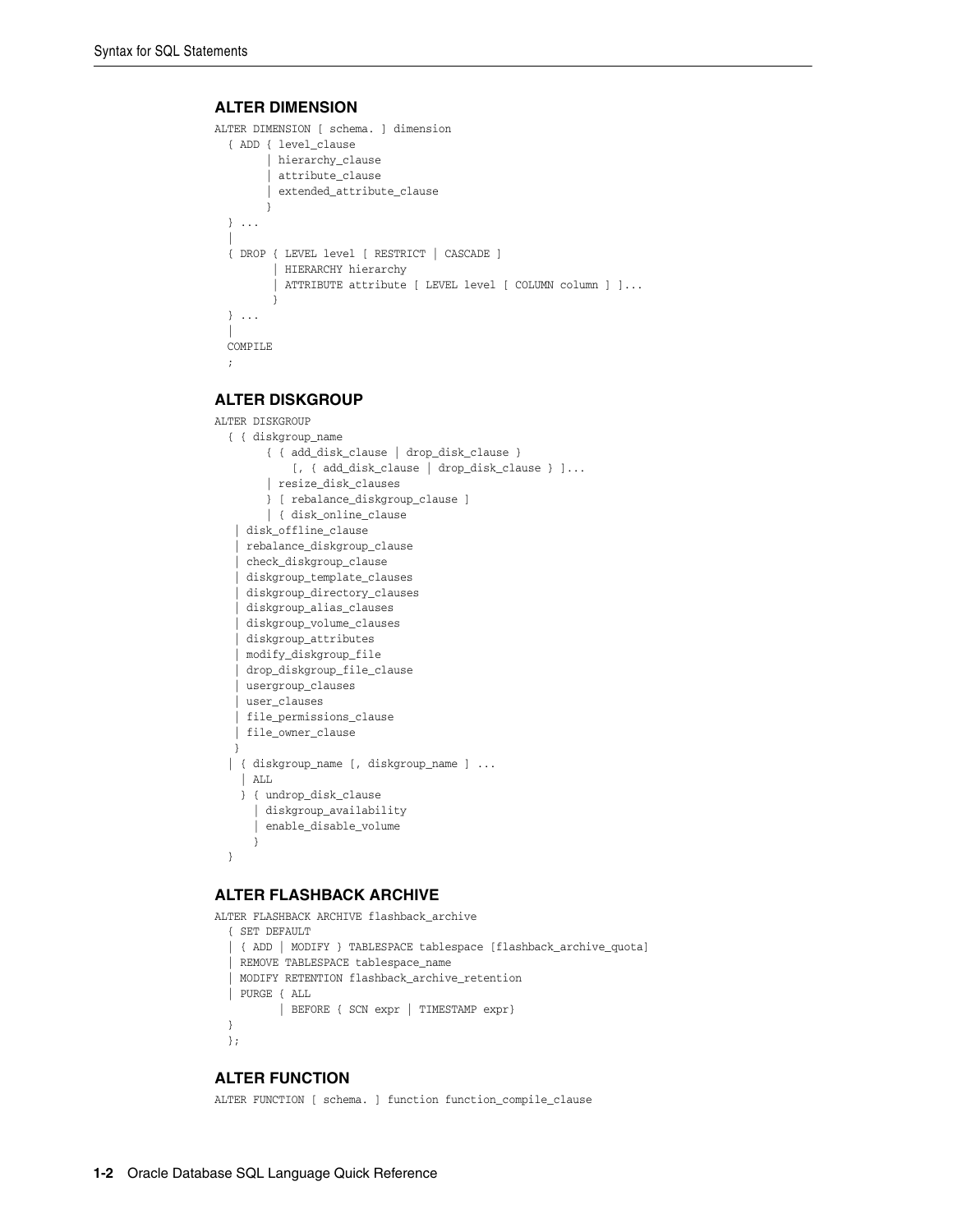#### **ALTER INDEX**

ALTER INDEX [ schema. ]index

```
 { { deallocate_unused_clause
     | allocate_extent_clause
     | shrink_clause
     | parallel_clause
     | physical_attributes_clause
     | logging_clause
    } ...
  | rebuild_clause
  | PARAMETERS ( 'ODCI_parameters' )
\overline{\phantom{a}} | COMPILE
   | { ENABLE | DISABLE }
   | UNUSABLE
   | VISIBLE | INVISIBLE
    | RENAME TO new_name
    | COALESCE
    | { MONITORING | NOMONITORING } USAGE
   | UPDATE BLOCK REFERENCES
   | alter_index_partitioning
  }
```
#### **ALTER INDEXTYPE**

;

```
ALTER INDEXTYPE [ schema. ] indextype
  { { ADD | DROP } [ schema. ] operator ( parameter_types ) 
       [ , { ADD | DROP } [schema. ] operator ( parameter_types ) ]... [ using_type_clause ]
  | COMPILE
  }
  [ WITH LOCAL [ RANGE ] PARTITION ] [ storage_table_clause ]
  ;
```
#### **ALTER JAVA**

```
ALTER JAVA
  { SOURCE | CLASS } [ schema. ]object_name 
  [ RESOLVER 
      ( ( match_string [, ] { schema_name |- } )... )
  ]
  { { COMPILE | RESOLVE }
  | invoker_rights_clause
  } ;
```
#### **ALTER LIBRARY**

ALTER LIBRARY [ schema. ] library\_name library\_compile\_clause

#### **ALTER MATERIALIZED VIEW**

```
ALTER MATERIALIZED VIEW
  [ schema. ] materialized_view
   [ physical_attributes_clause
   | modify_mv_column_clause
   | table_compression
   | LOB_storage_clause [, LOB_storage_clause ]...
    | modify_LOB_storage_clause [, modify_LOB_storage_clause ]...
   | alter_table_partitioning
    | parallel_clause
    | logging_clause
    | allocate_extent_clause
    | shrink_clause
   | { CACHE | NOCACHE }
 ]
   [ alter_iot_clauses ]
   [ USING INDEX physical_attributes_clause ]
```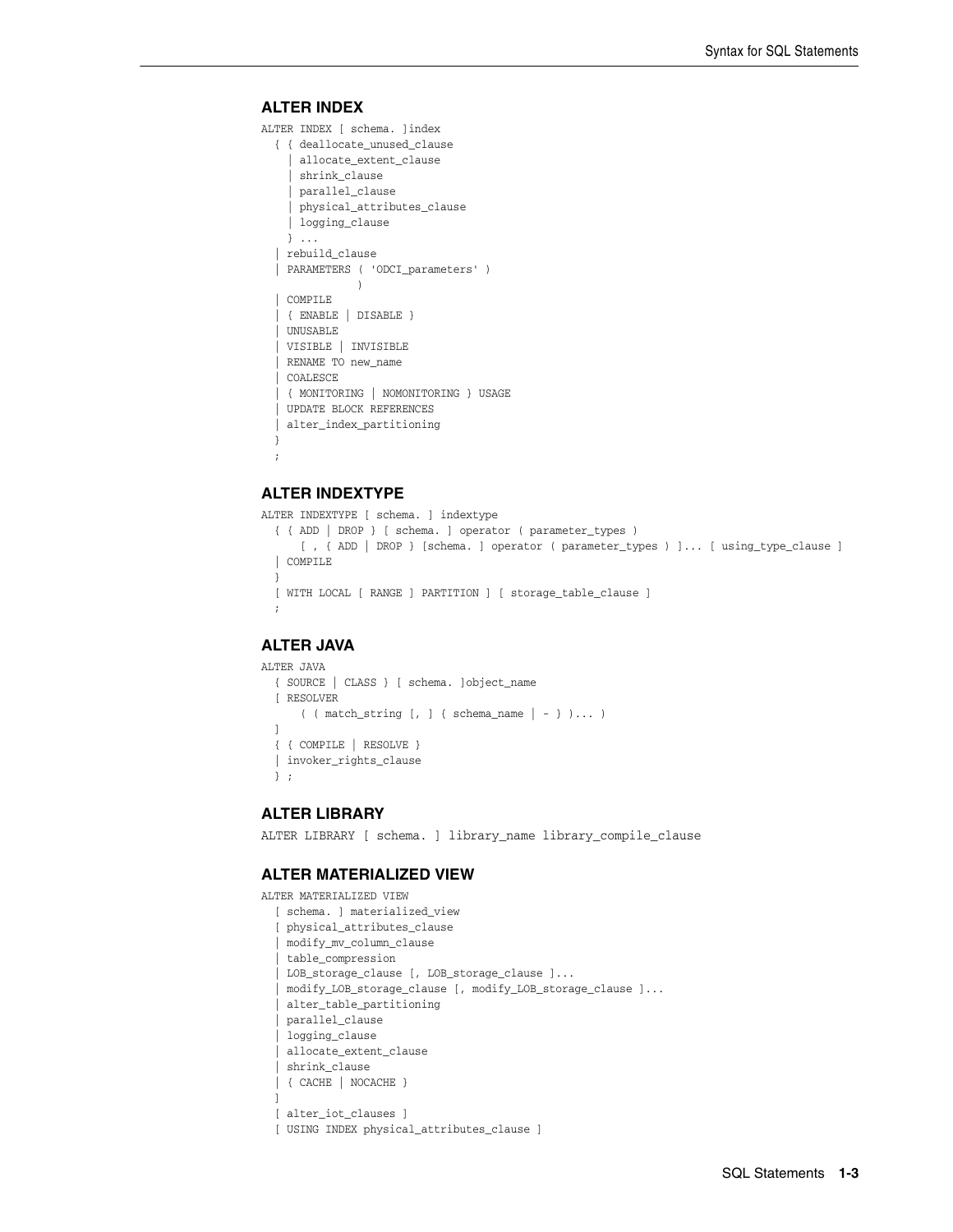```
 [ MODIFY scoped_table_ref_constraint
  | alter_mv_refresh
\Box [ { ENABLE | DISABLE } QUERY REWRITE
  | COMPILE
  | CONSIDER FRESH
  ] ;
```
#### **ALTER MATERIALIZED VIEW LOG**

```
ALTER MATERIALIZED VIEW LOG [ FORCE ]
  ON [ schema. ]table
   [ physical_attributes_clause
   | add_mv_log_column_clause
   | alter_table_partitioning
   | parallel_clause
    | logging_clause
   | allocate_extent_clause
   | shrink_clause
   | move_mv_log_clause
   | { CACHE | NOCACHE }
  ] [ mv_log_augmentation ] [ mv_log_purge_clause ]
\cdot;
```
#### **ALTER OPERATOR**

```
ALTER OPERATOR [ schema. ] operator
  { add_binding_clause
   | drop_binding_clause
   | COMPILE
  } ;
```
#### **ALTER OUTLINE**

```
ALTER OUTLINE [ PUBLIC | PRIVATE ] outline
  { REBUILD
   | RENAME TO new_outline_name
   | CHANGE CATEGORY TO new_category_name
   | { ENABLE | DISABLE }
  } ...
  ;
```
#### **ALTER PACKAGE**

ALTER PACKAGE [ schema. ] package package\_compile\_clause

#### **ALTER PROCEDURE**

ALTER PROCEDURE [ schema. ] procedure procedure\_compile\_clause

#### **ALTER PROFILE**

```
ALTER PROFILE profile LIMIT
   { resource_parameters | password_parameters } ...
   ;
```
### **ALTER RESOURCE COST**

ALTER RESOURCE COST

```
 { { CPU_PER_SESSION
    | CONNECT_TIME
    | LOGICAL_READS_PER_SESSION
   | PRIVATE_SGA
   } integer
 } ...
 ;
```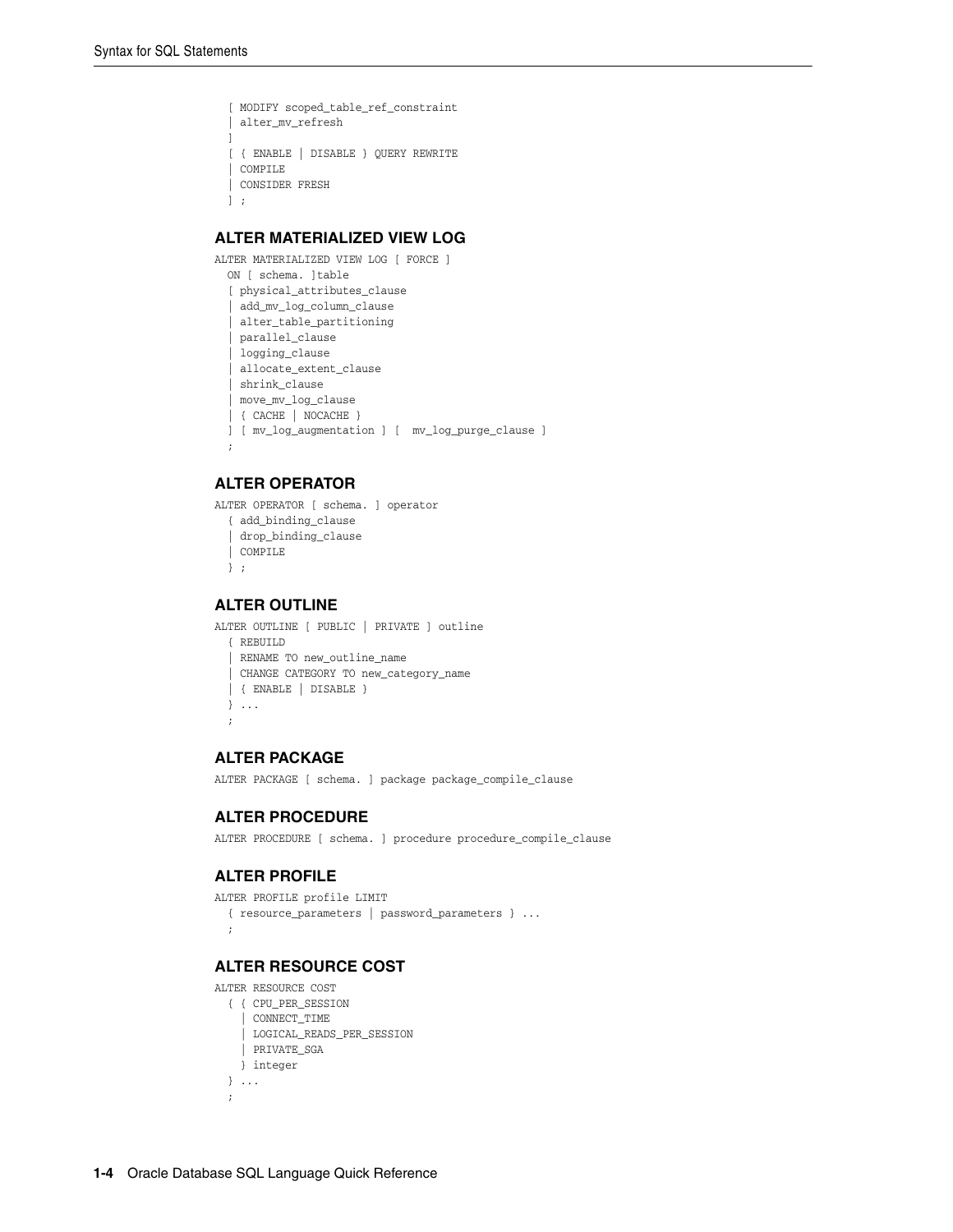#### **ALTER ROLE**

```
ALTER ROLE role
   { NOT IDENTIFIED
   | IDENTIFIED
       { BY password
       | USING [ schema. ] package
        | EXTERNALLY
       | GLOBALLY
       }
   } ;
```
#### **ALTER ROLLBACK SEGMENT**

```
ALTER ROLLBACK SEGMENT rollback_segment
  { ONLINE
   | OFFLINE
   | storage_clause
  | SHRINK [ TO size_clause ]
  };
```
#### **ALTER SEQUENCE**

```
ALTER SEQUENCE [ schema. ] sequence
  { INCREMENT BY integer
   | { MAXVALUE integer | NOMAXVALUE }
  | { MINVALUE integer | NOMINVALUE }
  | { CYCLE | NOCYCLE }
   | { CACHE integer | NOCACHE }
  | { ORDER | NOORDER }
  } ...
   ;
```
#### **ALTER SESSION**

ALTER SESSION

```
 { ADVISE { COMMIT | ROLLBACK | NOTHING }
 | CLOSE DATABASE LINK dblink
 | { ENABLE | DISABLE } COMMIT IN PROCEDURE
 | { ENABLE | DISABLE } GUARD
 | { ENABLE | DISABLE | FORCE } PARALLEL
  { DML | DDL | QUERY } [ PARALLEL integer ]
 | { ENABLE RESUMABLE [ TIMEOUT integer ] [ NAME string ]
   | DISABLE RESUMABLE
   }
 | SYNC WITH PRIMARY 
 | alter_session_set_clause
 } ;
```
#### **ALTER SYSTEM**

```
ALTER SYSTEM
```

```
 { archive_log_clause
| checkpoint_clause
 | check_datafiles_clause
 | distributed_recov_clauses
 | FLUSH { SHARED_POOL | BUFFER_CACHE | REDO TO target_db_name [ [ NO ] CONFIRM APPLY ] }
  | end_session_clauses
  | SWITCH LOGFILE
   | { SUSPEND | RESUME }
   | quiesce_clauses
   | rolling_migration_clauses
   | security_clauses
  | shutdown_dispatcher_clause
  | REGISTER
 | SET alter_system_set_clause
      [ alter_system_set_clause ]...
 | RESET alter_system_reset_clause
```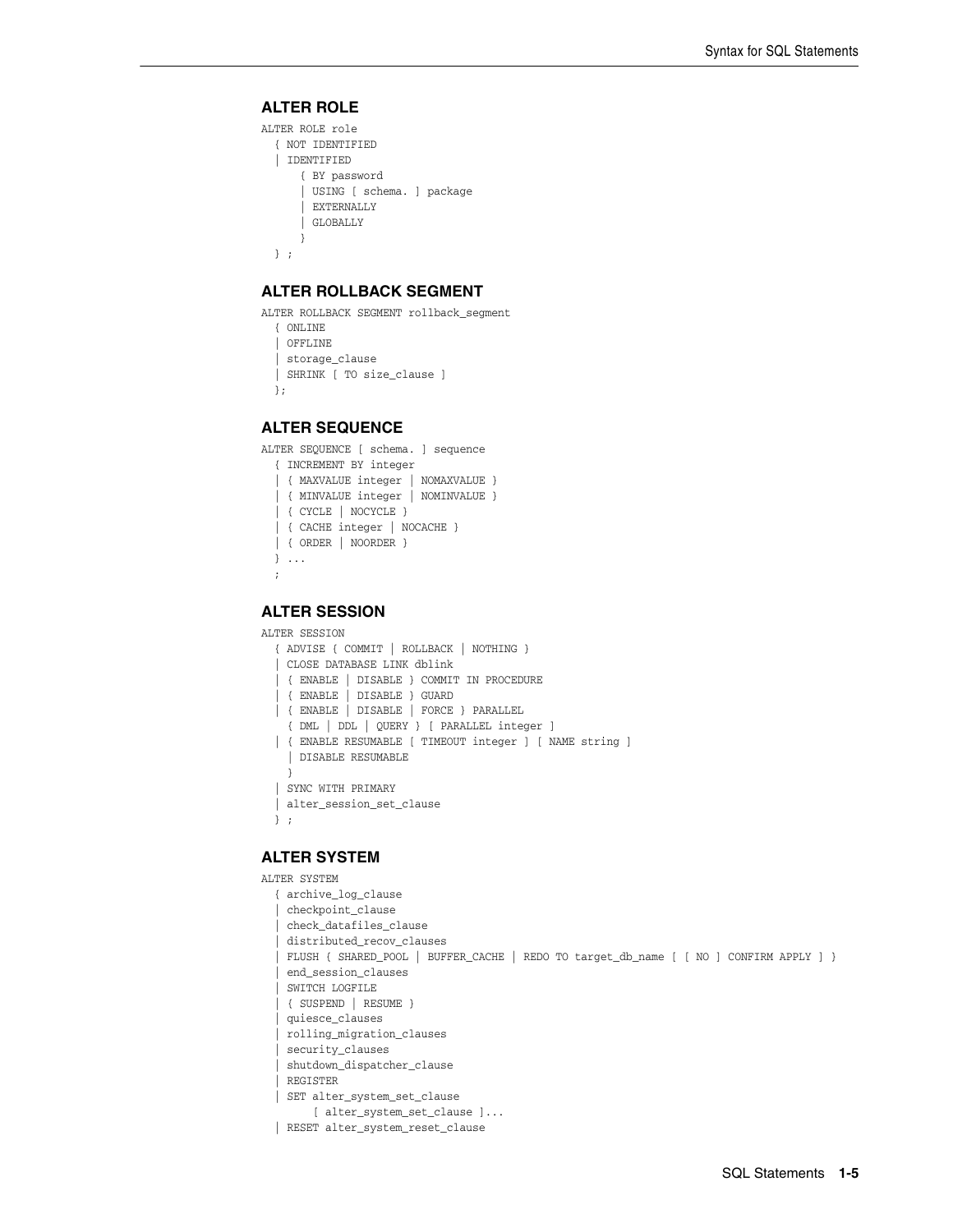```
 [ alter_system_reset_clause ]...
  } ;
ALTER TABLE
ALTER TABLE [ schema. ] table
  [ alter_table_properties
   | column_clauses
   | constraint_clauses
   | alter_table_partitioning
   | alter_external_table
   | move_table_clause
 ]
   [ enable_disable_clause
   | { ENABLE | DISABLE } { TABLE LOCK | ALL TRIGGERS }
   ] ...
   ;
```
#### **ALTER TABLESPACE**

```
ALTER TABLESPACE tablespace
   { DEFAULT [ table_compression ] storage_clause
```

```
 | MINIMUM EXTENT size_clause
 | RESIZE size_clause
 | COALESCE
 | SHRINK SPACE [ KEEP size_clause]
 | RENAME TO new_tablespace_name
 | { BEGIN | END } BACKUP
  | datafile_tempfile_clauses
 | tablespace_logging_clauses
  | tablespace_group_clause
  | tablespace_state_clauses
 | autoextend_clause
 | flashback_mode_clause
 | tablespace_retention_clause
 } ;
```
#### **ALTER TRIGGER**

ALTER TRIGGER [ schema. ] trigger { ENABLE | DISABLE | RENAME TO new\_name | trigger\_compile\_clause } ;

#### **ALTER TYPE**

ALTER TYPE [ schema. ]type alter\_type\_clauses

#### **ALTER USER**

```
ALTER USER
   { user
     { IDENTIFIED
       { BY password [ REPLACE old_password ]
       | EXTERNALLY [ AS 'certificate_DN' | AS 'kerberos_principal_name' ]
       | GLOBALLY [ AS '[directory_DN]' ]
 }
     | DEFAULT TABLESPACE tablespace
     | TEMPORARY TABLESPACE { tablespace | tablespace_group_name }
     | { QUOTA { size_clause
               | UNLIMITED
               } ON tablespace
       } ...
     | PROFILE profile
     | DEFAULT ROLE { role [, role ]...
```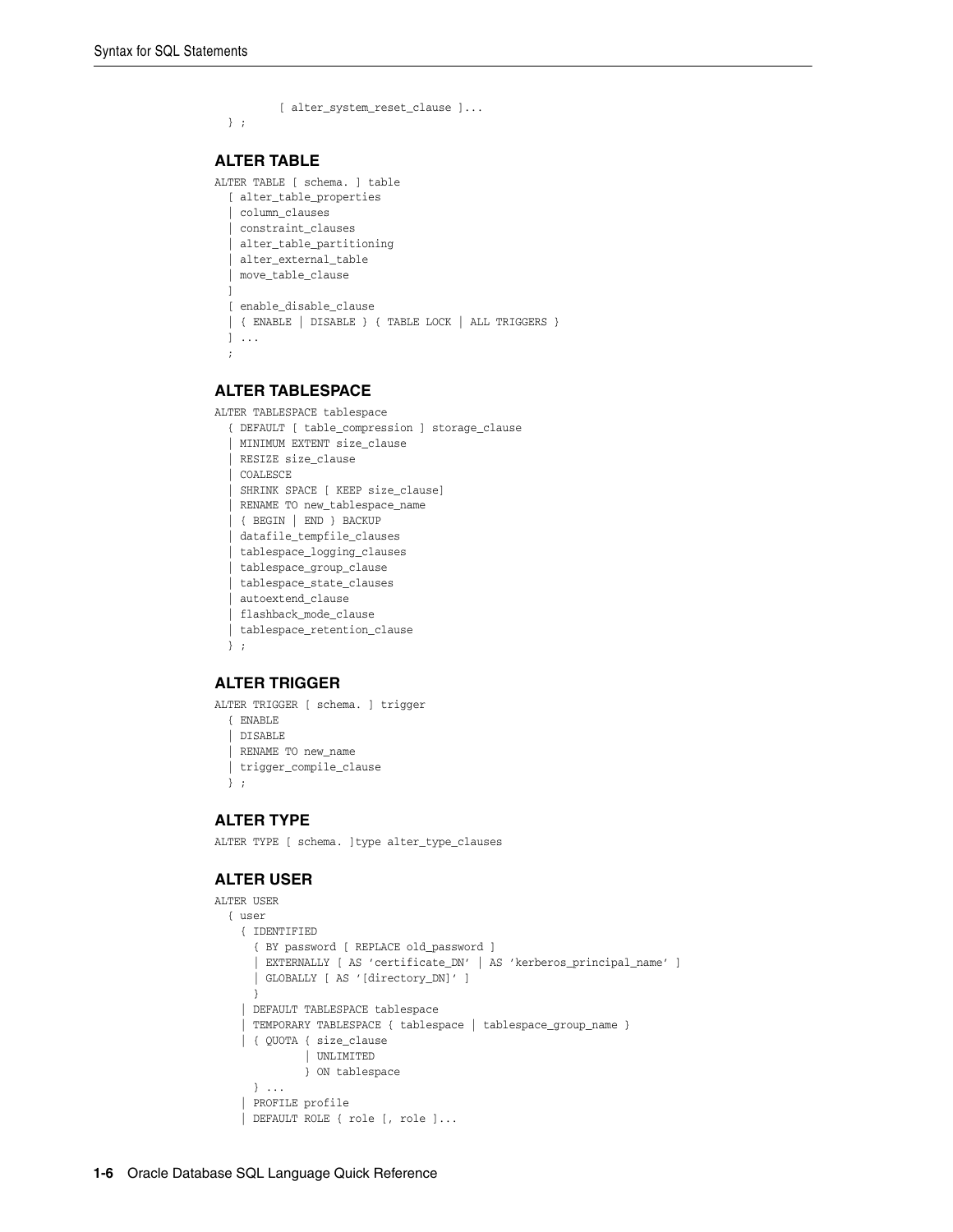```
 | ALL [ EXCEPT role [, role ] ... ]
                   | NONE
 }
    | PASSWORD EXPIRE
    | ACCOUNT { LOCK | UNLOCK }
    | ENABLE EDITIONS [ FORCE ]
   } ...
  | user [, user ]... proxy_clause
  } ;
```
#### **ALTER VIEW**

```
ALTER VIEW [ schema. ] view
  { ADD out_of_line_constraint
   | MODIFY CONSTRAINT constraint
      { RELY | NORELY }
   | DROP { CONSTRAINT constraint
          | PRIMARY KEY
          | UNIQUE (column [, column ]...)
         }
   | COMPILE
  | { READ ONLY | READ WRITE }
  } ;
```
#### **ANALYZE**

```
ANALYZE
```

```
 { { TABLE [ schema. ] table
  | INDEX [ schema. ] index
  } [ partition_extension_clause ]
 | CLUSTER [ schema. ] cluster
 }
 { validation_clauses
 | LIST CHAINED ROWS [ into_clause ]
 | DELETE [ SYSTEM ] STATISTICS
 } ;
```
#### **ASSOCIATE STATISTICS**

```
ASSOCIATE STATISTICS WITH
  { column_association | function_association }
   [ storage_table_clause ] ;
```
## **AUDIT**

```
AUDIT
  { audit_operation_clause
  | audit_schema_object_clause
  | NETWORK
  } [ BY { SESSION | ACCESS } ]
    [ WHENEVER [ NOT ] SUCCESSFUL ]
;
```
#### **CALL**

```
CALL.
  { routine_clause
  | object_access_expression
  }
  [ INTO :host_variable
     [ [ INDICATOR ] :indicator_variable ] ] ;
```
#### **COMMENT**

COMMENT ON

```
 { COLUMN [ schema. ]
   { table. | view. | materialized_view. } column
 | EDITION edition_name
```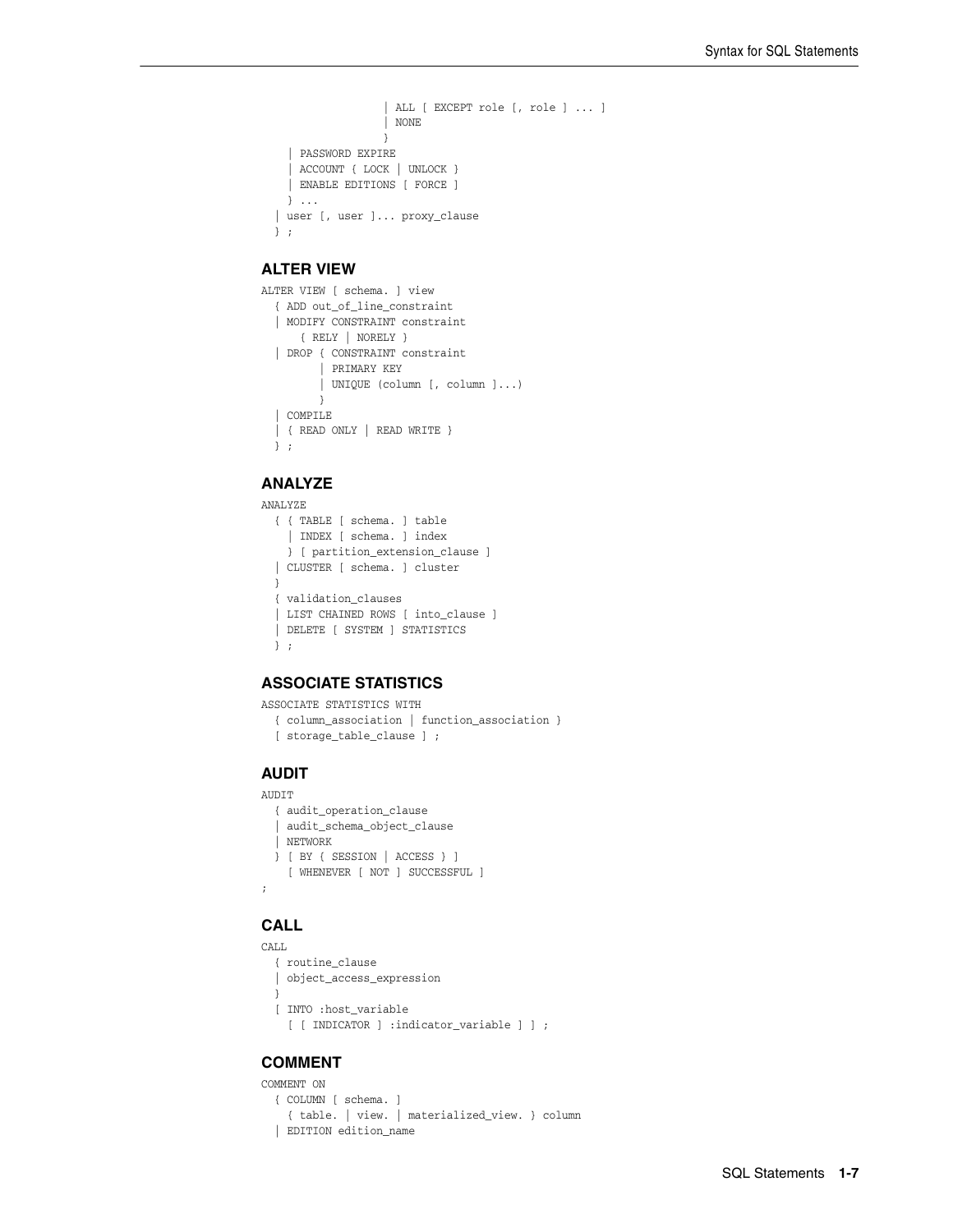```
 | INDEXTYPE [ schema. ] indextype
 | MATERIALIZED VIEW materialized_view
 | MINING MODEL [ schema. ] model
 | OPERATOR [ schema. ] operator
 | TABLE [ schema. ] { table | view }
 }
 IS string ;
```
#### **COMMIT**

```
COMMIT [ WORK ]
   [ [ COMMENT string ]
    | [ WRITE [ WAIT | NOWAIT ] [ IMMEDIATE | BATCH ]
    ]
   | FORCE { string [, integer ]
           | CORRUPT_XID string
           | CORRUPT_XID_ALL
           }
  ] ;
```
#### **CREATE CLUSTER**

```
CREATE CLUSTER [ schema. ] cluster
   (column datatype [ SORT ]
    [, column datatype [ SORT ] ]...
   )
  [ { physical_attributes_clause
     | SIZE size_clause
     | TABLESPACE tablespace
     | { INDEX
       | [ SINGLE TABLE ]
        HASHKEYS integer [ HASH IS expr ]
      }
    }...
  ]
 [ parallel clause ]
  [ NOROWDEPENDENCIES | ROWDEPENDENCIES ]
   [ CACHE | NOCACHE ] ;
```
#### **CREATE CONTEXT**

```
CREATE [ OR REPLACE ] CONTEXT namespace
  USING [ schema. ] package
   [ INITIALIZED { EXTERNALLY | GLOBALLY }
   | ACCESSED GLOBALLY
  ] ;
```
#### **CREATE CONTROLFILE**

```
CREATE CONTROLFILE
  [ REUSE ] [ SET ] DATABASE database
   [ logfile_clause ]
   { RESETLOGS | NORESETLOGS }
   [ DATAFILE file_specification
           [, file_specification ]... ]
   [ MAXLOGFILES integer
   | MAXLOGMEMBERS integer
   | MAXLOGHISTORY integer
   | MAXDATAFILES integer
   | MAXINSTANCES integer
   | { ARCHIVELOG | NOARCHIVELOG }
   | FORCE LOGGING
   ]...
   [ character_set_clause ] ;
```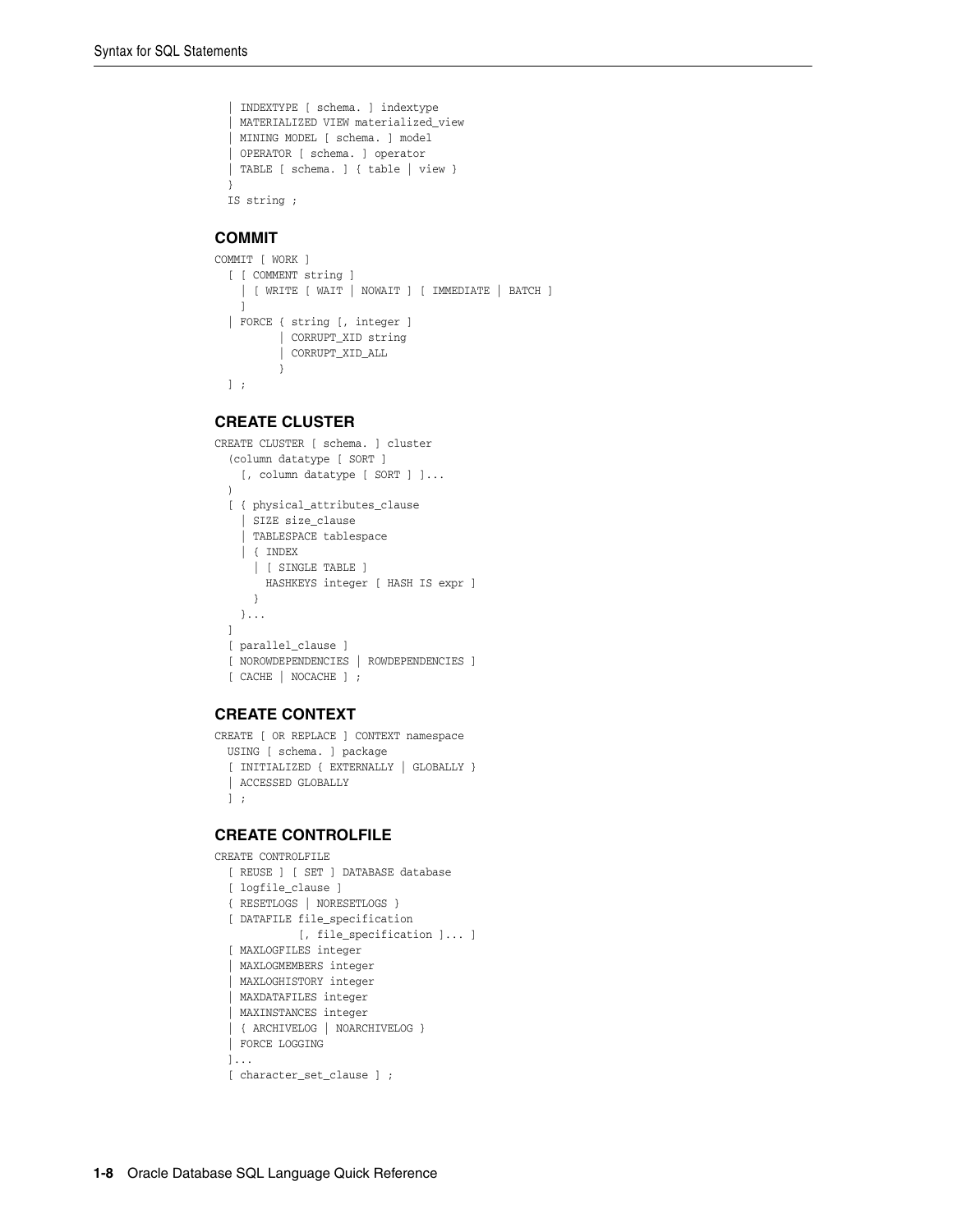#### **CREATE DATABASE**

```
CREATE DATABASE [ database ]
  { USER SYS IDENTIFIED BY password
   | USER SYSTEM IDENTIFIED BY password
   | CONTROLFILE REUSE
   | MAXDATAFILES integer
   | MAXINSTANCES integer
    | CHARACTER SET charset
   | NATIONAL CHARACTER SET charset
   | SET DEFAULT
      { BIGFILE | SMALLFILE } TABLESPACE
   | database_logging_clauses
   | tablespace_clauses
   | set_time_zone_clause
  }... ;
```
#### **CREATE DATABASE LINK**

```
CREATE [ SHARED ] [ PUBLIC ] DATABASE LINK dblink
  [ CONNECT TO
    { CURRENT_USER
     | user IDENTIFIED BY password [ dblink_authentication ]
     }
   | dblink_authentication
  ]...
  [ USING connect_string ] ;
```
#### **CREATE DIMENSION**

```
CREATE DIMENSION [ schema. ] dimension
  level_clause ...
  { hierarchy_clause
   | attribute_clause
   | extended_attribute_clause
  }...
;
```
#### **CREATE DIRECTORY**

```
CREATE [ OR REPLACE ] DIRECTORY directory
  AS 'path_name' ;
```
#### **CREATE DISKGROUP**

CREATE DISKGROUP diskgroup\_name

```
 [ { HIGH | NORMAL | EXTERNAL } REDUNDANCY ]
 { [ QUORUM | REGULAR ][ FAILGROUP failgroup_name ]
 DISK qualified_disk_clause [, qualified_disk_clause]...
 } ...
 [ ATTRIBUTE { 'attribute_name' = 'attribute_value' }... ]
```
#### **CREATE EDITION**

;

```
CREATE EDITION edition
 [ AS CHILD OF parent edition ] ;
```
#### **CREATE FLASHBACK ARCHIVE**

```
CREATE FLASHBACK ARCHIVE [DEFAULT] flashback_archive
  TABLESPACE tablespace
  [flashback_archive_quota] flashback_archive_retention
;
```
#### **CREATE FUNCTION**

CREATE [ OR REPLACE ] FUNCTION plsql\_source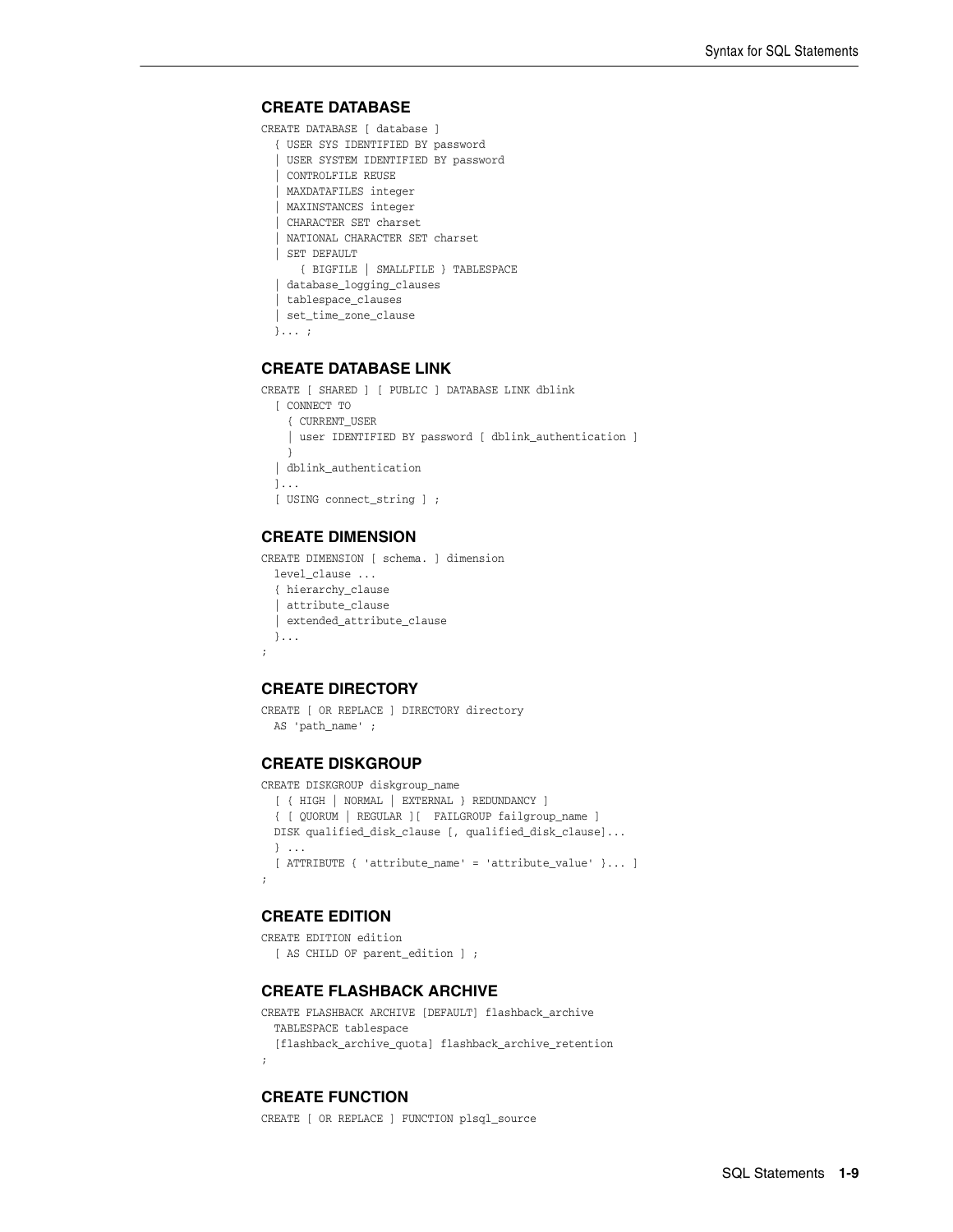#### **CREATE INDEX**

```
CREATE [ UNIQUE | BITMAP ] INDEX [ schema. ] index
  ON { cluster_index_clause
      | table_index_clause
      | bitmap_join_index_clause
      }
[ UNUSABLE ] ;
```
#### **CREATE INDEXTYPE**

```
CREATE [ OR REPLACE ] INDEXTYPE [ schema. ] indextype
   FOR [ schema. ] operator (paramater_type [, paramater_type ]...)
        [, [ schema. ] operator (paramater_type [, paramater_type ]...)
         ]...
   using_type_clause
   [WITH LOCAL [RANGE] PARTITION ]
   [ storage_table_clause ]
;
```
#### **CREATE JAVA**

```
CREATE [ OR REPLACE ] [ AND { RESOLVE | COMPILE } ] [ NOFORCE ]
   JAVA { { SOURCE | RESOURCE } NAMED [ schema. ] primary_name
        | CLASS [ SCHEMA schema ]
        }
   [ invoker_rights_clause ]
   [ RESOLVER ( (match_string [,] { schema_name | - })...) ]
   { USING { BFILE (directory_object_name, server_file_name)
           | { CLOB | BLOB | BFILE } subquery
           | 'key_for_BLOB'
           }
   | AS source_char
   }
```
#### **CREATE LIBRARY**

CREATE [ OR REPLACE ] LIBRARY plsql\_source

#### **CREATE MATERIALIZED VIEW**

```
CREATE MATERIALIZED VIEW [ schema. ] materialized_view
  [ column_alias [ENCRYPT [encryption_spec]] [, column_alias [ENCRYPT [encryption_spec]] ]... 
\, \, [ OF [ schema. ] object_type ]
   [ (scoped_table_ref_constraint) ]
   { ON PREBUILT TABLE
    [ { WITH | WITHOUT } REDUCED PRECISION ]
   | physical_properties materialized_view_props
   }
   [ USING INDEX
     [ physical_attributes_clause
     | TABLESPACE tablespace
     ]...
   | USING NO INDEX
  ]
  [ create_mv_refresh ]
  [ FOR UPDATE ]
  [ { DISABLE | ENABLE } QUERY REWRITE ]
AS subquery ;
```
#### **CREATE MATERIALIZED VIEW LOG**

```
CREATE MATERIALIZED VIEW LOG ON [ schema. ] table
   [ physical_attributes_clause
   | TABLESPACE tablespace
    | logging_clause
   | { CACHE | NOCACHE }
```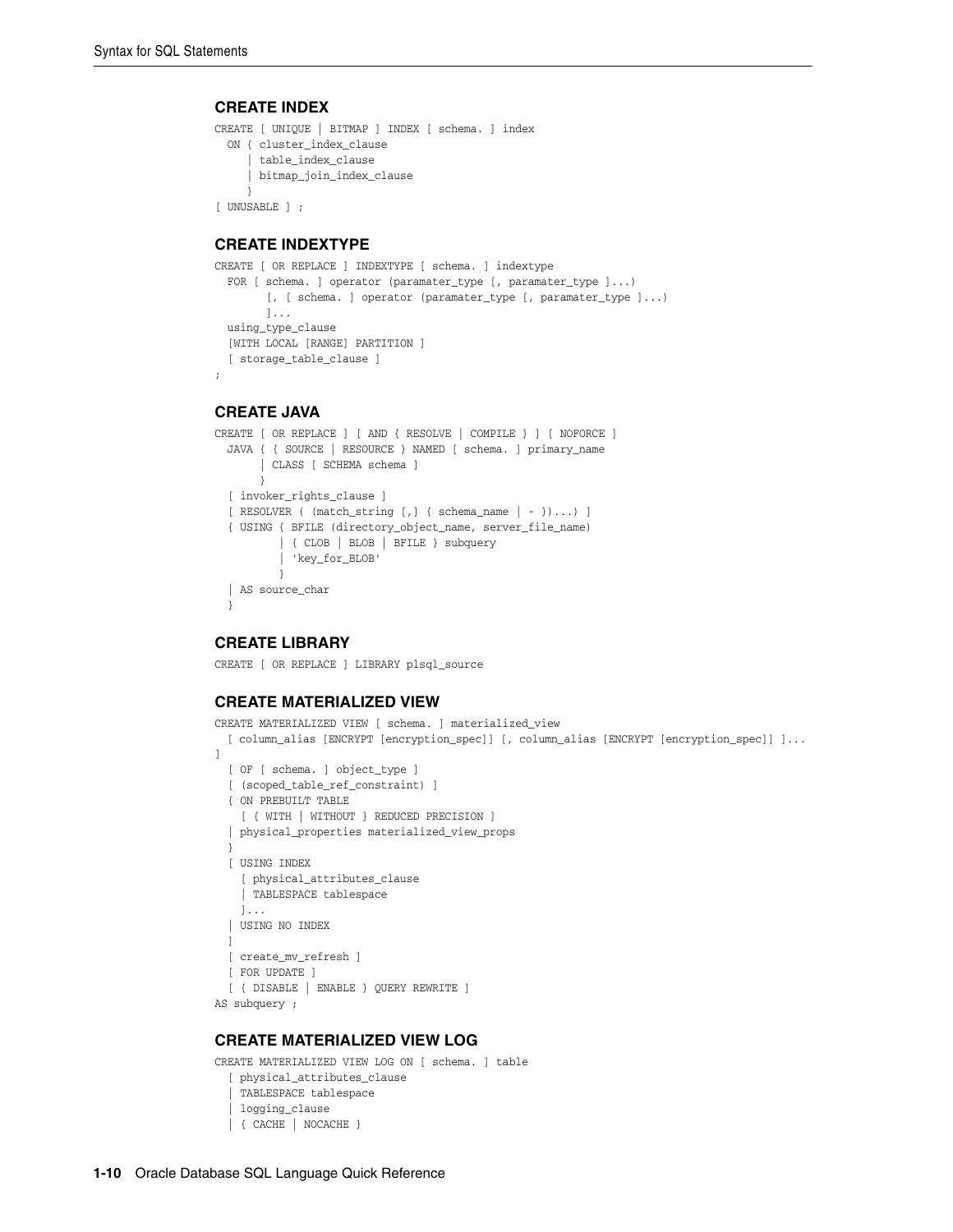```
 ]...
   [ parallel_clause ]
   [ table_partitioning_clauses ]
  [ WITH { OBJECT ID
          | PRIMARY KEY
          | ROWID
          | SEQUENCE
          | COMMIT SCN
          | (column [, column ]...)
 }
            [ { , OBJECT ID
              | , PRIMARY KEY
              | , ROWID
              | , SEQUENCE
              | , COMMIT SCN
              | (column [, column ]...)
 }
           ]...
    [ new_values_clause ]
  ] [ mv_log_purge_clause ] 
;
```
#### **CREATE OPERATOR**

CREATE [ OR REPLACE ] OPERATOR [ schema. ] operator binding\_clause ;

#### **CREATE OUTLINE**

CREATE [ OR REPLACE ] [ PUBLIC | PRIVATE ] OUTLINE [ outline ] [ FROM [ PUBLIC | PRIVATE ] source\_outline ] [ FOR CATEGORY category ] [ ON statement ] ;

#### **CREATE PACKAGE**

CREATE [ OR REPLACE ] PACKAGE plsql\_source

#### **CREATE PACKAGE BODY**

CREATE [ OR REPLACE ] PACKAGE BODY plsql\_source

#### **CREATE PFILE**

```
CREATE PFILE [= 'pfile_name' ]
   FROM { SPFILE [= 'spfile_name']
        | MEMORY
} ;
```
#### **CREATE PROCEDURE**

CREATE [ OR REPLACE ] PROCEDURE plsql\_source

#### **CREATE PROFILE**

```
CREATE PROFILE profile
   LIMIT { resource_parameters
         | password_parameters
         }...
;
```
#### **CREATE RESTORE POINT**

CREATE RESTORE POINT restore\_point

```
 [ AS OF {TIMESTAMP | SCN} expr ]
 [ PRESERVE
```
| GUARANTEE FLASHBACK DATABASE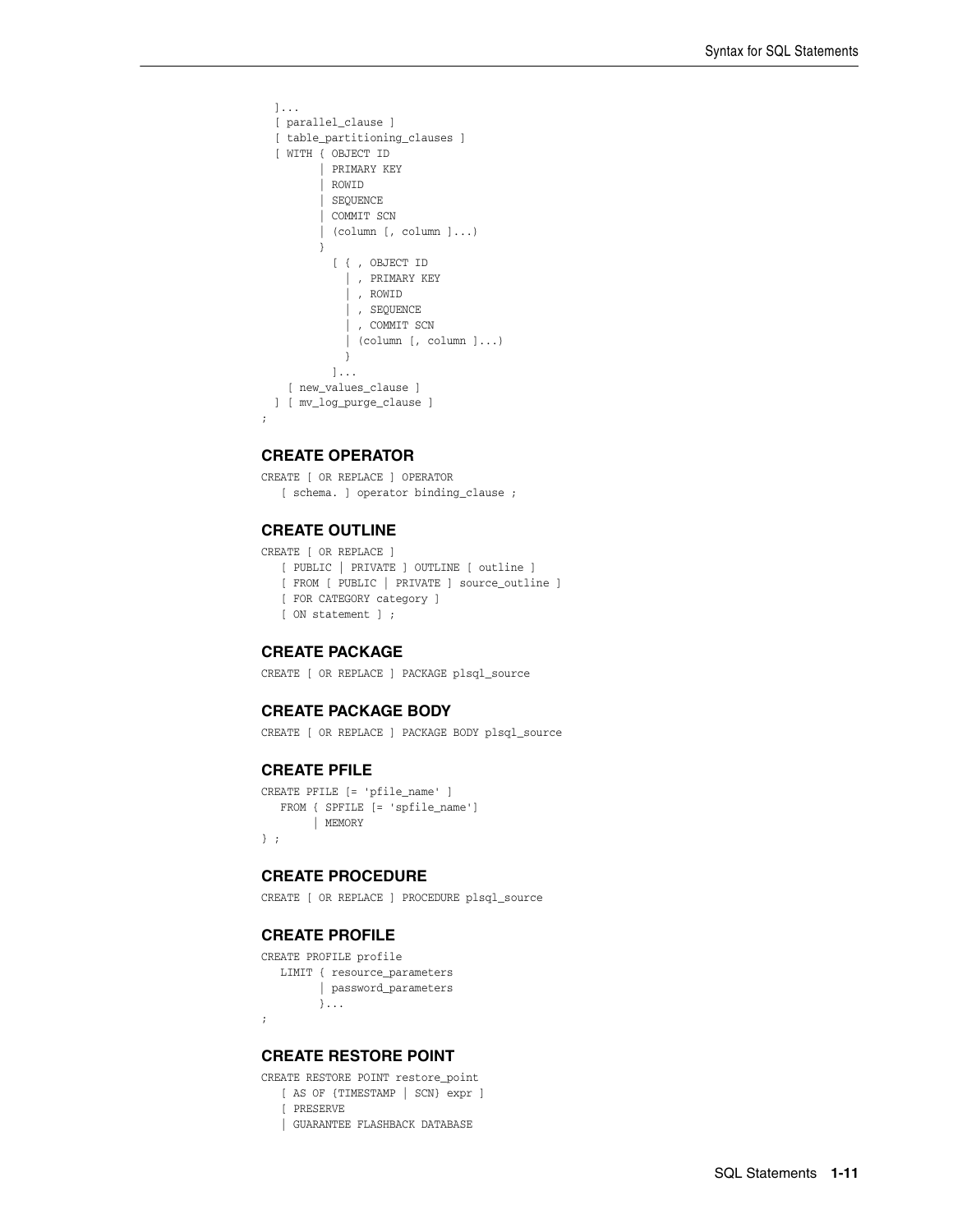];

#### **CREATE ROLE**

```
CREATE ROLE role
   [ NOT IDENTIFIED
    | IDENTIFIED { BY password
                | USING [ schema. ] package
                | EXTERNALLY
                | GLOBALLY
 }
   ] ;
```
#### **CREATE ROLLBACK SEGMENT**

CREATE [ PUBLIC ] ROLLBACK SEGMENT rollback\_segment [ TABLESPACE tablespace | storage\_clause ]...];

#### **CREATE SCHEMA**

CREATE SCHEMA AUTHORIZATION schema

```
 { create_table_statement
 | create_view_statement
 | grant_statement
 }...
```
#### **CREATE SEQUENCE**

;

CREATE SEQUENCE [ schema. ] sequence

```
 [ { INCREMENT BY | START WITH } integer
   | { MAXVALUE integer | NOMAXVALUE }
    | { MINVALUE integer | NOMINVALUE }
    | { CYCLE | NOCYCLE }
   | { CACHE integer | NOCACHE }
   | { ORDER | NOORDER }
   ]...
;
```
#### **CREATE SPFILE**

CREATE SPFILE [= 'spfile\_name' ] FROM { PFILE [= 'pfile\_name' ] | MEMORY } ;

#### **CREATE SYNONYM**

```
CREATE [ OR REPLACE ] [ PUBLIC ] SYNONYM
   [ schema. ] synonym
  FOR [ schema. ] object [ @ dblink ] ;
```
#### **CREATE TABLE**

CREATE [ GLOBAL TEMPORARY ] TABLE [ schema. ] table { relational\_table | object\_table | XMLType\_table }

#### **CREATE TABLESPACE**

CREATE

```
 [ BIGFILE | SMALLFILE ]
 { permanent_tablespace_clause
 | temporary_tablespace_clause
 | undo_tablespace_clause
 } ;
```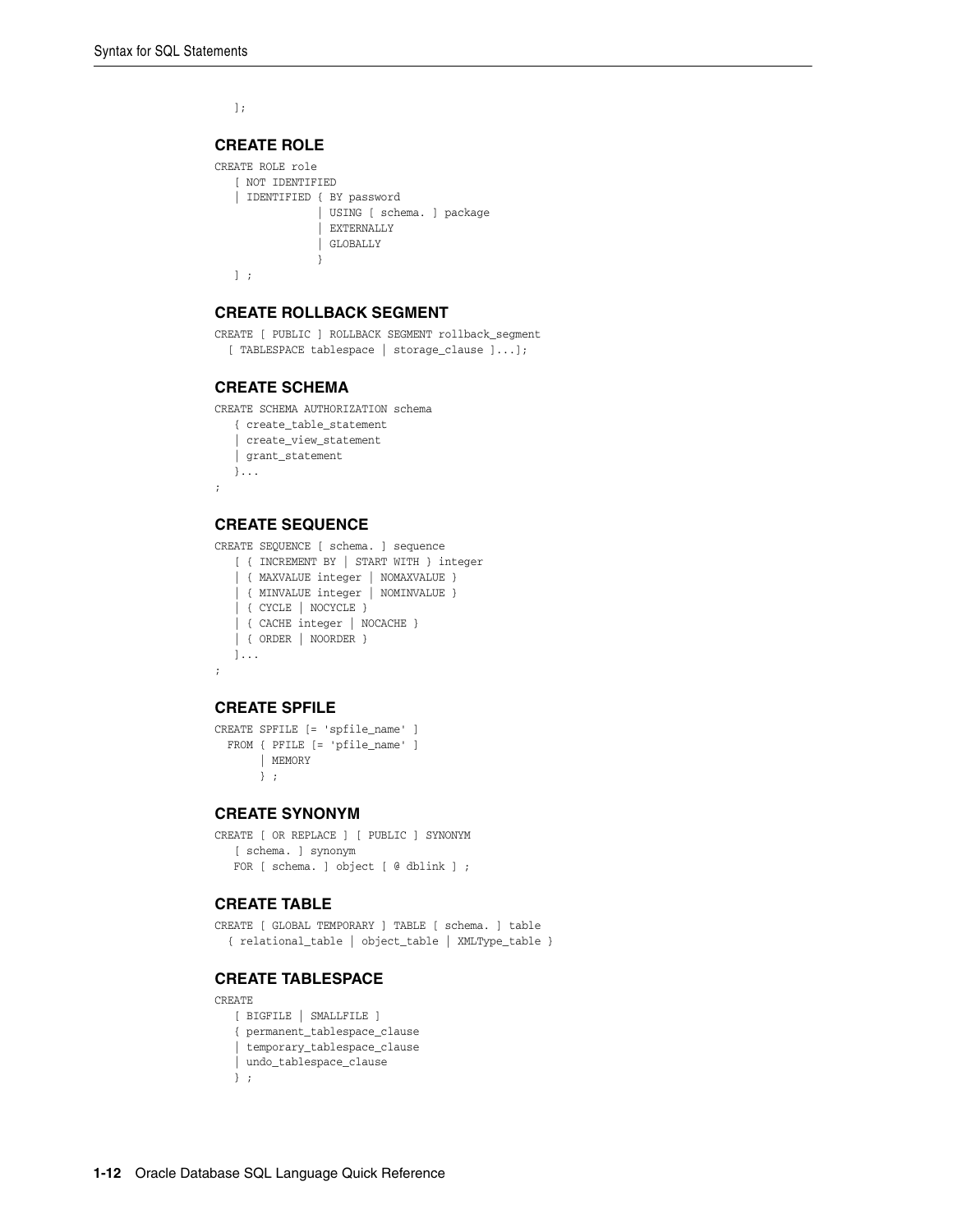#### **CREATE TRIGGER**

CREATE [ OR REPLACE ] TRIGGER plsql\_source

#### **CREATE TYPE**

CREATE [OR REPLACE] TYPE plsql\_source

#### **CREATE TYPE BODY**

CREATE [ OR REPLACE ] TYPE BODY plsql\_source

#### **CREATE USER**

```
CREATE USER user
   IDENTIFIED { BY password
               | EXTERNALLY [ AS 'certificate_DN' | AS 'kerberos_principal_name' ]
               | GLOBALLY [ AS '[ directory_DN ]' ]
 }
    [ DEFAULT TABLESPACE tablespace
    | TEMPORARY TABLESPACE
        { tablespace | tablespace_group_name }
    | { QUOTA { size_clause | UNLIMITED } ON tablespace }...
    | PROFILE profile
    | PASSWORD EXPIRE
    | ACCOUNT { LOCK | UNLOCK }
      [ DEFAULT TABLESPACE tablespace
      | TEMPORARY TABLESPACE
          { tablespace | tablespace_group_name }
      | { QUOTA { size_clause | UNLIMITED } ON tablespace }...
      | PROFILE profile
      | PASSWORD EXPIRE
      | ACCOUNT { LOCK | UNLOCK }
      | ENABLE EDITIONS
     ]...
  ] ;
```
#### **CREATE VIEW**

```
CREATE [OR REPLACE]
  [[NO] FORCE] [EDITIONING] VIEW [schema.] view
    [ ( { alias [ inline_constraint... ]
        | out_of_line_constraint
        }
          [, { alias [ inline_constraint...]
             | out_of_line_constraint
      }
  ]
     )
    | object_view_clause
    | XMLType_view_clause
 ]
   AS subquery [ subquery_restriction_clause ] ;
```
#### **DELETE**

```
DELETE [ hint ]
   [ FROM ]
    { dml_table_expression_clause
    | ONLY (dml_table_expression_clause)
    } [ t_alias ]
      [ where_clause ]
      [ returning_clause ]
      [error_logging_clause];
```
#### **DISASSOCIATE STATISTICS**

DISASSOCIATE STATISTICS FROM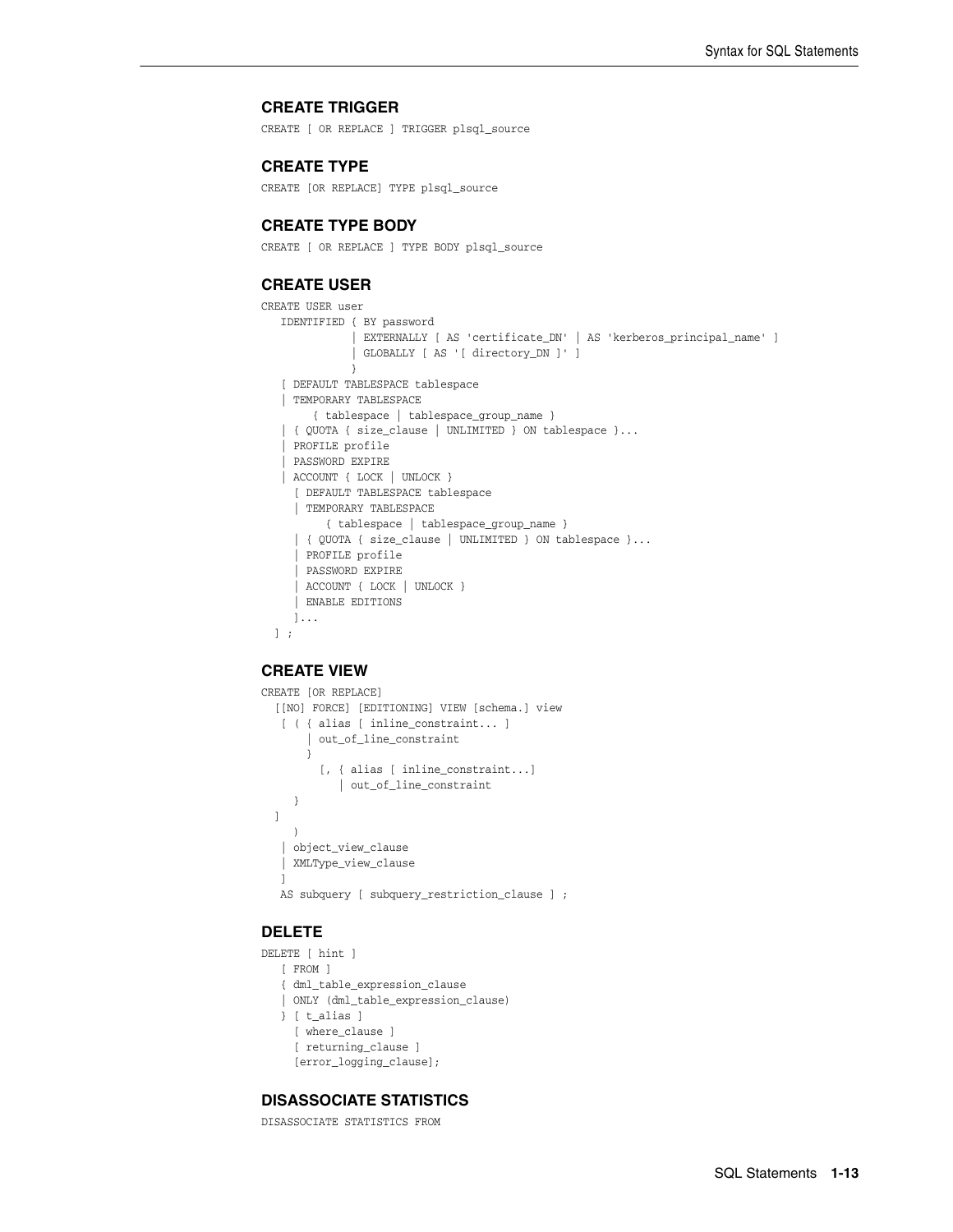```
 { COLUMNS [ schema. ]table.column
           [, [ schema. ]table.column ]...
 | FUNCTIONS [ schema. ]function
             [, [ schema. ]function ]...
 | PACKAGES [ schema. ]package
             [, [ schema. ]package ]...
 | TYPES [ schema. ]type
         [, [ schema. ]type ]...
 | INDEXES [ schema. ]index
           [, [ schema. ]index ]...
 | INDEXTYPES [ schema. ]indextype
              [, [ schema. ]indextype ]...
 }
[ FORCE ] ;
```
#### **DROP CLUSTER**

DROP CLUSTER [ schema. ] cluster [ INCLUDING TABLES [ CASCADE CONSTRAINTS ] ] ;

#### **DROP CONTEXT**

DROP CONTEXT namespace ;

#### **DROP DATABASE**

DROP DATABASE ;

#### **DROP DATABASE LINK**

DROP [ PUBLIC ] DATABASE LINK dblink ;

#### **DROP DIMENSION**

DROP DIMENSION [ schema. ] dimension ;

#### **DROP DIRECTORY**

DROP DIRECTORY directory\_name ;

#### **DROP DISKGROUP**

DROP DISKGROUP diskgroup\_name [ FORCE INCLUDING CONTENTS | { INCLUDING | EXCLUDING } CONTENTS ];

#### **DROP EDITION**

DROP EDITION edition [CASCADE];

#### **DROP FLASHBACK ARCHIVE**

DROP FLASHBACK ARCHIVE flashback\_archive;

#### **DROP FUNCTION**

DROP FUNCTION [ schema. ] function name ;

#### **DROP INDEX**

DROP INDEX [ schema. ] index [ FORCE ] ;

#### **DROP INDEXTYPE**

DROP INDEXTYPE [ schema. ] indextype [ FORCE ] ;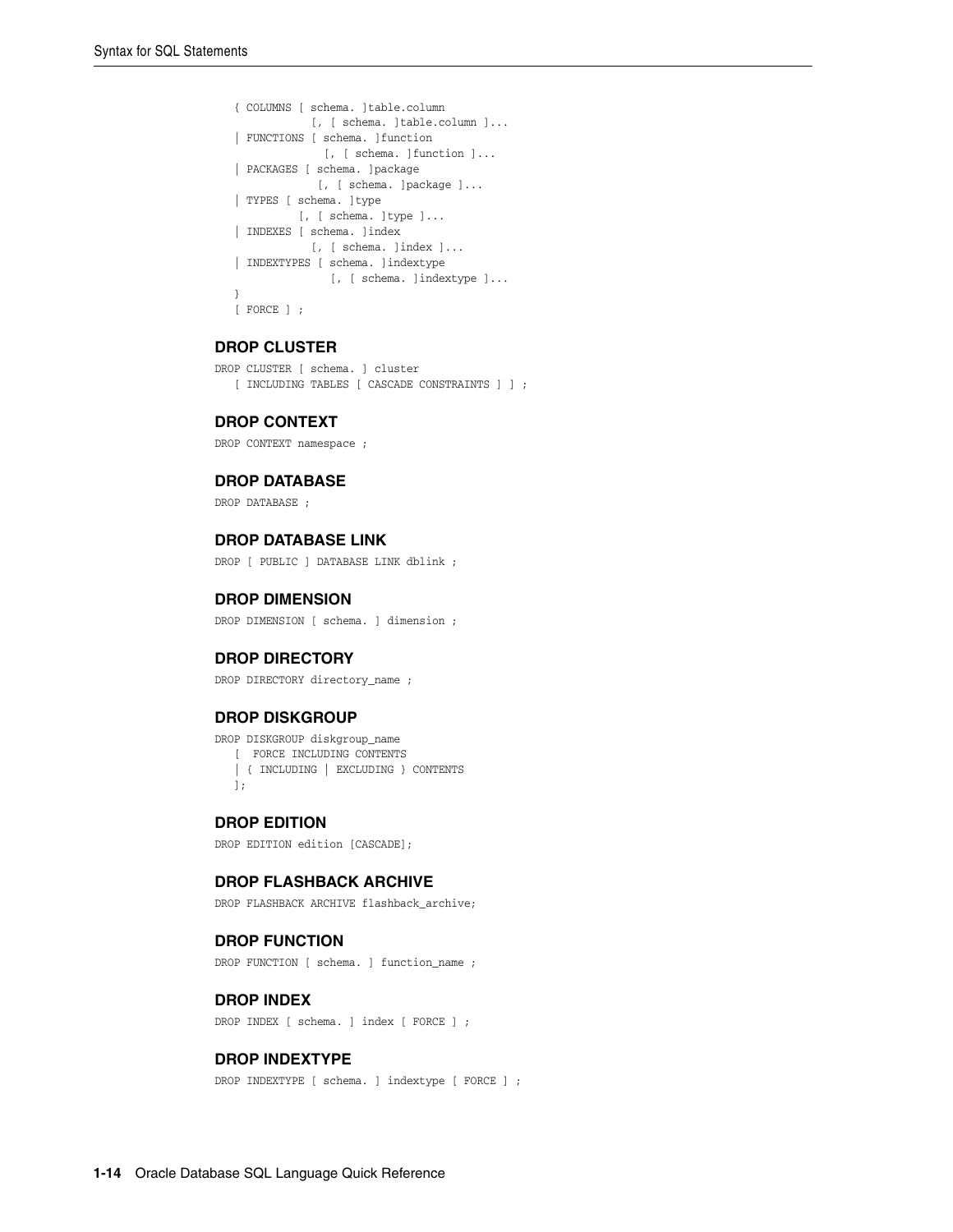#### **DROP JAVA**

DROP JAVA { SOURCE | CLASS | RESOURCE } [ schema. ] object\_name ;

#### **DROP LIBRARY**

DROP LIBRARY library\_name ;

#### **DROP MATERIALIZED VIEW**

DROP MATERIALIZED VIEW [ schema. ] materialized\_view [ PRESERVE TABLE ] ;

#### **DROP MATERIALIZED VIEW LOG**

DROP MATERIALIZED VIEW LOG ON [ schema. ] table ;

#### **DROP OPERATOR**

DROP OPERATOR [ schema. ] operator [ FORCE ] ;

#### **DROP OUTLINE**

DROP OUTLINE outline ;

#### **DROP PACKAGE**

DROP PACKAGE [ BODY ] [ schema. ] package ;

#### **DROP PROCEDURE**

DROP PROCEDURE [ schema. ] procedure ;

#### **DROP PROFILE** DROP PROFILE profile [ CASCADE ] ;

#### **DROP RESTORE POINT**

DROP RESTORE POINT restore\_point ;

#### **DROP ROLE**

DROP ROLE role ;

#### **DROP ROLLBACK SEGMENT**

DROP ROLLBACK SEGMENT rollback\_segment ;

#### **DROP SEQUENCE**

DROP SEQUENCE [ schema. ] sequence\_name ;

#### **DROP SYNONYM**

DROP [PUBLIC] SYNONYM [ schema. ] synonym [FORCE] ;

#### **DROP TABLE**

DROP TABLE [ schema. ] table [ CASCADE CONSTRAINTS ] [ PURGE ] ;

#### **DROP TABLESPACE**

```
DROP TABLESPACE tablespace 
   [ INCLUDING CONTENTS [ {AND | KEEP} DATAFILES ]
    [ CASCADE CONSTRAINTS ]
    ] ;
```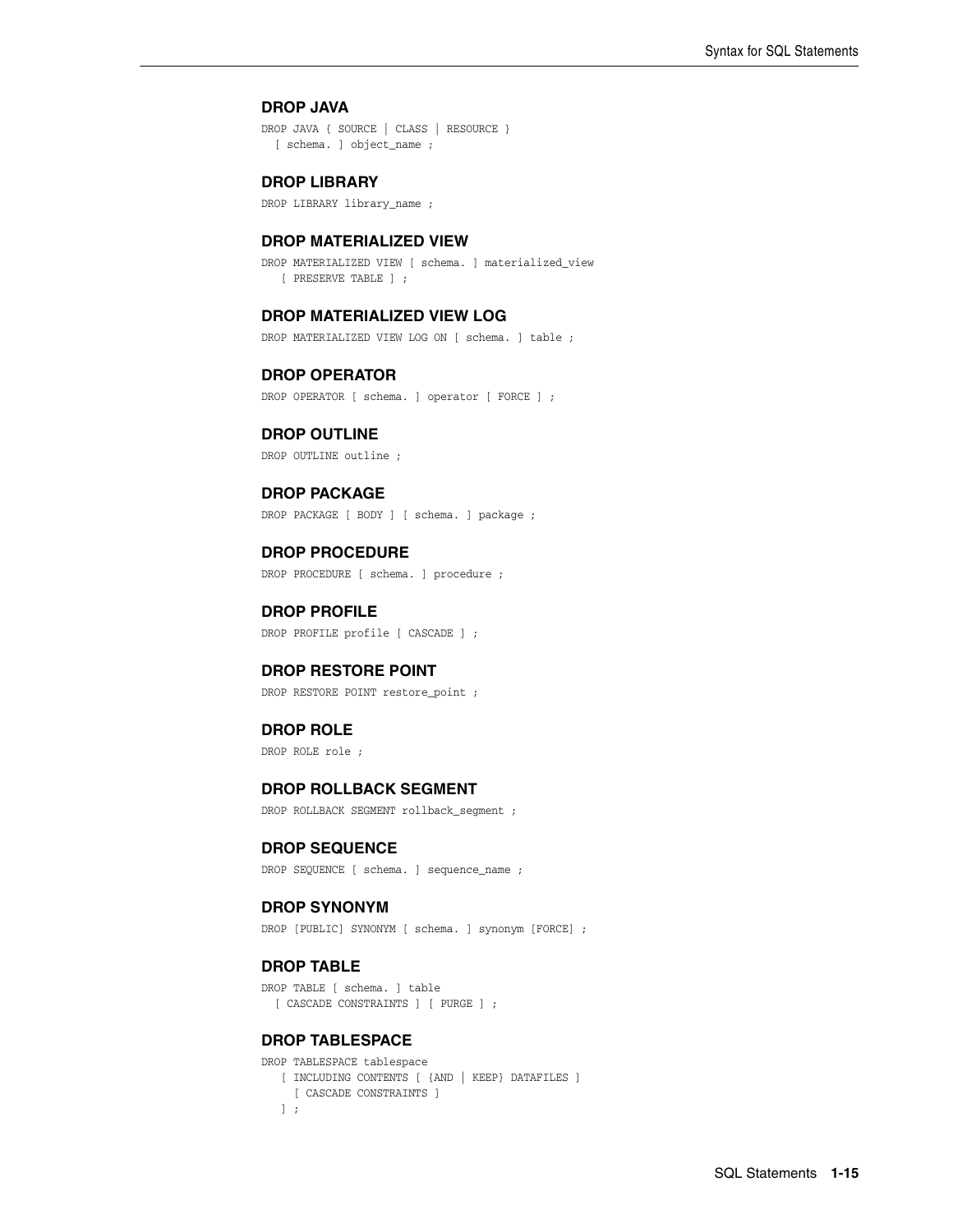#### **DROP TRIGGER**

DROP TRIGGER [ schema. ] trigger ;

#### **DROP TYPE**

DROP TYPE [ schema. ] type\_name [ FORCE | VALIDATE ] ;

#### **DROP TYPE BODY**

DROP TYPE BODY [ schema. ] type\_name ;

#### **DROP USER**

DROP USER user [ CASCADE ] ;

#### **DROP VIEW**

DROP VIEW [ schema. ] view [ CASCADE CONSTRAINTS ] ;

#### **EXPLAIN PLAN**

```
EXPLAIN PLAN
   [ SET STATEMENT_ID = string ]
   [ INTO [ schema. ] table [ @ dblink ] ]
FOR statement ;
```
#### **FLASHBACK DATABASE**

```
FLASHBACK [ STANDBY ] DATABASE [ database ]
   { TO { { SCN | TIMESTAMP } expr
        | RESTORE POINT restore_point
}
   | TO BEFORE { SCN | TIMESTAMP} expr
            | RESETLOGS 
                }
   }
```
#### **FLASHBACK TABLE**

```
FLASHBACK TABLE
    [ schema. ] table
     [, [ schema. ] table ]...
    TO { { { SCN | TIMESTAMP } expr
        | RESTORE POINT restore_point
       } [ { ENABLE | DISABLE } TRIGGERS ]
       | BEFORE DROP [ RENAME TO table ]
       } ;
```
#### **GRANT**

```
GRANT { grant_system_privileges
      | grant_object_privileges
      } ;
```
#### **INSERT**

```
INSERT [ hint ]
   { single_table_insert | multi_table_insert } ;
```
#### **LOCK TABLE**

```
LOCK TABLE [ schema. ] { table | view }
   [ partition_extension_clause
    | @ dblink
    ] [, [ schema. ] { table | view }
      [ partition_extension_clause
       | @ dblink
       ]
```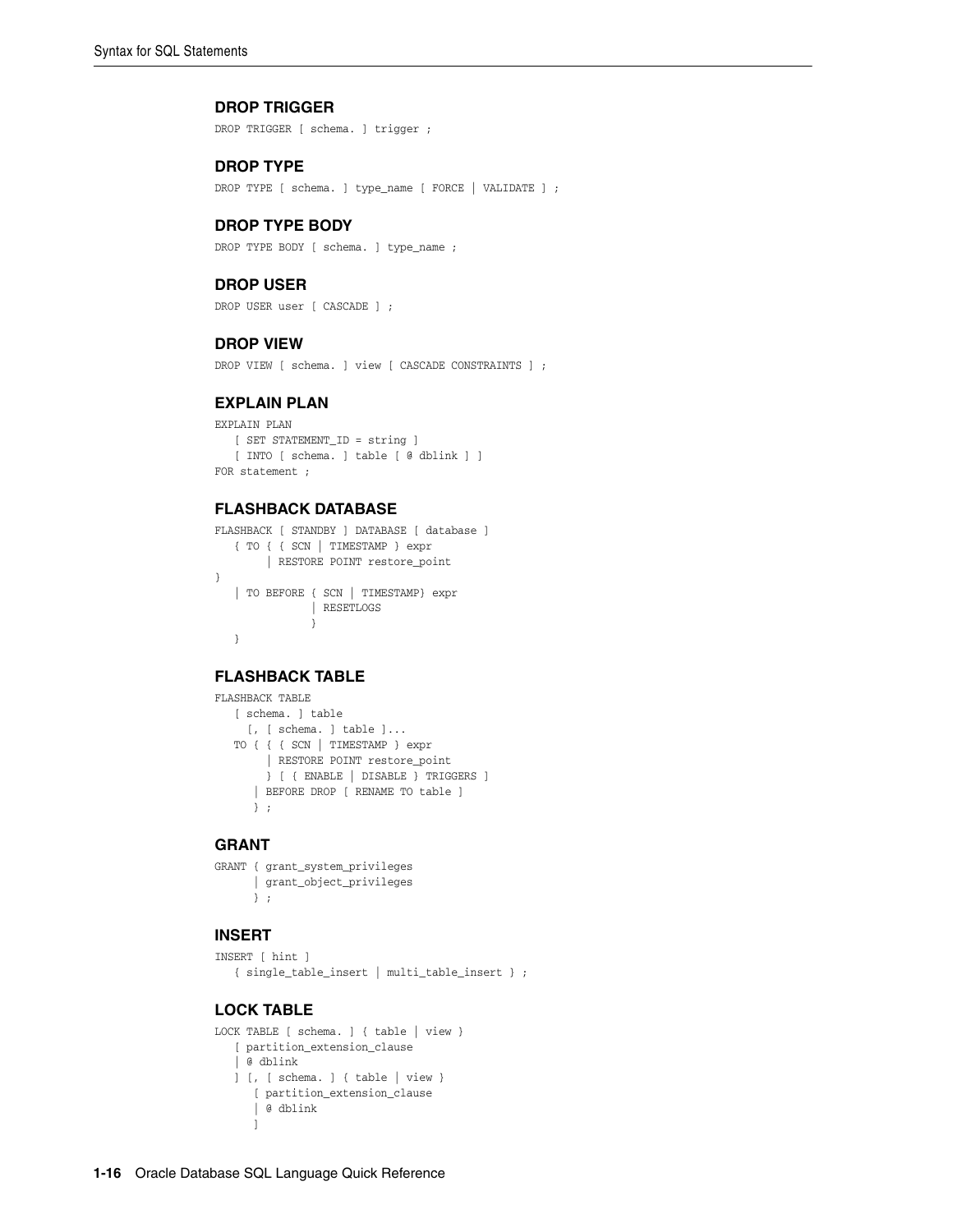```
 ]...
 IN lockmode MODE
 [ NOWAIT 
 | WAIT integer
 ] ;
```
#### **MERGE**

```
MERGE [ hint ]
   INTO [ schema. ] { table | view } [ t_alias ]
    USING { [ schema. ] { table | view }
        | subquery 
         } [ t_alias ]
    ON ( condition )
    [ merge_update_clause ]
   [ merge insert clause ]
    [ error_logging_clause ] ;
```
#### **NOAUDIT**

```
NOAUDIT
```

```
 { audit_operation_clause
  | audit_schema_object_clause
 | NETWORK
 }
 [ WHENEVER [ NOT ] SUCCESSFUL ] ;
```
#### **PURGE**

```
PURGE { { TABLE table | INDEX index }
      | { RECYCLEBIN | DBA_RECYCLEBIN }
       | TABLESPACE tablespace [ USER username ]
      } ;
```
#### **RENAME**

RENAME old name TO new name ;

#### **REVOKE**

```
REVOKE { revoke_system_privileges
       | revoke_object_privileges
       } ;
```
#### **ROLLBACK**

ROLLBACK [ WORK ] [ TO [ SAVEPOINT ] savepoint | FORCE string ] ;

#### **SAVEPOINT**

```
SAVEPOINT savepoint ;
```
#### **SELECT**

[ subquery\_factoring\_clause ] subquery [ for\_update\_clause ] ;

#### **SET CONSTRAINT[S]**

```
SET { CONSTRAINT | CONSTRAINTS }
    { constraint [, constraint ]...
     | ALL
    }
    { IMMEDIATE | DEFERRED } ;
```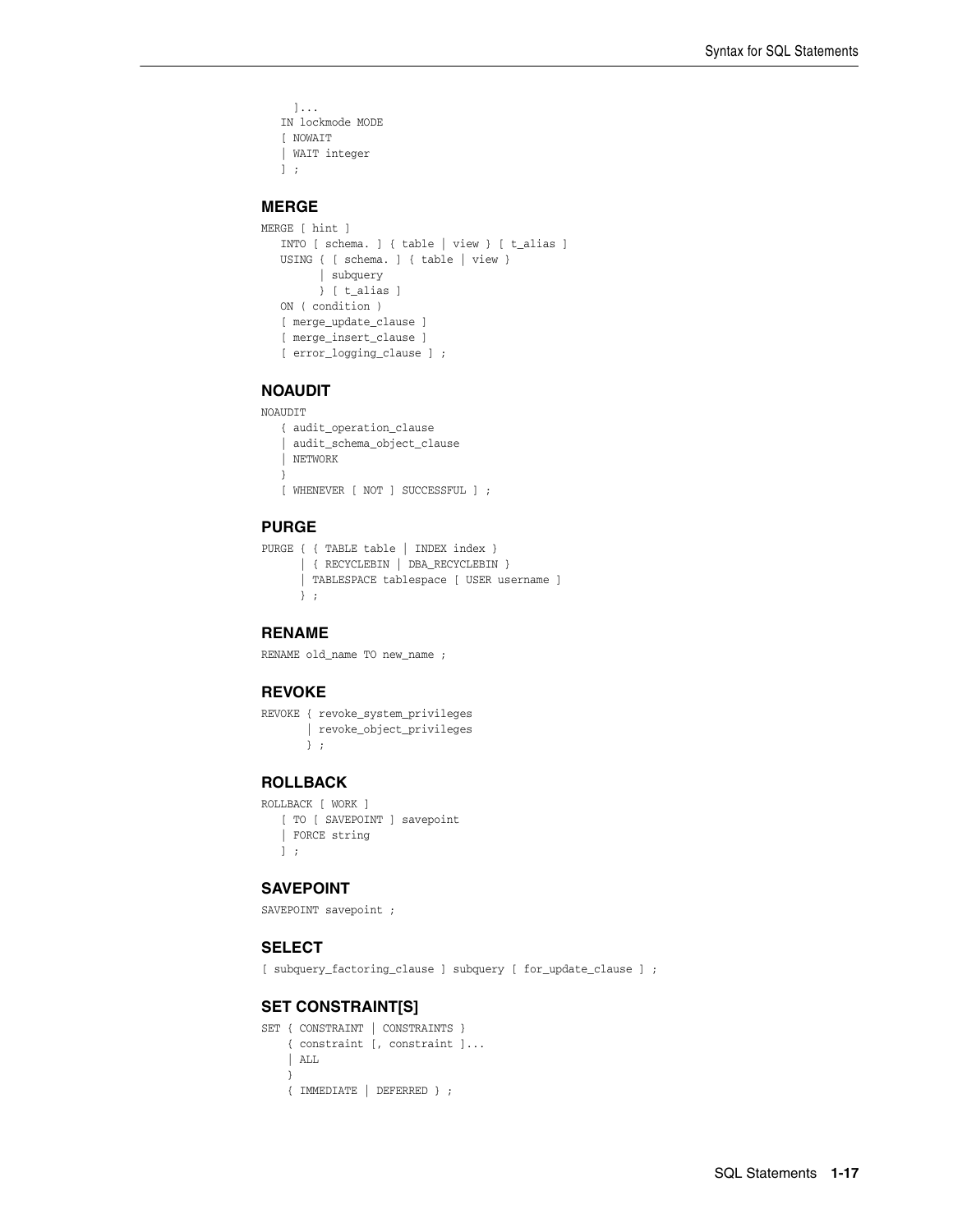#### **SET ROLE**

```
SET ROLE
   { role [ IDENTIFIED BY password ]
     [, role [ IDENTIFIED BY password ] ]...
    | ALL [ EXCEPT role [, role ]... ]
    | NONE
    } ;
```
#### **SET TRANSACTION**

```
SET TRANSACTION
```

```
 { { READ { ONLY | WRITE }
  | ISOLATION LEVEL
     { SERIALIZABLE | READ COMMITTED }
   | USE ROLLBACK SEGMENT rollback_segment
   } [ NAME string ]
 | NAME string
```
} ;

#### **TRUNCATE\_CLUSTER**

```
TRUNCATE CLUSTER [schema.] cluster
   [ {DROP | REUSE} STORAGE ] ;
```
#### **TRUNCATE\_TABLE**

```
TRUNCATE TABLE [schema.] table
   [ {PRESERVE | PURGE} MATERIALIZED VIEW LOG ]
   [ {DROP [ ALL ] | REUSE} STORAGE ] ;
```
**Note:** You can specify the ALL keyword in this statement starting with Oracle Database 11*g* Release 2 (11.2.0.2).

#### **UPDATE**

```
UPDATE [ hint ]
   { dml_table_expression_clause
    | ONLY (dml_table_expression_clause)
    } [ t_alias ]
   update_set_clause
    [ where_clause ]
    [ returning_clause ]
    [error_logging_clause] ;
```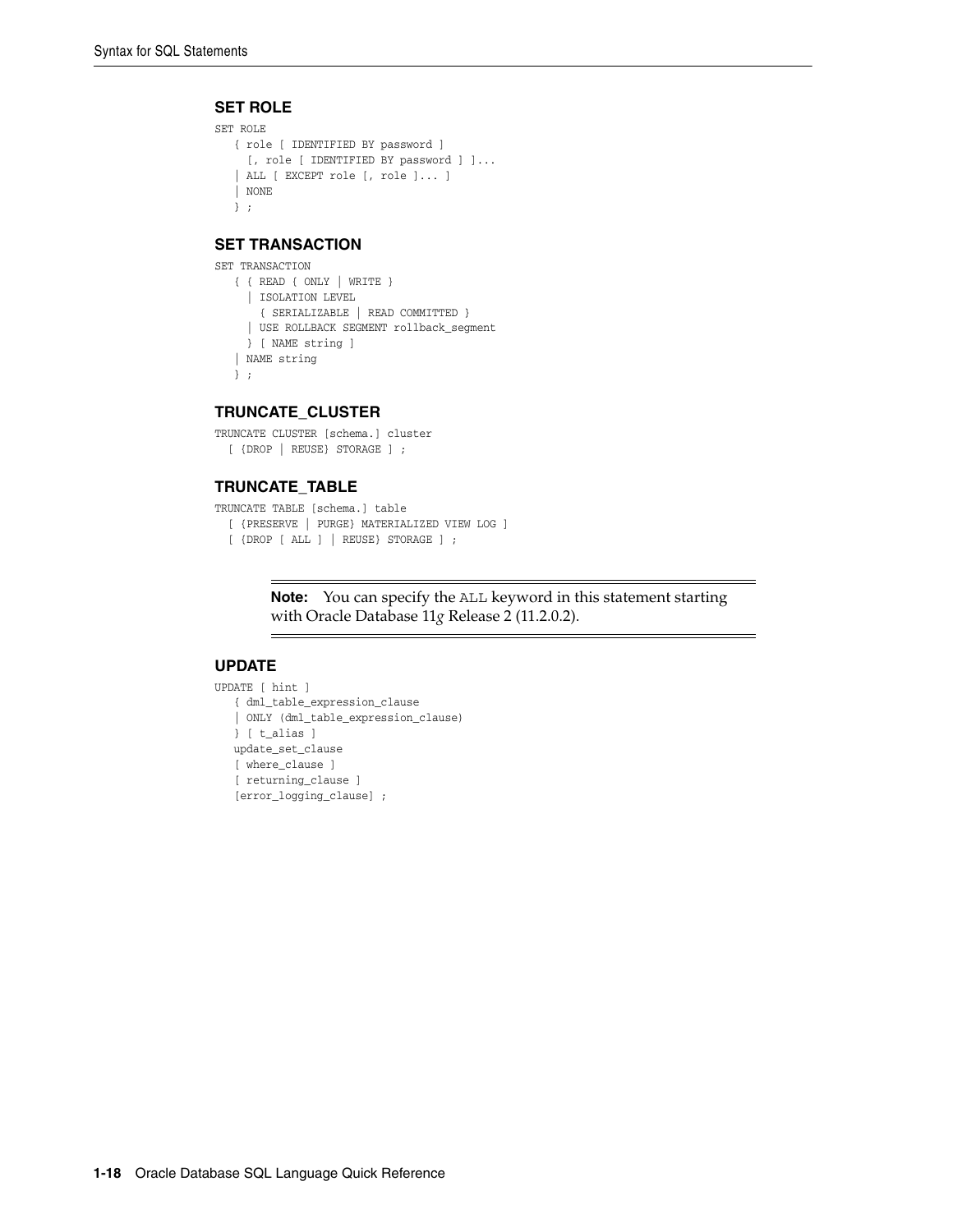# **2**

# <sup>2</sup> **SQL Functions**

<span id="page-24-0"></span>This chapter presents the syntax for SQL functions.

This chapter includes the following section:

■ [Syntax for SQL Functions](#page-24-1)

# <span id="page-24-1"></span>**Syntax for SQL Functions**

A function is a command that manipulates data items and returns a single value.

The sections that follow show each SQL function and its related syntax. Refer to [Chapter 5, "Subclauses"](#page-52-2) for the syntax of the subclauses.

**See Also:** Functions in *Oracle Database SQL Language Reference* for detailed information about SQL functions

#### **ABS**

ABS(n)

#### **ACOS**

ACOS(n)

#### **ADD\_MONTHS**

ADD\_MONTHS(date, integer)

#### **aggregate\_function**

Aggregate functions return a single result row based on groups of rows, rather than on single rows.

#### **analytic\_function**

```
analytic_function([ arguments ])
   OVER (analytic_clause)
```
#### **APPENDCHILDXML**

APPENDCHILDXML

( XMLType\_instance, XPath\_string, value\_expr [, namespace\_string ])

#### **ASCII**

ASCII(char)

#### **ASCIISTR**

ASCIISTR(char)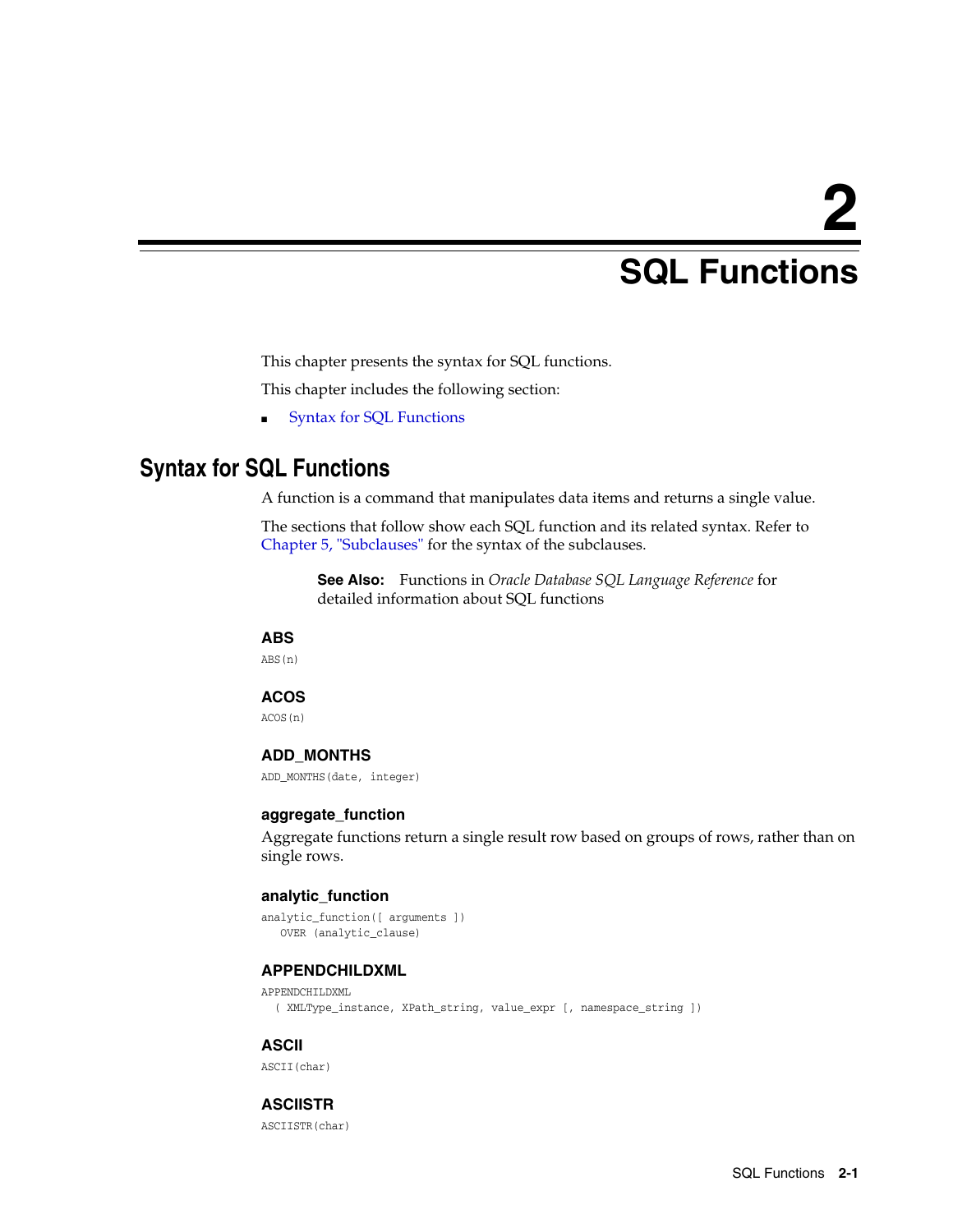#### **ASIN**

ASIN(n)

#### **ATAN**

ATAN(n)

#### **ATAN2**

ATAN2(n1 , n2)

#### **AVG**

AVG([ DISTINCT | ALL ] expr) [ OVER(analytic\_clause) ]

#### **BFILENAME**

BFILENAME('directory', 'filename')

# **BIN\_TO\_NUM**

BIN\_TO\_NUM(expr [, expr ]... )

#### **BITAND** BITAND(expr1, expr2)

#### **CARDINALITY**

CARDINALITY(nested\_table)

#### **CAST** CAST({ expr | MULTISET (subquery) } AS type\_name)

#### **CEIL**

CEIL(n)

#### **CHARTOROWID**

CHARTOROWID(char)

#### **CHR**

CHR(n [ USING NCHAR\_CS ])

#### **CLUSTER\_ID**

CLUSTER\_ID ( [ schema . ] model mining\_attribute\_clause )

#### **CLUSTER\_PROBABILITY**

CLUSTER\_PROBABILITY ( [ schema . ] model [ , cluster\_id ] mining\_attribute\_clause )

#### **CLUSTER\_SET**

CLUSTER\_SET ( [ schema . ] model [ , topN [ , cutoff ] ] mining\_attribute\_clause )

#### **COALESCE**

COALESCE(expr [, expr ]...)

#### **COLLECT**

COLLECT( [ DISTINCT | UNIQUE ] column [ ORDER BY expr ] )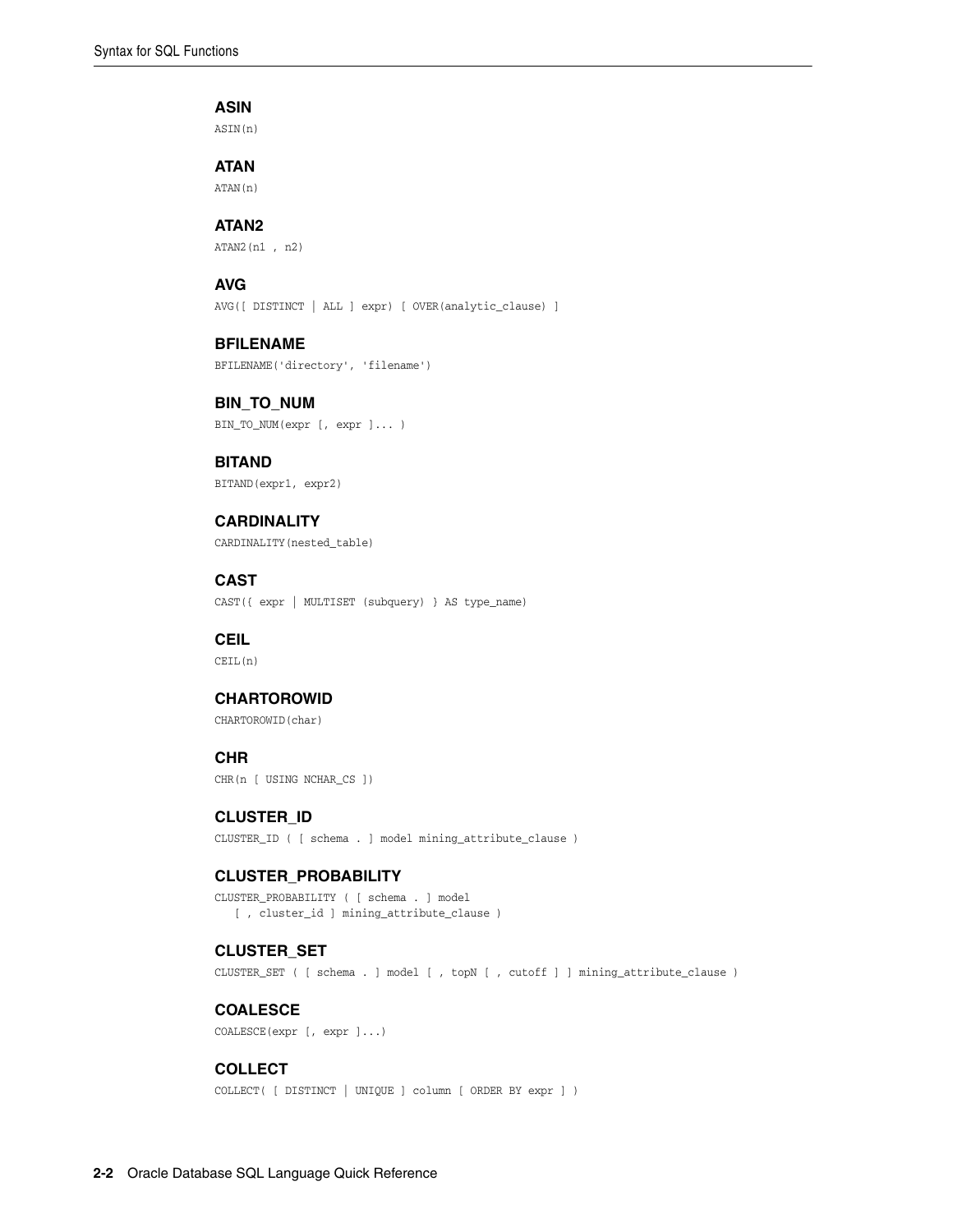#### **COMPOSE**

COMPOSE(char)

#### **CONCAT**

CONCAT(char1, char2)

#### **CONVERT**

CONVERT(char, dest\_char\_set[, source\_char\_set ])

#### **CORR**

CORR(expr1, expr2) [ OVER (analytic\_clause) ]

#### **CORR\_K, CORR\_S**

```
{ CORR_K | CORR_S }
    (expr1, expr2
     [, { COEFFICIENT
         | ONE_SIDED_SIG
         | ONE_SIDED_SIG_POS
         | ONE_SIDED_SIG_NEG
         | TWO_SIDED_SIG
         }
      ]
    )
```
#### **COS**

COS(n)

#### **COSH**

COSH(n)

#### **COUNT**

COUNT({ \* | [ DISTINCT | ALL ] expr }) [ OVER (analytic\_clause) ]

#### **COVAR\_POP**

```
COVAR_POP(expr1, expr2)
    [ OVER (analytic_clause) ]
```
#### **COVAR\_SAMP**

COVAR\_SAMP(expr1, expr2) [ OVER (analytic\_clause) ]

#### **CUBE\_TABLE**

```
CUBE_TABLE
```

```
( ' { schema.cube [ {HIERARCHY | HRR} dimension hierarchy ]...
     | schema.dimension [ {HIERARCHY | HRR} [dimension] hierarchy ]
     }
  \overline{1})
```
#### **CUME\_DIST (aggregate)**

```
CUME_DIST(expr[,expr ]...) WITHIN GROUP
   (ORDER BY expr [ DESC | ASC ]
                 [ NULLS { FIRST | LAST } ] 
             [, expr [ DESC | ASC ]
                     [ NULLS { FIRST | LAST } ]
             ]...
   )
```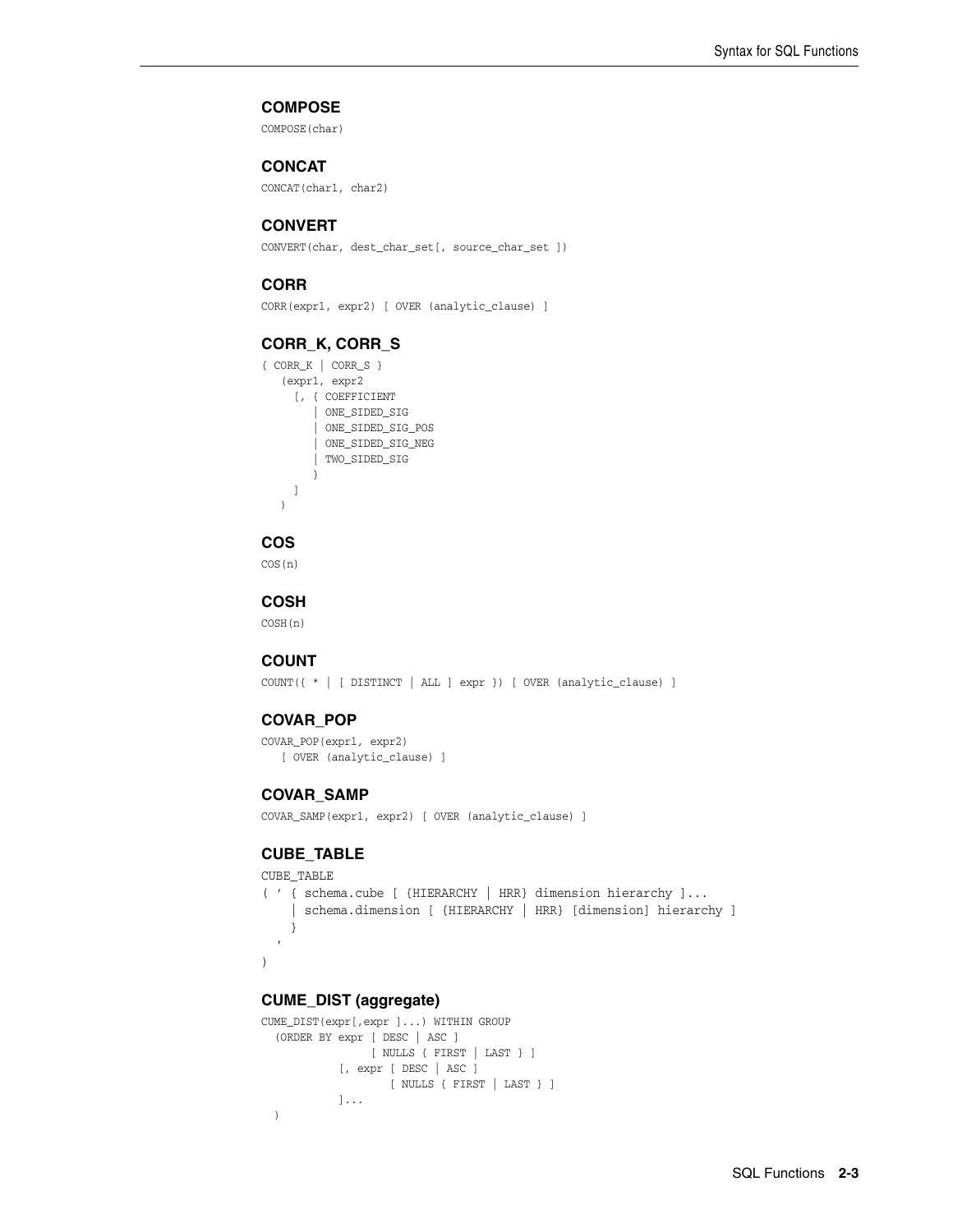#### **CUME\_DIST (analytic)**

CUME\_DIST() OVER ([ query\_partition\_clause ] order\_by\_clause)

#### **CURRENT\_DATE**

CURRENT\_DATE

#### **CURRENT\_TIMESTAMP**

CURRENT\_TIMESTAMP [ (precision) ]

#### **CV**

CV([ dimension\_column ])

#### **DATAOBJ\_TO\_PARTITION**

DATAOBJ\_TO\_PARTITION( table, partition\_id )

#### **DBTIMEZONE**

DBTIMEZONE

#### **DECODE**

DECODE(expr, search, result [, search, result ]... [, default ])

#### **DECOMPOSE**

DECOMPOSE( string [ CANONICAL | COMPATIBILITY ] )

#### **DELETEXML**

DELETEXML( XMLType\_instance, XPath\_string [, namespace\_string ])

#### **DENSE\_RANK (aggregate)**

```
DENSE_RANK(expr [, expr ]...) WITHIN GROUP
   (ORDER BY expr [ DESC | ASC ]
                [ NULLS { FIRST | LAST } ]
            [,expr [ DESC | ASC ]
                  [ NULLS { FIRST | LAST } ]
             ]...
  )
```
#### **DENSE\_RANK (analytic)**

DENSE\_RANK( ) OVER([ query\_partition\_clause ] order\_by\_clause)

#### **DEPTH**

DEPTH(correlation\_integer)

#### **DEREF**

DEREF(expr)

#### **DUMP**

DUMP(expr[, return\_fmt [, start\_position [, length ] ]])

#### **EMPTY\_BLOB, EMPTY\_CLOB**

{ EMPTY\_BLOB | EMPTY\_CLOB }( )

#### **EXISTSNODE**

EXISTSNODE (XMLType\_instance, XPath\_string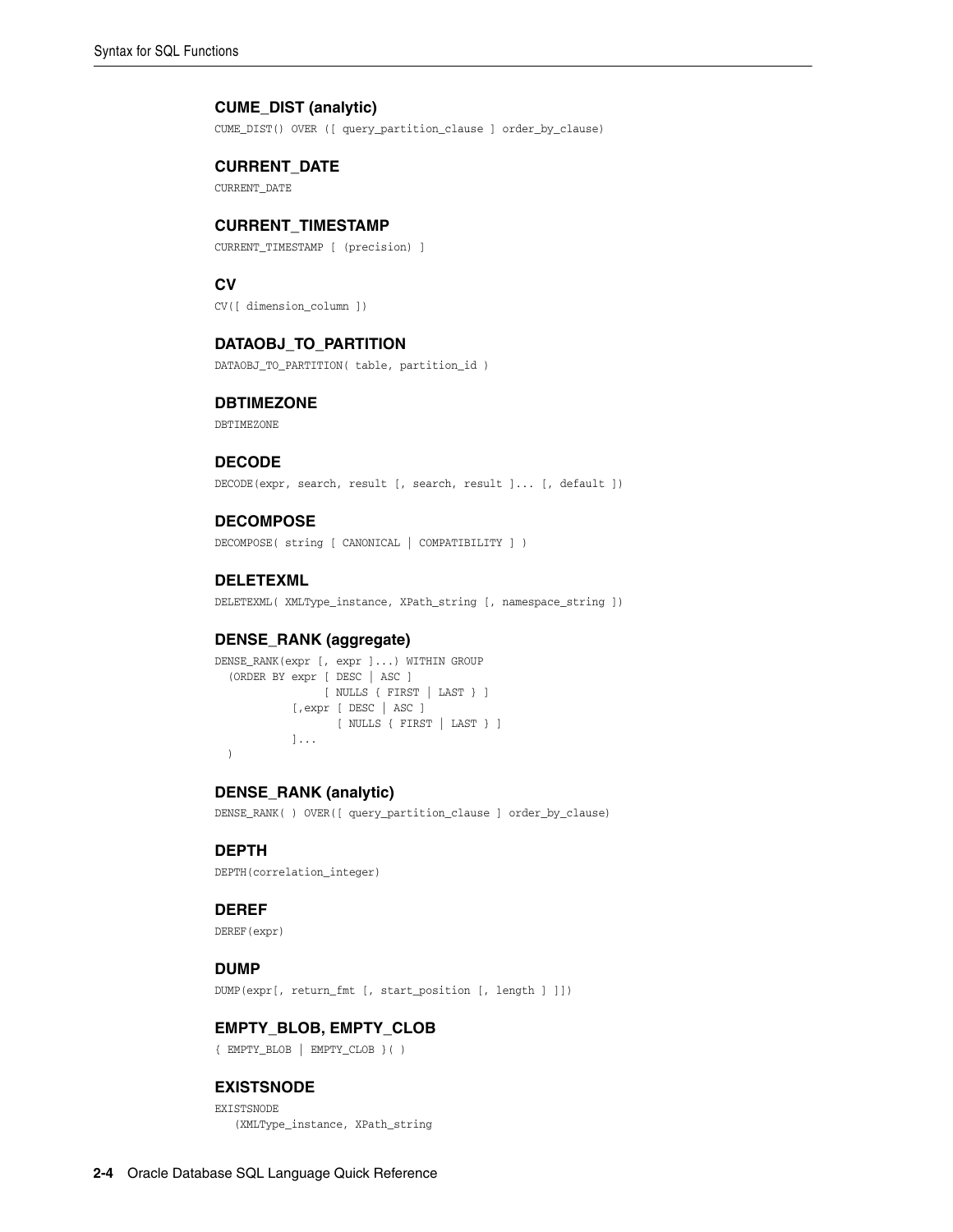```
 [, namespace_string ]
\lambda
```
#### **EXP**

EXP(n)

#### **EXTRACT (datetime)**

```
EXTRACT( { YEAR
            | MONTH
            | DAY
            | HOUR
            | MINUTE
           | SECOND
           | TIMEZONE_HOUR
           | TIMEZONE_MINUTE
          | TIMEZONE_REGION
          | TIMEZONE_ABBR
 }
          FROM { expr }
        )
```
#### **EXTRACT (XML)**

EXTRACT(XMLType\_instance, XPath\_string [, namespace\_string ])

#### **EXTRACTVALUE**

EXTRACTVALUE(XMLType\_instance, XPath\_string [, namespace\_string ])

#### **FEATURE\_ID**

FEATURE\_ID( [ schema . ] model mining\_attribute\_clause )

#### **FEATURE\_SET**

FEATURE\_SET( [ schema . ] model [, topN [, cutoff ]] mining\_attribute\_clause )

#### **FEATURE\_VALUE**

FEATURE\_VALUE( [ schema . ] model [, feature\_id ] mining\_attribute\_clause )

#### **FIRST**

```
aggregate_function
   KEEP
    (DENSE_RANK FIRST ORDER BY
    expr [ DESC | ASC ]
         [ NULLS { FIRST | LAST } ]
    [, expr [ DESC | ASC ]
            [ NULLS { FIRST | LAST } ]
    ]...
    )
    [ OVER ( [query_partition_clause] ) ]
```
#### **FIRST\_VALUE**

```
FIRST_VALUE 
   { (expr) [ {RESPECT | IGNORE} NULLS ]
   | (expr [ {RESPECT | IGNORE} NULLS ])
   }
  OVER (analytic_clause)
```
#### **FLOOR**

FLOOR(n)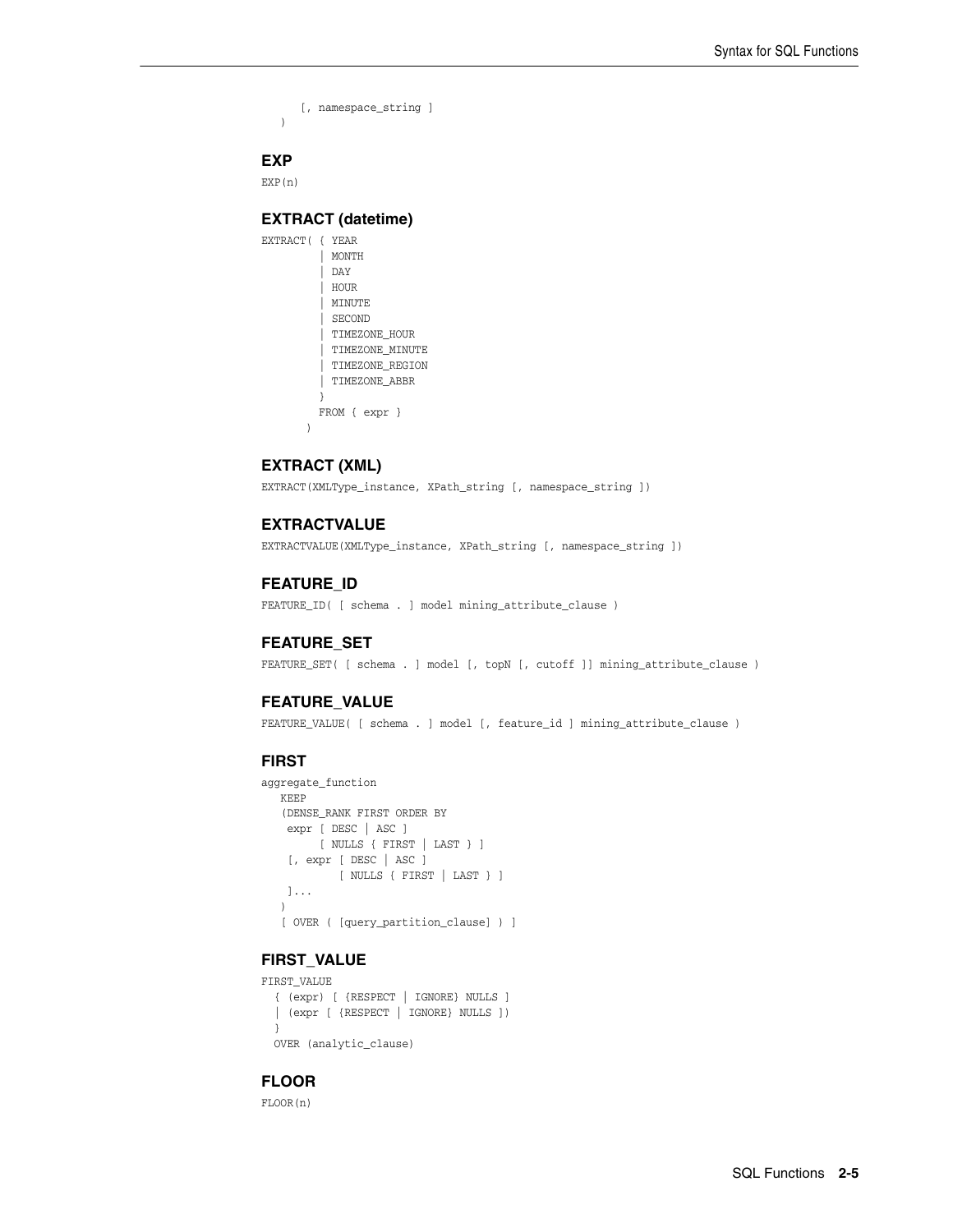#### **FROM\_TZ**

FROM\_TZ (timestamp\_value, time\_zone\_value)

#### **GREATEST**

GREATEST(expr [, expr ]...)

#### **GROUP\_ID**

GROUP\_ID( )

#### **GROUPING**

GROUPING(expr)

#### **GROUPING\_ID**

GROUPING\_ID(expr [, expr ]...)

#### **HEXTORAW**

HEXTORAW(char)

#### **INITCAP**

INITCAP(char)

#### **INSERTCHILDXML**

INSERTCHILDXML ( XMLType\_instance, XPath\_string, child\_expr, value\_expr [, namespace\_string ] )

#### **INSERTCHILDXMLAFTER**

#### INSERTCHILDXMLAFTER ( XMLType\_instance, XPath\_string, child\_expr, value\_expr [, namespace\_string ] )

#### **INSERTCHILDXMLBEFORE**

#### INSERTCHILDXMLBEFORE

( XMLType\_instance, XPath\_string, child\_expr, value\_expr [, namespace\_string ] )

#### **INSERTXMLAFTER**

#### INSERTXMLAFTER

( XMLType\_instance, XPath\_string, value\_expr [, namespace\_string ] )

#### **INSERTXMLBEFORE**

```
INSERTXMLBEFORE
```

```
 ( XMLType_instance, XPath_string, value_expr [, namespace_string ] )
```
#### **INSTR**

```
{ INSTR
| INSTRB
| INSTRC
| INSTR2
| INSTR4
}
```
(string , substring [, position [, occurrence ] ])

#### **ITERATION\_NUMBER**

ITERATION\_NUMBER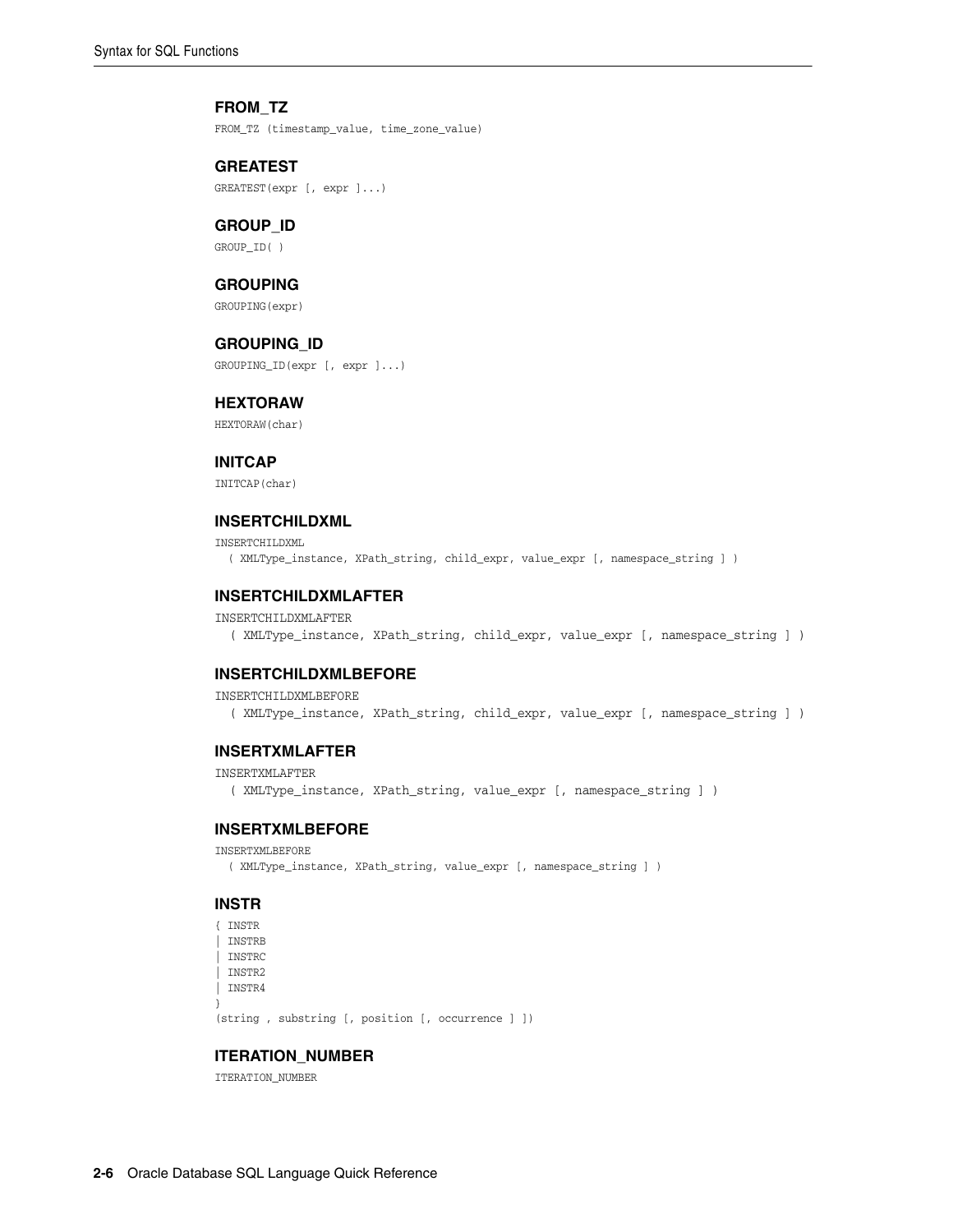#### **LAG**

```
LAG
   { ( value_expr [, offset [, default]]) [ { RESPECT | IGNORE } NULLS ] 
   | ( value_expr [ { RESPECT | IGNORE } NULLS ] [, offset [, default]] )
  }
  OVER ([ query_partition_clause ] order_by_clause)
```
#### **LAST**

```
aggregate_function KEEP
  (DENSE_RANK LAST ORDER BY
    expr [ DESC | ASC ]
        [ NULLS { FIRST | LAST } ]
     [, expr [ DESC | ASC ]
            [ NULLS { FIRST | LAST } ]
     ]...
  )
  [ OVER ( [query_partition_clause] ) ]
```
#### **LAST\_DAY**

LAST\_DAY(date)

#### **LAST\_VALUE**

```
LAST_VALUE
   { (expr) [ { RESPECT | IGNORE } NULLS ]
   | (expr [ { RESPECT | IGNORE } NULLS ])
  OVER (analytic_clause)
```
#### **LEAD**

```
LEAD
   { ( value_expr [, offset [, default]] ) [ { RESPECT | IGNORE } NULLS ] 
  | ( value_expr [ { RESPECT | IGNORE } NULLS ] [, offset [, default]] )
   }
  OVER ([ query_partition_clause ] order_by_clause)
```
#### **LEAST**

```
LEAST(expr [, expr ]...)
```
#### **LENGTH**

```
{ LENGTH
| LENGTHB
| LENGTHC
| LENGTH2
| LENGTH4
}
```
(char)

#### **LISTAGG**

```
LISTAGG(measure_expr [, 'delimiter'])
  WITHIN GROUP (order_by_clause) [OVER query_partition_clause]
```
#### **LN**

 $LN(n)$ 

#### **LNNVL**

LNNVL(condition)

#### **LOCALTIMESTAMP**

LOCALTIMESTAMP [ (timestamp\_precision) ]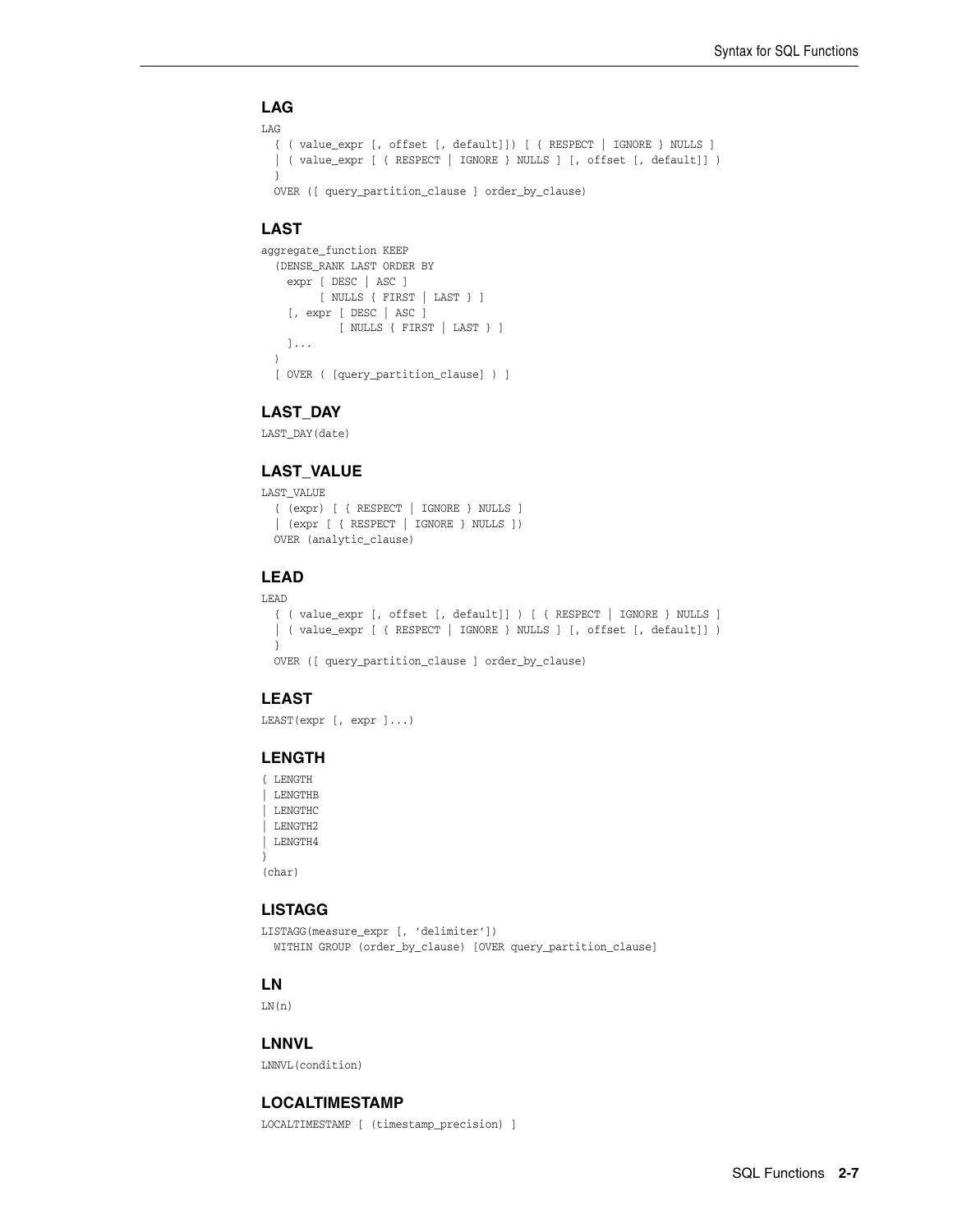#### **LOG**

LOG(n2, n1)

#### **LOWER**

LOWER(char)

#### **LPAD**

LPAD(expr1, n [, expr2 ])

#### **LTRIM**

LTRIM(char [, set ])

#### **MAKE\_REF**

MAKE\_REF({ table | view } , key [, key ]...)

#### **MAX**

MAX([ DISTINCT | ALL ] expr) [ OVER (analytic\_clause) ]

#### **MEDIAN**

MEDIAN(expr) [ OVER (query\_partition\_clause) ]

#### **MIN**

MIN([ DISTINCT | ALL ] expr) [ OVER (analytic\_clause) ]

## **MOD**

MOD(n2, n1)

#### **MONTHS\_BETWEEN**

MONTHS\_BETWEEN(date1, date2)

## **NANVL**

NANVL(n2, n1)

#### **NCHR** NCHR(number)

**NEW\_TIME** NEW\_TIME(date, timezone1, timezone2)

#### **NEXT\_DAY** NEXT\_DAY(date, char)

#### **NLS\_CHARSET\_DECL\_LEN**

NLS\_CHARSET\_DECL\_LEN(byte\_count, 'char\_set\_id')

#### **NLS\_CHARSET\_ID** NLS\_CHARSET\_ID(string)

#### **NLS\_CHARSET\_NAME**

NLS\_CHARSET\_NAME(number)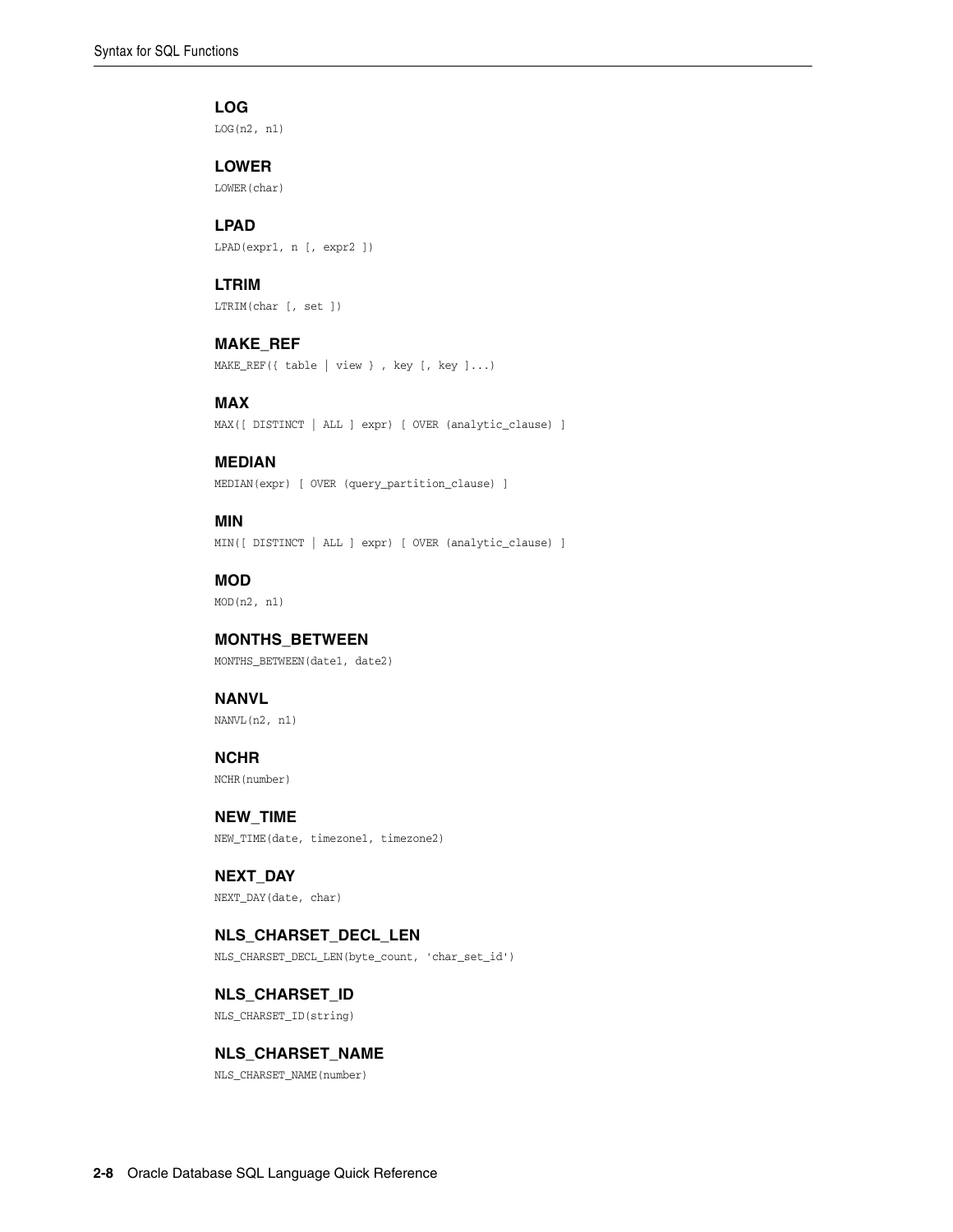#### **NLS\_INITCAP**

NLS\_INITCAP(char [, 'nlsparam' ])

**NLS\_LOWER** NLS\_LOWER(char [, 'nlsparam' ])

#### **NLS\_UPPER**

NLS\_UPPER(char [, 'nlsparam' ])

#### **NLSSORT**

NLSSORT(char [, 'nlsparam' ])

#### **NTH\_VALUE**

```
NTH_VALUE(measure_expr, n)
   [ FROM { FIRST | LAST } ][ { RESPECT | IGNORE } NULLS ] 
  OVER (analytic_clause)
```
#### **NTILE**

NTILE(expr) OVER ([ query\_partition\_clause ] order\_by\_clause)

#### **NULLIF**

NULLIF(expr1, expr2)

### **NUMTODSINTERVAL**

NUMTODSINTERVAL(n, 'interval\_unit')

#### **NUMTOYMINTERVAL**

NUMTOYMINTERVAL(n, 'interval\_unit')

#### **NVL**

NVL(expr1, expr2)

#### **NVL2**

NVL2(expr1, expr2, expr3)

#### **ORA\_DST\_AFFECTED**

ORA\_DST\_AFFECTED(datetime\_expr)

#### **ORA\_DST\_CONVERT**

ORA\_DST\_CONVERT(datetime\_expr [, integer [, integer ]])

#### **ORA\_DST\_ERROR**

ORA\_DST\_ERROR(datetime\_expr)

#### **ORA\_HASH**

ORA\_HASH(expr [, max\_bucket [, seed\_value ] ])

#### **PATH**

PATH(correlation integer)

#### **PERCENT\_RANK (aggregate)**

PERCENT\_RANK(expr [, expr ]...) WITHIN GROUP (ORDER BY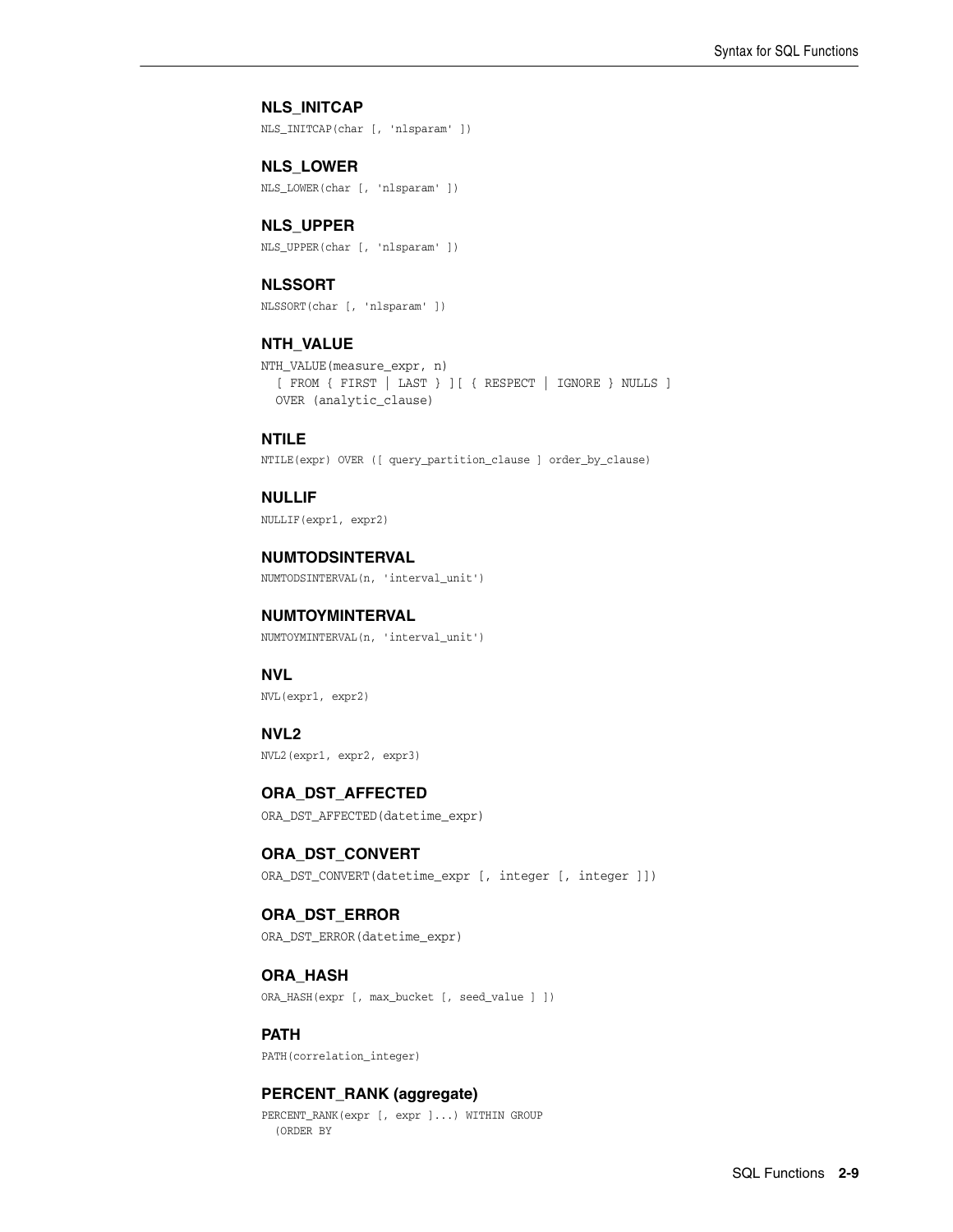```
 expr [ DESC | ASC ]
      [NULLS { FIRST | LAST } ]
  [, expr [ DESC | ASC ]
        [NULLS { FIRST | LAST } ]
 ]...
 )
```
#### **PERCENT\_RANK (analytic)**

PERCENT\_RANK( ) OVER ([ query\_partition\_clause ] order\_by\_clause)

#### **PERCENTILE\_CONT**

PERCENTILE\_CONT(expr) WITHIN GROUP (ORDER BY expr [ DESC | ASC ]) [ OVER (query\_partition\_clause) ]

#### **PERCENTILE\_DISC**

PERCENTILE\_DISC(expr) WITHIN GROUP (ORDER BY expr [ DESC | ASC ]) [ OVER (query\_partition\_clause) ]

#### **POWER**

POWER(n2, n1)

#### **POWERMULTISET**

POWERMULTISET(expr)

#### **POWERMULTISET\_BY\_CARDINALITY**

POWERMULTISET\_BY\_CARDINALITY(expr, cardinality)

#### **PREDICTION**

PREDICTION ( [ schema . ] model [ cost\_matrix\_clause ] mining\_attribute\_clause )

#### **PREDICTION\_BOUNDS**

```
PREDICTION BOUNDS
( [schema.] model
  [, confidence_level [, class_value]]
  mining_attribute_clause
\lambda
```
#### **PREDICTION\_COST**

PREDICTION\_COST ( [ schema . ] model [ , class ] cost\_matrix\_clause mining\_attribute\_clause )

#### **PREDICTION\_DETAILS**

PREDICTION\_DETAILS ( [ schema . ] model mining\_attribute\_clause )

#### **PREDICTION\_PROBABILITY**

PREDICTION\_PROBABILITY ( [ schema . ] model [ , class ] mining\_attribute\_clause )

#### **PREDICTION\_SET**

PREDICTION\_SET ( [ schema . ] model [ , bestN [ , cutoff ] ] [ cost\_matrix\_clause ] mining\_attribute\_clause )

#### **PRESENTNNV**

PRESENTNNV(cell\_reference, expr1, expr2)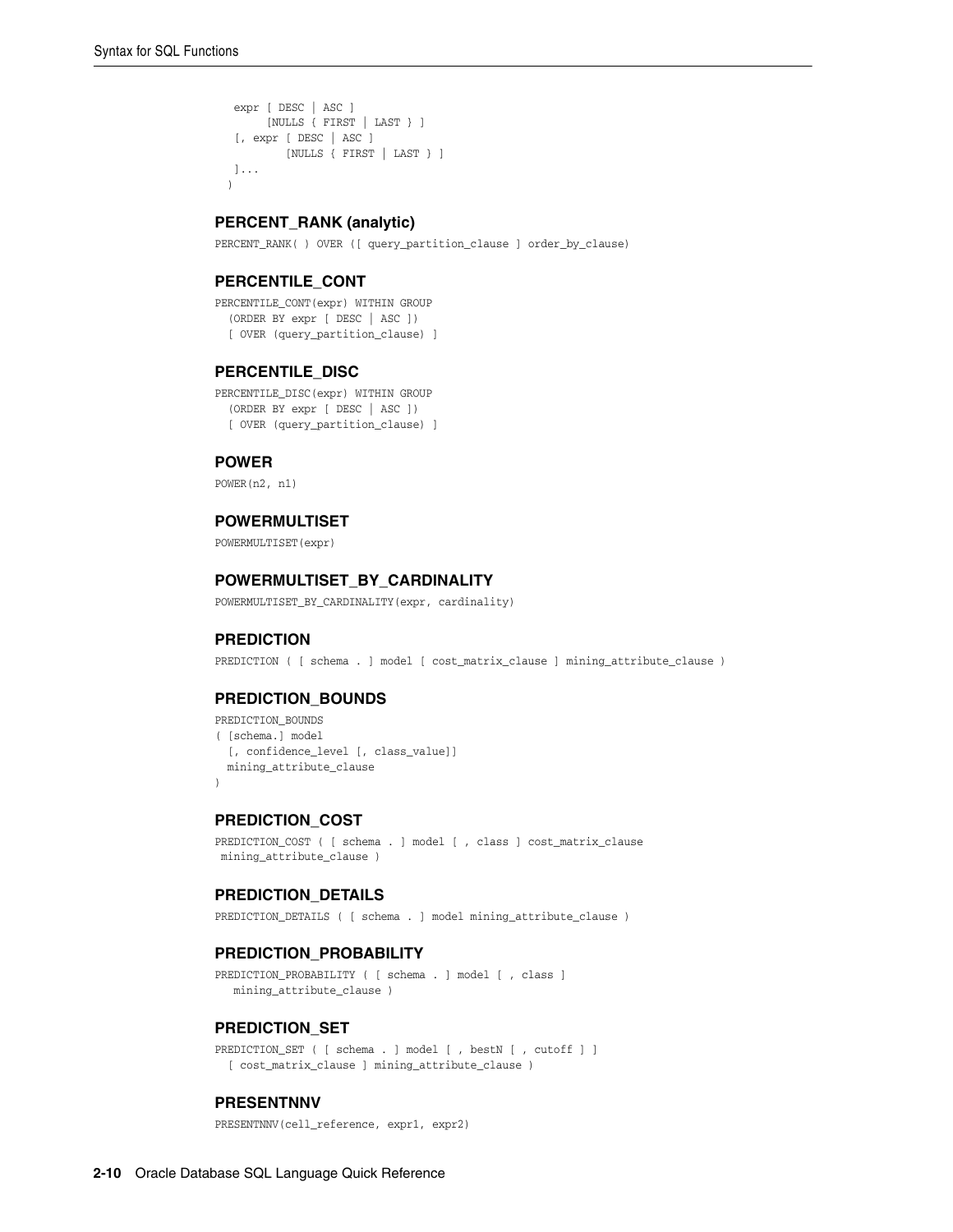#### **PRESENTV**

PRESENTV(cell\_reference, expr1, expr2)

#### **PREVIOUS**

PREVIOUS(cell\_reference)

#### **RANK (aggregate)**

```
RANK(expr [, expr ]...) WITHIN GROUP
    (ORDER BY
    expr [ DESC | ASC ]
        [ NULLS { FIRST | LAST } ]
     [, expr [ DESC | ASC ]
            [ NULLS { FIRST | LAST } ]
    ]...
    )
```
#### **RANK (analytic)**

RANK( ) OVER ([ query\_partition\_clause ] order\_by\_clause)

#### **RATIO\_TO\_REPORT**

RATIO\_TO\_REPORT(expr) OVER ([ query\_partition\_clause ])

#### **RAWTOHEX**

RAWTOHEX(raw)

#### **RAWTONHEX**

RAWTONHEX(raw)

#### **REF**

REF (correlation variable)

#### **REFTOHEX**

REFTOHEX (expr)

#### **REGEXP\_COUNT**

REGEXP\_COUNT (source\_char, pattern [, position [, match\_param]])

#### **REGEXP\_INSTR**

```
REGEXP_INSTR (source_char, pattern
                               [, position
                                    [, occurrence
                                          [, return_opt
                                                 [, match_param
                      [, subexpr]
               ]
  ]
 \sim 100 \sim 100 \sim 100 \sim 100 \sim 100 \sim 100 \sim 100 \sim 100 \sim 100 \sim 100 \sim 100 \sim 100 \sim 100 \sim 100 \sim 100 \sim 100 \sim 100 \sim 100 \sim 100 \sim 100 \sim 100 \sim 100 \sim 100 \sim 100 \sim 
  ]
```
#### **REGEXP\_REPLACE**

```
REGEXP_REPLACE(source_char, pattern
                [, replace_string
                   [, position
                      [, occurrence
                        [, match_param ]
```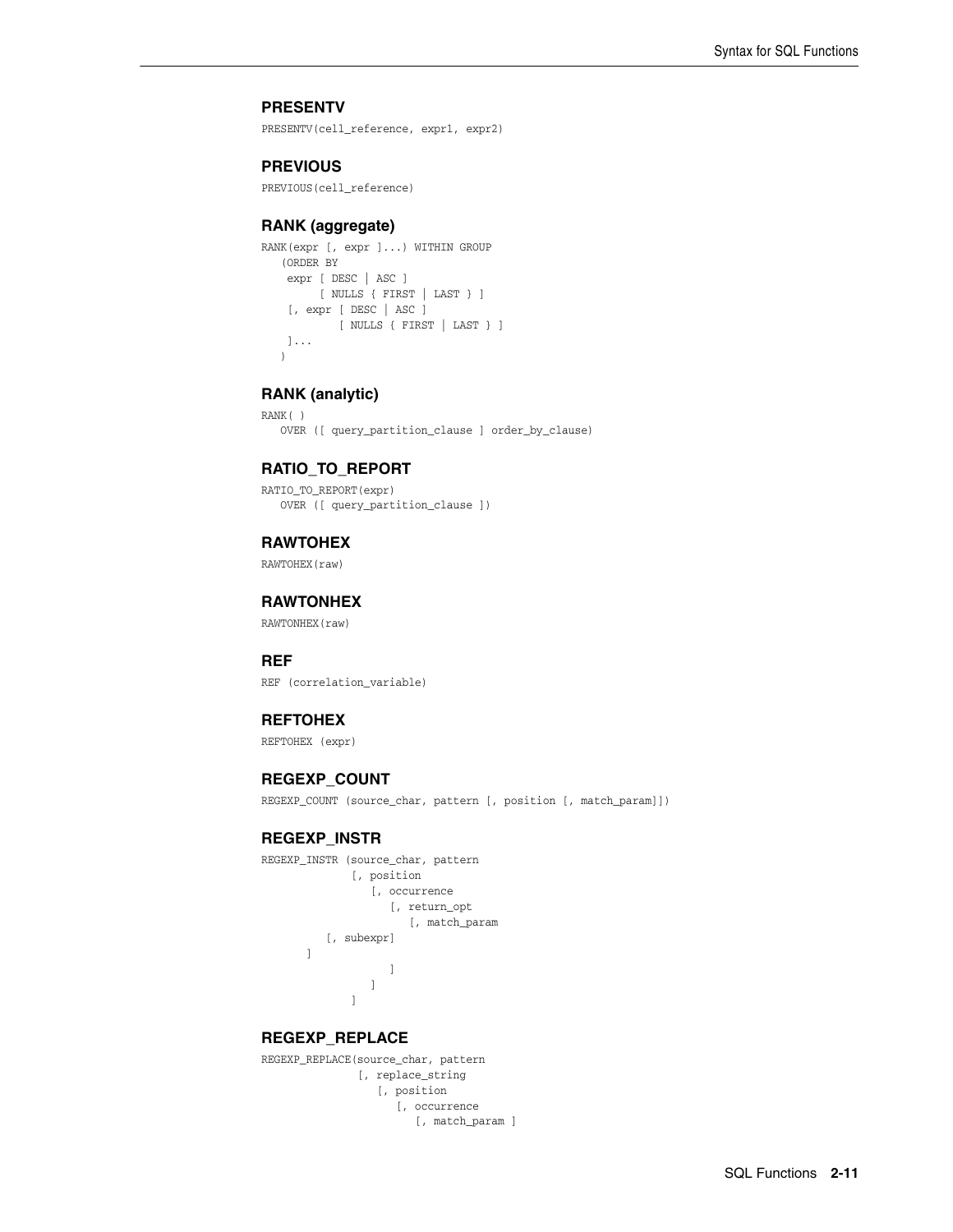```
\sim 100 \sim 100 \sim 100 \sim 100 \sim 100 \sim 100 \sim 100 \sim 100 \sim 100 \sim 100 \sim 100 \sim 100 \sim 100 \sim 100 \sim 100 \sim 100 \sim 100 \sim 100 \sim 100 \sim 100 \sim 100 \sim 100 \sim 100 \sim 100 \sim 
                                       ]
                                  ]
 \overline{\phantom{a}}REGEXP_SUBSTR
REGEXP_SUBSTR(source_char, pattern
                               [, position
                                    [, occurrence
                                        [, match_param
                [, subexpr
               \mathbf{I} ]
                                  \blacksquare ]
                              )
```
#### **REGR\_AVGX, REGR\_AVGY, REGR\_COUNT, REGR\_INTERCEPT, REGR\_R2, REGR\_SLOPE, REGR\_SXX, REGR\_SXY, REGR\_SYY**

{ REGR\_SLOPE | REGR\_INTERCEPT | REGR\_COUNT | REGR\_R2 | REGR\_AVGX | REGR\_AVGY | REGR\_SXX | REGR\_SYY | REGR\_SXY } (expr1 , expr2) [ OVER (analytic\_clause) ]

#### **REMAINDER**

REMAINDER(n2, n1)

#### **REPLACE**

REPLACE(char, search\_string [, replacement\_string ] )

#### **ROUND (date)**

ROUND(date [, fmt ])

#### **ROUND (number)**

ROUND(n [, integer ])

#### **ROW\_NUMBER**

ROW\_NUMBER( ) OVER ([ query\_partition\_clause ] order\_by\_clause)

#### **ROWIDTOCHAR**

ROWIDTOCHAR(rowid)

#### **ROWIDTONCHAR**

ROWIDTONCHAR(rowid)

#### **RPAD**

RPAD(expr1 , n [, expr2 ])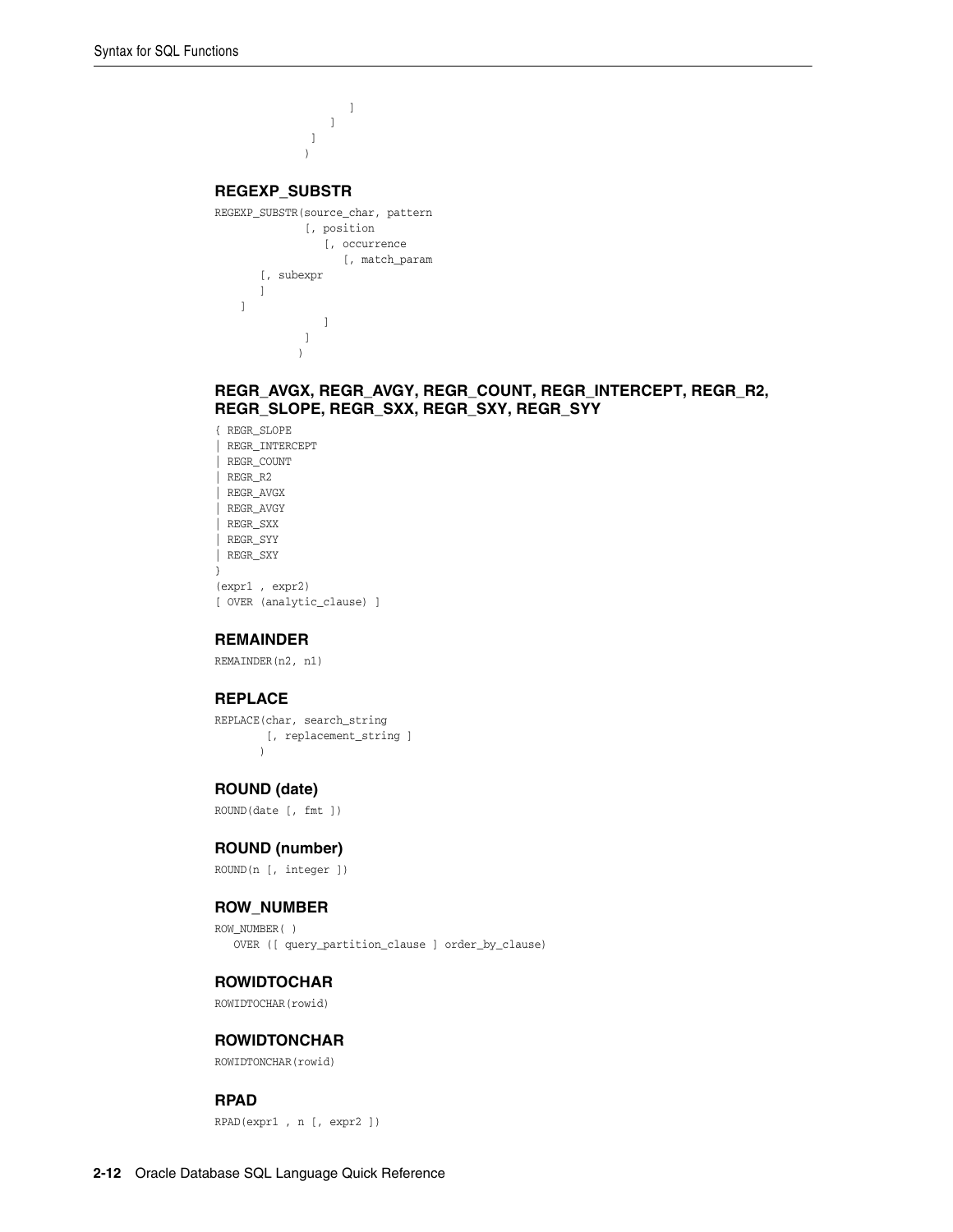## **RTRIM**

RTRIM(char [, set ])

#### **SCN\_TO\_TIMESTAMP**

SCN\_TO\_TIMESTAMP(number)

### **SESSIONTIMEZONE**

SESSIONTIMEZONE

## **SET**

SET (nested\_table)

#### **SIGN**

SIGN(n)

#### **SIN**

SIN(n)

## **SINH**

SINH(n)

## **SOUNDEX**

SOUNDEX(char)

## **SQRT**

SQRT(n)

## **STATS\_BINOMIAL\_TEST**

```
STATS_BINOMIAL_TEST(expr1, expr2, p
               [, { TWO_SIDED_PROB
                 | EXACT_PROB
                 | ONE_SIDED_PROB_OR_MORE
                 | ONE_SIDED_PROB_OR_LESS
 }
 ]
)
```
# **STATS\_CROSSTAB**

STATS\_CROSSTAB(expr1, expr2 [, { CHISQ\_OBS | CHISQ\_SIG | CHISQ\_DF | PHI\_COEFFICIENT | CRAMERS\_V | CONT\_COEFFICIENT | COHENS\_K } ]

)

#### **STATS\_F\_TEST**

STATS\_F\_TEST(expr1, expr2 [, { { STATISTIC | DF\_NUM | DF\_DEN | ONE\_SIDED\_SIG } , expr3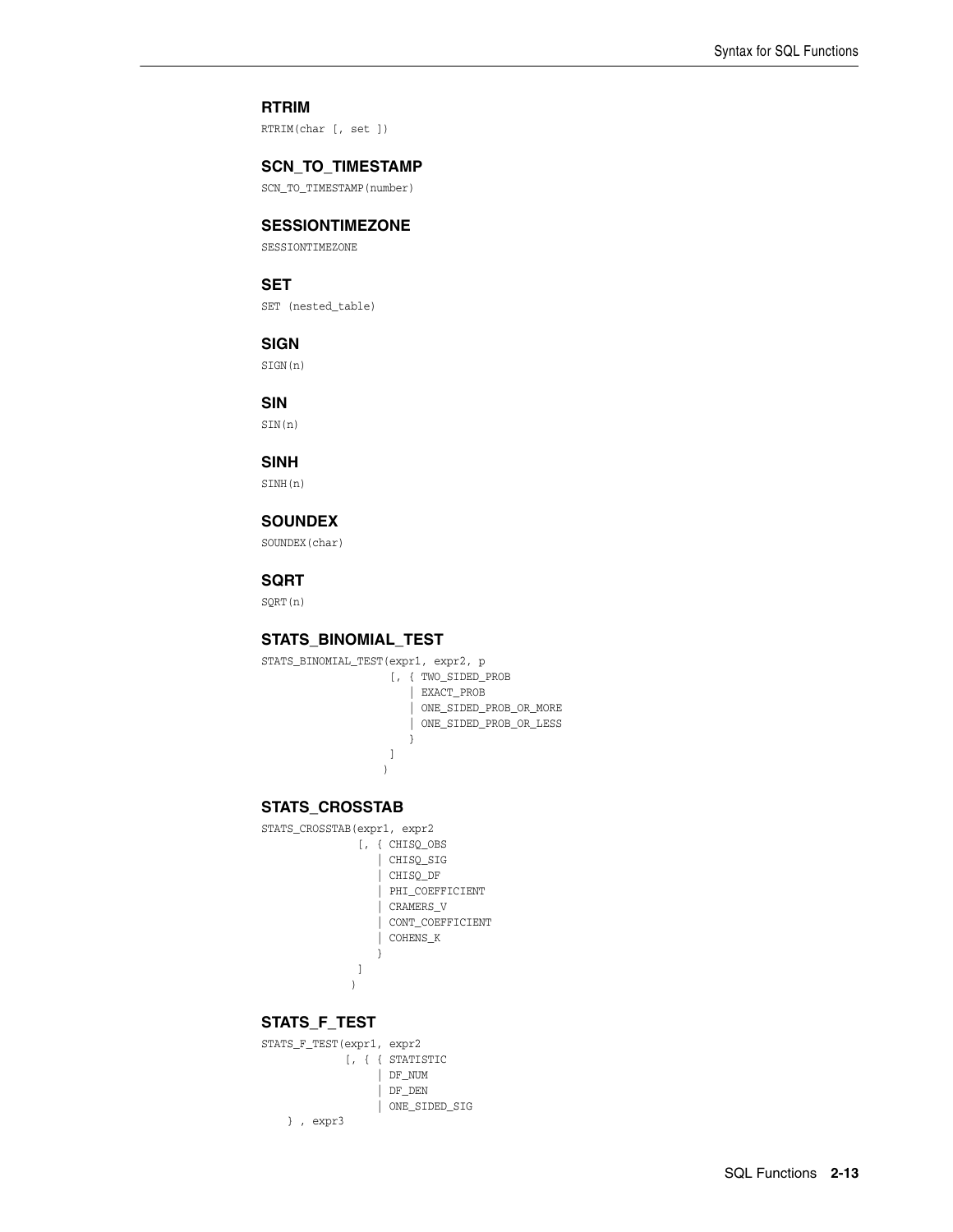```
 | TWO_SIDED_SIG
 }
         \, ]
         )
```
## **STATS\_KS\_TEST**

STATS\_KS\_TEST(expr1, expr2 [, { STATISTIC | SIG } ]  $)$ 

## **STATS\_MODE**

STATS\_MODE(expr)

## **STATS\_MW\_TEST**

STATS\_MW\_TEST(expr1, expr2

 [, { STATISTIC | U\_STATISTIC | ONE\_SIDED\_SIG , expr3 | TWO\_SIDED\_SIG } ] )

## **STATS\_ONE\_WAY\_ANOVA**

STATS\_ONE\_WAY\_ANOVA(expr1, expr2

```
 [, { SUM_SQUARES_BETWEEN
                                          | SUM_SQUARES_WITHIN
                                           | DF_BETWEEN
                                           | DF_WITHIN
                                           | MEAN_SQUARES_BETWEEN
                                           | MEAN_SQUARES_WITHIN
                                           | F_RATIO
                                          | SIG
 }
\sim 100 \sim 100 \sim 100 \sim 100 \sim 100 \sim 100 \sim 100 \sim 100 \sim 100 \sim 100 \sim 100 \sim 100 \sim 100 \sim 100 \sim 100 \sim 100 \sim 100 \sim 100 \sim 100 \sim 100 \sim 100 \sim 100 \sim 100 \sim 100 \sim 
)
```
## **STATS\_T\_TEST\_INDEP, STATS\_T\_TEST\_INDEPU, STATS\_T\_TEST\_ONE, STATS\_ T\_TEST\_PAIRED**

```
{ STATS_T_TEST_INDEP
| STATS_T_TEST_INDEPU
| STATS_T_TEST_ONE
| STATS_T_TEST_PAIRED
}
(expr1, expr2
 [ ,\ \{ \ \{ \ \text{STATISTIC} | ONE_SIDED_SIG
        } , expr3
      | TWO_SIDED_SIG
      | DF
      }
  ]
)
```
## **STATS\_WSR\_TEST**

```
STATS_WSR_TEST(expr1, expr2
           [, { STATISTIC
              | ONE_SIDED_SIG
              | TWO_SIDED_SIG
 }
 ]
```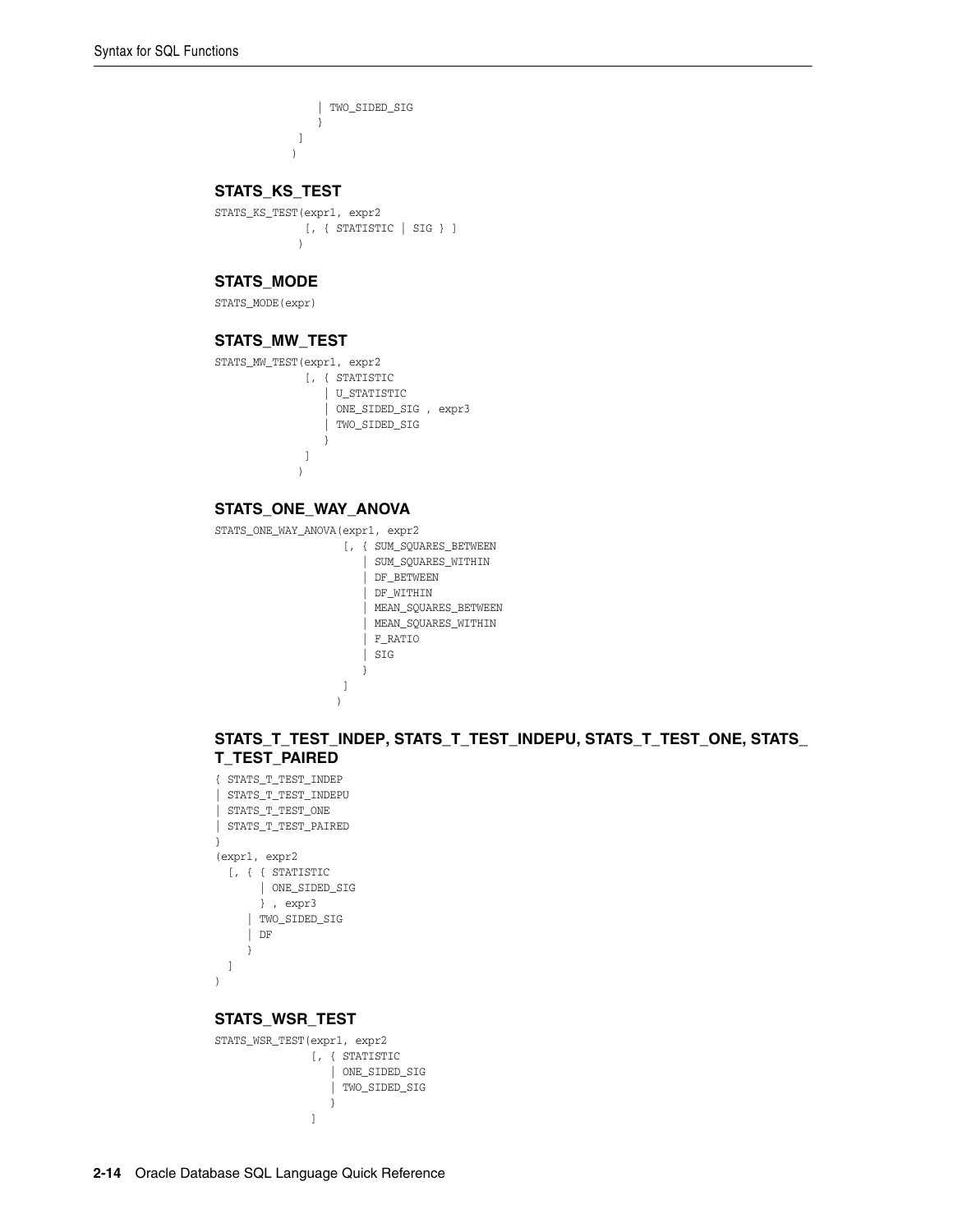$\overline{\phantom{a}}$ 

# **STDDEV**

STDDEV([ DISTINCT | ALL ] expr) [ OVER (analytic\_clause) ]

## **STDDEV\_POP**

STDDEV\_POP(expr) [ OVER (analytic\_clause) ]

## **STDDEV\_SAMP**

STDDEV\_SAMP(expr) [ OVER (analytic\_clause) ]

## **SUBSTR**

{ SUBSTR | SUBSTRB | SUBSTRC | SUBSTR2 | SUBSTR4 }

(char, position [, substring\_length ])

## **SUM**

SUM([ DISTINCT | ALL ] expr) [ OVER (analytic\_clause) ]

## **SYS\_CONNECT\_BY\_PATH**

SYS\_CONNECT\_BY\_PATH(column, char)

## **SYS\_CONTEXT**

SYS\_CONTEXT('namespace', 'parameter' [, length ])

#### **SYS\_DBURIGEN**

```
SYS_DBURIGEN({ column | attribute }
              [ rowid ]
               [, { column | attribute }
                  [ rowid ]
                ]...
              [, 'text ( )' ]
             )
```
## **SYS\_EXTRACT\_UTC**

SYS\_EXTRACT\_UTC(datetime\_with\_timezone)

## **SYS\_GUID**

SYS\_GUID( )

## **SYS\_TYPEID**

SYS\_TYPEID(object\_type\_value)

#### **SYS\_XMLAGG**

SYS\_XMLAGG(expr [, fmt ])

## **SYS\_XMLGEN**

SYS\_XMLGEN(expr [, fmt ])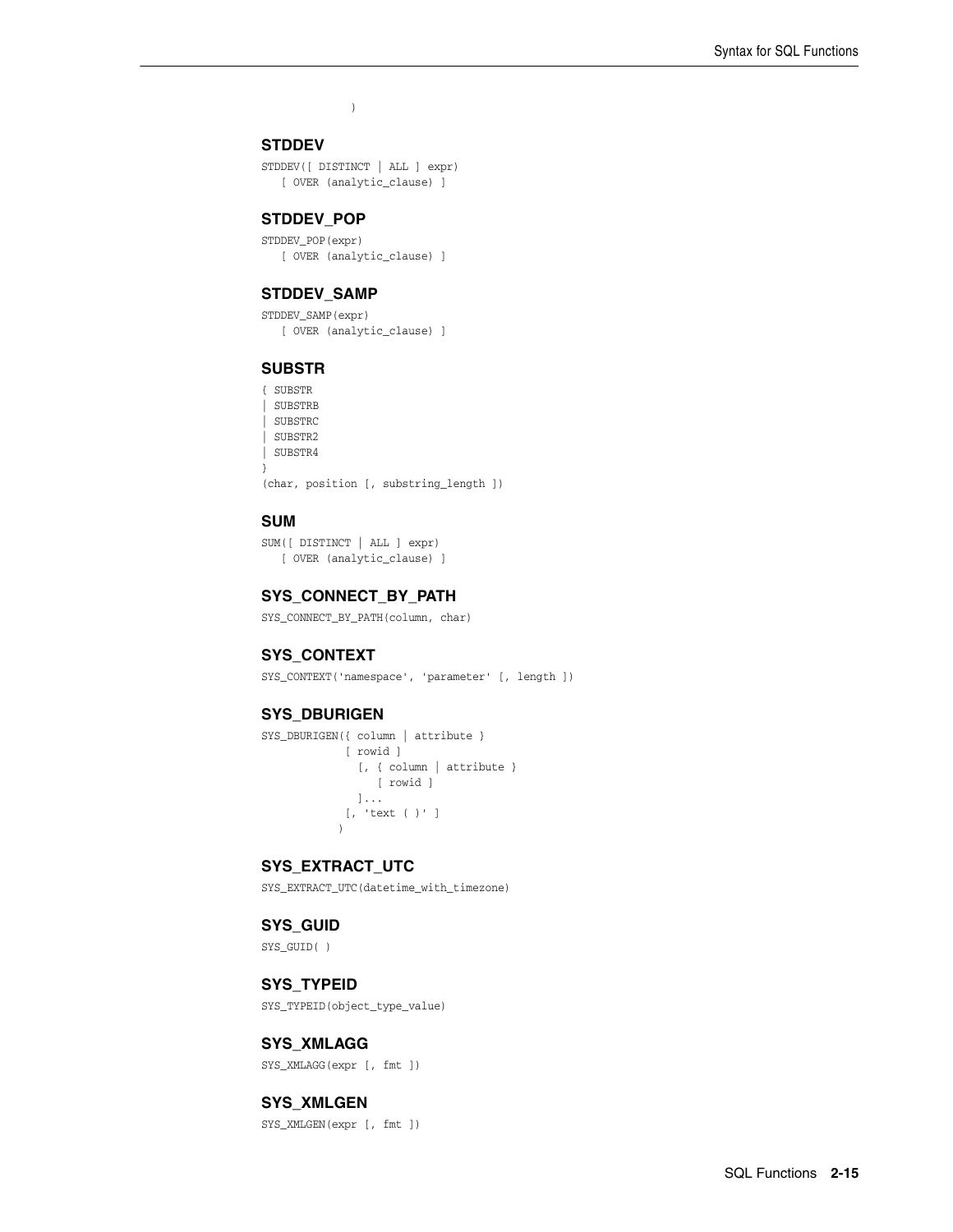#### **SYSDATE**

SYSDATE

## **SYSTIMESTAMP**

SYSTIMESTAMP

**TAN**

TAN(n)

# **TANH**

TANH(n)

# **TIMESTAMP\_TO\_SCN**

TIMESTAMP\_TO\_SCN(timestamp)

## **TO\_BINARY\_DOUBLE** TO\_BINARY\_DOUBLE(expr [, fmt [, 'nlsparam' ] ])

**TO\_BINARY\_FLOAT** TO\_BINARY\_FLOAT(expr [, fmt [, 'nlsparam' ] ])

**TO\_BLOB**  TO\_BLOB ( raw\_value )

**TO\_CHAR (character)** TO\_CHAR(nchar | clob | nclob)

**TO\_CHAR (datetime)** TO\_CHAR({ datetime | interval } [, fmt [, 'nlsparam' ] ])

## **TO\_CHAR (number)** TO\_CHAR(n [, fmt [, 'nlsparam' ] ])

**TO\_CLOB** TO\_CLOB(lob\_column | char)

**TO\_DATE** TO\_DATE(char [, fmt [, 'nlsparam' ] ])

**TO\_DSINTERVAL** TO\_DSINTERVAL ( ' { sql\_format | ds\_iso\_format } ' )

**TO\_LOB** TO\_LOB(long\_column)

**TO\_MULTI\_BYTE** TO\_MULTI\_BYTE(char)

## **TO\_NCHAR (character)**

TO\_NCHAR({char | clob | nclob})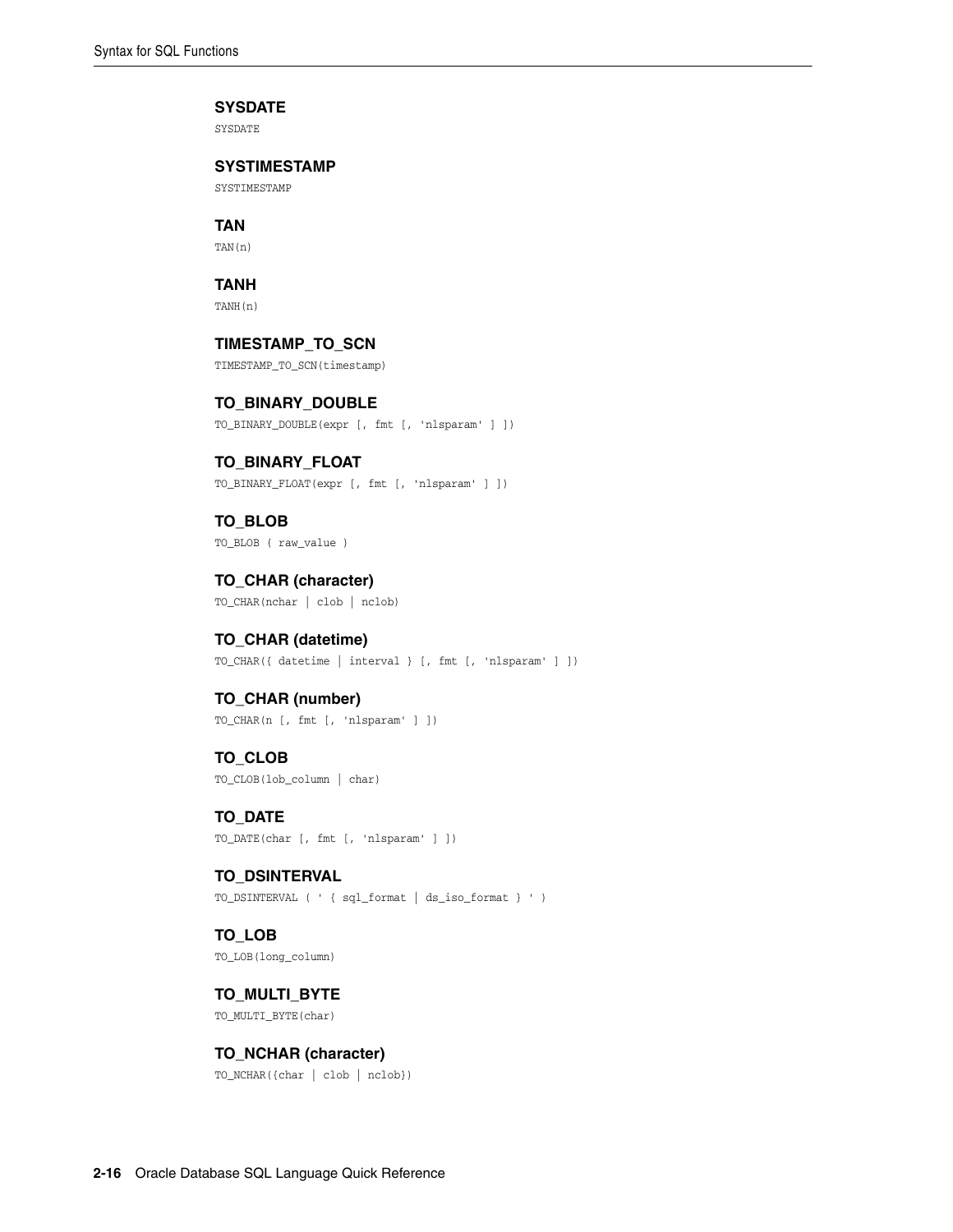# **TO\_NCHAR (datetime)**

TO\_NCHAR({ datetime | interval } [, fmt [, 'nlsparam' ] ] )

**TO\_NCHAR (number)**

TO\_NCHAR(n [, fmt [, 'nlsparam' ] ])

## **TO\_NCLOB**

TO\_NCLOB(lob\_column | char)

## **TO\_NUMBER**

TO\_NUMBER(expr [, fmt [, 'nlsparam' ] ])

## **TO\_SINGLE\_BYTE**

TO\_SINGLE\_BYTE(char)

## **TO\_TIMESTAMP**

TO\_TIMESTAMP(char [, fmt [, 'nlsparam' ] ])

## **TO\_TIMESTAMP\_TZ**

TO\_TIMESTAMP\_TZ(char [, fmt [, 'nlsparam' ] ])

## **TO\_YMINTERVAL**

TO\_YMINTERVAL  $( ' \t { [+|-] \text{ years - months} }$  | ym\_iso\_format } ' )

# **TRANSLATE**

TRANSLATE(expr, from\_string, to\_string)

## **TRANSLATE ... USING**

```
TRANSLATE ( char USING
         { CHAR_CS | NCHAR_CS }
           )
```
## **TREAT**

TREAT(expr AS [ REF ] [ schema. ]type)

## **TRIM**

```
TRIM([ { { LEADING | TRAILING | BOTH }
        [ trim_character ]
        | trim_character
       }
      FROM 
      ]
      trim_source
     )
```
## **TRUNC (date)**

TRUNC(date [, fmt ])

## **TRUNC (number)**

TRUNC(n1 [, n2 ])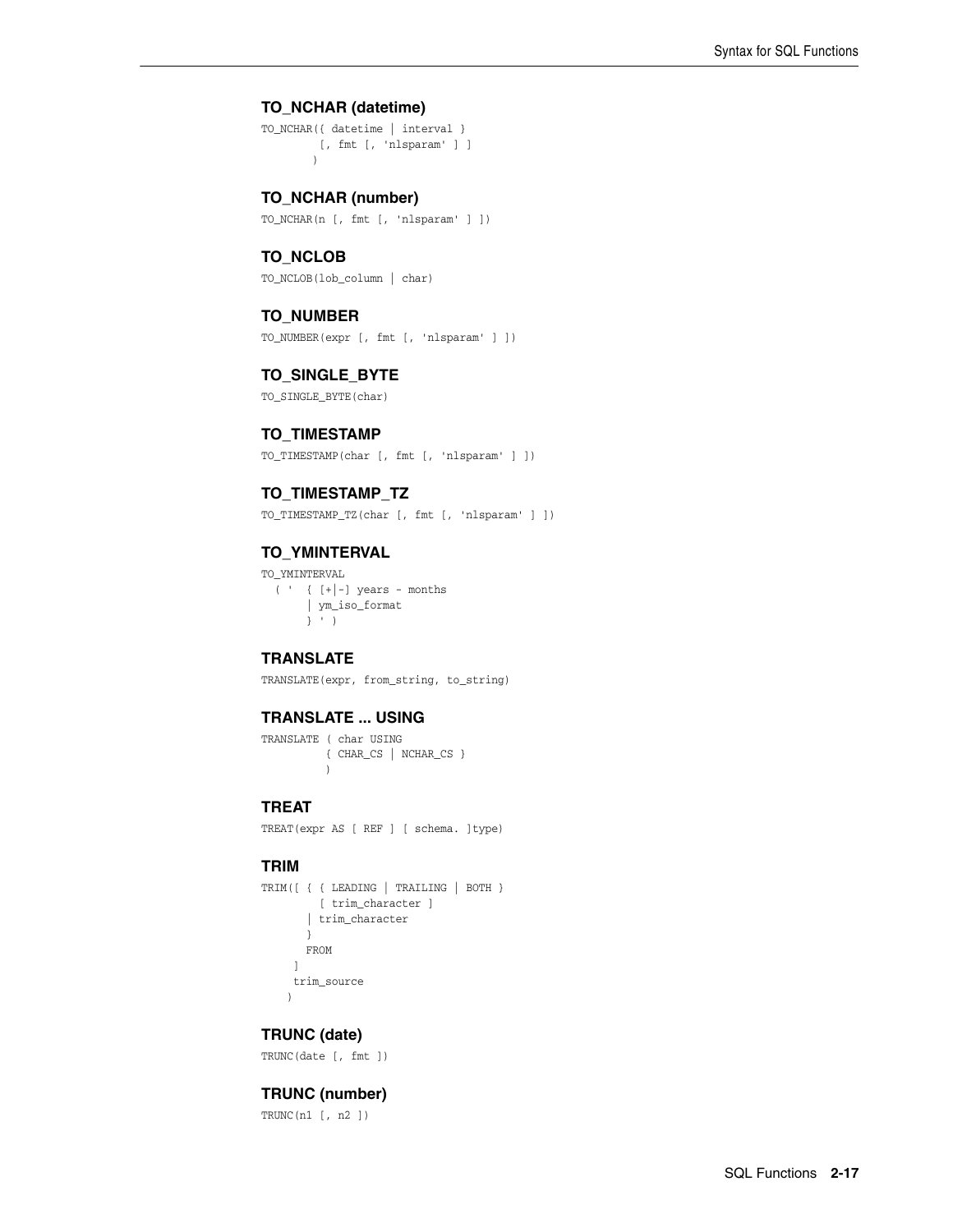## **TZ\_OFFSET**

```
TZ_OFFSET({ 'time_zone_name'
           | '{ + | - } hh : mi'
           | SESSIONTIMEZONE
           | DBTMEZONE
           }
          )
```
# **UID**

UID

## **UNISTR**

UNISTR( string )

## **UPDATEXML**

```
UPDATEXML
      (XMLType_instance,
       XPath_string, value_expr
         [, XPath_string, value_expr ]...
        [, namespace_string ]
       )
```
# **UPPER**

UPPER(char)

## **USER**

USER

# **user-defined function**

[ schema. ] { [ package. ]function | user\_defined\_operator } [ @ dblink. ] [ ( [ [ DISTINCT | ALL ] expr [, expr ]... ] ) ]

## **USERENV**

USERENV('parameter')

## **VALUE**

VALUE(correlation\_variable)

## **VAR\_POP**

VAR\_POP(expr) [ OVER (analytic\_clause) ]

## **VAR\_SAMP**

VAR\_SAMP(expr) [ OVER (analytic\_clause) ]

## **VARIANCE**

VARIANCE([ DISTINCT | ALL ] expr) [ OVER (analytic\_clause) ]

## **VSIZE**

VSIZE(expr)

## **WIDTH\_BUCKET**

WIDTH\_BUCKET (expr, min\_value, max\_value, num\_buckets)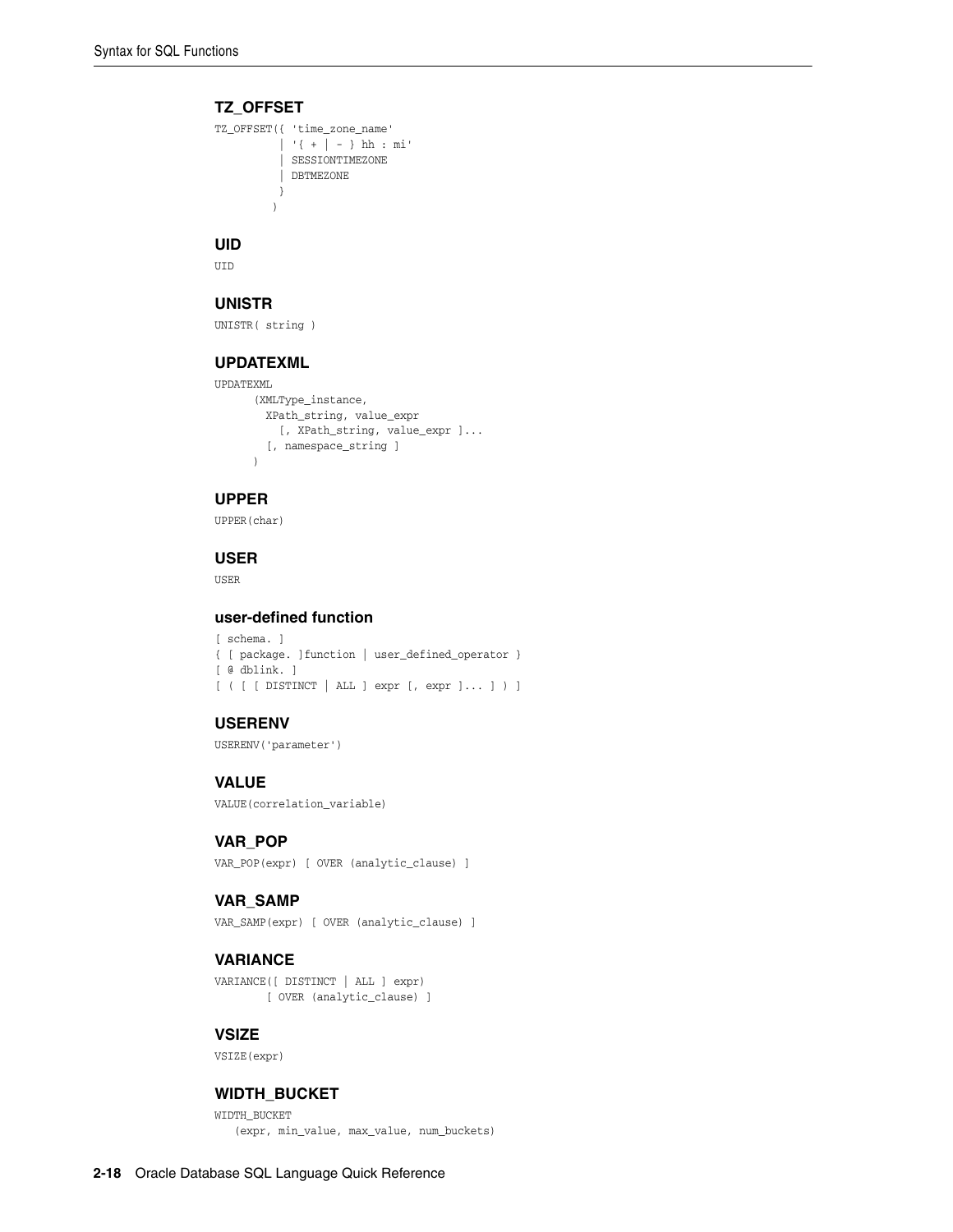## **XMLAGG**

XMLAGG(XMLType\_instance [ order\_by\_clause ])

#### **XMLCAST**

XMLCAST ( value\_expression AS datatype )

#### **XMLCDATA**

XMLCDATA ( value\_expr )

## **XMLCOLATTVAL**

```
XMLCOLATTVAL
   (value_expr [ AS { c_alias | EVALNAME value_expr } ]
    [, value_expr [ AS { c_alias | EVALNAME value_expr } ]
       ]...
   )
```
#### **XMLCOMMENT**

XMLCOMMENT ( value\_expr )

## **XMLCONCAT**

XMLCONCAT(XMLType\_instance [, XMLType\_instance ]...)

#### **XMLDIFF**

XMLDIFF ( XMLType\_document, XMLType\_document [ , integer, string ] )

## **XMLELEMENT**

```
XMLELEMENT
  ( [ENTITYESCAPING | NOENTITYESCAPING]
    [ NAME ]
      { identifier
      | EVALNAME value_expr
      }
    [, XML_attributes_clause ]
    [, value_expr [ AS c_alias ]]...
 \lambda
```
#### **XMLEXISTS**

XMLEXISTS ( XQuery\_string [ XML\_passing\_clause ] )

## **XMLFOREST**

```
XMLFOREST
   ( value_expr [ AS { c_alias | EVALNAME value_expr } ]
     [, value_expr [ AS { c_alias | EVALNAME value_expr } ]
       ]...
   )
```
#### **XMLISVALID**

XMLISVALID ( XMLType\_instance [, XMLSchema\_URL [, element ]] )

## **XMLPARSE**

```
XMLPARSE
  ({ DOCUMENT | CONTENT } value_expr [ WELLFORMED ]
  )
```
#### **XMLPATCH**

XMLPATCH ( XMLType\_document, XMLType\_document )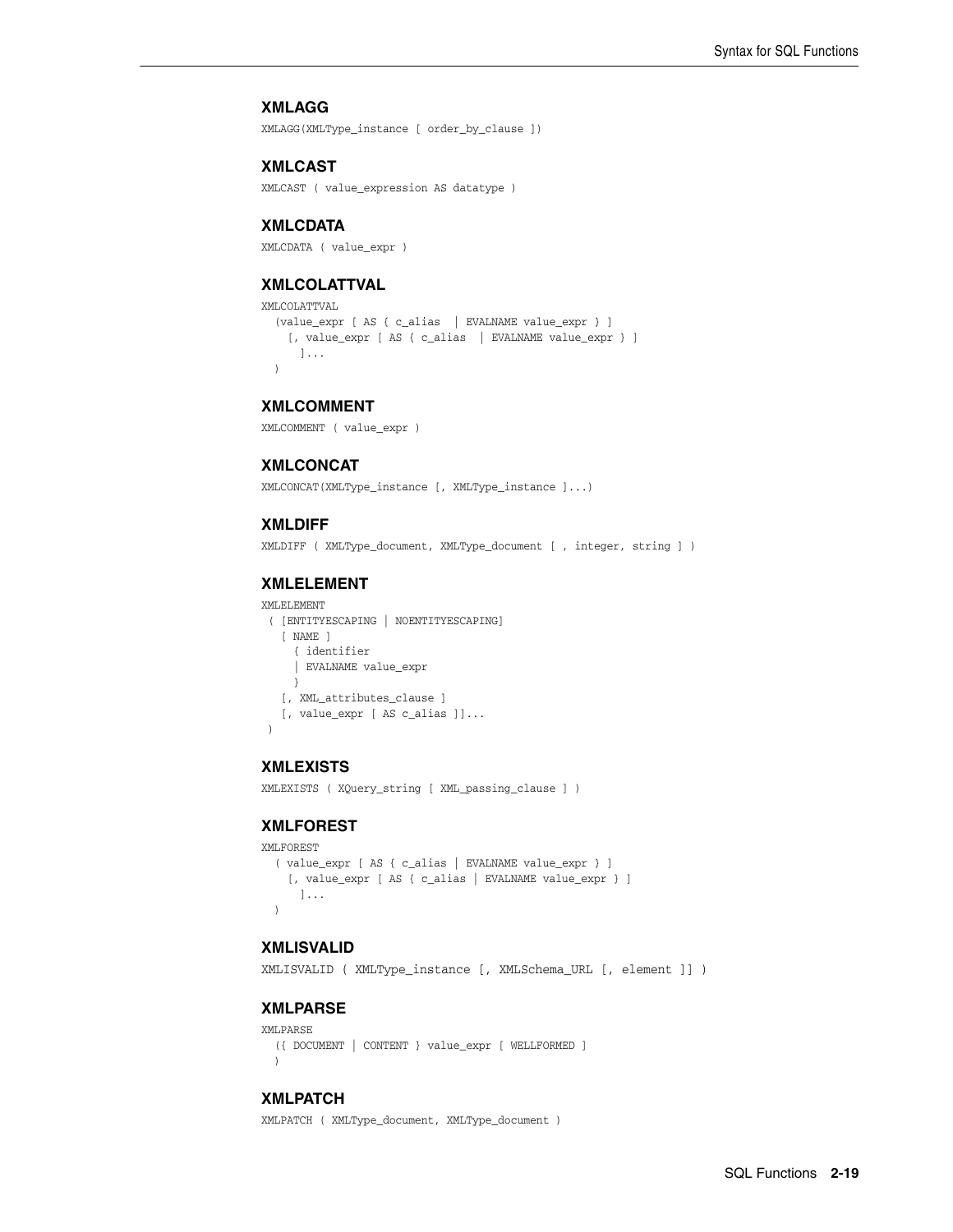## **XMLPI**

```
XMLPI
 ( { [ NAME ] identifier
   | EVALNAME value_expr
   } [, value_expr ]
 )
```
## **XMLQUERY**

```
XMLQUERY
 ( XQuery_string 
  [ XML_passing_clause ] 
   RETURNING CONTENT [NULL ON EMPTY] 
 )
```
# **XMLROOT**

```
XMLROOT
```

```
 ( value_expr, VERSION 
 { value_expr | NO VALUE }
 [, STANDALONE { YES | NO | NO VALUE } ]
 )
```
## **XMLSEQUENCE**

```
XMLSEQUENCE( XMLType_instance
           | sys_refcursor_instance [, fmt ]
            )
```
# **XMLSERIALIZE**

```
XMLSERIALIZE
```

```
 ( { DOCUMENT | CONTENT } value_expr [ AS datatype ]
   [ ENCODING xml_encoding_spec ]
  [ VERSION string_literal ]
  [ NO INDENT | { INDENT [SIZE = number] } ]
   [ { HIDE | SHOW } DEFAULTS ]
 )
```
## **XMLTABLE**

```
XMLTABLE
 ( 
  [ XMLnamespaces_clause , ] XQuery_string XMLTABLE_options 
 )
```
# **XMLTRANSFORM**

```
XMLTRANSFORM(XMLType_instance, { XMLType_instance
                              | string
       }
           )
```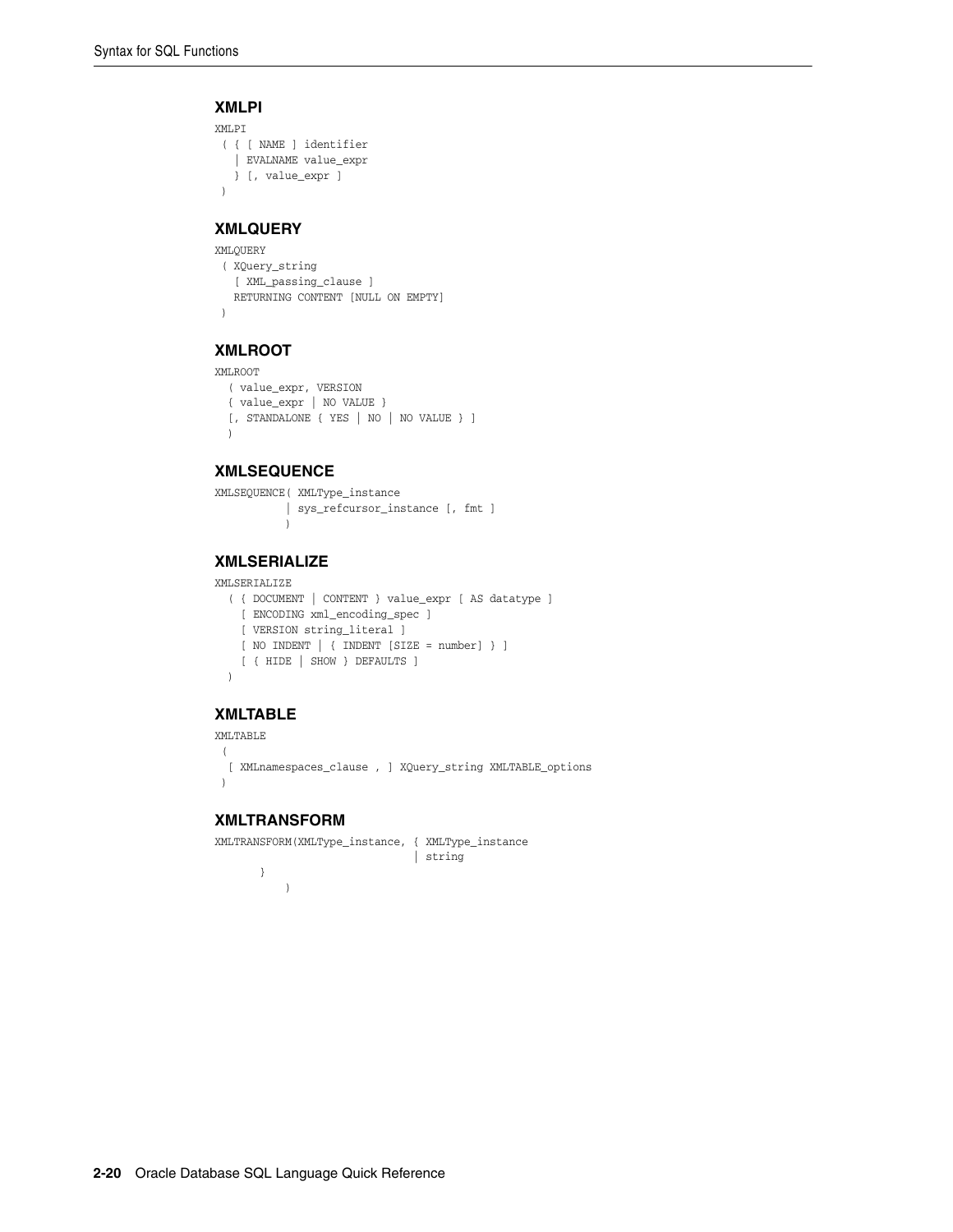# <span id="page-44-1"></span><sup>3</sup> **SQL Expressions**

This chapter presents the syntax for combining values, operators, and functions into expressions.

This chapter includes the following section:

[Syntax for SQL Expression Types](#page-44-0)

# <span id="page-44-0"></span>**Syntax for SQL Expression Types**

An expression is a combination of one or more values, operators, and SQL functions that evaluate to a value. An expression generally assumes the data type of its components.

Expressions have several forms. The sections that follow show the syntax for each form of expression. Refer to [Chapter 5, "Subclauses"](#page-52-0) for the syntax of the subclauses.

**See Also:** Expressions in *Oracle Database SQL Language Reference* for detailed information about SQL expressions

## **CASE expressions**

```
CASE { simple_case_expression
      | searched_case_expression
 }
      [ else_clause ]
      END
```
#### **Column expressions**

A column expression can be a simple expression, compound expression, function expression, or expression list, containing only columns of the subject table, constants, and deterministic functions.

## **Compound expressions**

```
{ (expr)
| { + | - | PRIOR } expr
| expr { * | / | + | - | || } expr
}
```
Note: The double vertical bars are part of the syntax (indicating concatenation) rather than BNF notation.

## **CURSOR expressions**

CURSOR (subquery)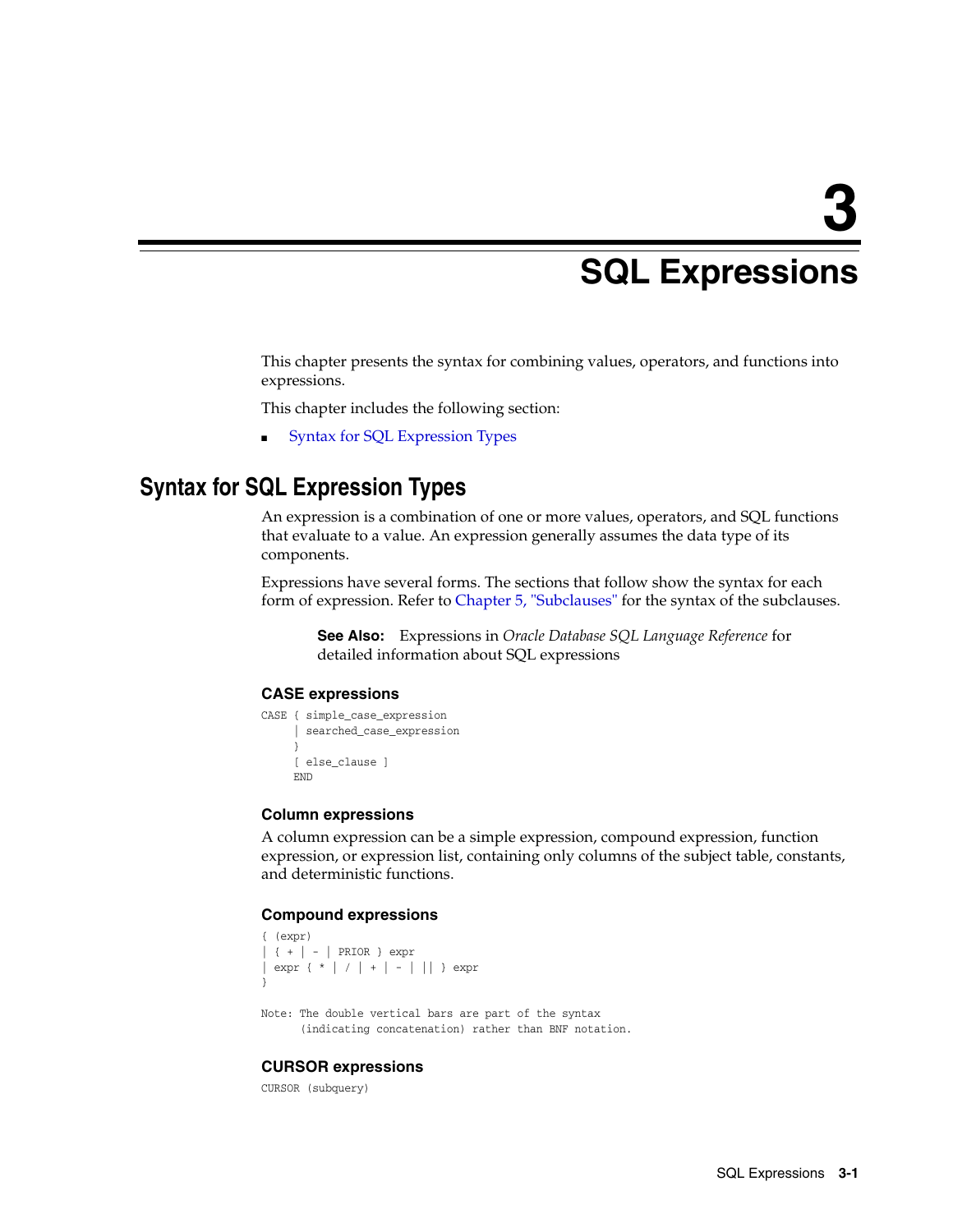#### **Datetime expressions**

```
expr AT
   { LOCAL
   | TIME ZONE { ' [ + | - ] hh:mm'
             | DBTIMEZONE
               | 'time_zone_name'
               | expr
 }
   }
```
## **Function expressions**

You can use any built-in SQL function or user-defined function as an expression.

#### **Interval expressions**

```
( expr1 - expr2 )
   { DAY [ (leading_field_precision) ] TO
     SECOND [ (fractional_second_precision) ]
   | YEAR [ (leading_field_precision) ] TO
     MONTH
   }
```
#### **Model expressions**

```
{ measure_column [ { condition | expr }[ , { condition | expr } ...] ]
| aggregate_function 
      { [ { condition | expr }[ , { condition | expr } ...] ]
      | [ single_column_for_loop [, single_column_for_loop] ... ]
      | [ multi_column_for_loop ]
 }
| analytic_function
}
```
**Note:** The outside square brackets shown in boldface type are part of the syntax. In this case, they do not represent optionality.

## **Object access expressions**

```
{ table_alias.column.
 | object_table_alias.
| (expr).
}
{ attribute [.attribute ]...
 [.method ([ argument [, argument ]... ]) ]
| method ([ argument [, argument ]... ])
}
```
## **Placeholder expressions**

```
:host_variable
   [ [ INDICATOR ]
     :indicator_variable
   ]
```
## **Scalar subquery expressions**

A scalar subquery expression is a subquery that returns exactly one column value from one row.

#### **Simple expressions**

```
{ [ query_name.
  | [schema.]
     { table. | view. | materialized view. }
```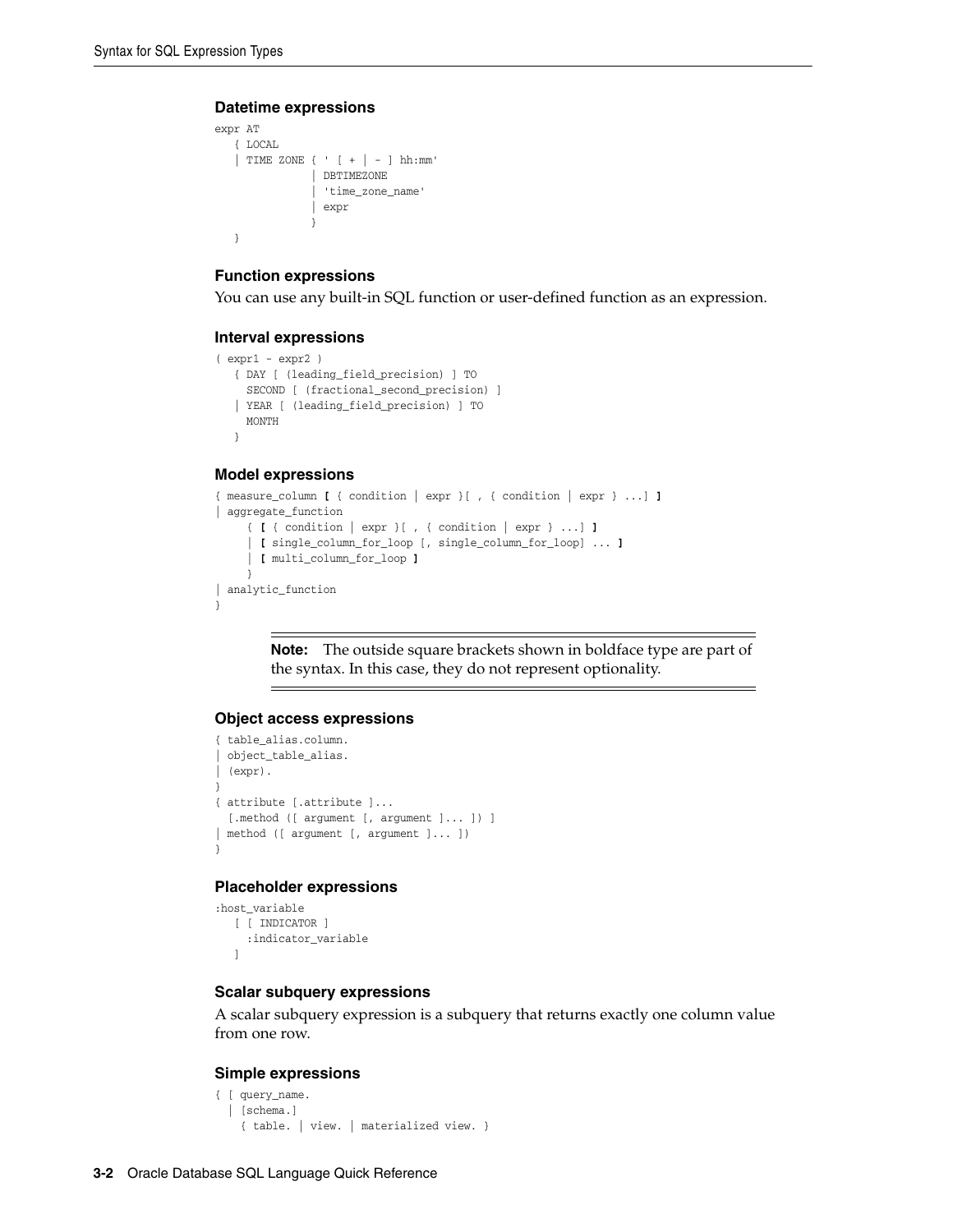```
 ] { column | ROWID }
| ROWNUM
| string
| number
| sequence. { CURRVAL | NEXTVAL }
| NULL
}
```
## **Type constructor expressions**

[ NEW ] [ schema. ]type\_name ([ expr [, expr ]... ])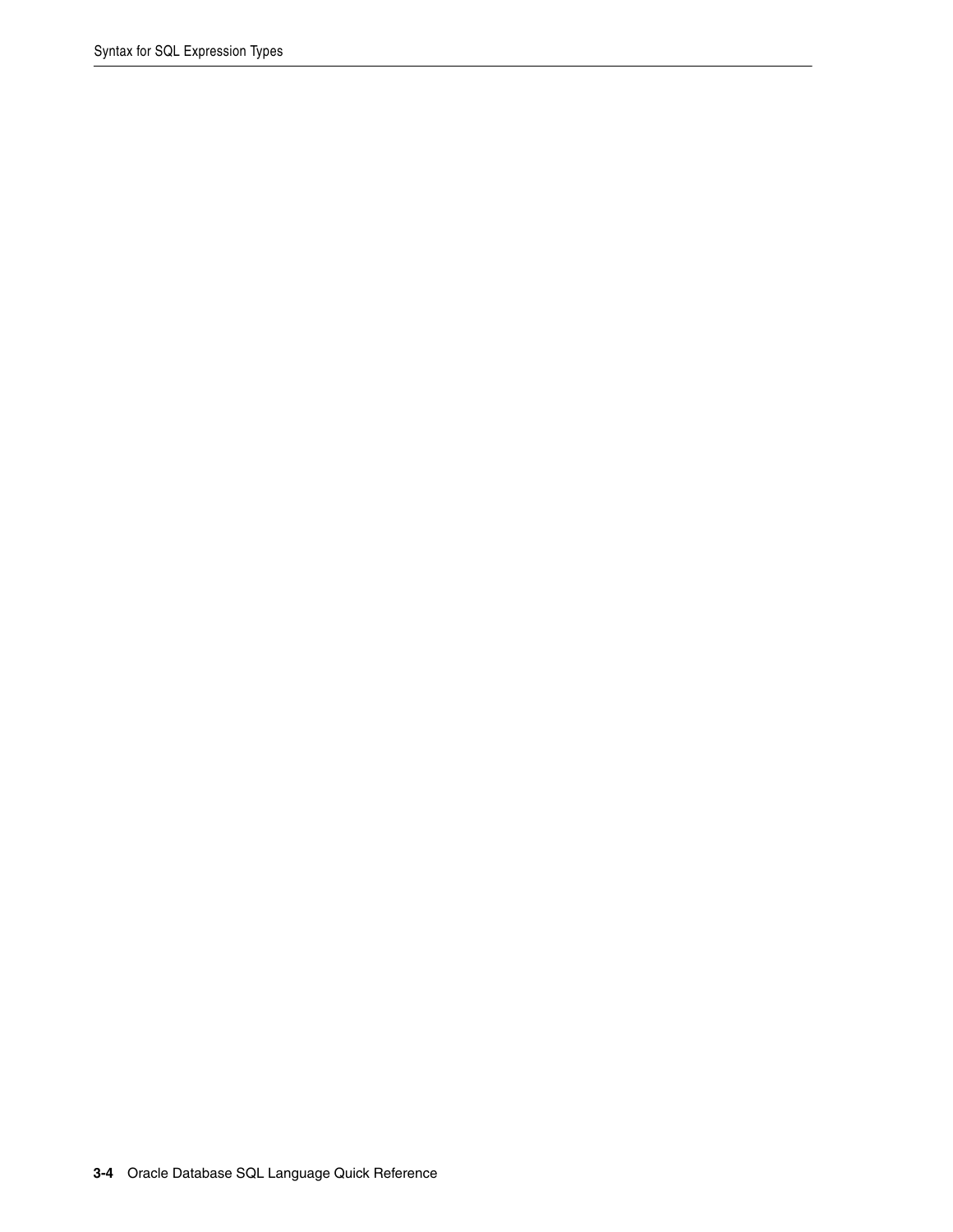# <span id="page-48-1"></span><sup>4</sup> **SQL Conditions**

This chapter presents the syntax for combining one or more expressions and logical (Boolean) operators to specify a condition.

This chapter includes the following section:

[Syntax for SQL Condition Types](#page-48-0)

# <span id="page-48-0"></span>**Syntax for SQL Condition Types**

A condition specifies a combination of one or more expressions and logical (Boolean) operators and returns a value of TRUE, FALSE, or unknown.

Conditions have several forms. The sections that follow show the syntax for each form of condition. Refer to [Chapter 5, "Subclauses"](#page-52-0) for the syntax of the subclauses.

**See Also:** Conditions in *Oracle Database SQL Language Reference* for detailed information about SQL conditions

## **BETWEEN condition**

expr1 [ NOT ] BETWEEN expr2 AND expr3

#### **Compound conditions**

```
{ (condition)
 NOT condition
| condition { AND | OR } condition
}
```
#### **EQUALS\_PATH condition**

```
EQUALS_PATH
     (column, path_string [, correlation_integer ])
```
## **EXISTS condition**

```
EXISTS (subquery)
```
## **Floating-point conditions**

```
expr IS [ NOT ] { NAN | INFINITE }
```
## **Group comparison conditions**

```
{ expr
                  \{ \begin{array}{c|c|c|c|c|c|c|c} & \mbox{\rm i}= & \mbox{\rm i}= & \mbox{\rm i}= & \mbox{\rm i} & \mbox{\rm i} & \mbox{\rm i} & \mbox{\rm i} & \mbox{\rm i} & \mbox{\rm i} & \mbox{\rm i} & \mbox{\rm i} & \mbox{\rm i} & \mbox{\rm i} & \mbox{\rm i} & \mbox{\rm i} & \mbox{\rm i} & \mbox{\rm i} & \mbox{\rm i} & \mbox{\rm i} & \mbox{\rm i} & \mbox{\rm i} & \mbox{\rm i} & \mbox{\rm i} & \mbox{\rm i} & \mbox{\ { ANY | SOME | ALL }
                     ({ expression_list | subquery })
| expr
```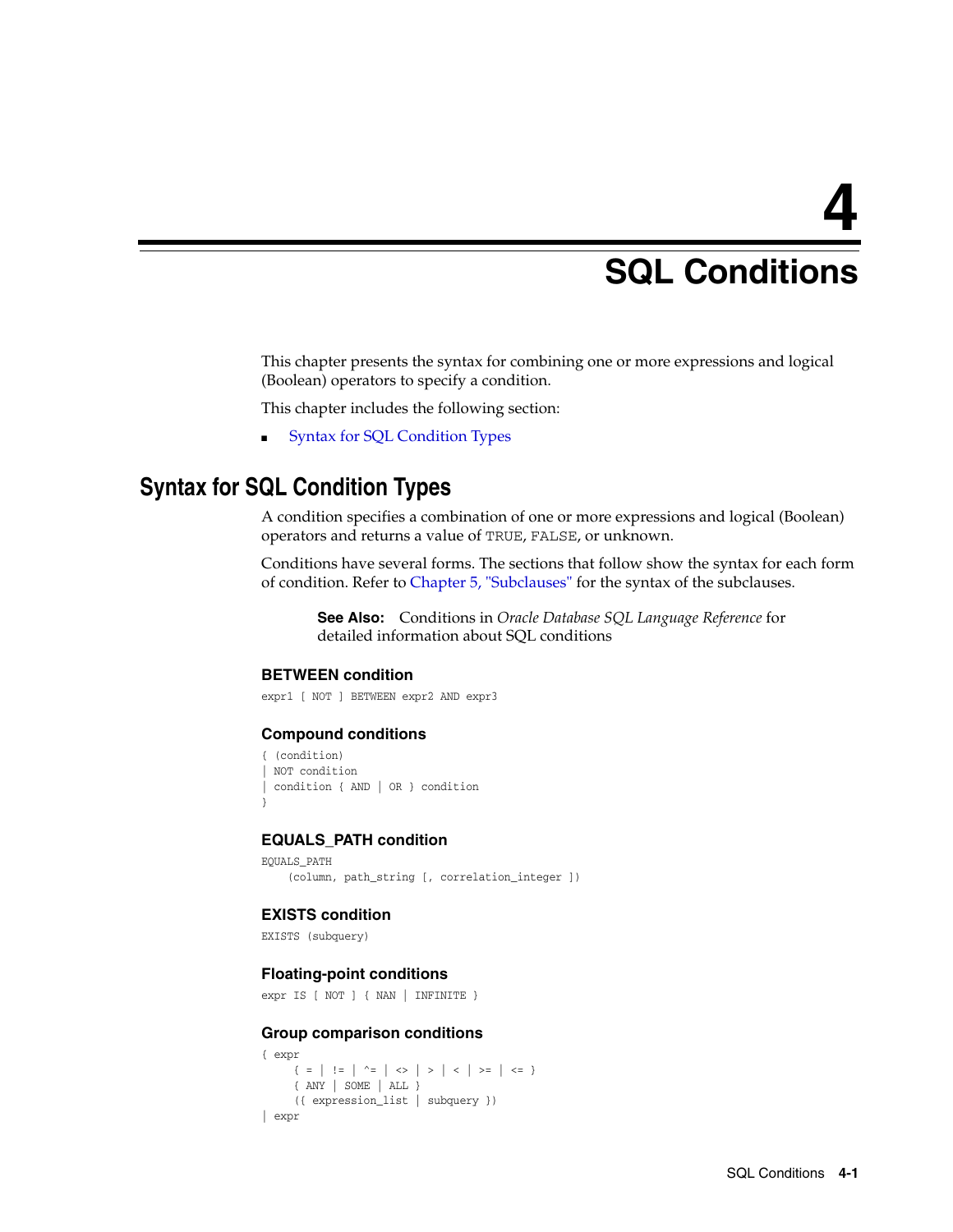```
 [, expr ]...
{ = | : = | ^ - = | \le > } { ANY | SOME | ALL }
 ({ expression_list
   [, expression_list ]...
  | subquery
  }
 )
```
where  $!=, \sim=$ , and  $\lt$  test for inequality

### **IN condition**

}

```
{ expr [ NOT ] IN ({ expression_list | subquery })
| ( expr [, expr ]... )
     [ NOT ] IN ({ expression_list [, expression_list ]...
                | subquery
                 }
\overline{\phantom{a}}}
```
## **IS A SET condition**

nested\_table IS [ NOT ] A SET

## **IS ANY condition**

[ dimension\_column IS ] ANY

## **IS EMPTY condition**

nested\_table IS [ NOT ] EMPTY

## **IS OF** *type* **condition**

expr IS [ NOT ] OF [ TYPE ] ([ ONLY ] [ schema. ] type [, [ ONLY ] [ schema. ] type ]... )

## **IS PRESENT condition**

cell\_reference IS PRESENT

## **LIKE condition**

```
char1 [ NOT ] { LIKE | LIKEC | LIKE2 | LIKE4 }
  char2 [ ESCAPE esc_char ]
```
#### **Logical conditions**

{ NOT | AND | OR }

## **MEMBER condition**

expr [ NOT ] MEMBER [ OF ] nested table

## **Null conditions**

expr IS [ NOT ] NULL

## **REGEXP\_LIKE condition**

REGEXP\_LIKE(source\_char, pattern [, match\_param ] )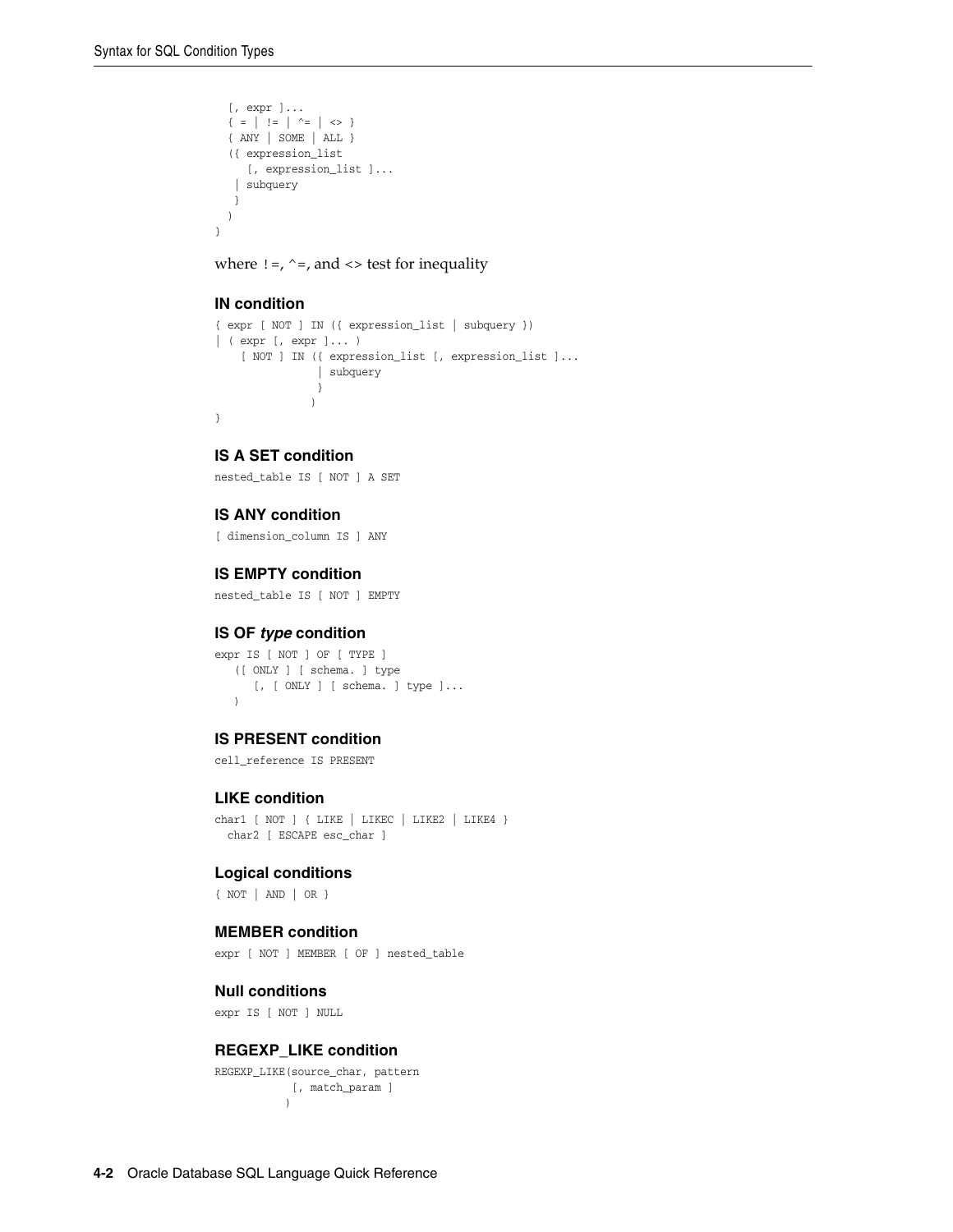## **Simple comparison conditions**

```
{ expr 
        \{ \begin{array}{c|c|c|c|c|c|c|c} \hline \end{array} \; \left| \begin{array}{c|c|c|c} 1 & \mbox{!s}& \mbox{!s}& \mbox{!s}& \mbox{!s}& \mbox{!s}& \mbox{!s}& \mbox{!s}& \mbox{!s}& \mbox{!s}& \mbox{!s}& \mbox{!s}& \mbox{!s}& \mbox{!s}& \mbox{!s}& \mbox{!s}& \mbox{!s}& \mbox{!s}& \mbox{!s}& \mbox{!s}& \mbox{!s}& \mbox{!s}& \mbox{!s}& \mbox{!s}& \mbox{!s}& expr
| (expr [, expr ]...)
         \{ \begin{array}{c|c|c|c|c} = & | & | = & | & \hat{\hspace{1ex}} = & | & \diamondsuit > \end{array} \} (subquery)
}
```
where  $!=,$  ^=, and <> test for inequality

## **SUBMULTISET condition**

```
nested_table1
[ NOT ] SUBMULTISET [ OF ]
nested_table2
```
## **UNDER\_PATH condition**

```
UNDER_PATH (column [, levels ], path_string
            [, correlation_integer ]
           )
```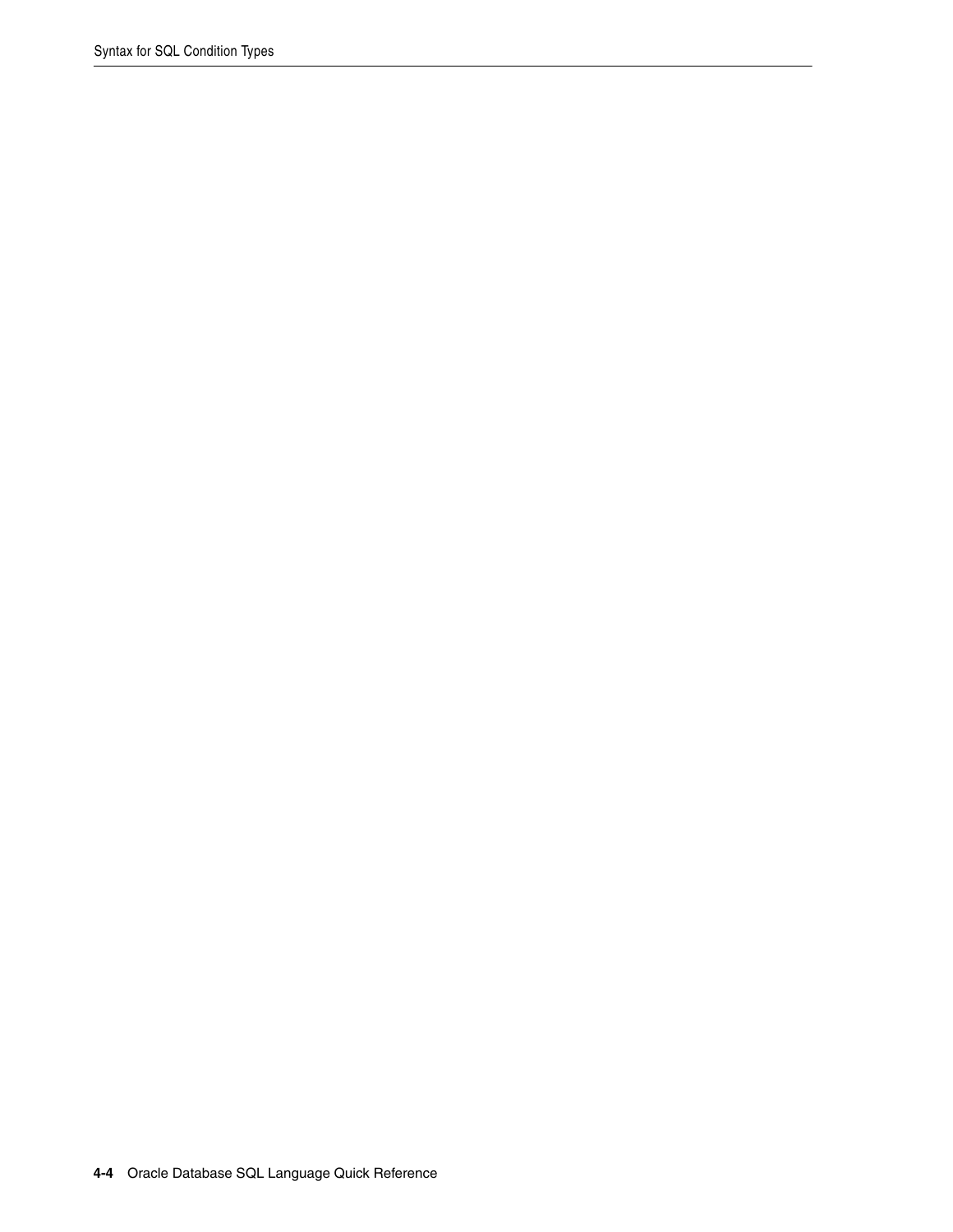# <span id="page-52-0"></span><sup>5</sup> **Subclauses**

This chapter presents the syntax for the subclauses found in the syntax for SQL statements, functions, expressions and conditions.

This chapter includes the following section:

**[Syntax for Subclauses](#page-52-1)** 

# <span id="page-52-1"></span>**Syntax for Subclauses**

The sections that follow show the syntax for each subclause found in:

- [Chapter 1, "SQL Statements"](#page-6-0)
- [Chapter 2, "SQL Functions"](#page-24-0)
- [Chapter 3, "SQL Expressions"](#page-44-1)
- [Chapter 4, "SQL Conditions"](#page-48-1)

**See Also:** *Oracle Database SQL Language Reference* for detailed information about Oracle SQL

#### *activate\_standby\_db\_clause*

```
ACTIVATE
      [ PHYSICAL | LOGICAL ]
      STANDBY DATABASE
      [ FINISH APPLY ]
```
#### *add\_binding\_clause*

```
ADD BINDING
   (parameter_type [, parameter_type ]...)
  RETURN (return_type)
   [ implementation_clause ]
  using_function_clause
```
## *add\_column\_clause*

```
ADD
    {column_definition | virtual_column_definition
       [, column_definition | virtual_column_definition] ...
    }
   [ column_properties ]
    [ out_of_line_part_storage [, out_of_line_part_storage]...]
```
## *add\_disk\_clause*

```
ADD
  { [ QUORUM | REGULAR ] [ FAILGROUP failgroup_name ]
```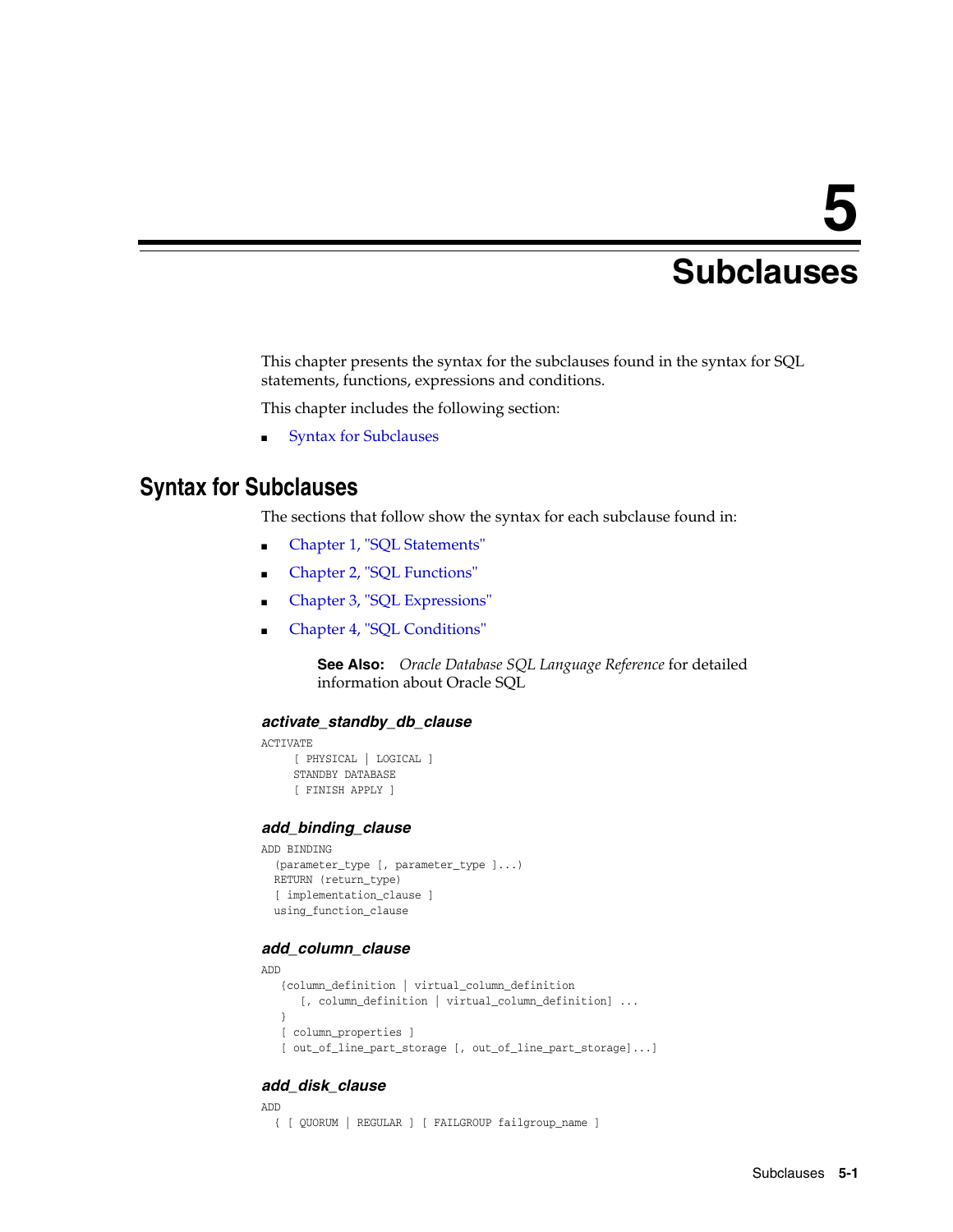```
 DISK qualified_disk_clause [, qualified_disk_clause ]...
 }...
```
# *add\_hash\_index\_partition*

```
ADD PARTITION
```

```
 [ partition_name ]
 [ TABLESPACE tablespace_name ]
 [ key_compression ]
```
[ parallel\_clause ]

#### *add\_hash\_partition\_clause*

```
ADD PARTITION [ partition ]
   partitioning_storage_clause
    [ update_index_clauses ]
    [ parallel_clause ]
```
#### *add\_hash\_subpartition*

```
ADD hash_subpartition_desc
    [ dependent_tables_clause ]
   [ update index clauses ]
    [ parallel_clause ]
```
## *add\_list\_partition\_clause*

```
ADD PARTITION [ partition ]
   list_values_clause
    [ table_partition_description ]
    [ { range_subpartition_desc
      | list_subpartition_desc
      | hash_subpartition_desc
      }
    ]
    [ update_index_clauses ]
```
## *add\_list\_subpartition*

ADD list\_subpartition\_desc [ dependent\_tables\_clause ] [ update\_index\_clauses ]

#### *add\_logfile\_clauses*

```
ADD [ STANDBY ] LOGFILE
    { 
      { [ INSTANCE 'instance_name' ] | [ THREAD 'integer' ] }
      [ GROUP integer ] redo_log_file_spec
       [, [ GROUP integer ] redo_log_file_spec ]...
    | MEMBER 'filename' [ REUSE ] [, 'filename' [ REUSE ] ]...
        TO logfile descriptor [, logfile descriptor ]...
    }
```
## *add\_mv\_log\_column\_clause*

ADD (column)

# *add\_overflow\_clause*

```
ADD OVERFLOW [ segment_attributes_clause ]
   [ ( PARTITION [ segment_attributes_clause ]
     [, PARTITION [ segment_attributes_clause ] ]...
    \lambda ]
```
#### *add\_range\_partition\_clause*

```
ADD PARTITION [ partition ]
   range_values_clause
```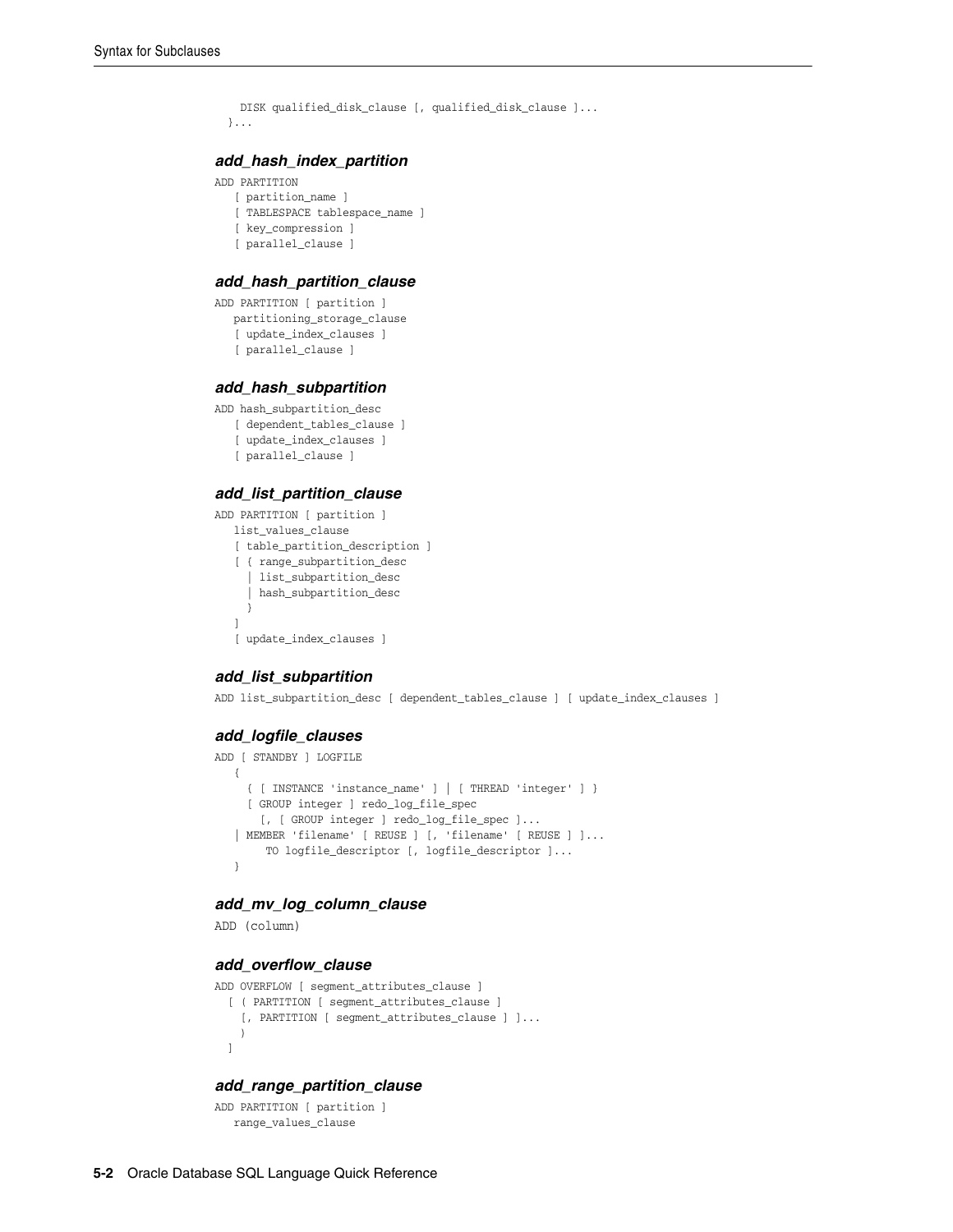```
 [ table_partition_description ]
 [ ( { range_subpartition_desc
       | list_subpartition_desc
     | hash_subpartition_desc
     }
    )
 ]
 [ update_index_clauses ]
```
## *add\_range\_subpartition*

ADD range\_subpartition\_desc [ dependent\_tables\_clause ] [ update\_index\_clauses ]

#### *add\_system\_partition\_clause*

```
[BEFORE { partition_name | partition_number }]
[table_partition_description]
[update_index_clauses]
```
#### *add\_table\_partition*

- { add\_range\_partition\_clause
- | add hash partition clause
- | add\_list\_partition\_clause
- } [ dependent\_tables\_clause ]

#### *add\_volume\_clause*

ADD VOLUME asm\_volume SIZE size\_clause [redundancy\_clause]

- [ STRIPE\_WIDTH integer {K | M} ]
- [ STRIPE\_COLUMNS integer ]
- [ ATTRIBUTE disk\_region\_clause ]

#### *alias\_file\_name*

+diskgroup\_name [ (template\_name) ] /alias\_name

#### *allocate\_extent\_clause*

```
ALLOCATE EXTENT
   [ ( { SIZE size_clause
       | DATAFILE 'filename'
       | INSTANCE integer
       } ...
     )
   ]
```
#### *alter\_datafile\_clause*

```
DATAFILE
    { 'filename' | filenumber }
     [, 'filename' | filenumber ]...
    }
   { ONLINE
    | OFFLINE [ FOR DROP ]
    | RESIZE size_clause
    | autoextend_clause
    | END BACKUP
    }
```
## *alter\_external\_table*

```
{ add_column_clause
| modify_column_clauses
 | drop_column_clause
 | parallel_clause
 | external_data_properties
 REJECT LIMIT { integer | UNLIMITED }
```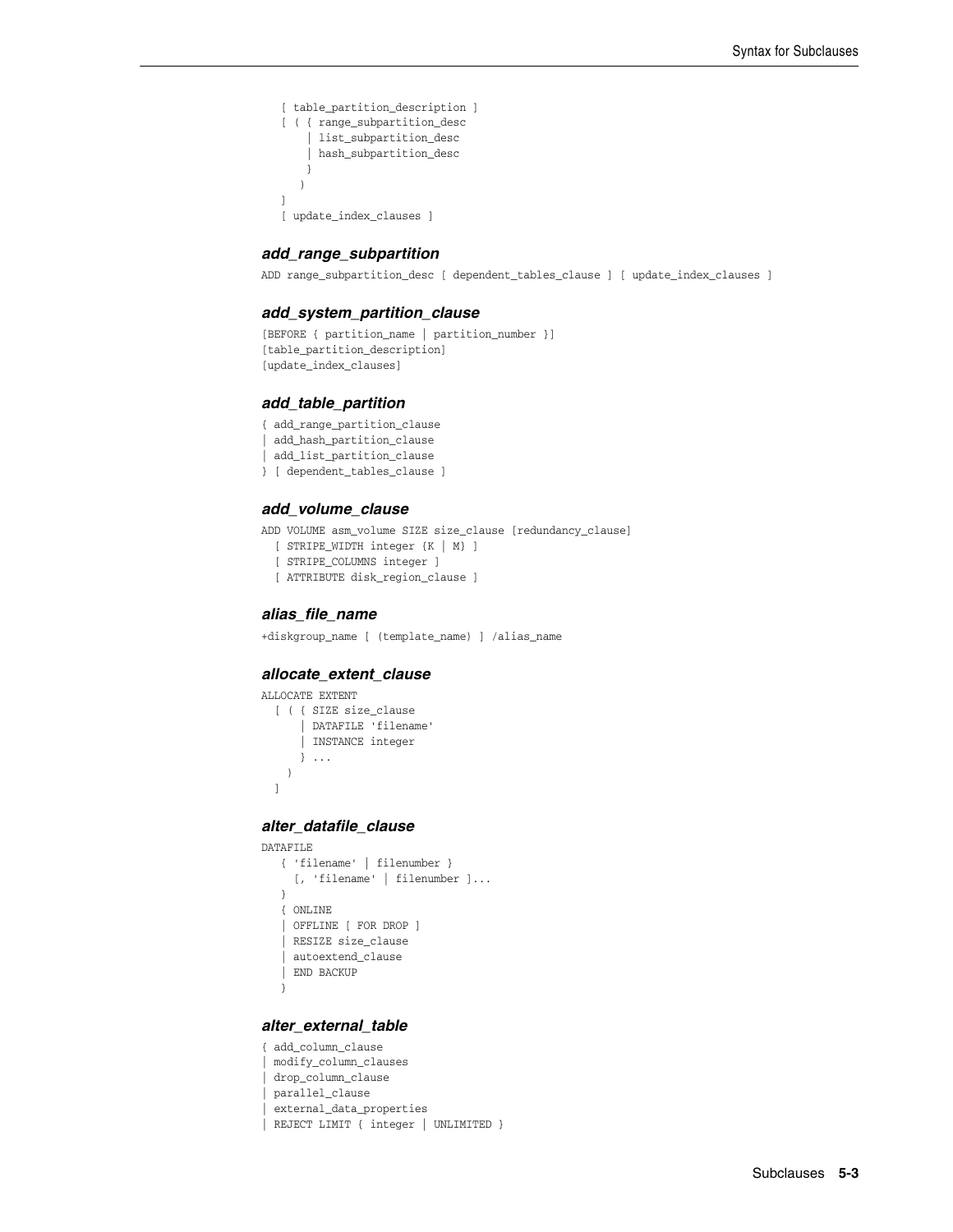```
| PROJECT COLUMN { ALL | REFERENCED }
}
   [ add_column_clause
   | modify_column_clauses
   | drop_column_clause
   | parallel_clause
   | external_data_properties
   | REJECT LIMIT { integer | UNLIMITED }
   | PROJECT COLUMN { ALL | REFERENCED }
  ]...
```
#### *alter\_index\_partitioning*

```
{ modify_index_default_attrs
 | add_hash_index_partition
 modify index partition
 | rename_index_partition
 | drop_index_partition
| split_index_partition
| coalesce_index_partition
| modify_index_subpartition
```
## *alter\_interval\_partitioning*

```
{ SET INTERVAL ( expr )
| SET STORE IN ( tablespace [, tablespace]... )
}
```
## *alter\_iot\_clauses*

}

```
{ index_org_table_clause
| alter_overflow_clause
| alter_mapping_table_clauses
| COALESCE
}
```
#### *alter\_mapping\_table\_clauses*

```
MAPPING TABLE
   { allocate_extent_clause
   | deallocate_unused_clause
   }
```
## *alter\_mv\_refresh*

```
REFRESH
   { { FAST | COMPLETE | FORCE }
    | ON { DEMAND | COMMIT }
     | { START WITH | NEXT } date
    | WITH PRIMARY KEY
    | USING
        { DEFAULT MASTER ROLLBACK SEGMENT
         | MASTER ROLLBACK SEGMENT rollback_segment
        }
    | USING { ENFORCED | TRUSTED } CONSTRAINTS
    }
```
## *alter\_overflow\_clause*

```
{ add_overflow_clause
| OVERFLOW
      { segment_attributes_clause
      | allocate_extent_clause
      | shrink_clause
      | deallocate_unused_clause
      }...
}
```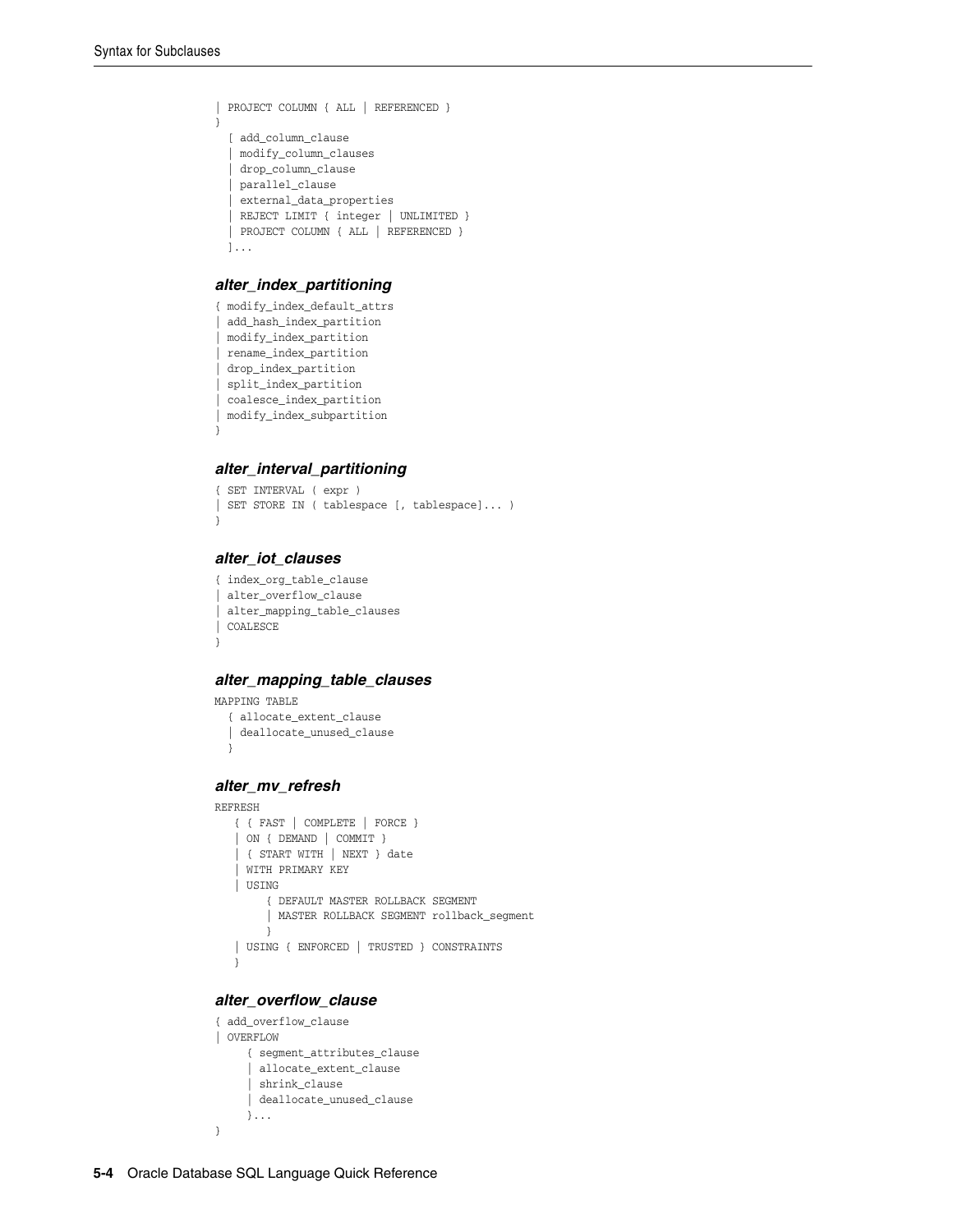#### *alter\_session\_set\_clause*

```
SET { { parameter_name = parameter_value }...
    | EDITION = edition_name
     }
```
#### *alter\_system\_reset\_clause*

```
parameter_name
    [ { SCOPE = SPFILE 
     | SID = { 'sid' | '*' }
      }...
    ]
```
#### *alter\_system\_set\_clause*

```
{ set_parameter_clause
| USE_STORED_OUTLINES = (TRUE | FALSE | category_name)
| GLOBAL_TOPIC_ENABLED = (TRUE | FALSE)
```
#### *alter\_table\_partitioning*

}

```
{ modify_table_default_attrs
| alter_interval_partitioning
 | set_subpartition_template
 | modify_table_partition
 | modify_table_subpartition
 | move_table_partition
 | move_table_subpartition
 | add_table_partition
| coalesce_table_partition
 | coalesce_table_subpartition
 | drop_table_partition
 | drop_table_subpartition
 | rename_partition_subpart
 | truncate_partition_subpart
 | split_table_partition
 | split_table_subpartition
 | merge_table_partitions
| merge_table_subpartitions
| exchange_partition_subpart
}
```
## *alter\_table\_properties*

```
{ { { physical_attributes_clause
       | logging_clause
       | table_compression
       | supplemental_table_logging
       | allocate_extent_clause
       | deallocate_unused_clause
      | { CACHE | NOCACHE }
     | RESULT_CACHE ( MODE {DEFAULT | FORCE} )
     | upgrade_table_clause
     | records_per_block_clause
     | parallel_clause
     | row_movement_clause
     | flashback_archive_clause
     }...
   | RENAME TO new_table_name
   } [ alter_iot_clauses ] [ alter_XMLSchema_clause ]
| { shrink_clause 
   | READ ONLY 
   | READ WRITE 
   | REKEY encryption_spec 
 }
}
```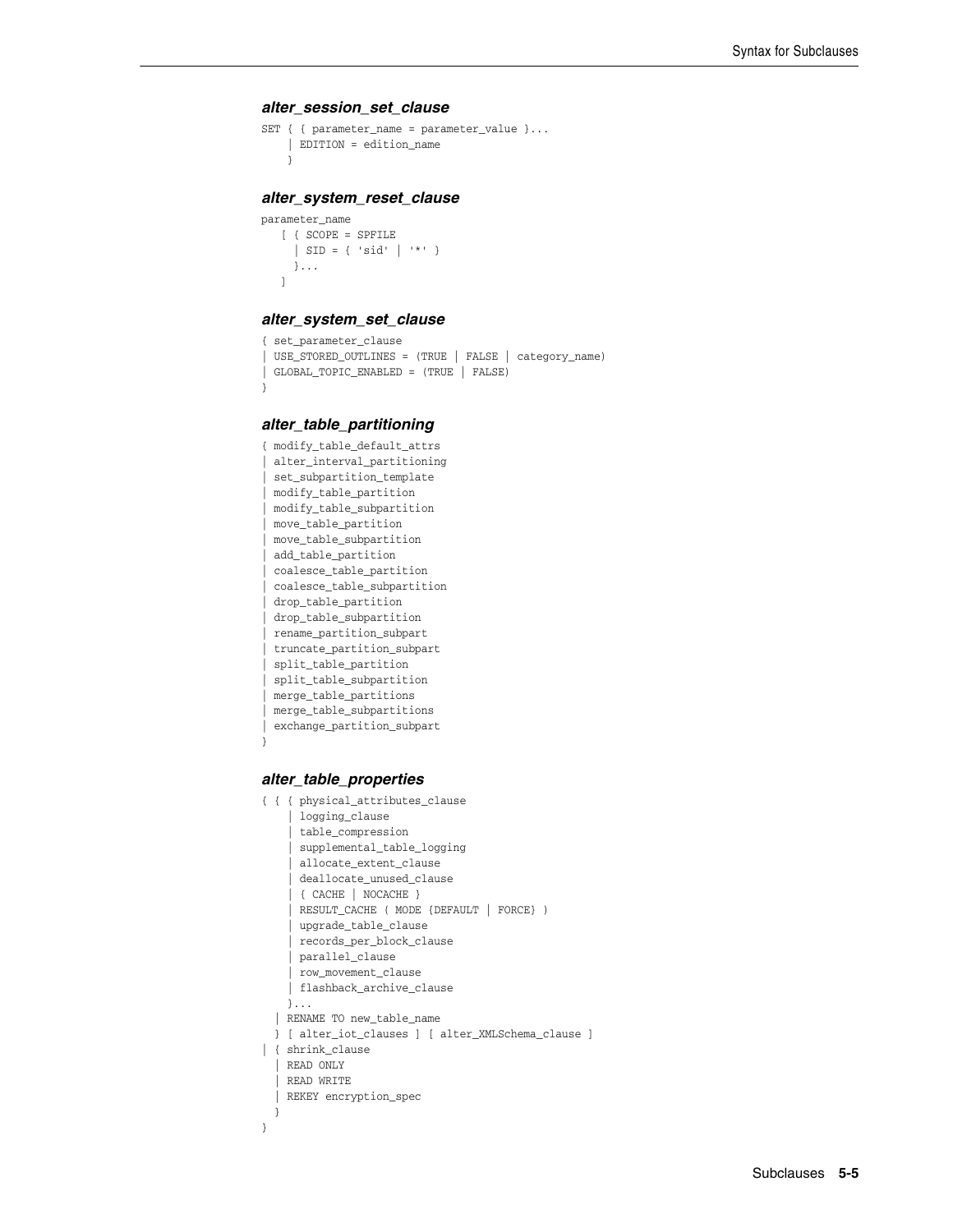### *alter\_tempfile\_clause*

```
TEMPFILE
   { 'filename' [, 'filename' ]...
    | filenumber [, filenumber ]...
   }
   { RESIZE size_clause
    | autoextend_clause
    | DROP [ INCLUDING DATAFILES ]
    | ONLINE
   | OFFLINE
   }
```
#### *alter\_varray\_col\_properties*

```
MODIFY VARRAY varray_item
   ( modify_LOB_parameters )
```
## *alter\_XMLSchema\_clause*

```
{ ALLOW ANYSCHEMA
| ALLOW NONSCHEMA
| DISALLOW NONSCHEMA
}
```
### *analytic\_clause*

[ query\_partition\_clause ] [ order\_by\_clause [ windowing\_clause ] ]

#### *archive\_log\_clause*

```
ARCHIVE LOG
```

```
 [ INSTANCE 'instance_name' ]
 { { SEQUENCE integer
   | CHANGE integer
   | CURRENT [ NOSWITCH ]
   | GROUP integer
   | LOGFILE 'filename'
        [ USING BACKUP CONTROLFILE ]
   | NEXT
   | ALL
   }
   [ TO 'location' ]
 }
```
## *array\_DML\_clause*

```
[ WITH | WITHOUT ]
ARRAY DML
[ ([ schema. ]type
   [, [ schema. ]varray_type ])
   [, ([ schema. ]type
        [, [ schema. ]varray_type ])...
]
```
## *ASM\_filename*

```
{ fully_qualified_file_name
 | numeric_file_name
 | incomplete_file_name
| alias_file_name
}
```
#### *attribute\_clause*

ATTRIBUTE level DETERMINES { dependent\_column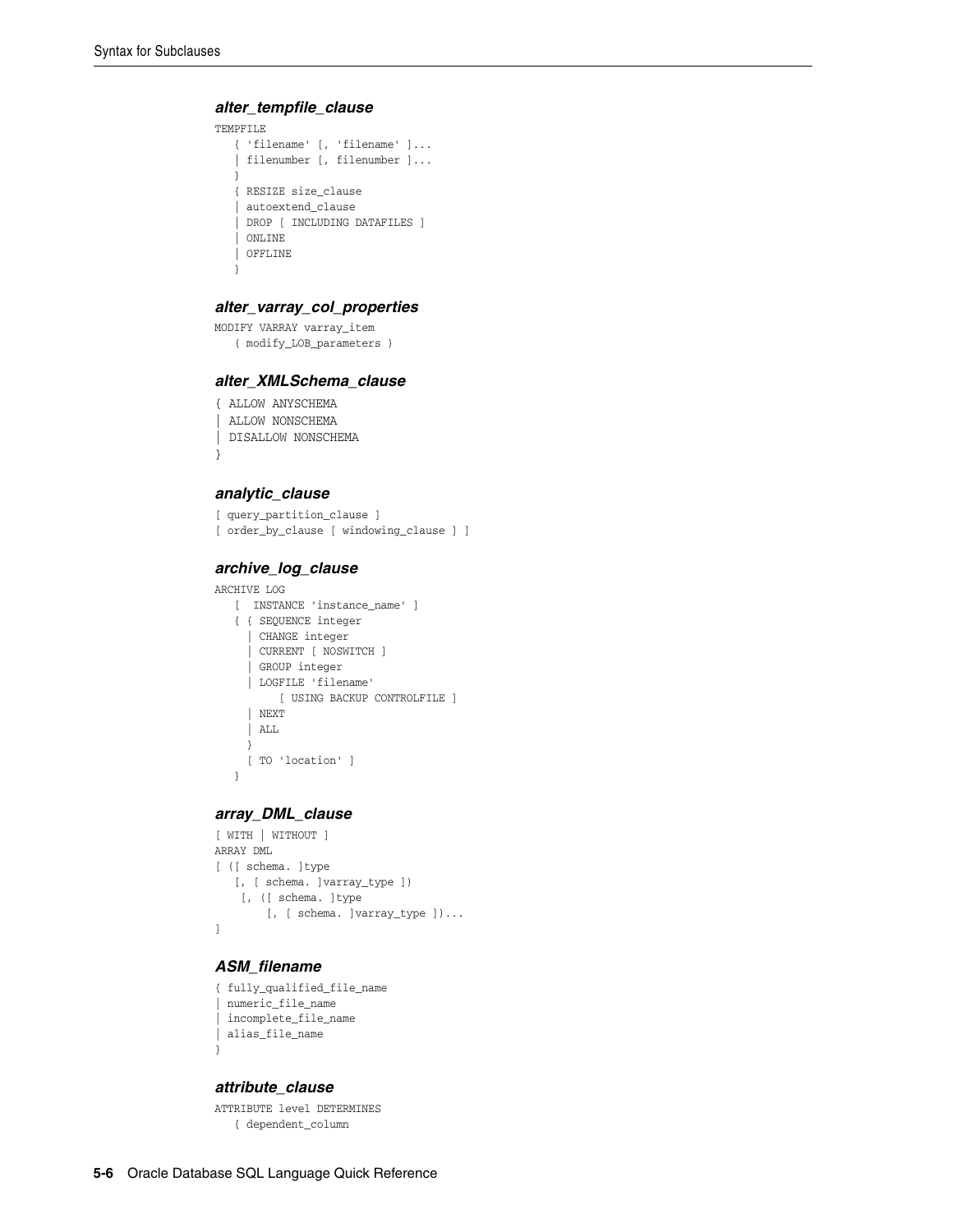```
 | ( dependent_column
     [, dependent_column ]... )
 }
```
#### *audit\_operation\_clause*

```
{ { sql_statement_shortcut
   | ALL
   | ALL STATEMENTS
  } [, { sql_statement_shortcut
        | ALL
        }
    ]
| { system_privilege
   | ALL PRIVILEGES
  } [, { system_privilege
        | ALL PRIVILEGES
        }
    ]
} [ auditing_by_clause ]
```
## *audit\_schema\_object\_clause*

```
{ sql_operation [, object_option]
| ALL
} auditing_on_clause
```
## *auditing\_by\_clause*

```
{ BY { proxy [, proxy ]...
  | user [, user ]...
  }
| IN SESSION CURRENT
}
```
## *auditing\_on\_clause*

```
ON { [ schema. ] object
    | DIRECTORY directory_name
    | MINING MODEL [ schema. ] model
   | DEFAULT
    }
```
#### *autoextend\_clause*

```
AUTOEXTEND
   { OFF
    | ON [ NEXT size_clause ]
        [ maxsize_clause ]
    }
```
## *binding\_clause*

```
BINDING
    (parameter_type [, parameter_type ]...)
   RETURN return_type
    [ implementation_clause ]
   using_function_clause
    [, (parameter_type [, parameter_type ]...)
       RETURN return_type
       [ implementation_clause ]
       using_function_clause
    ]...
```
## *bitmap\_join\_index\_clause*

```
[ schema.]table
    ( [ [ schema. ]table. | t_alias. ]column
```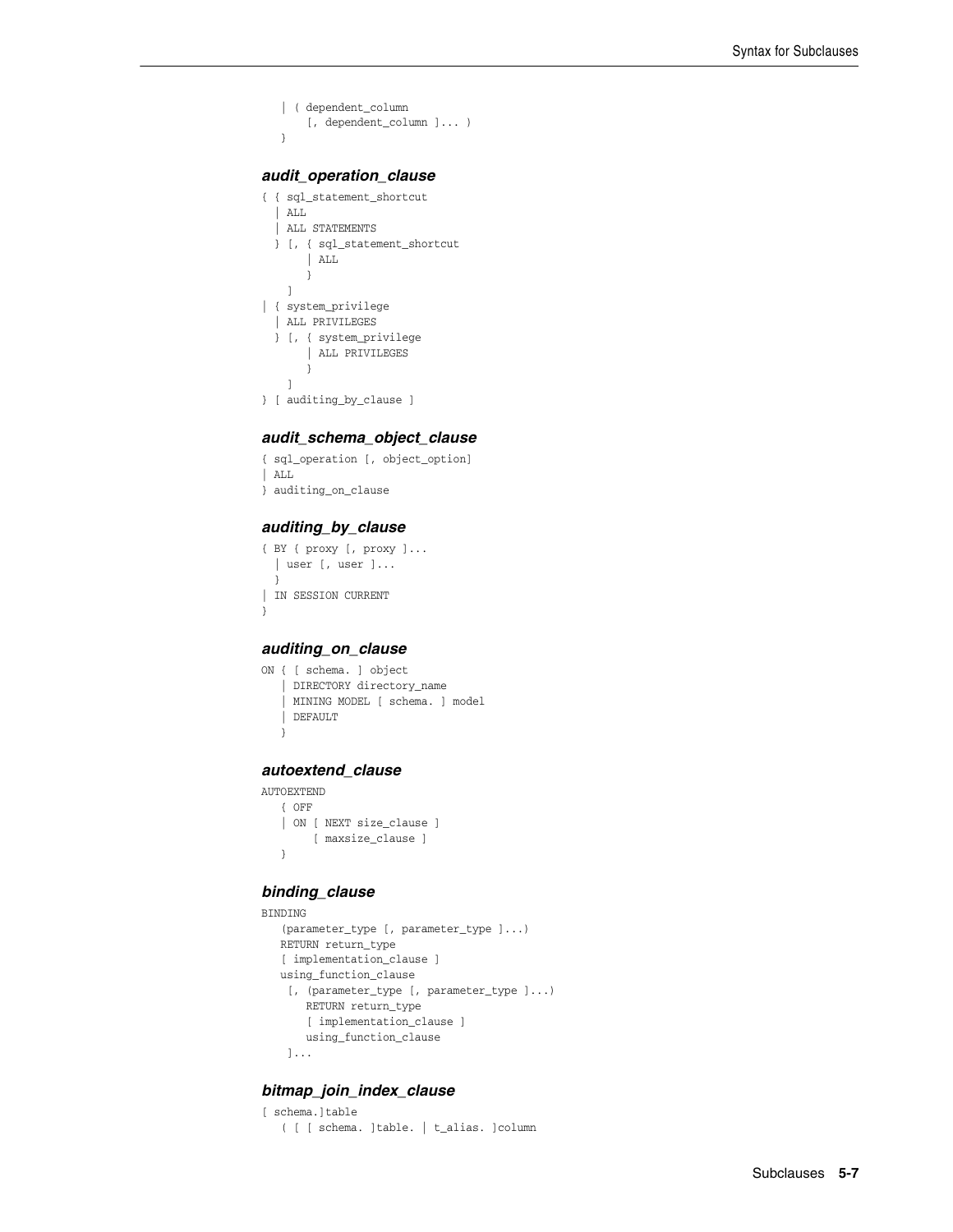```
 [ ASC | DESC ]
    [, [ [ schema. ]table. | t_alias. ]column
        [ ASC | DESC ]
     ]...
\lambda FROM [ schema. ]table [ t_alias ]
      [, [ schema. ]table [ t_alias ]
     ]...
 WHERE condition
    [ local_partitioned_index ] index_attributes
```
#### *build\_clause*

BUILD { IMMEDIATE | DEFERRED }

## *cell\_assignment*

```
measure_column [ { { condition
               | expr
               | single_column_for_loop
 }
               [, { condition
                   | expr
                  | single_column_for_loop
 }
               ]...
             | multi_column_for_loop
 }
 ]
```
Note: The outer square brackets are part of the syntax. In this case, they do not indicate optionality.

#### *cell\_reference\_options*

```
[ { IGNORE | KEEP } NAV ]
[ UNIQUE { DIMENSION | SINGLE REFERENCE } ]
```
#### *character\_set\_clause*

CHARACTER SET character\_set

#### *check\_datafiles\_clause*

CHECK DATAFILES [ GLOBAL | LOCAL ]

## *check\_diskgroup\_clause*

CHECK [ REPAIR | NOREPAIR ]

#### *checkpoint\_clause*

CHECKPOINT [ GLOBAL | LOCAL ]

#### *cluster\_index\_clause*

CLUSTER [ schema. ] cluster index\_attributes

## *coalesce\_index\_partition*

COALESCE PARTITION [ parallel\_clause ]

#### *coalesce\_table\_partition*

COALESCE PARTITION [ update\_index\_clauses ] [ parallel\_clause ]

### *coalesce\_table\_subpartition*

COALESCE SUBPARTITION subpartition [update\_index\_clauses] [parallel\_clause]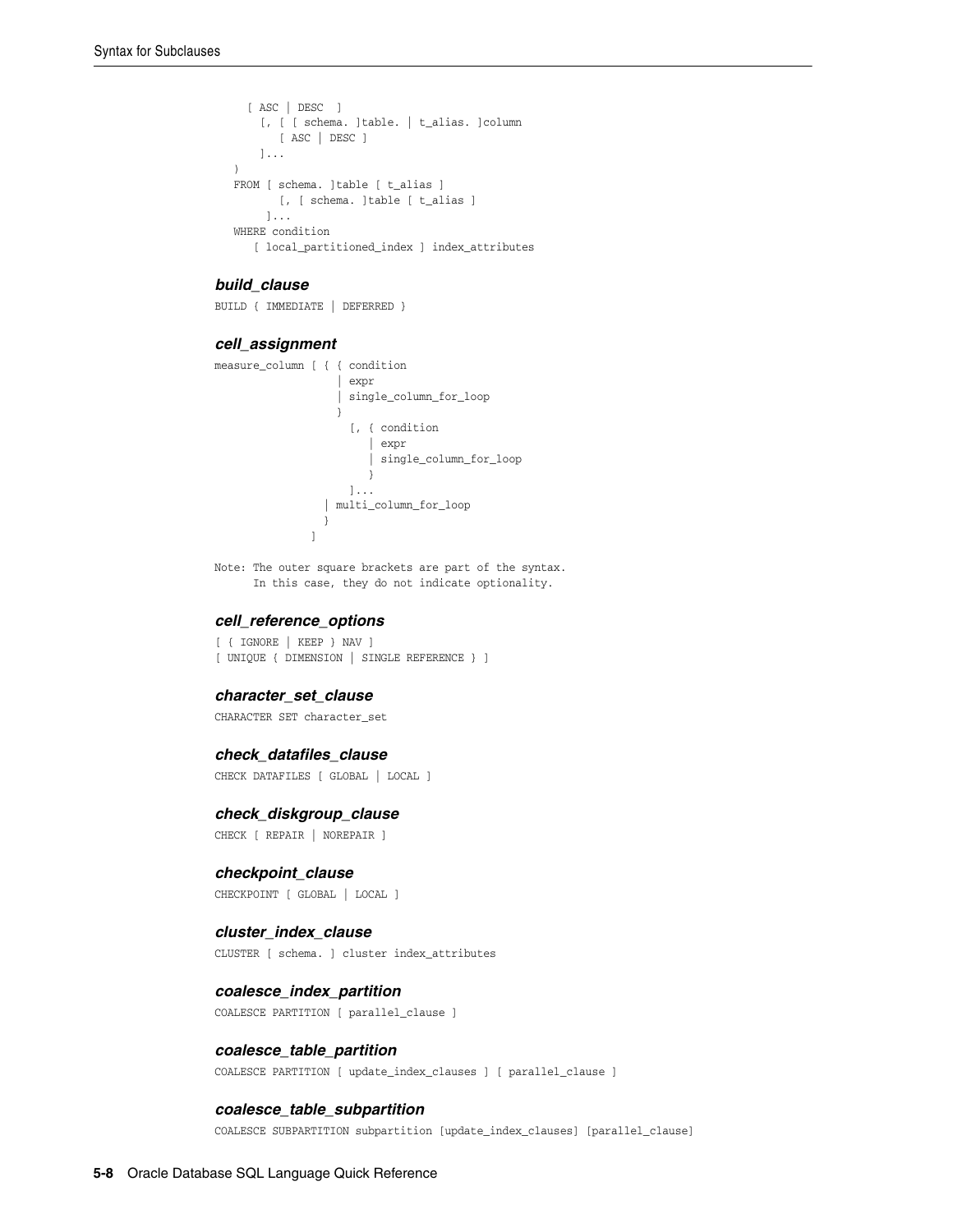#### *column\_association*

```
COLUMNS [ schema. ]table.column
          [, [ schema. ]table.column ]...
    using_statistics_type
```
#### *column\_clauses*

```
{ { add_column_clause
   | modify_column_clause
   | drop_column_clause
  }...
| rename_column_clause
| { modify_collection_retrieval }...
| { modify_LOB_storage_clause }...
| { alter_varray_col_properties }...
}
```
#### *column\_definition*

```
column datatype [ SORT ]
  [ DEFAULT expr ]
  [ ENCRYPT encryption_spec ]
  [ ( { inline_constraint }... )
  | inline_ref_constraint
  ]
```
## *column\_properties*

```
{ object_type_col_properties
| nested_table_col_properties
| { varray_col_properties | LOB_storage_clause }
    [ (LOB_partition_storage [, LOB_partition_storage ]...) ]
| XMLType_column_properties
}...
```
## *commit\_switchover\_clause*

```
{ PREPARE | COMMIT } TO SWITCHOVER
[ TO { { [ PHYSICAL | LOGICAL ] PRIMARY
     | [ PHYSICAL ] STANDBY
     } [ { WITH | WITHOUT } SESSION SHUTDOWN
         { WAIT | NOWAIT }
        ]
     | LOGICAL STANDBY
     }
| CANCEL
]
```
## *composite\_hash\_partitions*

```
PARTITION BY HASH (column [, column ] ...)
   { subpartition_by_range
   | subpartition_by_hash
   | subpartition_by_list
   }
   { individual_hash_partitions
   | hash_partitions_by_quantity
   }
```
## *composite\_list\_partitions*

```
PARTITION BY LIST ( column )
  { subpartition_by_range
  | subpartition_by_hash
  | subpartition_by_list
  }
```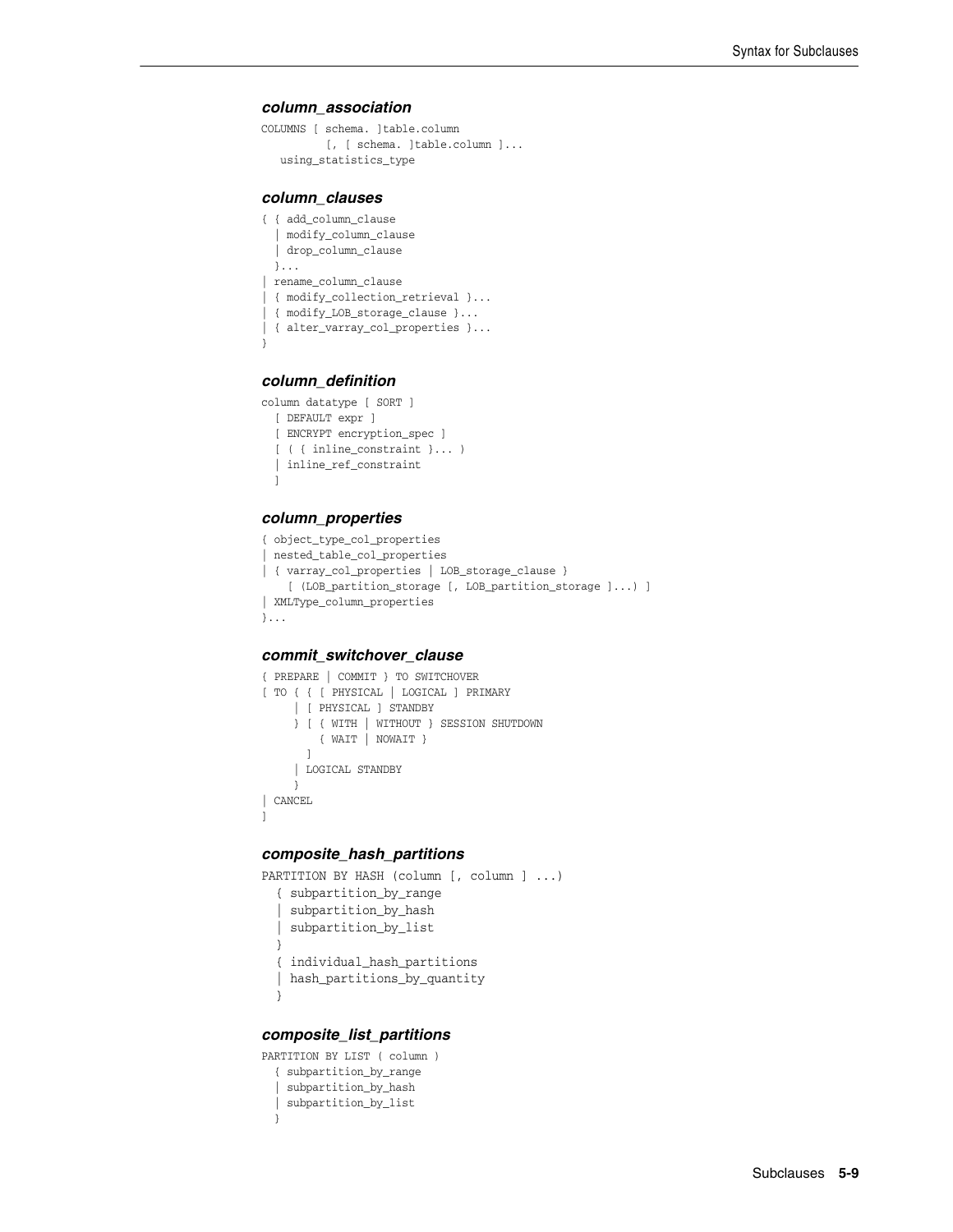```
( { PARTITION [partition] list_partition_desc }... )
composite_range_partitions
PARTITION BY RANGE ( column [, column]... )
   [ INTERVAL ( expr ) [ STORE IN ( tablespace [, tablespace]... ) ]]
   { subpartition_by_range
     | subpartition_by_list
```

```
 | subpartition_by_hash
```

```
 }
```

```
( { PARTITION [partition] range_partition_desc }... )
```
## *conditional\_insert\_clause*

```
[ ALL | FIRST ]
WHEN condition
THEN insert_into_clause
  [ values_clause ]
  [ error_logging_clause ]
  [ insert_into_clause [ values_clause ] [ error_logging_clause ] ]...
[ WHEN condition
  THEN insert_into_clause
    [ values_clause ]
     [ error_logging_clause ]
    [ insert_into_clause [ values_clause ] [ error_logging_clause ] ]...
]...
[ ELSE insert_into_clause
  [ values_clause ]
   [ error_logging_clause ]
   [ insert_into_clause [ values_clause ] [ error_logging_clause ] ]...
]
```
#### *constraint*

```
{ inline_constraint
| out_of_line_constraint
 | inline_ref_constraint
| out_of_line_ref_constraint
}
```
## *constraint\_clauses*

```
{ ADD { { out of line constraint }...
       | out_of_line_REF_constraint
       }
| MODIFY { CONSTRAINT constraint
          | PRIMARY KEY
          | UNIQUE (column [, column ]...)
         } constraint_state
| RENAME CONSTRAINT old_name TO new_name
| drop_constraint_clause
}
```
#### *constraint\_state*

```
[ [ [ NOT ] DEFERRABLE ]
  [ INITIALLY { IMMEDIATE | DEFERRED } ]
| [ INITIALLY { IMMEDIATE | DEFERRED } ]
  [ [ NOT ] DEFERRABLE ]
]
[ RELY | NORELY ]
[ using_index_clause ]
[ ENABLE | DISABLE ]
[ VALIDATE | NOVALIDATE ]
[ exceptions_clause ]
```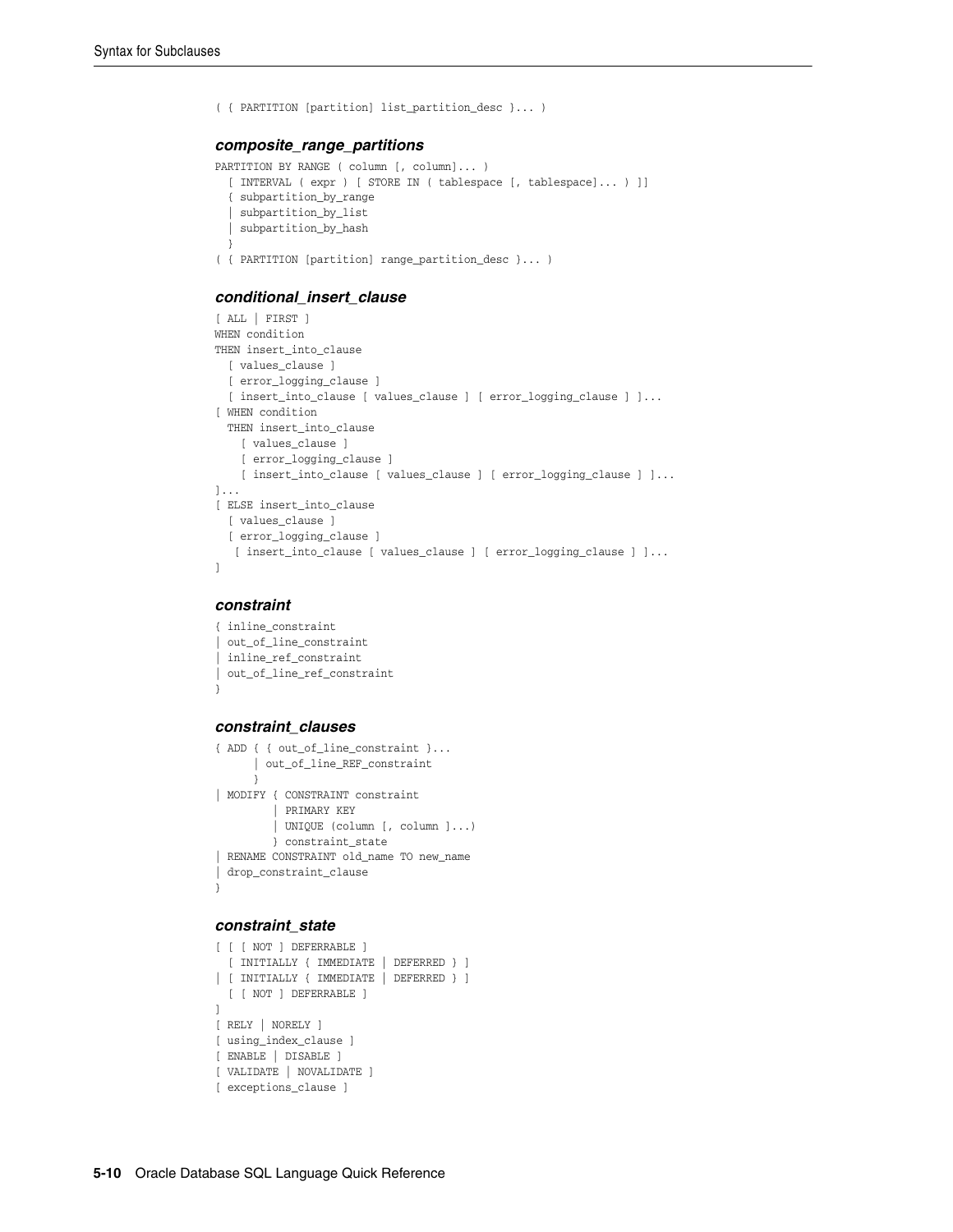#### *context\_clause*

```
[ WITH INDEX CONTEXT,
  SCAN CONTEXT implementation_type
   [ COMPUTE ANCILLARY DATA ]
]
[ WITH COLUMN CONTEXT ]
```
## *controlfile\_clauses*

```
{ CREATE [ LOGICAL | PHYSICAL ]
      STANDBY CONTROLFILE AS
      'filename' [ REUSE ]
| BACKUP CONTROLFILE TO
     { 'filename' [ REUSE ]
      | trace_file_clause
      }
}
```
## *convert\_database\_clause*

```
CONVERT TO ( PHYSICAL | SNAPSHOT ) STANDBY
```
## *cost\_matrix\_clause*

```
COST
  { MODEL [AUTO]
   | ( class_value [, class_value]... )
         VALUES ( ( cost_value [, cost_value]...) 
                 [ , (cost_value [, cost_value]... ) ]...
\overline{\phantom{a}} }
```
## *create\_datafile\_clause*

```
CREATE DATAFILE
   { 'filename' | filenumber }
     [, 'filename' | filenumber ]...
    }
    [ AS { file_specification
         [, file_specification ]...
         | NEW
         }
    ]
```
## *create\_mv\_refresh*

```
{ REFRESH
  { { FAST | COMPLETE | FORCE }
  | { ON DEMAND 
    | ON COMMIT 
    }
  | { START WITH date |
      NEXT date 
    }...
   | WITH { PRIMARY KEY | ROWID }
   | USING
     { DEFAULT [ MASTER | LOCAL ] ROLLBACK SEGMENT
      | [ MASTER | LOCAL ] ROLLBACK SEGMENT rollback_segment
     }...
  | USING
     { ENFORCED | TRUSTED } CONSTRAINTS
  }...
| NEVER REFRESH
}
```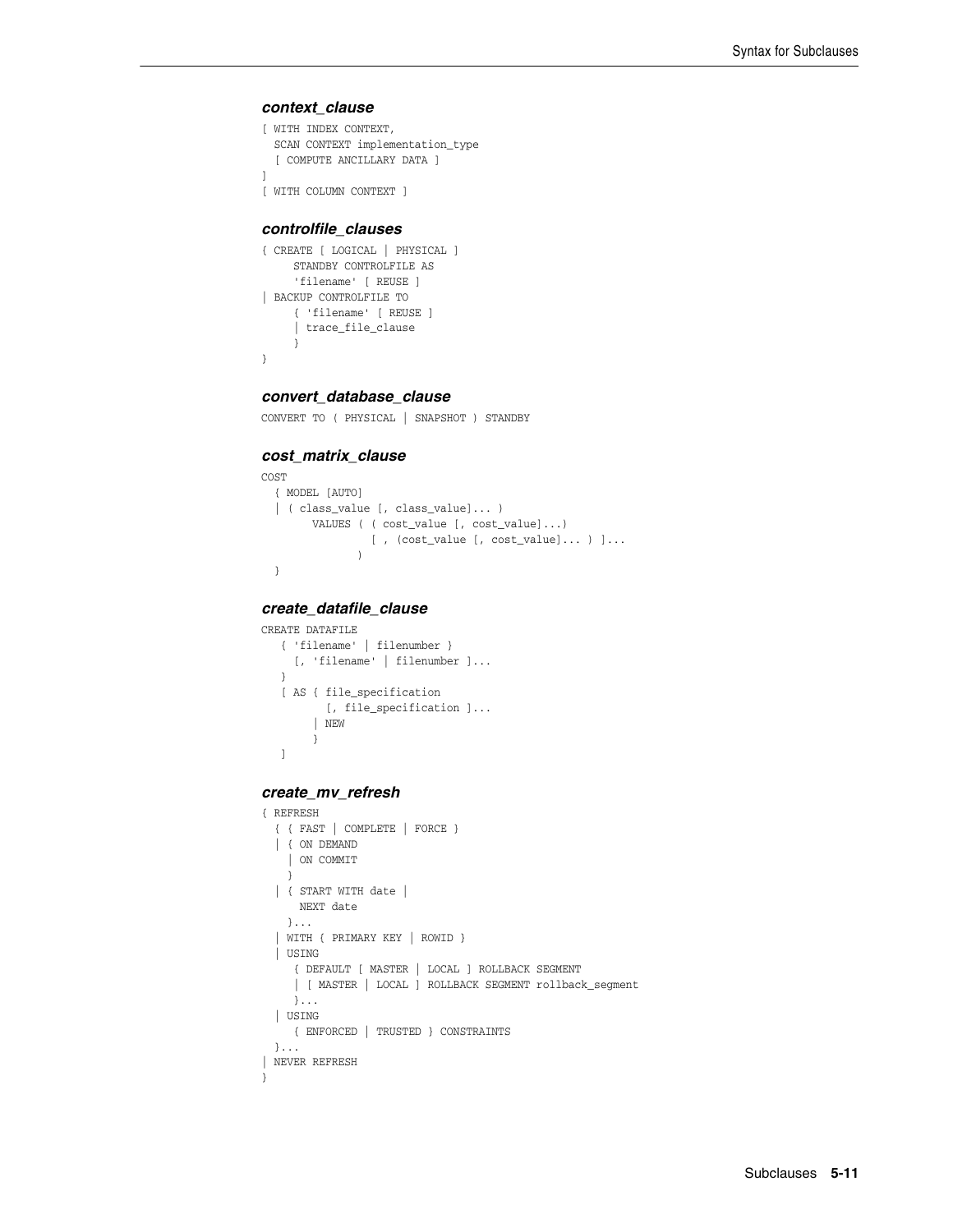#### *cycle\_clause*

```
{CYCLE c_alias [, c_alias]...
     SET cycle_mark_c_alias TO cycle_value
     DEFAULT no_cycle_value
}
```
#### *database\_file\_clauses*

```
{ RENAME FILE 'filename' [, 'filename' ]...
   TO 'filename'
| create_datafile_clause
| alter_datafile_clause
| alter_tempfile_clause
}
```
## *database\_logging\_clauses*

```
{ LOGFILE
    [ GROUP integer ] file_specification
      [, [ GROUP integer ] file_specification ]...
| MAXLOGFILES integer
| MAXLOGMEMBERS integer
| MAXLOGHISTORY integer
| { ARCHIVELOG | NOARCHIVELOG }
| FORCE LOGGING
}
```
#### *datafile\_tempfile\_clauses*

```
{ ADD { DATAFILE | TEMPFILE }
   [ file_specification [, file_specification ]... ]
| DROP {DATAFILE | TEMPFILE } { 'filename' | file_number }
 | SHRINK TEMPFILE { 'filename' | file_number } [KEEP size_clause]
| RENAME DATAFILE 'filename' [, 'filename' ]...
    TO 'filename' [, 'filename' ]...
| { DATAFILE | TEMPFILE } { ONLINE | OFFLINE }
}
```
#### *datafile\_tempfile\_spec*

```
[ 'filename' | 'ASM_filename' ]
[ SIZE size_clause ]
[ REUSE ]
[ autoextend_clause ]
```
#### *db\_user\_proxy\_clauses*

```
[ WITH
   { ROLE { role_name [, role_name]...
        | ALL EXCEPT role_name [, role_name]...
         }
   | NO ROLES
  }
]
[ AUTHENTICATION REQUIRED ]
```
#### *dblink*

database[.domain [.domain ]... ] [ @ connection\_qualifier ]

#### *dblink\_authentication*

AUTHENTICATED BY user IDENTIFIED BY password

#### *deallocate\_unused\_clause*

DEALLOCATE UNUSED [ KEEP size\_clause ]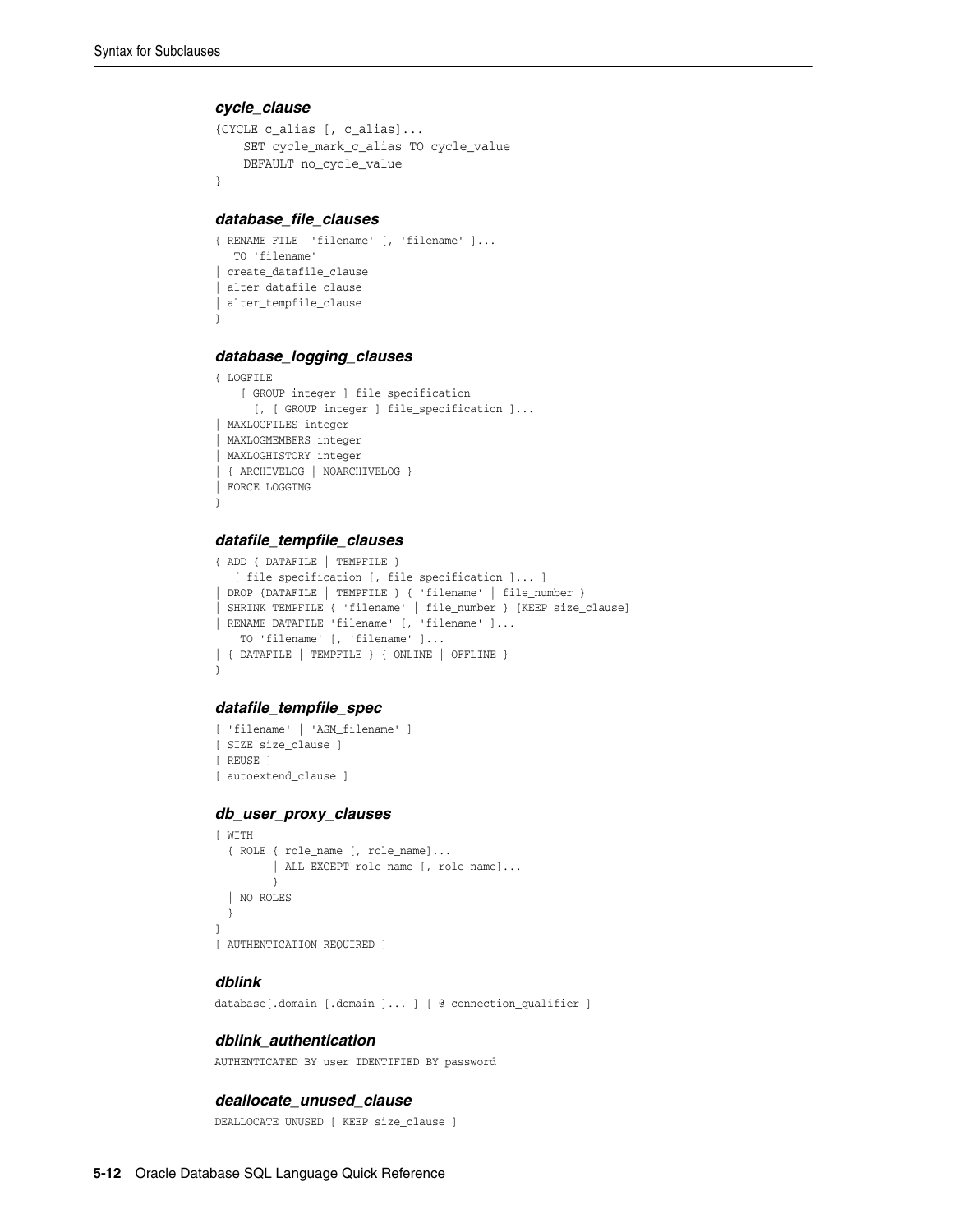#### *default\_cost\_clause*

DEFAULT COST (cpu\_cost, io\_cost, network\_cost)

#### *default\_selectivity\_clause*

DEFAULT SELECTIVITY default\_selectivity

#### *default\_settings\_clauses*

```
{ SET DEFAULT
     { BIGFILE | SMALLFILE } TABLESPACE
 DEFAULT TABLESPACE tablespace
| DEFAULT TEMPORARY TABLESPACE
     { tablespace | tablespace_group_name }
| RENAME GLOBAL_NAME TO
     database.domain [.domain ]...
| { ENABLE BLOCK CHANGE TRACKING
    [ USING FILE 'filename' [ REUSE ] ]
   | DISABLE BLOCK CHANGE TRACKING
   }
| flashback_mode_clause
 | set_time_zone_clause
}
```
## *default\_tablespace*

DEFAULT TABLESPACE tablespace [ DATAFILE datafile\_tempfile\_spec ] extent\_management\_clause

#### *default\_temp\_tablespace*

```
 [ BIGFILE | SMALLFILE ]
DEFAULT TEMPORARY TABLESPACE tablespace
  [ TEMPFILE file_specification [, file_specification ]...]
extent management clause
```
#### *deferred\_segment\_creation*

SEGMENT CREATION { IMMEDIATE | DEFERRED }

#### *dependent\_tables\_clause*

```
DEPENDENT TABLES
( table ( partition_spec [, partition_spec]... 
          [, table ( partition_spec [, partition_spec]... ]
         )
)
```
## *dimension\_join\_clause*

```
{ JOIN KEY
   { child_key_column
    | (child_key_column [, child_key_column ]...)
   }
  REFERENCES parent_level
}...
```
## *disk\_offline\_clause*

```
OFFLINE
  { [QUORUM | REGULAR] DISK disk_name [, disk_name ] ...
  | DISKS IN [QUORUM | REGULAR] FAILGROUP failgroup_name [, failgroup_name ]...
  } ... [timeout_clause]
```
## *disk\_online\_clause*

ONLINE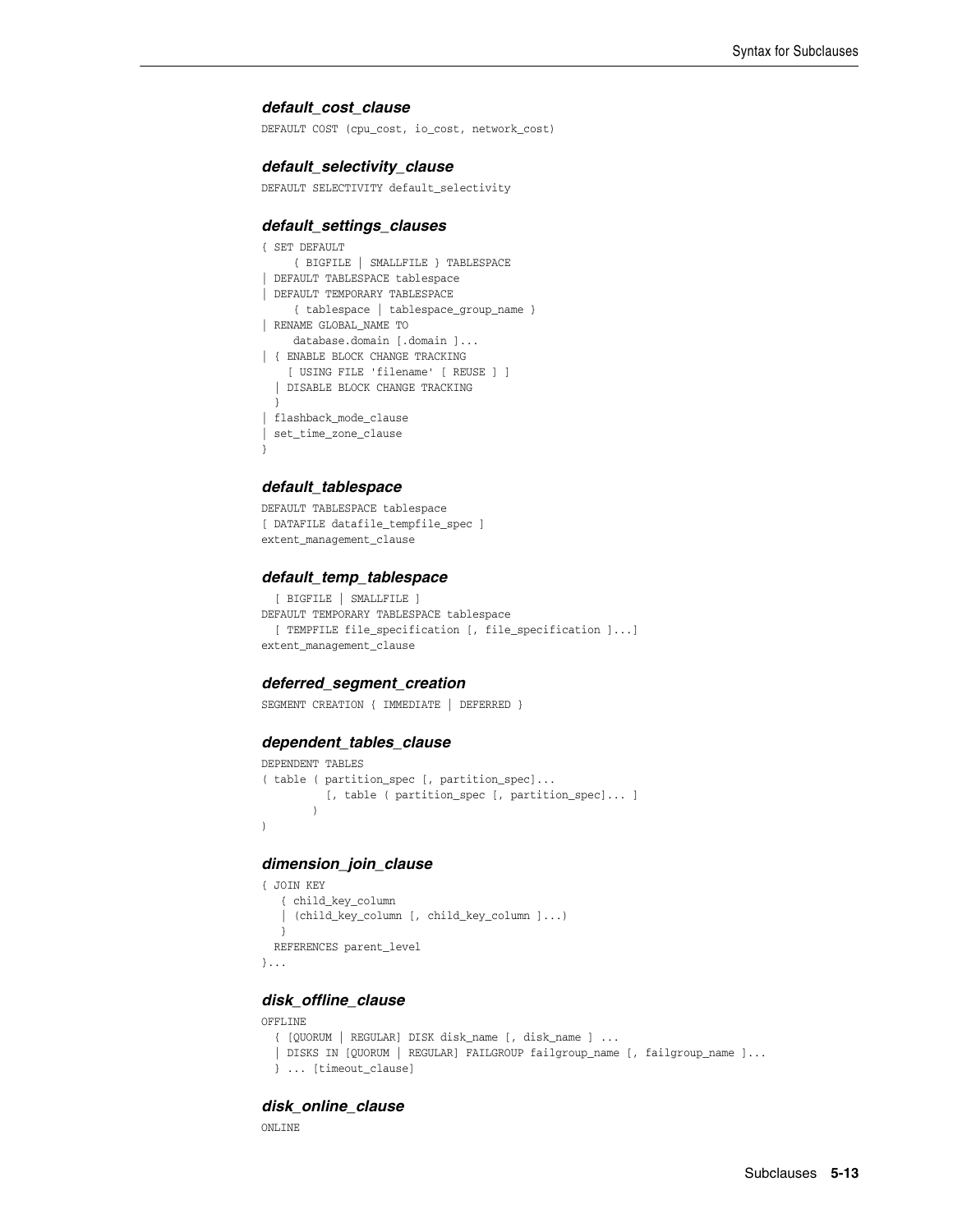```
 { { [QUORUM | REGULAR] DISK disk_name [, disk_name]...
   | DISKS IN [QUORUM | REGULAR] FAILGROUP failgroup_name [, failgroup_name]...
  } ...
 | ALL
 } [ WAIT | NOWAIT ]
```
#### *disk\_region\_clause*

[ HOT | COLD ] [ MIRRORHOT | MIRRORCOLD ]

#### *diskgroup\_alias\_clauses*

```
{ ADD ALIAS
     'alias_name' FOR 'filename'
     [, 'alias_name' FOR 'filename' ]...
| DROP ALIAS 'alias_name' [, 'alias_name' ]...
| RENAME ALIAS
    'old_alias_name' TO 'new_alias_name'
    [, 'old_alias_name' TO 'new_alias_name' ]...
}
```
## *diskgroup\_attributes*

SET ATTRIBUTE 'attribute\_name' = 'attribute\_value'

### *diskgroup\_availability*

```
{ MOUNT [ RESTRICTED | NORMAL ] 
         [ FORCE | NOFORCE ]
| DISMOUNT [ FORCE | NOFORCE ]
}
```
### *diskgroup\_directory\_clauses*

```
{ ADD DIRECTORY 'filename' [, 'filename' ]...
| DROP DIRECTORY
     'filename' [ FORCE | NOFORCE ]
     [, 'filename' [ FORCE | NOFORCE ] ]...
| RENAME DIRECTORY
     'old_dir_name' TO 'new_dir_name'
     [, 'old_dir_name' TO 'new_dir_name' ]...
}
```
## *diskgroup\_template\_clauses*

```
{ { ADD | MODIFY } TEMPLATE template_name
      qualified_template_clause [, qualified_template_clause ]...
| DROP TEMPLATE template_name [, template_name ]...
}
```
#### *diskgroup\_volume\_clauses*

```
{ add_volume_clause
| modify_volume_clause
| RESIZE VOLUME asm_volume SIZE size_clause
| DROP VOLUME asm_volume
}
```
## *distributed\_recov\_clauses*

```
{ ENABLE | DISABLE } DISTRIBUTED RECOVERY
```
#### *dml\_table\_expression\_clause*

```
{ [ schema. ]
  { table
     [ partition_extension_clause
     | @ dblink
```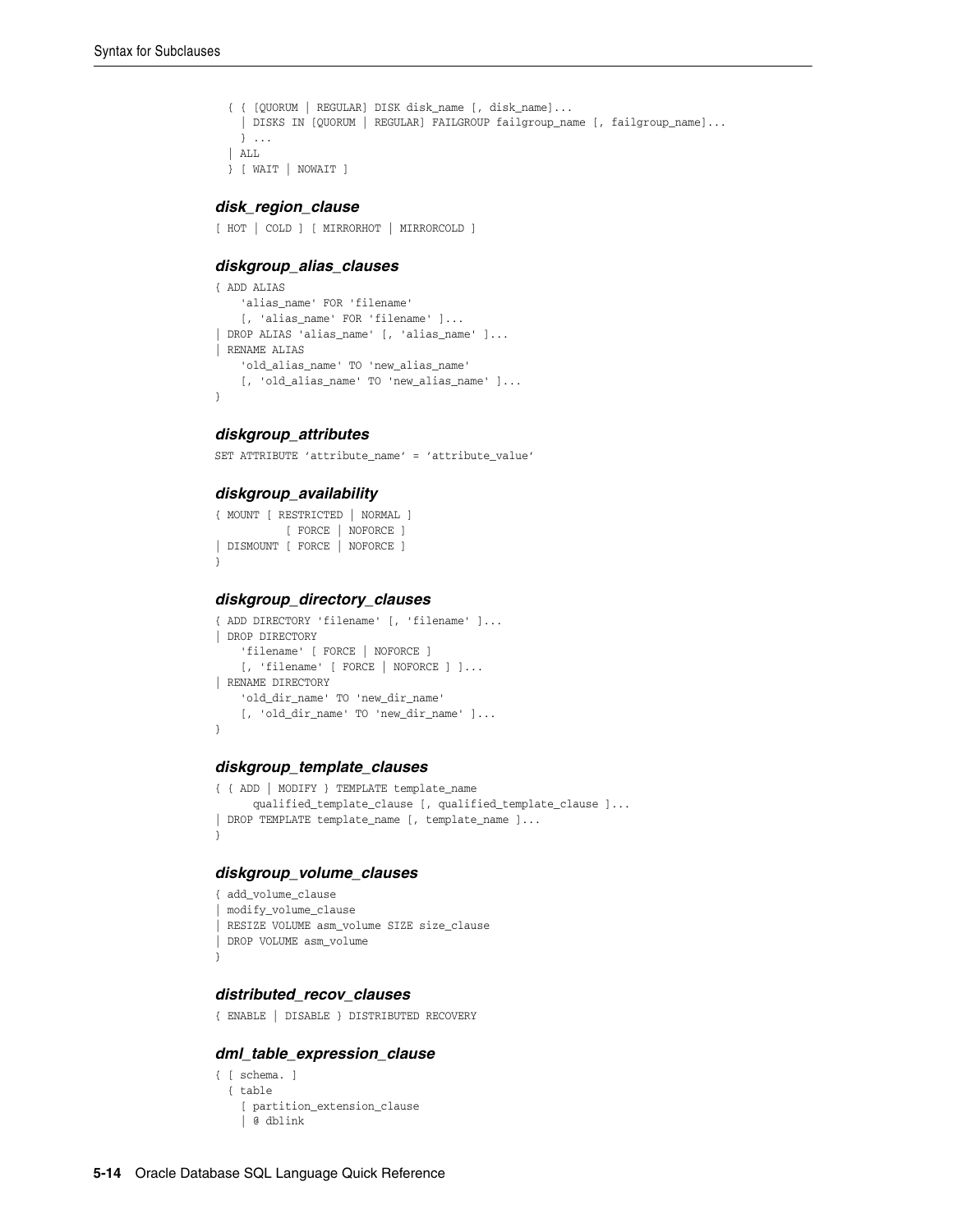```
 ]
   | { view | materialized view } [ @ dblink ]
  }
| ( subquery [ subquery_restriction_clause ] )
| table_collection_expression
}
```
## *domain\_index\_clause*

```
indextype
   [ local_domain_index_clause ]
   [ parallel_clause ]
   [ PARAMETERS ('ODCI_parameters') ]
```
#### *drop\_binding\_clause*

```
DROP BINDING (parameter_type [, parameter_type ]...)
  [ FORCE ]
```
#### *drop\_column\_clause*

```
{ SET UNUSED { COLUMN column
            | (column [, column ]...)
             }
  [ { CASCADE CONSTRAINTS | INVALIDATE }... ]
| DROP { COLUMN column
       | (column [, column ]...)
        }
  [ { CASCADE CONSTRAINTS | INVALIDATE }... ]
  [ CHECKPOINT integer ]
| DROP { UNUSED COLUMNS
       | COLUMNS CONTINUE
       }
  [ CHECKPOINT integer ]
}
```
## *drop\_constraint\_clause*

```
DROP
   { { PRIMARY KEY
     | UNIQUE (column [, column ]...)
      }
     [ CASCADE ]
      [ { KEEP | DROP } INDEX ]
    | CONSTRAINT constraint
      [ CASCADE ]
    }
```
#### *drop\_disk\_clauses*

```
DROP
{ [QUORUM | REGULAR] DISK
    disk_name [ FORCE | NOFORCE ]
    [, disk_name [ FORCE | NOFORCE ] ]...
| DISKS IN [QUORUM | REGULAR] FAILGROUP
    failgroup_name [ FORCE | NOFORCE ]
   [, failgroup_name [ FORCE | NOFORCE ] ]...
}
```
## *drop\_diskgroup\_file\_clause*

DROP FILE 'filename' [, 'filename' ]...

#### *drop\_index\_partition*

DROP PARTITION partition\_name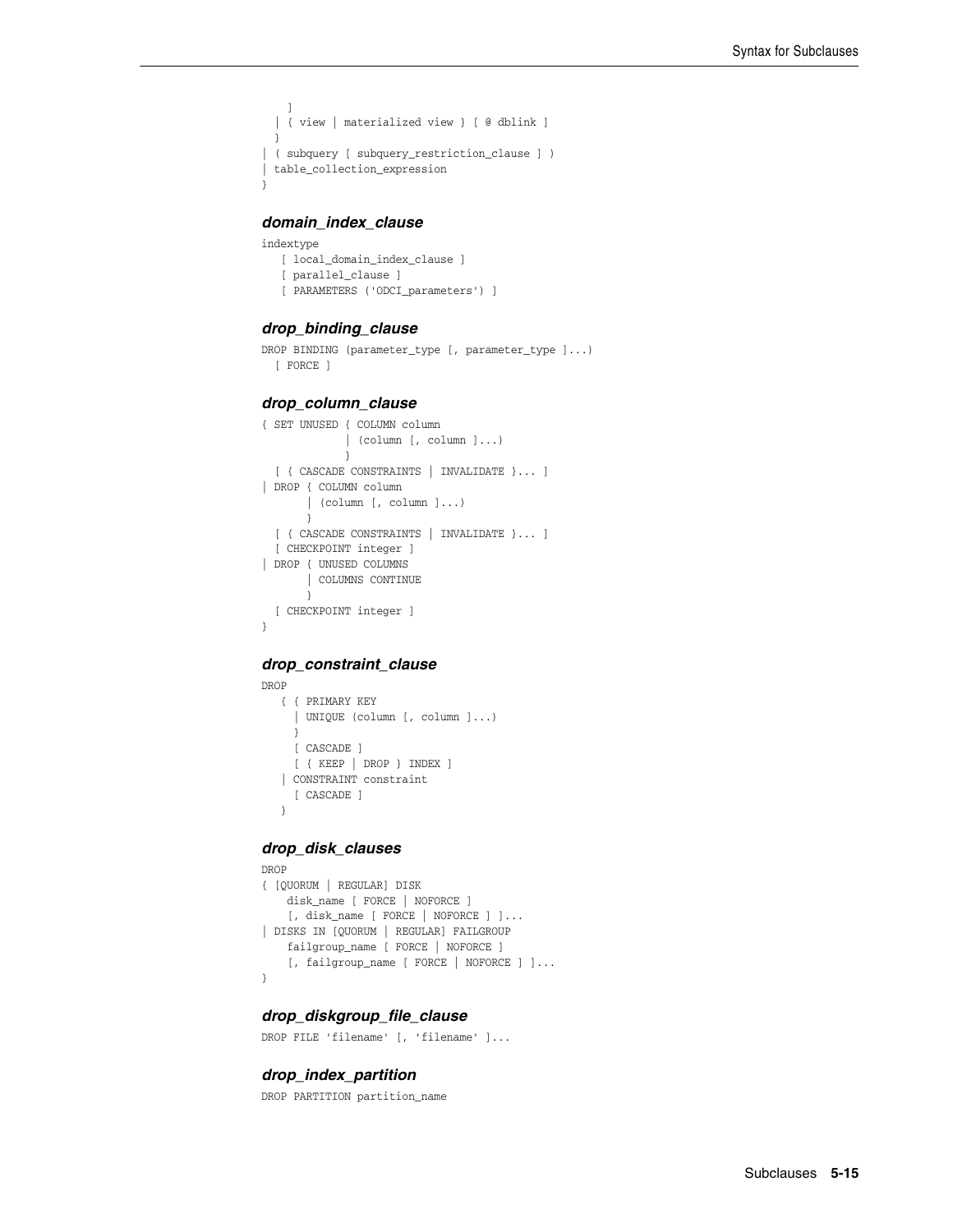#### *drop\_logfile\_clauses*

```
DROP [ STANDBY ] LOGFILE
   { logfile_descriptor
     [, logfile_descriptor ]...
    | MEMBER 'filename'
           [, 'filename' ]...
    }
```
#### *drop\_table\_partition*

DROP partition\_extended\_name [ update\_index\_clauses [ parallel\_clause ] ]

#### *drop\_table\_subpartition*

```
DROP subpartition_extended_name
    [ update_index_clauses [ parallel_clause ] ]
```
## *ds\_iso\_format*

[-] P [days D] T [hours H] [minutes M] [seconds [. frac\_secs] S]

#### *else\_clause*

ELSE else\_expr

#### *enable\_disable\_clause*

```
{ ENABLE | DISABLE }
[ VALIDATE | NOVALIDATE ]
{ UNIQUE (column [, column ]...)
| PRIMARY KEY
| CONSTRAINT constraint
}
[ using_index_clause ]
[ exceptions_clause ]
[ CASCADE ]
[ { KEEP | DROP } INDEX ]
```
## *enable\_disable\_volumes*

```
{ ENABLE | DISABLE } VOLUME
  { asm_volume [, asm_volume]...
   | ALL
  }
```
## *encryption\_spec*

```
 [ USING 'encrypt_algorithm' ]
 [ IDENTIFIED BY password ]
 [ [ NO ] SALT ]
```
#### *end\_session\_clauses*

```
{ DISCONNECT SESSION 'integer1, integer2'
      [ POST_TRANSACTION ]
| KILL SESSION 'integer1, integer2 [, @integer3]'
}
[ IMMEDIATE ]
```
#### *error\_logging\_clause*

```
LOG ERRORS 
  [ INTO [schema.] table ]
   [ (simple_expression) ]
   [ REJECT LIMIT { integer | UNLIMITED } ]
```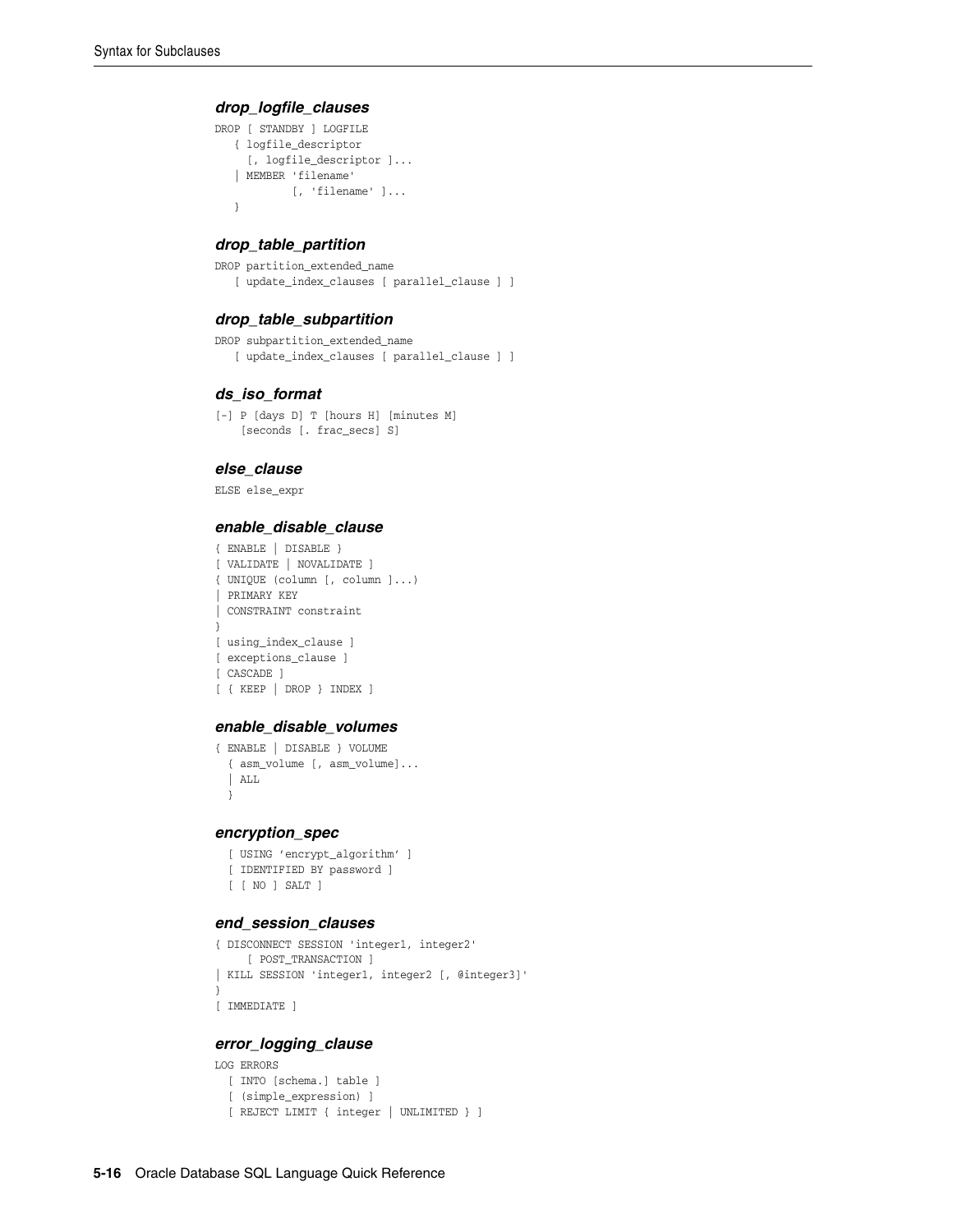#### *exceptions\_clause*

EXCEPTIONS INTO [ schema. ] table

#### *exchange\_partition\_subpart*

```
EXCHANGE { partition_extended_name
          | subpartition_extended_name
          }
   WITH TABLE [ schema. ] table
    [ { INCLUDING | EXCLUDING } INDEXES ]
    [ { WITH | WITHOUT } VALIDATION ]
    [ exceptions_clause ]
    [ update_index_clauses [ parallel_clause ] ]
```
#### *expr*

```
{ simple_expression
| compound_expression
 | case_expression
 | cursor_expression
 | datetime_expression
| function_expression
| interval_expression
| object_access_expression
| scalar_subquery_expression
| model_expression
| type_constructor_expression
| variable_expression
}
```
## *expression\_list*

```
{ expr [, expr ]...
| ( [expr [, expr ]] ...)
}
```
## *extended\_attribute\_clause*

```
ATTRIBUTE attribute
  { LEVEL level
     DETERMINES { dependent_column
                | (dependent_column [, dependent_column ]... )
        }
   }...
```
#### *extent\_management\_clause*

```
EXTENT MANAGEMENT LOCAL
  [ AUTOALLOCATE
  | UNIFORM [ SIZE size_clause ]
  ]
```
## *external\_data\_properties*

```
DEFAULT DIRECTORY directory
[ ACCESS PARAMETERS
   { (opaque_format_spec)
   | USING CLOB subquery
   }
]
LOCATION
    ([ directory: ] 'location_specifier'
       [, [ directory: ] 'location_specifier' ]...
   \lambda
```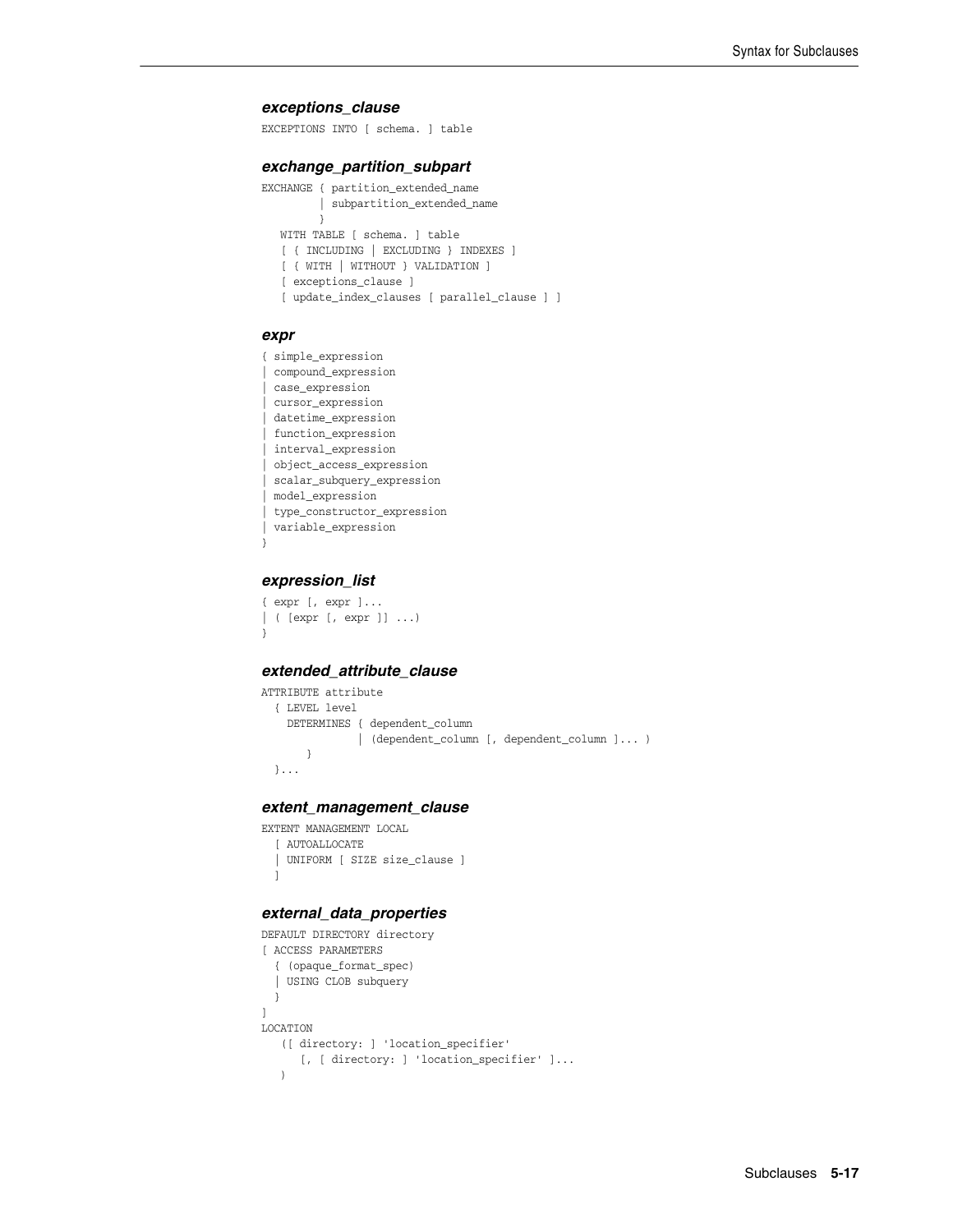#### *external\_table\_clause*

```
([ TYPE access_driver_type ]
 external_data_properties
)
[ REJECT LIMIT { integer | UNLIMITED } ]
```
#### *file\_owner\_clause*

```
SET OWNERSHIP { OWNER = user | GROUP = usergroup 
                 [, OWNER = user | GROUP = usergroup ] \ldots } FOR FILE 'filename' [, 'filename']...
```
## *file\_permissions\_clause*

```
SET PERMISSION { OWNER | GROUP | OTHER }
 = { NONE | READ ONLY | READ WRITE }
  [, { OWNER | GROUP | OTHER | ALL }
   = { NONE | READ ONLY | READ WRITE } ] \ldotsFOR FILE 'filename' [, 'filename']...
```
#### *file\_specification*

```
{ datafile_tempfile_spec
| redo_log_file_spec
}
```
## *flashback\_archive\_clause*

FLASHBACK ARCHIVE [flashback\_archive] | NO FLASHBACK ARCHIVE

#### *flashback\_archive\_quota*

QUOTA integer { M | G | T | P | E }

## *flashback\_archive\_retention*

RETENTION integer {YEAR | MONTH | DAY}

#### *flashback\_mode\_clause*

```
FLASHBACK { ON | OFF }
```
#### *flashback\_query\_clause*

 [ VERSIONS BETWEEN { SCN | TIMESTAMP } { expr | MINVALUE } AND { expr | MAXVALUE } ] AS OF { SCN | TIMESTAMP } expr

#### *for\_update\_clause*

```
FOR UPDATE
  [ OF [ [ schema. ] { table | view } . ] column
        [, [ [ schema. ] { table | view } . ] column
          ]...
   ]
   [ { NOWAIT | WAIT integer 
     | SKIP LOCKED
    }
   ]
```
## *full\_database\_recovery*

```
[ STANDBY ] DATABASE
[ { UNTIL { CANCEL
          | TIME date
```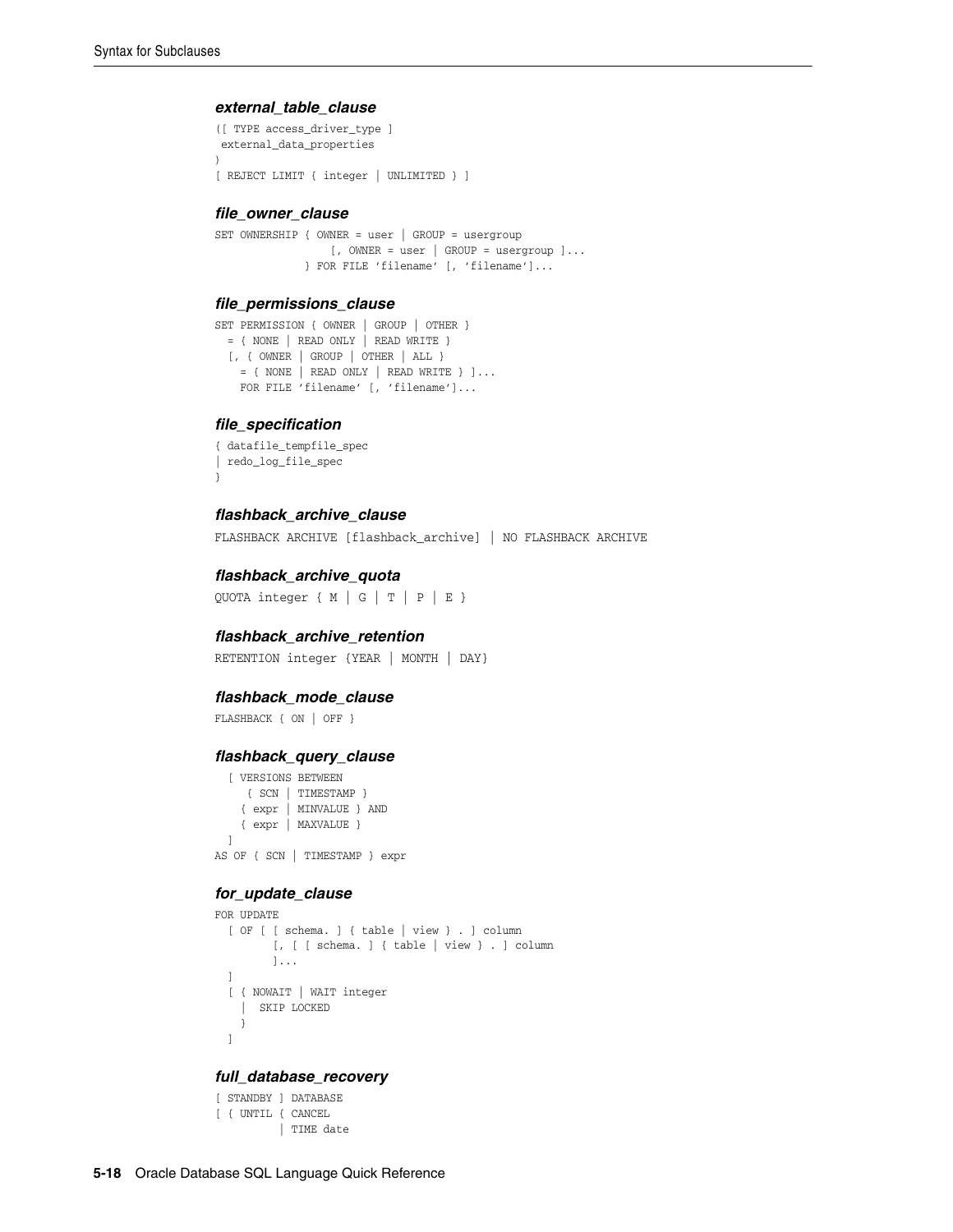```
CHANGE integer
            | CONSISTENT
 }
  | USING BACKUP CONTROLFILE
  }...
```
## *fully\_qualified\_file\_name*

]

```
+diskgroup_name/db_name/file_type/
   file_type_tag.filenumber.incarnation_number
```
## *function\_association*

```
{ FUNCTIONS
     [ schema. ]function [, [ schema. ]function ]...
| PACKAGES
     [ schema. ]package [, [ schema. ]package ]...
| TYPES
     [ schema. ]type [, [ schema. ]type ]...
| INDEXES
     [ schema. ]index [, [ schema. ]index ]...
| INDEXTYPES
     [ schema. ]indextype [, [ schema. ]indextype ]...
}
{ using_statistics_type
| { default_cost_clause [, default_selectivity_clause ]
   | default_selectivity_clause [, default_cost_clause ]
   }
}
```
## *general\_recovery*

```
RECOVER
[ AUTOMATIC ]
[ FROM 'location' ]
{ { full_database_recovery
   | partial_database_recovery
   | LOGFILE 'filename'
   }
   [ { TEST
     | ALLOW integer CORRUPTION
     | parallel_clause
     }...
  ]
| CONTINUE [ DEFAULT ]
| CANCEL
}
```
## *global\_partitioned\_index*

```
GLOBAL PARTITION BY
   { RANGE (column_list)
        (index_partitioning_clause)
    | HASH (column_list)
        { individual_hash_partitions
         | hash_partitions_by_quantity
         }
    }
```
## *grant\_object\_privileges*

```
{ object_privilege | ALL [ PRIVILEGES ] }
   [ (column [, column ]...) ]
     [, { object_privilege | ALL [ PRIVILEGES ] }
       [ (column [, column ]...) ]
    ]...
```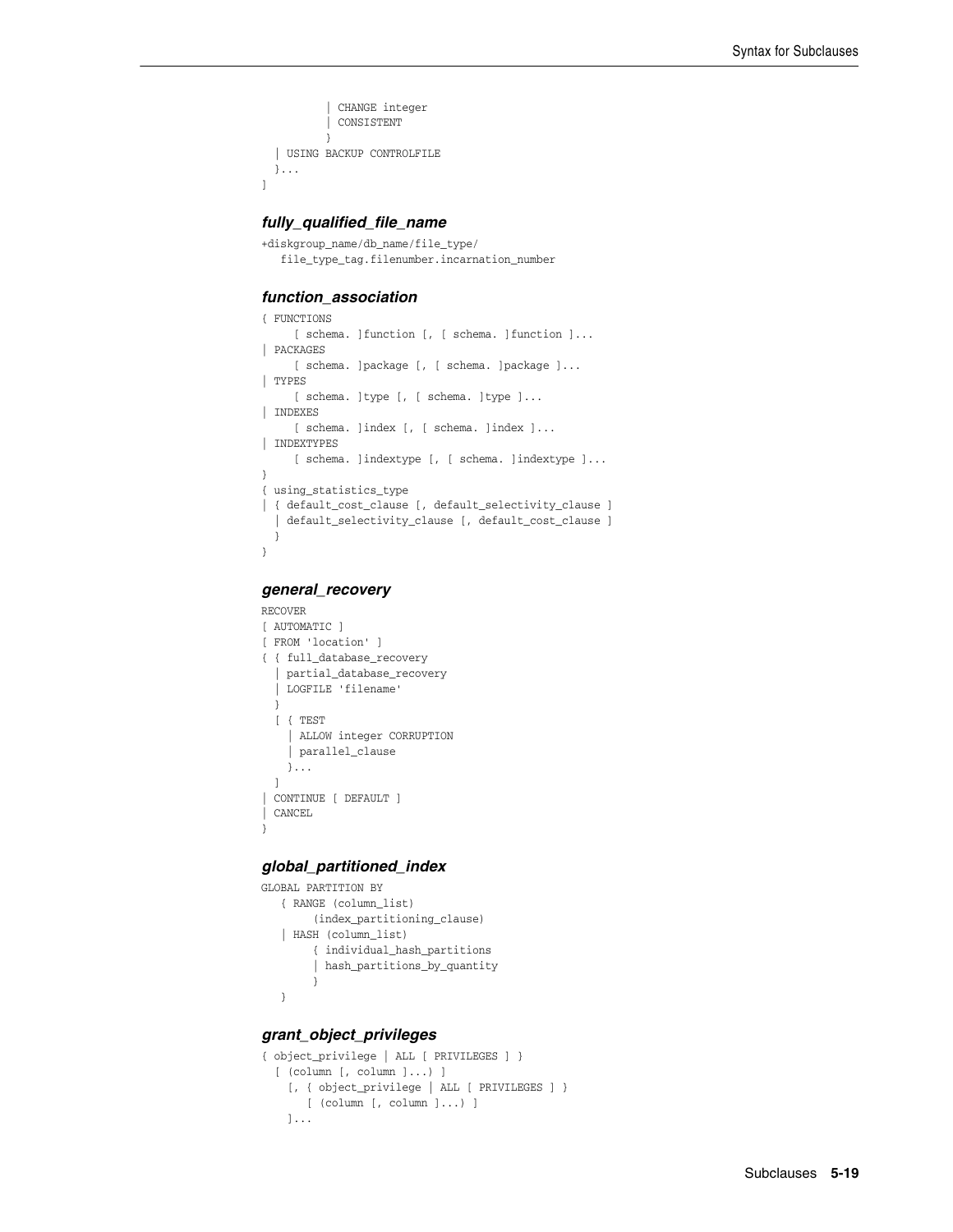```
on_object_clause
TO grantee_clause
  [ WITH HIERARCHY OPTION ]
   [ WITH GRANT OPTION ]
```
#### *grant\_system\_privileges*

```
{ system_privilege
| role
| ALL PRIVILEGES
}
   [, { system_privilege
     | role
      | ALL PRIVILEGES
      }
  ]...
TO grantee_clause
  [ WITH ADMIN OPTION ]
```
#### *grantee\_clause*

```
{ user [ IDENTIFIED BY password ]
 | role
| PUBLIC
}
  [, { user [ IDENTIFIED BY password ]
     | role
      | PUBLIC
      } 
  ]...
```
### *group\_by\_clause*

```
GROUP BY
```

```
 { expr
 | rollup_cube_clause
 | grouping_sets_clause
 }
   [, { expr
       | rollup_cube_clause
      | grouping_sets_clause
      }
   ]...
 [ HAVING condition ]
```
## *grouping\_expression\_list*

```
expression_list [, expression_list ]...
```
## *grouping\_sets\_clause*

```
GROUPING SETS
({ rollup_cube_clause | grouping_expression_list })
```
## *hash\_partitions*

```
PARTITION BY HASH (column [, column ] ...)
{ individual_hash_partitions
| hash_partitions_by_quantity
}
```
## *hash\_partitions\_by\_quantity*

```
PARTITIONS hash partition quantity
[ STORE IN (tablespace [, tablespace ]...) ]
[ key_compression | table_compression ]
[ OVERFLOW STORE IN (tablespace [, tablespace ]...) ]
```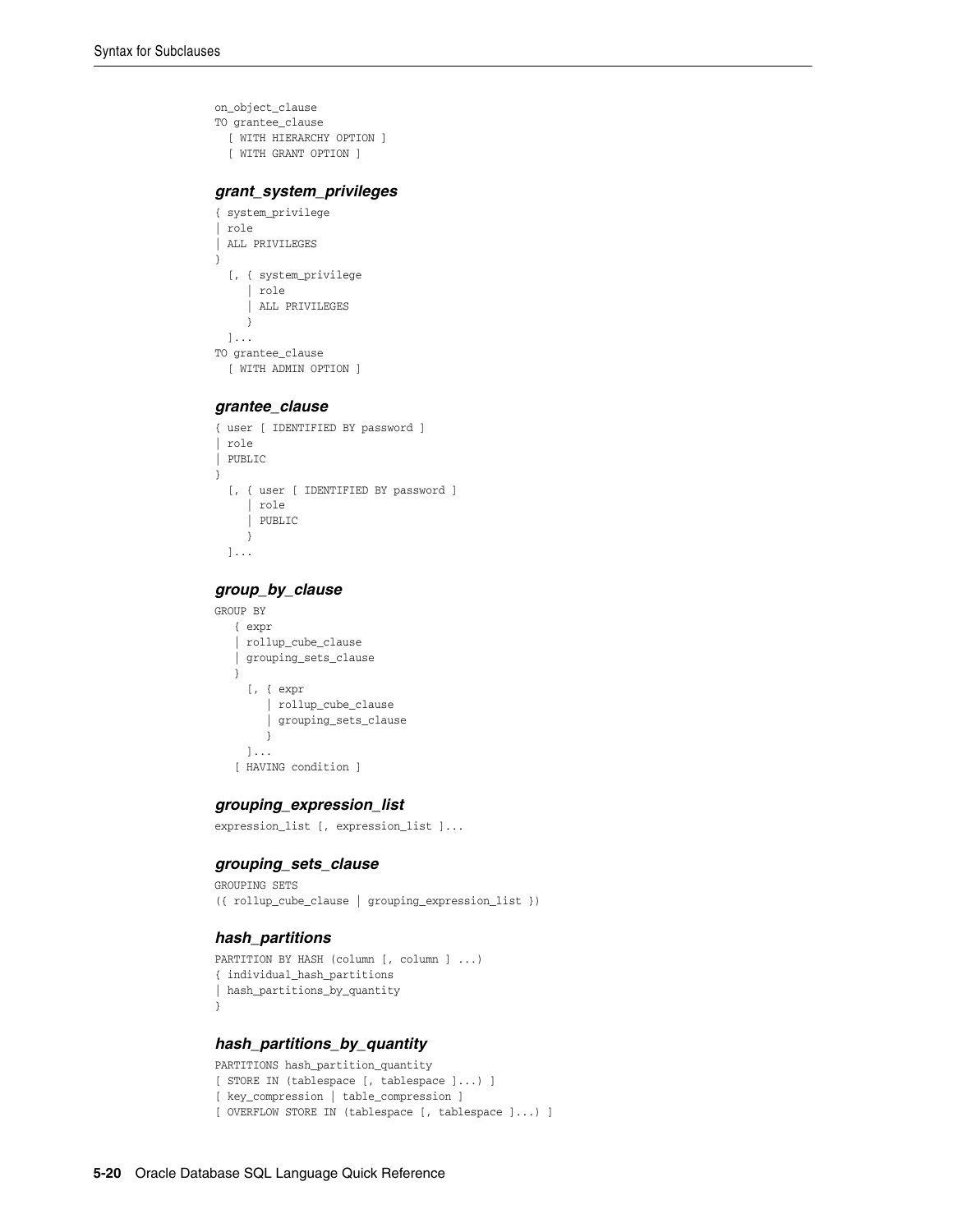#### *hash\_subparts\_by\_quantity*

SUBPARTITIONS integer [STORE IN ( tablespace [, tablespace]... )]

#### *hierarchical\_query\_clause*

```
{ CONNECT BY [ NOCYCLE ] condition [AND condition]... [ START WITH condition ]
| START WITH condition CONNECT BY [ NOCYCLE ] condition [AND condition]...
}
```
#### *hierarchy\_clause*

```
HIERARCHY hierarchy
(child_level { CHILD OF parent_level }...
  [ dimension_join_clause ]
)
```
#### *implementation\_clause*

```
{ ANCILLARY TO primary_operator
     ( parameter_type [, parameter_type ]...)
       [, primary_operator
         ( parameter_type [, parameter_type ]...)
      ]...
| context_clause
}
```
#### *incomplete\_file\_name*

+diskgroup\_name [ (template\_name) ]

#### *index\_attributes*

```
[ { physical_attributes_clause
    | logging_clause
    | ONLINE
    | TABLESPACE { tablespace | DEFAULT }
    | key_compression
    | { SORT | NOSORT }
    | REVERSE
    | VISIBLE | INVISIBLE
   | parallel_clause
   }...
]
```
#### *index\_expr*

```
{ column | column_expression }
```
#### *index\_org\_overflow\_clause*

```
 [ INCLUDING column_name ]
OVERFLOW [ segment_attributes_clause ]
```
#### *index\_org\_table\_clause*

```
[ { mapping_table_clause
   | PCTTHRESHOLD integer
   | key_compression
  }...
]
[ index_org_overflow_clause ]
```
# *index\_partition\_description*

```
PARTITION
[ partition
    [ { segment_attributes_clause
     | key_compression
```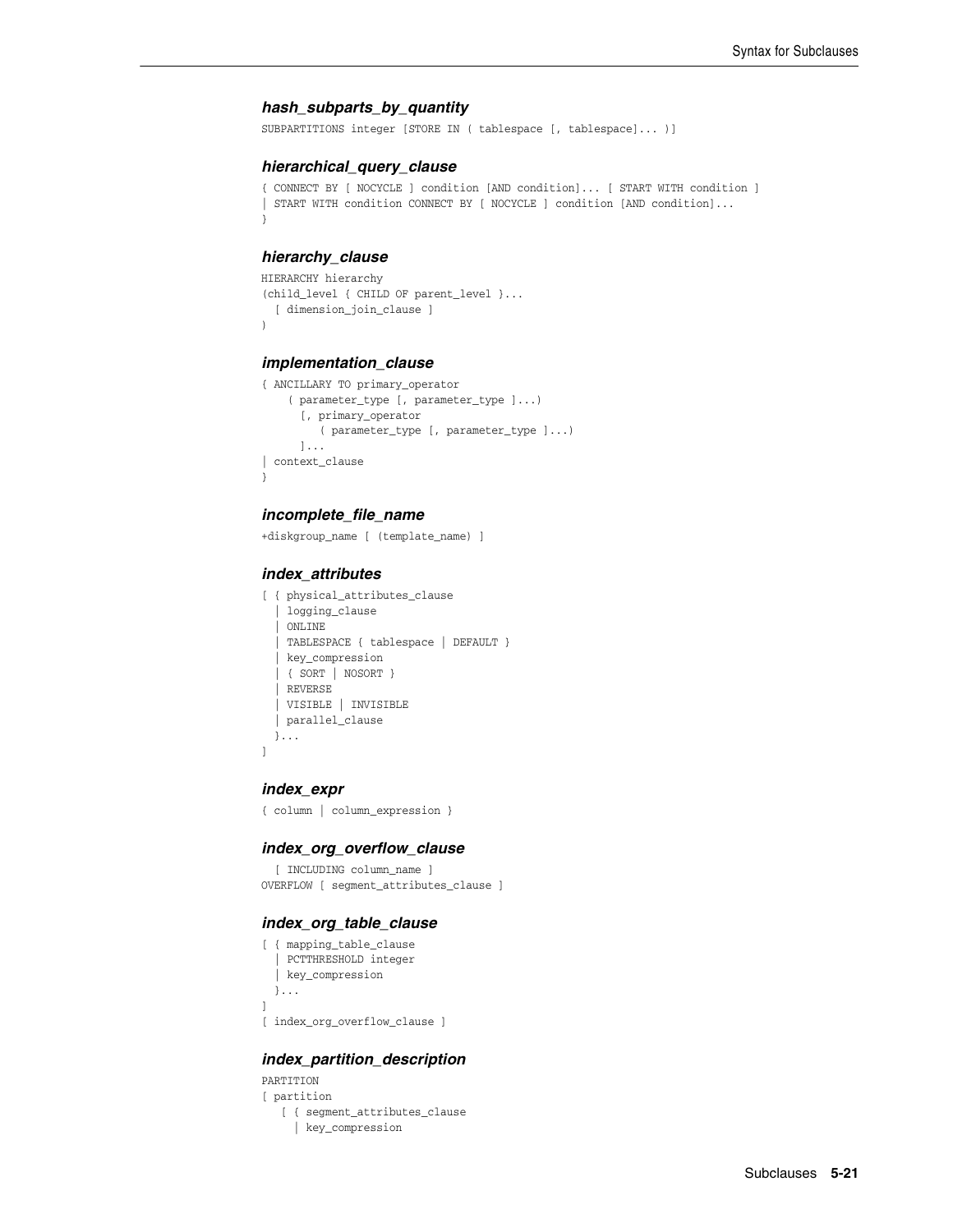]

```
 }...
 | ( PARAMETERS 'ODCI_parameters' )
 ] [ UNUSABLE ]
```
#### *index\_partitioning\_clause*

```
PARTITION [ partition ]
   VALUES LESS THAN (literal[, literal]... )
    [ segment_attributes_clause ]
```
#### *index\_properties*

```
[ { { global_partitioned_index
     | local_partitioned_index
    }
   | index_attributes
  }...
| INDEXTYPE IS { domain_index_clause
                   | XMLTable_index_clause
       | XMLIndex_clause
       }
\, \, \,
```
# *index\_subpartition\_clause*

```
{ STORE IN (tablespace[, tablespace ]...)
| (SUBPARTITION
      [ subpartition ][ TABLESPACE tablespace ] [ key_compression ] [ UNUSABLE ]
    [, SUBPARTITION
         [ subpartition ][ TABLESPACE tablespace ] [ key_compression ] [ UNUSABLE ]
   ]...
  )
}
```
# *individual\_hash\_partitions*

```
( PARTITION
 [partition] [partitioning_storage_clause ]]]
    [, [partition] [partitioning_storage_clause ]]]]...
\lambda
```
#### *individual\_hash\_subparts*

SUBPARTITION [subpartition] [partitioning\_storage\_clause]

#### *inline\_constraint*

```
[ CONSTRAINT constraint_name ]
{ [ NOT ] NULL
| UNIQUE
| PRIMARY KEY
| references_clause
| CHECK (condition)
}
[ constraint_state ]
```
#### *inline\_ref\_constraint*

```
{ SCOPE IS [ schema. ] scope_table
| WITH ROWID
| [ CONSTRAINT constraint_name ]
  references_clause
  [ constraint_state ]
}
```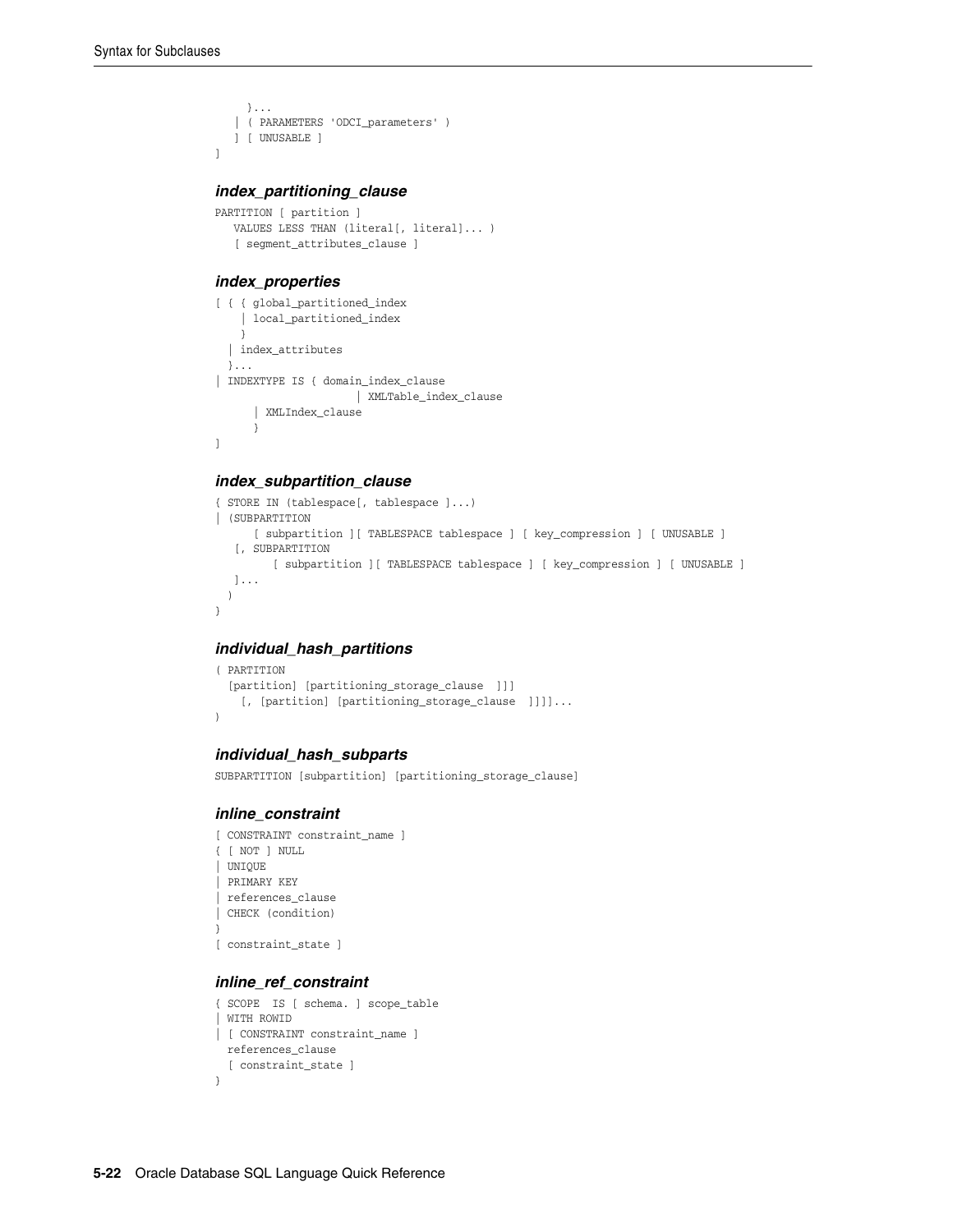#### *inner\_cross\_join\_clause*

```
{ [ INNER ] JOIN table_reference
     { ON condition
     | USING (column [, column ]...)
    }
| { CROSS
   | NATURAL [ INNER ]
  }
  JOIN table_reference
}
```
#### *insert\_into\_clause*

```
INTO dml_table_expression_clause [ t_alias ]
[ (column [, column ]...) ]
```
#### *instance\_clauses*

{ ENABLE | DISABLE } INSTANCE 'instance\_name'

#### *integer*

[ + | - ] digit [ digit ]...

#### *interval\_day\_to\_second*

```
INTERVAL '{ integer | integer time_expr | time_expr }'
{ { DAY | HOUR | MINUTE } [ (leading_precision) ]
| SECOND [ (leading_precision [, fractional_seconds_precision ]) ]
}
[ TO { DAY | HOUR | MINUTE | SECOND [ (fractional_seconds_precision) ] } ]
```
#### *interval\_year\_to\_month*

INTERVAL 'integer [- integer ]' { YEAR | MONTH } [ (precision) ] [ TO { YEAR | MONTH } ]

#### *into\_clause*

INTO [ schema. ] table

#### *invoker\_rights\_clause*

AUTHID { CURRENT\_USER | DEFINER }

#### *join\_clause*

```
table_reference
  { inner_cross_join_clause | outer_join_clause }...
```
#### *key\_compression*

```
{ COMPRESS [ integer ]
| NOCOMPRESS
}
```
#### *level\_clause*

```
LEVEL level IS
   { level_table.level_column
   | (level_table.level_column
       [, level_table.level_column ]...
      )
    }
```
# *list\_partition\_desc*

list\_values\_clause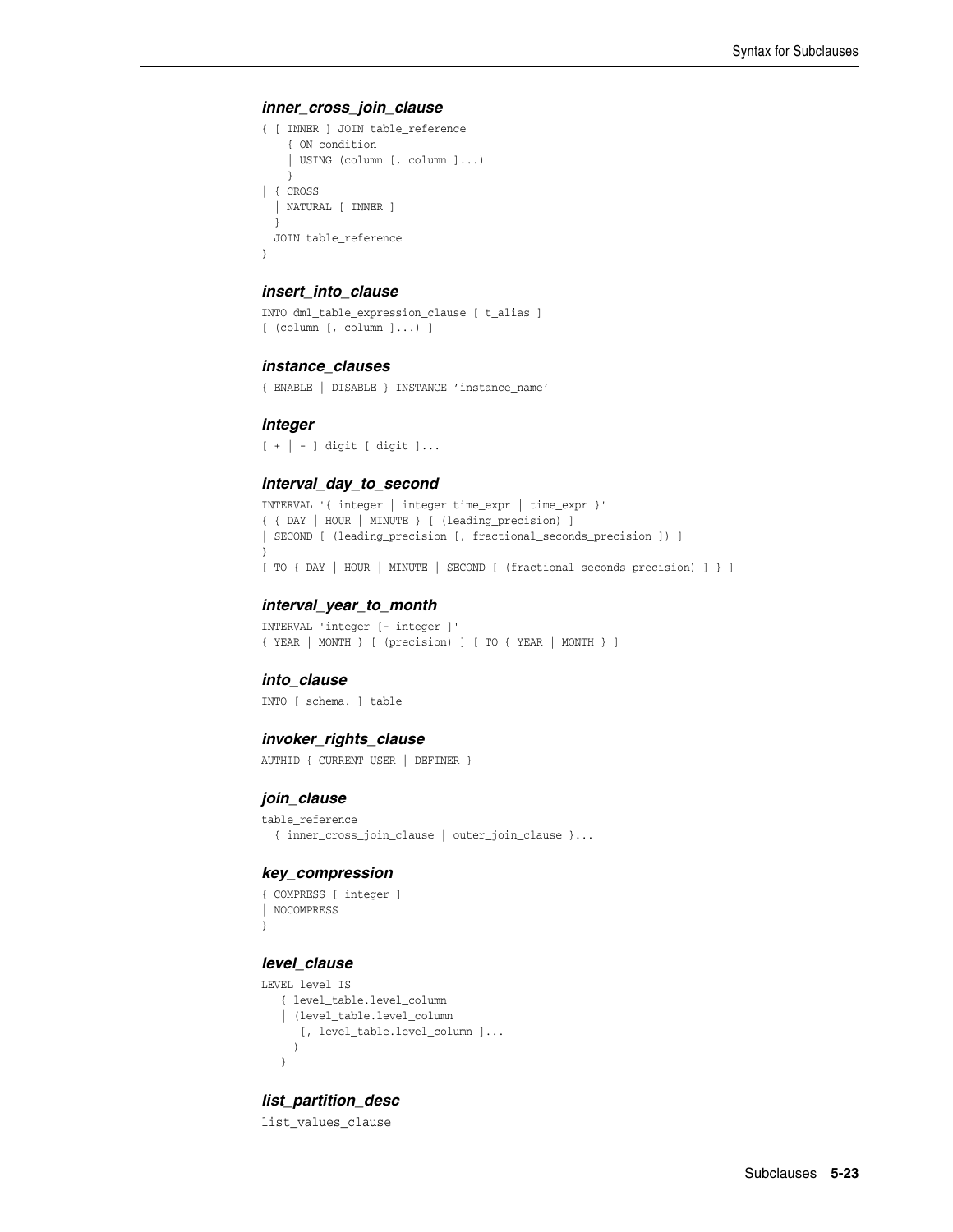```
table_partition_description
   [ ( "(" ( ("range_subpartition_desc"/",")
            | ("list_subpartition_desc"/",")
   | ("individual_hash_subparts"/",")
\overline{\phantom{a}} ")"
     ) | "hash_subparts_by_quantity"
   ]
```
# *list\_partitions*

```
PARTITION BY LIST (column)
(PARTITION [ partition ]
    list_values_clause table_partition_description
   [, PARTITION [ partition ]
        list_values_clause table_partition_description
  ]...
)
```
# *list\_subpartition\_desc*

```
SUBPARTITION [subpartition]
  list_values_clause
   [partitioning_storage_clause]
```
#### *list\_values\_clause*

```
VALUES ({ literal | NULL }
         [, { literal | NULL }]...
        | DEFAULT
        )
```
#### *LOB\_compression\_clause*

```
{ COMPRESS [HIGH | MEDIUM | LOW ]
| NOCOMPRESS
}
```
# *LOB\_deduplicate\_clause*

```
{ DEDUPLICATE 
| KEEP_DUPLICATES
}
```
#### *LOB\_parameters*

```
{ { ENABLE | DISABLE } STORAGE IN ROW
   | CHUNK integer
   | PCTVERSION integer
   | FREEPOOLS integer
   | LOB_retention_clause
   | LOB_deduplicate_clause
   | LOB_compression_clause
   | { ENCRYPT encryption_spec | DECRYPT }
  | { CACHE | NOCACHE | CACHE READS } [ logging_clause ] 
}...
```
# *LOB\_partition\_storage*

```
PARTITION partition
{ LOB_storage_clause | varray_col_properties }...
  [ (SUBPARTITION subpartition
      { LOB_partitioning_storage | varray_col_properties }...
     )
]
```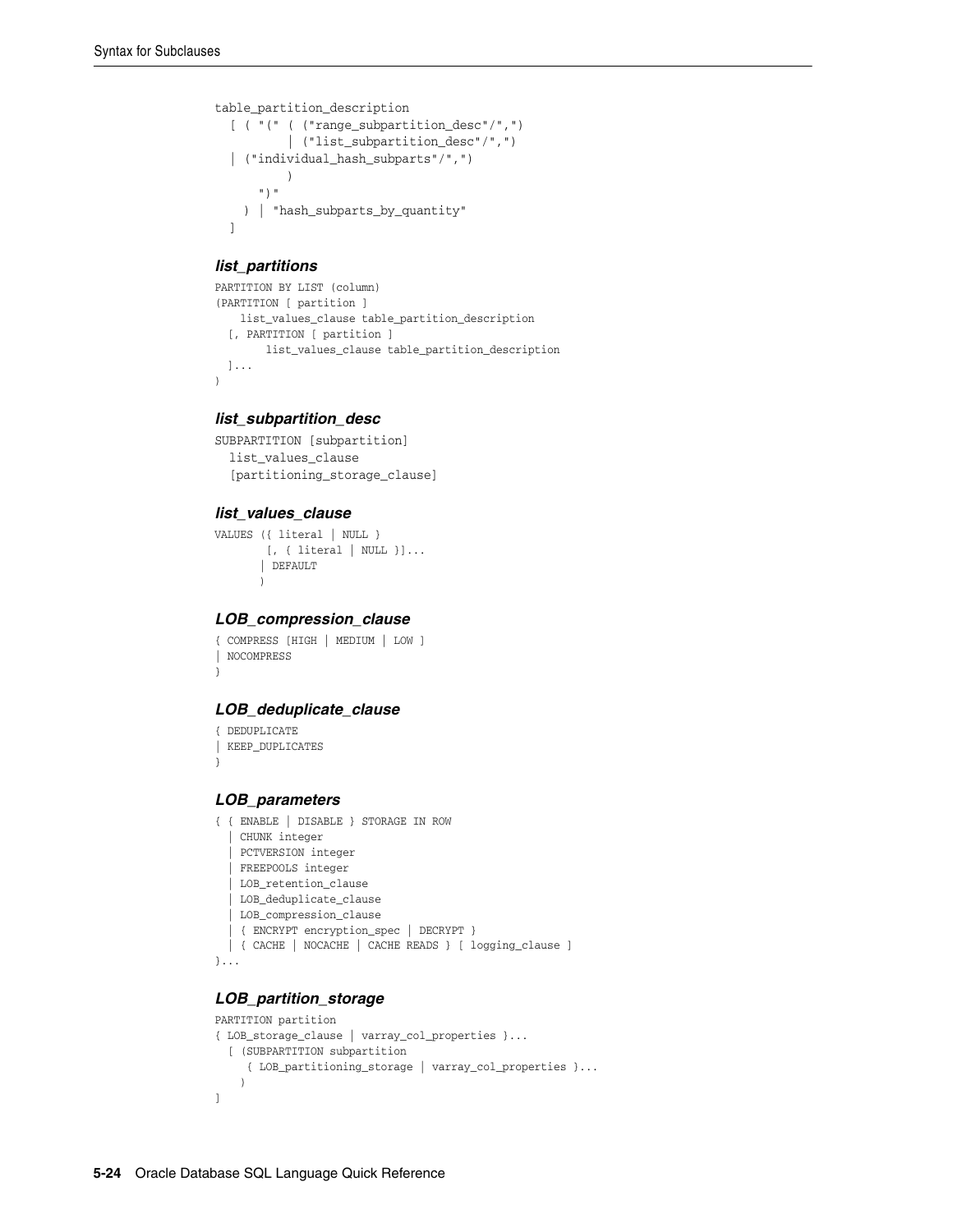#### *LOB\_partitioning\_storage*

```
LOB (LOB_item) STORE AS [BASICFILE | SECUREFILE]
  [ LOB_segname [ (TABLESPACE tablespace) ]
   | (TABLESPACE tablespace)
   ]
```
#### *LOB\_retention\_storage*

RETENTION [ MAX | MIN integer | AUTO | NONE ]

#### *LOB\_storage\_clause*

```
LOB
{ (LOB_item [, LOB_item ]...)
      STORE AS { {SECUREFILE | BASICFILE}
              | (LOB_storage_parameters)
               }...
| (LOB_item)
      STORE AS { {SECUREFILE | BASICFILE}
               | LOB_segname 
               | (LOB_storage_parameters)
               }...
}
```
# *LOB\_storage\_parameters*

```
{ { TABLESPACE tablespace
   | LOB_parameters [storage_clause]
   }...
| storage_clauase
}
```
# *local\_domain\_index\_clause*

```
LOCAL
  [ ( PARTITION partition [ PARAMETERS ( 'ODCI_parameters' ) ]
      [, PARTITION partition [ PARAMETERS ('ODCI_parameters') ]]...
    )
  ]
```
#### *local\_partitioned\_index*

```
LOCAL
[ on_range_partitioned_table
 | on_list_partitioned_table
| on_hash_partitioned_table
| on_comp_partitioned_table
]
```
# *local\_XMLIndex\_clause*

```
LOCAL
  [ ( PARTITION partition [ XMLIndex_parameters_clause ]
      [, PARTITION partition [ XMLIndex_parameters)clause ]]...
     )
  ]
```
# *logfile\_clause*

```
LOGFILE
[ GROUP integer ] file_specification
  [, [ GROUP integer ] file_specification ]...
```
#### *logfile\_clauses*

```
{ { ARCHIVELOG [ MANUAL ]
   | NOARCHIVELOG
```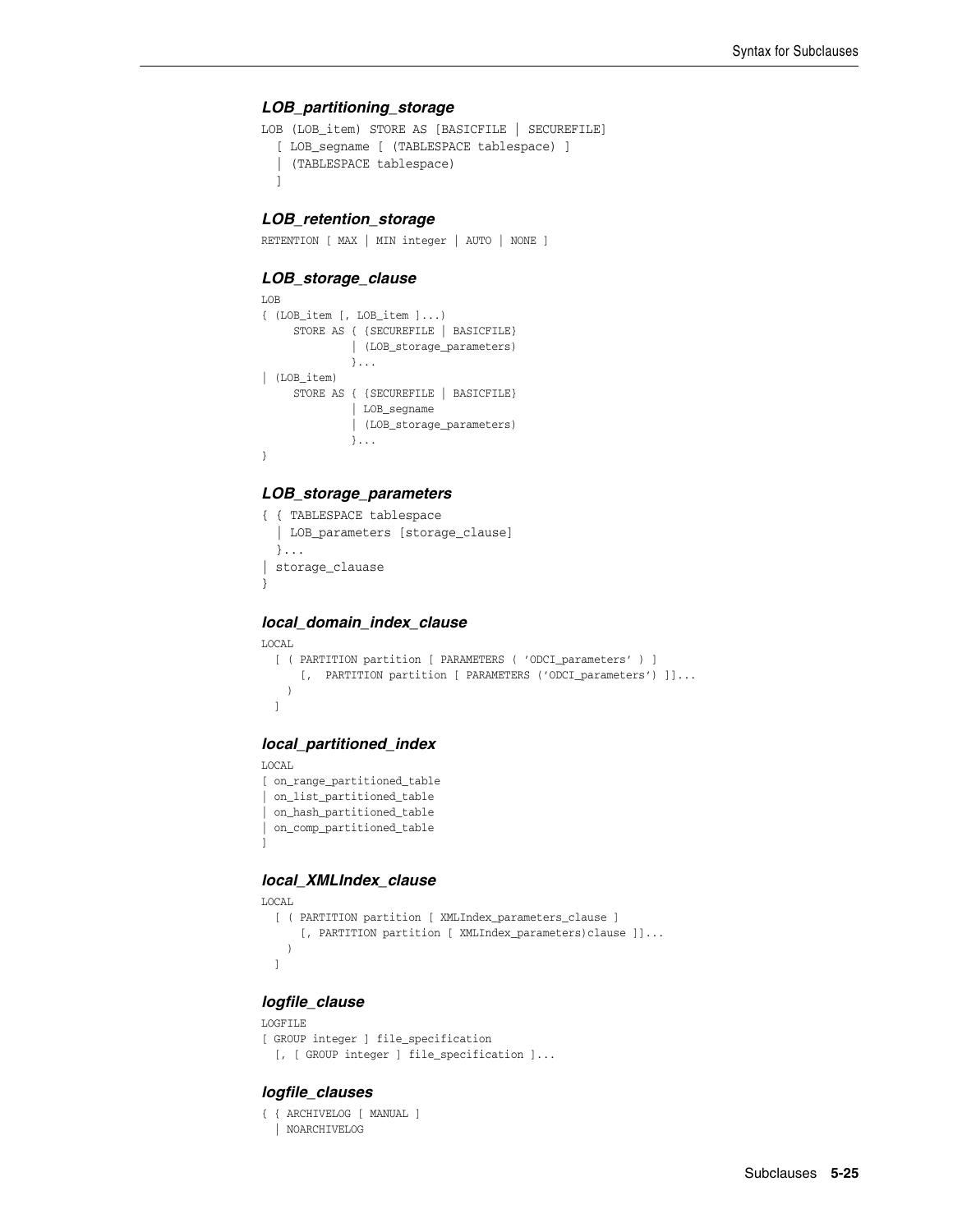```
 }
| [ NO ] FORCE LOGGING
| RENAME FILE 'filename' [, 'filename' ]...
    TO 'filename'
| CLEAR [ UNARCHIVED ]
    LOGFILE logfile_descriptor [, logfile_descriptor ]...
    [ UNRECOVERABLE DATAFILE ]
| add_logfile_clauses
| drop_logfile_clauses
 | switch_logfile_clause
| supplemental_db_logging
}
```
# *logfile\_descriptor*

```
{ GROUP integer
 | ('filename' [, 'filename' ]...)
| 'filename'
}
```
#### *logging\_clause*

```
{ LOGGING | NOLOGGING | FILESYSTEM_LIKE_LOGGING }
```
#### *main\_model*

```
[ MAIN main_model_name ]
model_column_clauses
[ cell_reference_options ]
model_rules_clause
```
#### *managed\_standby\_recovery*

```
RECOVER
{ MANAGED STANDBY DATABASE
    [ { USING CURRENT LOGFILE
       | DISCONNECT [FROM SESSION]
       | NODELAY
       | UNTIL CHANGE integer
       | UNTIL CONSISTENT
      }...
     | FINISH
     | CANCEL
     ]
| TO LOGICAL STANDBY { db_name | KEEP IDENTITY }
}
```
# *mapping\_table\_clauses*

```
{ MAPPING TABLE | NOMAPPING }
```
#### *materialized\_view\_props*

```
[ column_properties ]
[ table_partitioning_clauses ]
[ CACHE | NOCACHE ]
[ parallel_clause ]
[ build_clause ]
```
#### *maximize\_standby\_db\_clause*

```
SET STANDBY DATABASE TO MAXIMIZE
{ PROTECTION | AVAILABILITY | PERFORMANCE }
```
#### *maxsize\_clause*

MAXSIZE { UNLIMITED | size\_clause }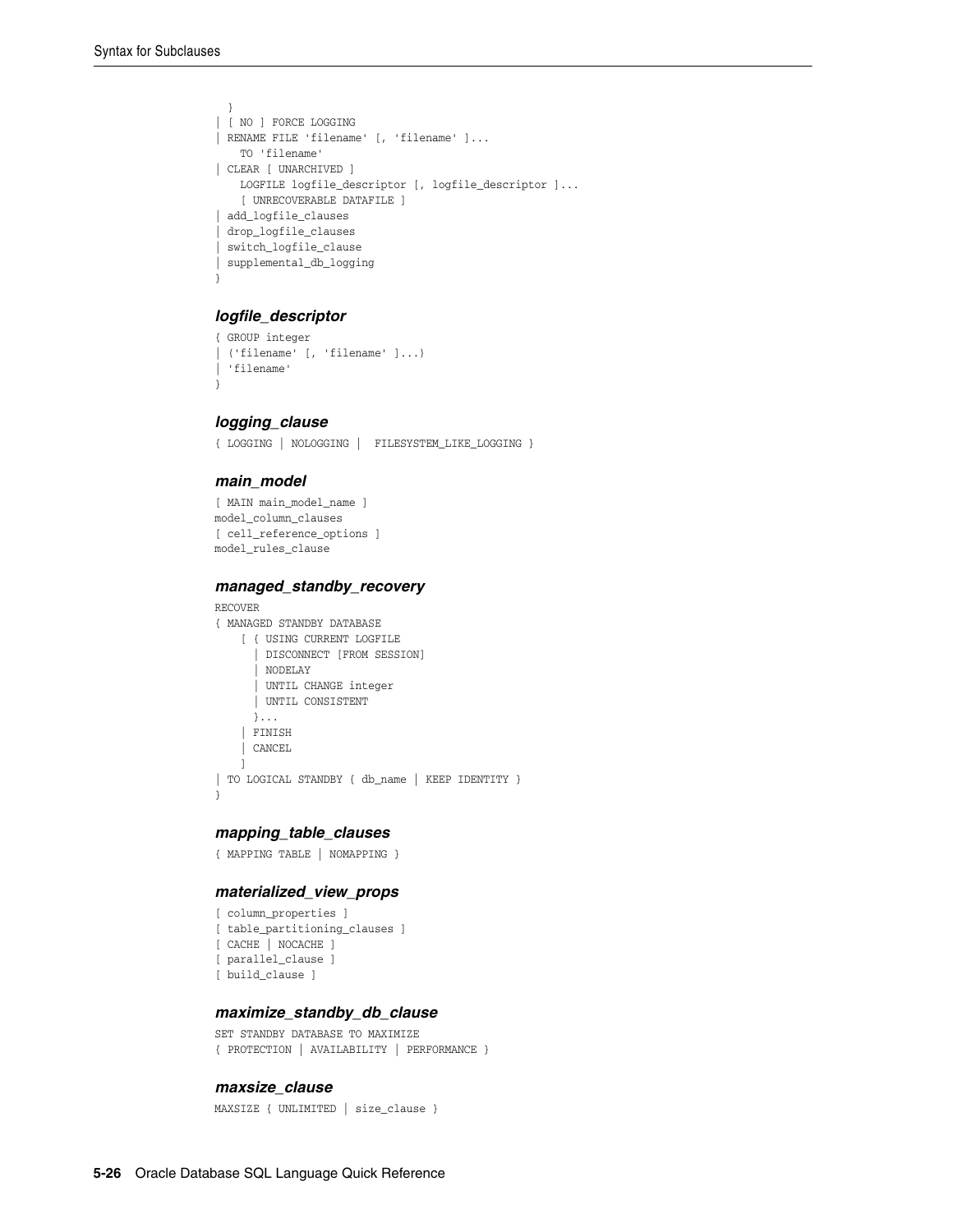#### *merge\_insert\_clause*

```
WHEN NOT MATCHED THEN
INSERT [ (column [, column ]...) ]
VALUES ({ expr | DEFAULT }
           [, { expr | DEFAULT } ]...
        )
[ where_clause ]
```
#### *merge\_table\_partitions*

MERGE PARTITIONS partition\_extended\_name, partition\_extended\_name

```
 [ INTO partition_spec ]
```
- [ dependent\_tables\_clause ] [ update\_index\_clauses ]
- 
- [ parallel\_clause ]

#### *merge\_table\_subpartitions*

MERGE SUBPARTITIONS partition\_extended\_name, partition\_extended\_name

```
 [ INTO { range_subpartition_desc 
          | list_subpartition_desc
 }
   ]
   [ dependent_tables_clause ]
   [ update_index_clauses ]
   [ parallel_clause ]
```
#### *merge\_update\_clause*

```
WHEN MATCHED THEN
UPDATE SET column = { expr | DEFAULT }
          [, column = { expr | DEFAULT } ] \ldots[ where_clause ]
[ DELETE where_clause ]
```
#### *mining\_attribute\_clause*

```
USING
{ * 
| { [ schema . ] table . * 
   | expr [ AS alias ]
   }
     [, { [ schema . ] table . * 
        | expr [ AS alias ]
        }
     ]...
}
```
#### *model\_clause*

```
MODEL
   [ cell_reference_options ]
   [ return_rows_clause ]
   [ reference_model ]...
main_model
```
#### *model\_column*

expr [ [ AS ] c\_alias ]

# *model\_column\_clauses*

```
[ PARTITION BY expr [ c alias ] [, expr [c alias] ]...
DIMENSION BY (expr [c_alias] [, expr [c_alias] ]...)
MEASURES (expr [c_alias] [, expr [c_alias] ]...)
```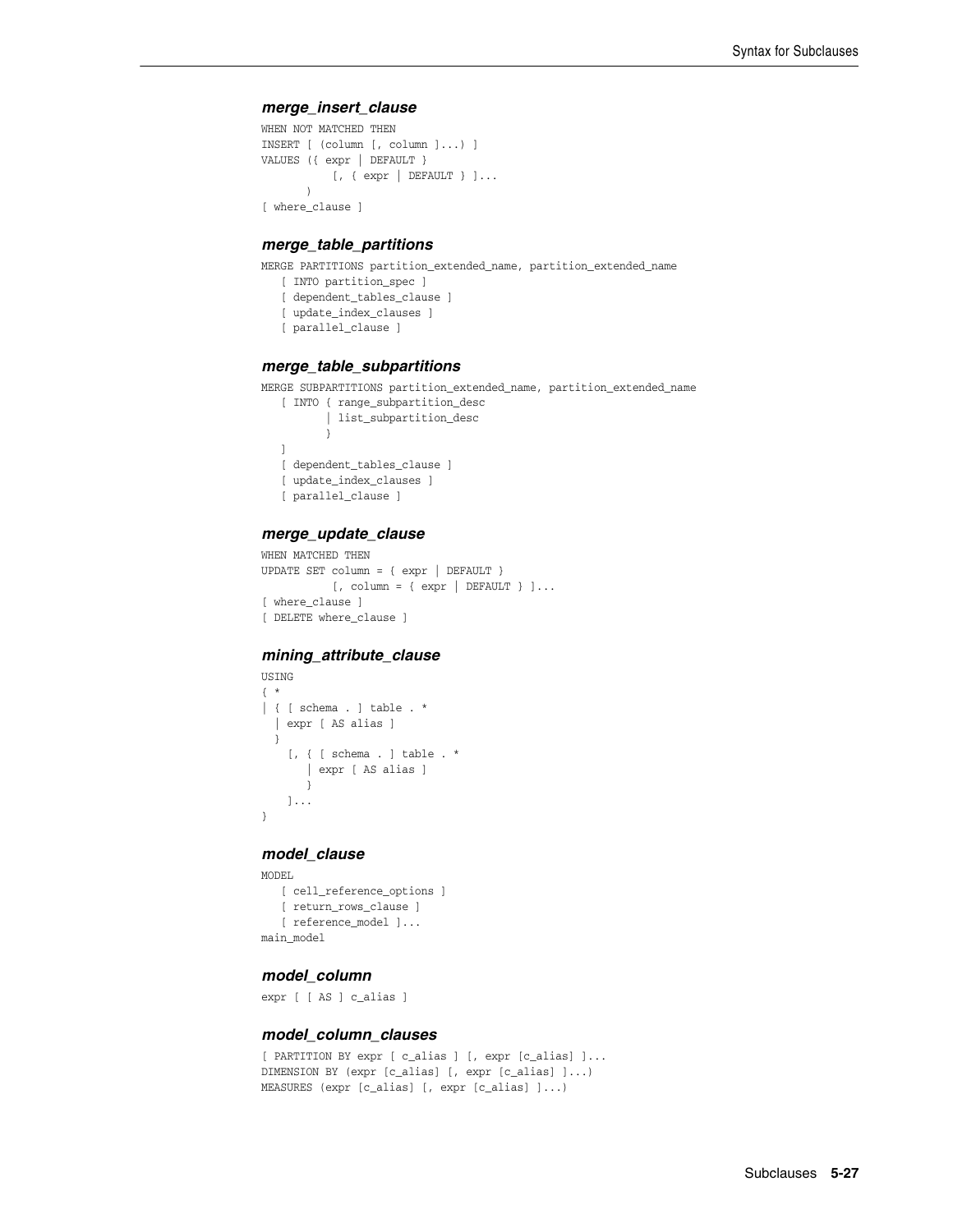#### *model\_iterate\_clause*

ITERATE ( number ) [ UNTIL ( condition ) ]

#### *model\_rules\_clause*

```
[ RULES
   [ { UPDATE | UPSERT [ ALL ] } ]
   [ { AUTOMATIC | SEQUENTIAL } ORDER ]
   [ model_iterate_clause ]
]
( [ { UPDATE | UPSERT [ ALL ] } ]
cell_assignment [ order_by_clause ] = expr
  [, [ { UPDATE | UPSERT [ ALL ] } ]
    cell_assignment [ order_by_clause ] = expr
  ]...
)
```
#### *modify\_col\_properties*

```
column [ datatype ]
       [ DEFAULT expr ]
        [ { ENCRYPT encryption_spec | DECRYPT }
        [ inline_constraint ...
        [ LOB_storage_clause ]
        [ alter_XMLSchema_clause ]
```
#### *modify\_col\_substitutable*

```
COLUMN column
[ NOT ] SUBSTITUTABLE AT ALL LEVELS
[ FORCE ]
```
#### *modify\_collection\_retrieval*

```
MODIFY NESTED TABLE collection_item
RETURN AS { LOCATOR | VALUE }
```
#### *modify\_column\_clauses*

```
MODIFY { (modify_col_properties [, modify_col_properties] ...)
        | modify_col_substitutable
        }
```
#### *modify\_diskgroup\_file*

```
MODIFY FILE 'filename' ATTRIBUTE ( disk_region_clause )
   [, 'filename' ATTRIBUTE ( disk_region_clause ) ]...
```
#### *modify\_hash\_partition*

MODIFY partition\_extended\_name

```
 { partition_attributes
 | alter_mapping_table_clause
```

```
 | [ REBUILD ] UNUSABLE LOCAL INDEXES
 }
```
# *modify\_index\_default\_attrs*

```
MODIFY DEFAULT ATTRIBUTES
   [ FOR PARTITION partition ]
    { physical_attributes_clause
    | TABLESPACE { tablespace | DEFAULT }
    | logging_clause
    }...
```
#### *modify\_index\_partition*

MODIFY PARTITION partition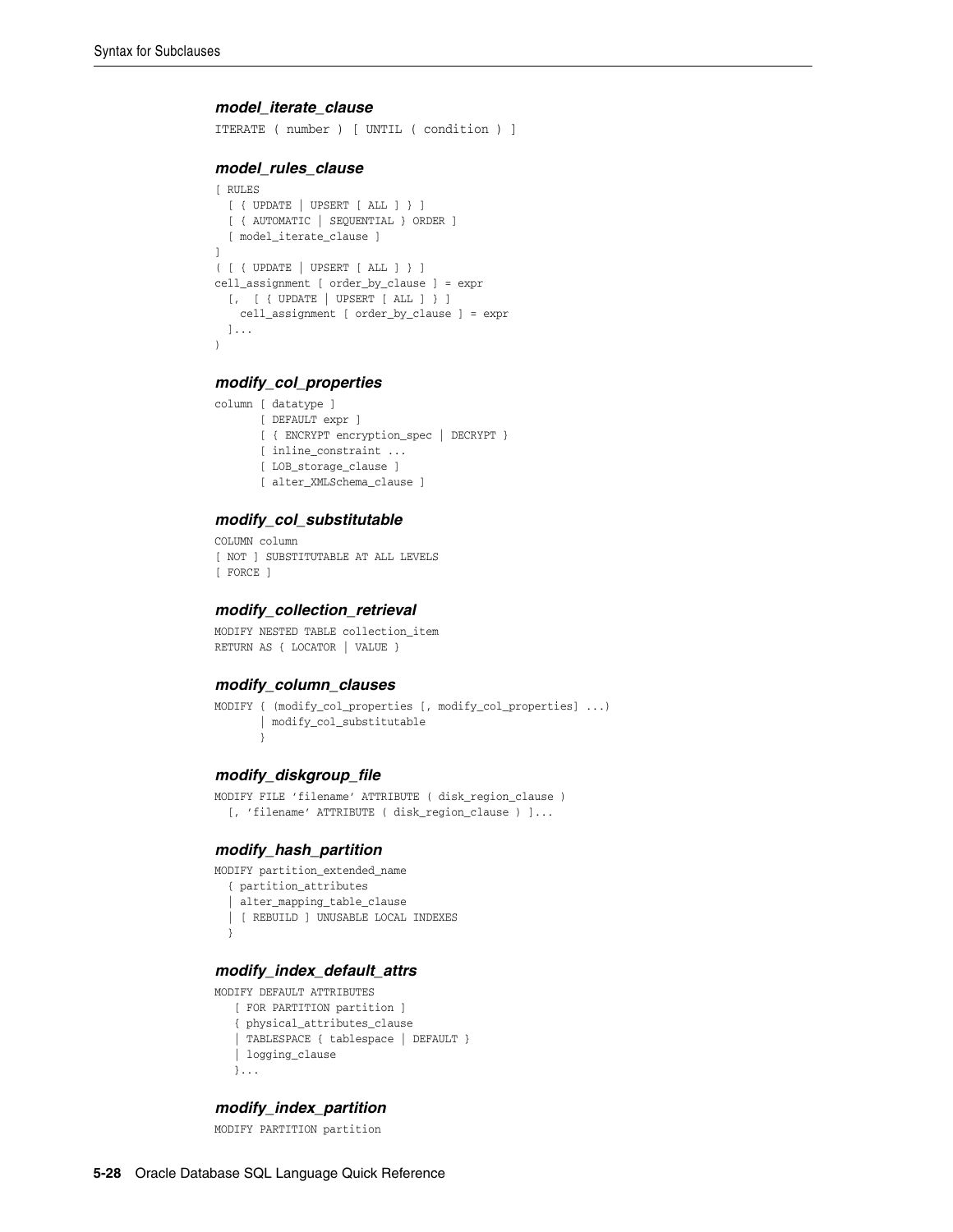```
{ { deallocate_unused_clause
    | allocate_extent_clause
    | physical_attributes_clause
   | logging_clause
  | key_compression
  }...
| PARAMETERS ('ODCI_parameters')
| COALESCE
| UPDATE BLOCK REFERENCES
 | UNUSABLE
}
```
# *modify\_index\_subpartition*

MODIFY SUBPARTITION subpartition { UNUSABLE | allocate\_extent\_clause | deallocate\_unused\_clause }

# *modify\_list\_partition*

```
MODIFY partition_extended_name
  { partition_attributes
   | { ADD | DROP } VALUES (literal[ , literal ]...)
   | { add_range_subpartition
     | add_list_subpartition
     | add_hash_subpartition 
     }
   | COALESCE SUBPARTITION [ update_index_clauses ][ parallel_clause ]
   | [ REBUILD ] UNUSABLE LOCAL INDEXES
 }
```
#### *modify\_LOB\_parameters*

```
{ storage_clause
 PCTVERSION integer
| FREEPOOLS integer
 | REBUILD FREEPOOLS
| LOB_retention_clause
| LOB_deduplicate_clause
| LOB_compression_clause
| { ENCRYPT encryption_spec | DECRYPT }
| { CACHE 
  | { NOCACHE | CACHE READS } [ logging_clause ]
   }
| allocate_extent_clause
 | shrink_clause
| deallocate_unused_clause
} ...
```
# *modify\_LOB\_storage\_clause*

```
MODIFY LOB (LOB_item)
    (modify_LOB_parameters)
```
# *modify\_mv\_column\_clause*

MODIFY ( column [ ENCRYPT encryption\_spec | DECRYPT ] )

# *modify\_range\_partition*

MODIFY partition\_extended\_name { partition\_attributes | { add\_range\_subpartition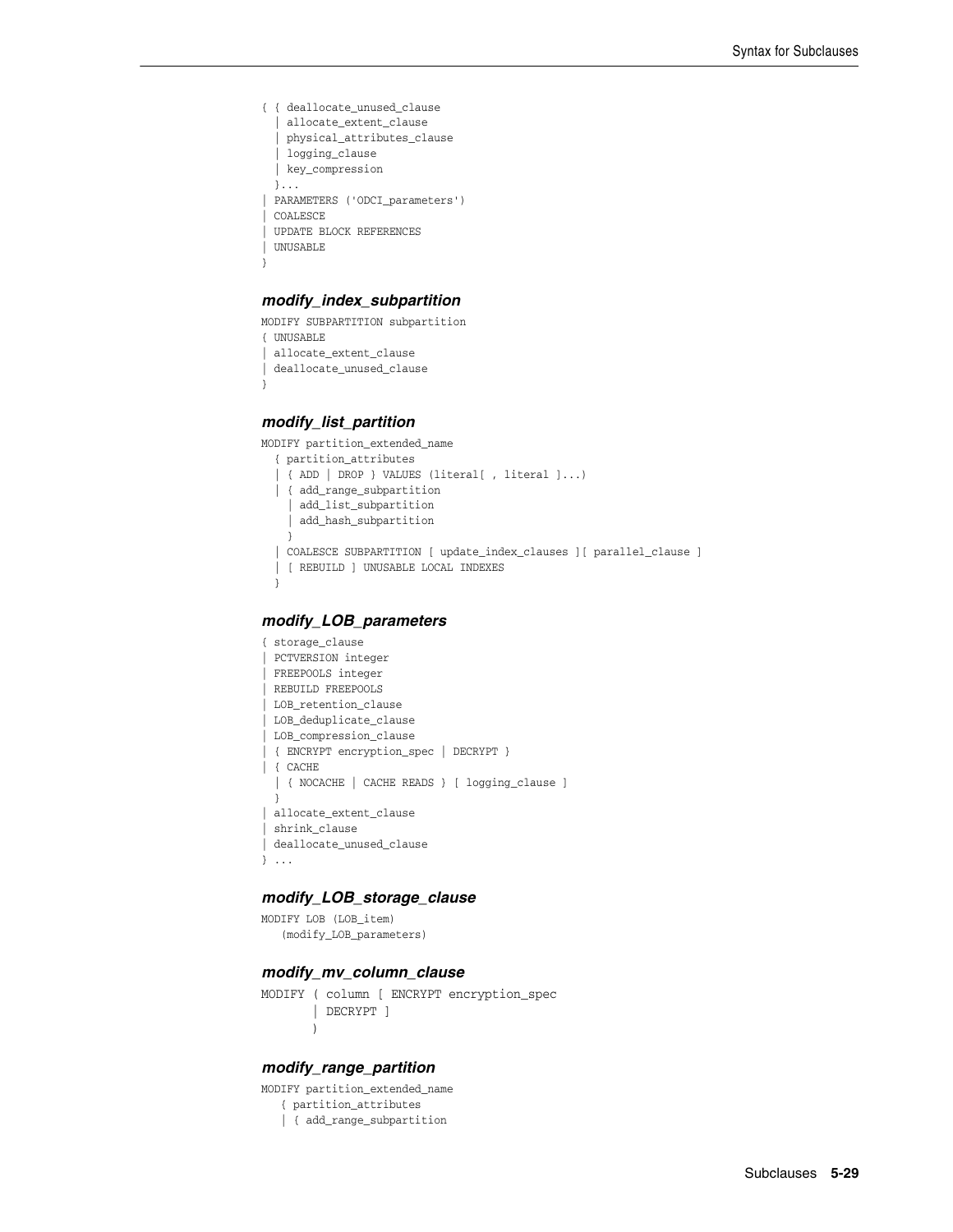```
 | add_hash_subpartition
   | add_list_subpartition
   }
 | COALESCE SUBPARTITION
    [ update index clauses ]
     [ parallel_clause ]
 | alter_mapping_table_clause
 | [ REBUILD ] UNUSABLE LOCAL INDEXES
 }
```
#### *modify\_table\_default\_attrs*

```
MODIFY DEFAULT ATTRIBUTES
   [ FOR partition_extended_name ]
   [ deferred_segment_creation ]
   [ segment attributes clause ]
    [ table_compression ]
    [ PCTTHRESHOLD integer ]
    [ key_compression ]
    [ alter_overflow_clause ]
    [ { LOB (LOB_item) | VARRAY varray } (LOB_parameters) ]...
```
**Note:** You can specify deferred\_segment\_creation in this clause starting with Oracle Database 11*g* Release 2 (11.2.0.2).

#### *modify\_table\_partition*

```
{ modify_range_partition
| modify_hash_partition
| modify_list_partition
}
```
#### *modify\_table\_subpartition*

MODIFY subpartition\_extended\_name

```
{ allocate_extent_clause
| deallocate_unused_cluse
 | shrink_clause
 | { { LOB LOB_item | VARRAY varray } (modify_LOB_parameters) }...
| [ REBUILD ] UNUSABLE LOCAL INDEXES
| { ADD | DROP } VALUES ( literal [, literal]... )
}
```
#### *modify\_volume\_clause*

```
MODIFY VOLUME asm_volume
  [ ATTRIBUTE disk_region_clause ]
   [ MOUNTPATH 'mountpath_name' ]
   [ USAGE 'usage_name' ]
```
#### *move\_mv\_log\_clause*

MOVE segment\_attributes\_clause [parallel\_clause]

#### *move\_table\_clause*

```
MOVE [ ONLINE ]
```

```
 [ segment_attributes_clause ]
```

```
 [ table_compression ]
```

```
[ index org table clause ]
```

```
 [ { LOB_storage_clause | varray_col_properties }... ]
```

```
 [ parallel_clause ]
```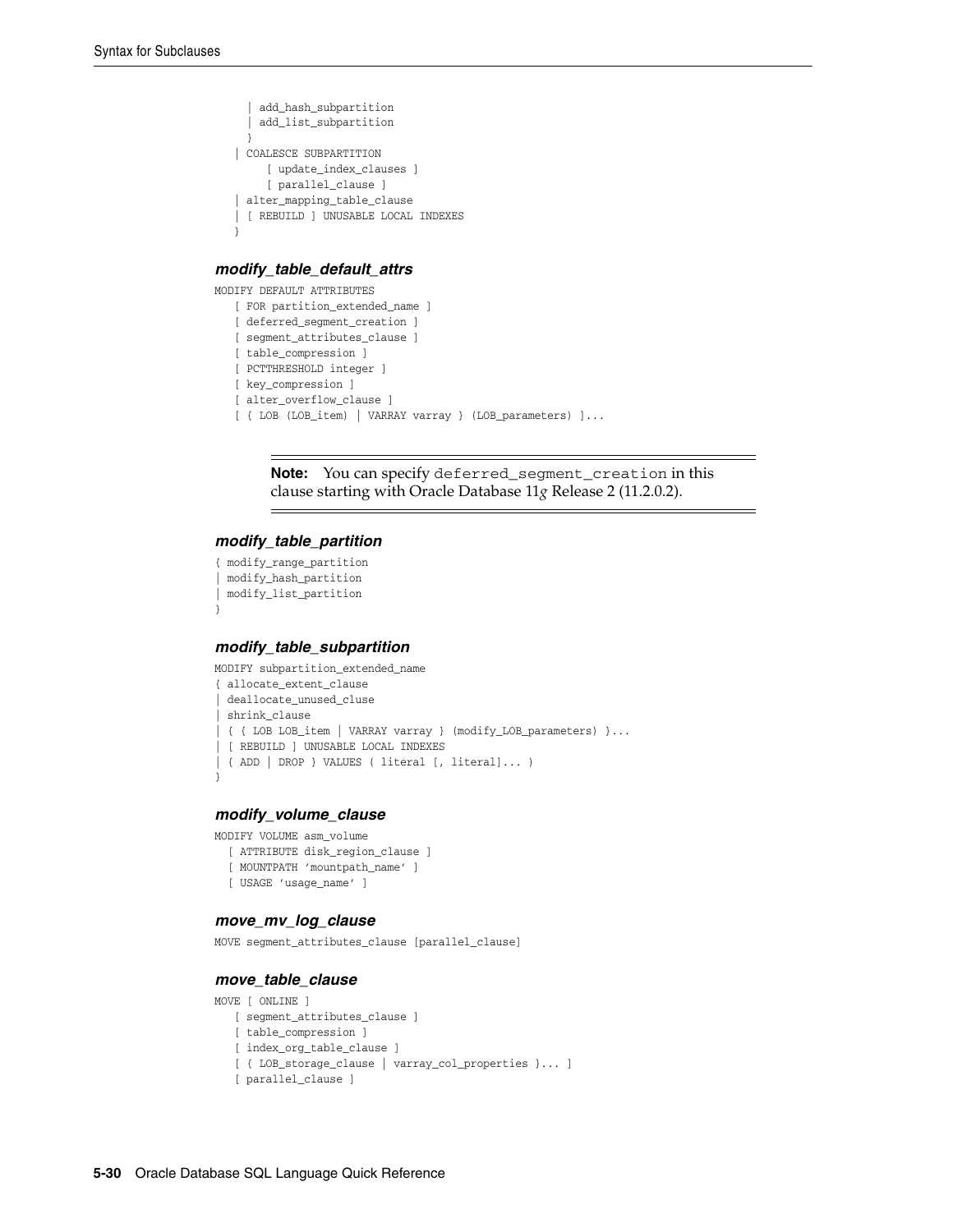#### *move\_table\_partition*

MOVE partition\_extended\_name

- [ MAPPING TABLE ]
- [ table\_partition\_description ]
- [ update\_index\_clauses ]
- [ parallel\_clause ]

#### *move\_table\_subpartition*

- MOVE SUBPARTITION
	- { range\_subpartition\_desc
	- | list\_subpartition\_desc
	- | hash\_subpartition\_desc
	- } [ update\_index\_clauses ] [ parallel\_clause ]

#### *multi\_column\_for\_loop*

```
FOR (dimension_column
      [, dimension_column ]...)
IN ( { (literal [, literal ]...)
        [ (literal [, literal ]...) ]...
      | subquery
      }
    )
```
# *multi\_table\_insert*

```
{ ALL
```

```
 { insert_into_clause [ values_clause ] [error_logging_clause] }...
| conditional_insert_clause
```

```
} subquery
```
#### *multiset\_except*

nested\_table1 MULTISET EXCEPT [ ALL | DISTINCT ] nested\_table2

#### *multiset\_intersect*

```
nested_table1
MULTISET INTERSECT [ ALL | DISTINCT ]
nested_table2
```
#### *multiset\_union*

```
nested_table1
MULTISET UNION [ ALL | DISTINCT ]
nested_table2
```
#### *mv\_log\_augmentation*

```
ADD { { OBJECT ID
        | PRIMARY KEY
       | ROWID
       | SEQUENCE
       } [ (column [, column ]...) ]
     | (column [, column ]... )
     } [, { { OBJECT ID
             | PRIMARY KEY
             | ROWID
            | SEQUENCE
            }
            [ (column [, column ]...) ]
          | (column [, column ]...)
          }
```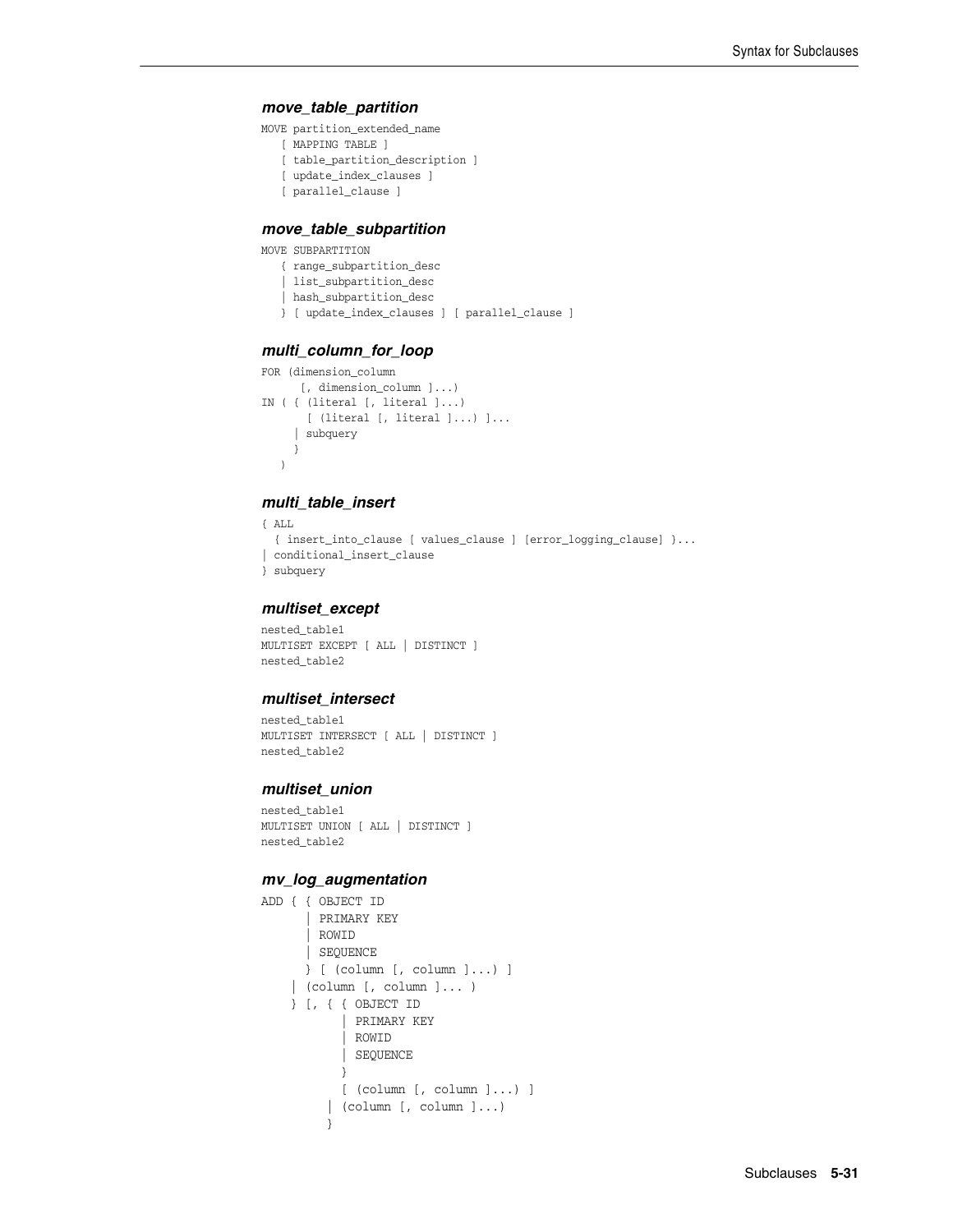```
 ]...
     [ new_values_clause ]
mv_log_purge_clause
PURGE { IMMEDIATE [ SYNCHRONOUS | ASYNCHRONOUS ] )
      | START WITH datetime_expr 
        [ NEXT datetime_expr 
          | REPEAT INTERVAL interval_expr 
         ]
      | [ START WITH datetime_expr ] { NEXT datetime_expr
                                  | REPEAT INTERVAL interval_expr
 }
      }
```
#### *nested\_table\_col\_properties*

```
NESTED TABLE
{ nested_item | COLUMN_VALUE }
[ substitutable_column_clause ]
[ LOCAL | GLOBAL ]
STORE AS storage_table
[ ( { (object_properties)
     | [ physical_properties ]
     | [ column_properties ]
    }...
  )
]
[ RETURN AS { LOCATOR | VALUE } ]
```
#### *nested\_table\_partition\_spec*

PARTITION partition [segment\_attributes\_clause]

#### *new\_values\_clause*

{ INCLUDING | EXCLUDING } NEW VALUES

# *number*

```
[ + ] - ]{ digit [ digit ]... [ . ] [ digit [ digit ]... ]
| . digit [ digit ]...
}
[ e [ + | - ] digit [ digit ]... ] [ f | d ]
```
#### *numeric\_file\_name*

+diskgroup\_name.filenumber.incarnation\_number

#### *object\_properties*

```
{ { column | attribute }
     [ DEFAULT expr ]
     [ { inline_constraint }... | inline_ref_constraint ]
| { out_of_line_constraint
   | out_of_line_ref_constraint
   | supplemental_logging_props
  }
}
```
#### *object\_table*

```
OF
    [ schema. ] object_type
    [ object_table_substitution ]
    [ (object_properties) ]
    [ ON COMMIT { DELETE | PRESERVE } ROWS ]
```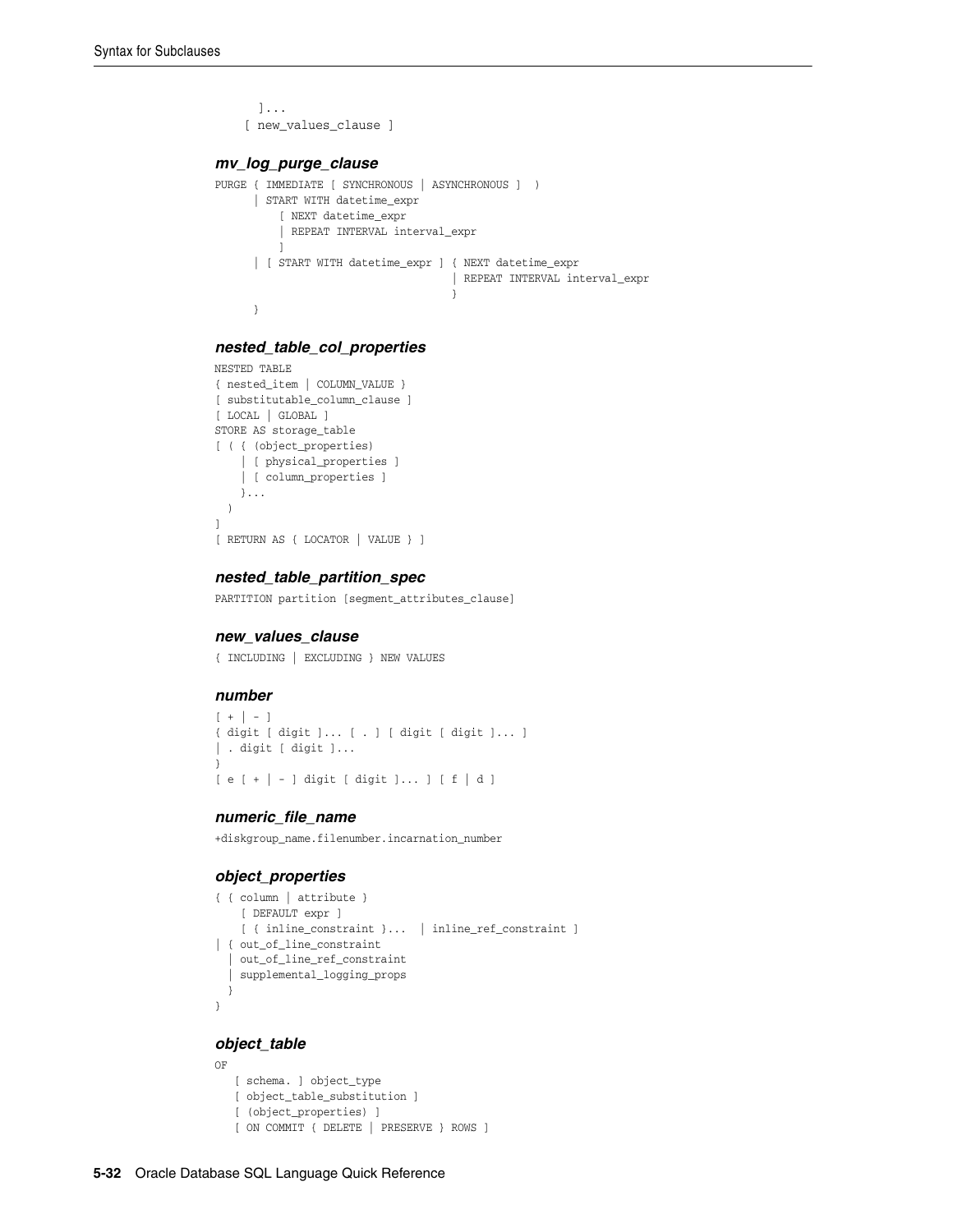```
 [ OID_clause ]
 [ OID_index_clause ]
 [ physical_properties ]
 [ table_properties ]
 ;
```
#### *object\_table\_substitution*

[ NOT ] SUBSTITUTABLE AT ALL LEVELS

#### *object\_type\_col\_properties*

COLUMN column substitutable\_column\_clause

#### *object\_view\_clause*

```
OF [ schema. ] type name
{ WITH OBJECT IDENTIFIER
   { DEFAULT | ( attribute [, attribute ]... ) }
| UNDER [ schema. ] superview
}
[ ( { out_of_line_constraint
    | attribute { inline_constraint }...
    } [, { out_of_line_constraint
       | attribute { inline_constraint }...
 }
       ]...
  )
]
```
# *OID\_clause*

```
OBJECT IDENTIFIER IS
{ SYSTEM GENERATED | PRIMARY KEY }
```
#### *OID\_index\_clause*

```
OIDINDEX [ index ]
({ physical_attributes_clause
  | TABLESPACE tablespace
  }...
)
```
#### *on\_comp\_partitioned\_table*

```
[ STORE IN ( tablespace [, tablespace ]... ) ]
( PARTITION
     [ partition ]
     [ { segment_attributes_clause
       | key_compression
      }...
     ] [ UNUSABLE ] [ index_subpartition_clause ]
       [, PARTITION
            [ partition ]
            [ { segment_attributes_clause
              | key_compression
              }...
            ] [ UNUSABLE ] [ index_subpartition_clause ]
        ]...
)
```
# *on\_hash\_partitioned\_table*

```
{ STORE IN (tablespace[, tablespace ]...)
| (PARTITION [ partition ] [ TABLESPACE tablespace ] [key_compression]
  [, PARTITION [ partition ] [ TABLESPACE tablespace ] [key_compression]] ...
   )
}
```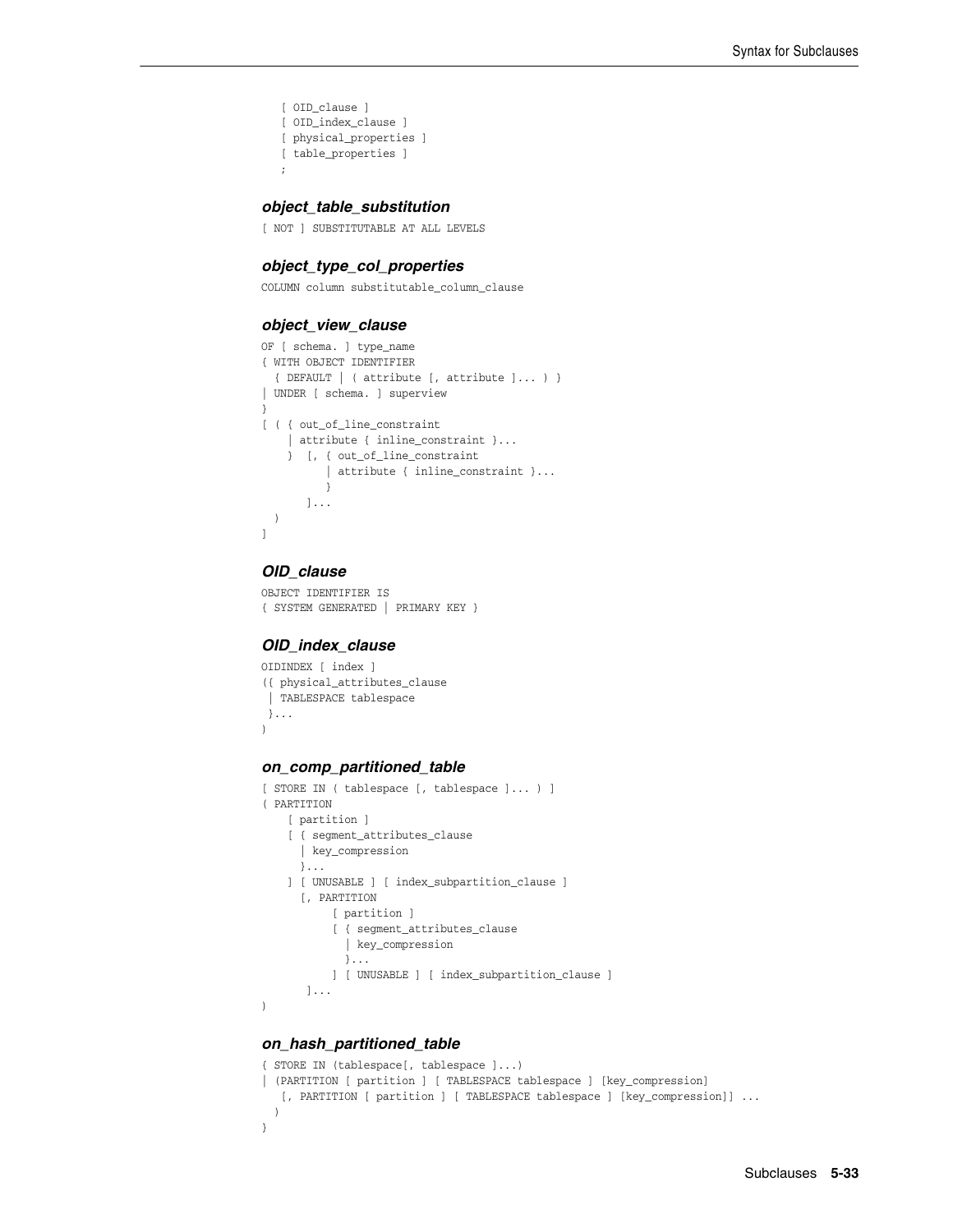#### *on\_list\_partitioned\_table*

```
( PARTITION
    [ partition ]
     [ { segment_attributes_clause
      | key_compression
      }...
     ] [ UNUSABLE ]
       [, PARTITION
            [ partition ]
            [ { segment_attributes_clause
              | key_compression
              }...
            ] [ UNUSABLE ]
      ]...
)
```
# *on\_object\_clause*

```
{ [ schema. ] object 
| { DIRECTORY directory_name
   | EDITION edition_name
   | MINING MODEL [schema.] mining_model_name
   | JAVA { SOURCE | RESOURCE } [ schema. ] object
 }
}
```
#### *on\_range\_partitioned\_table*

```
( PARTITION
     [ partition ]
     [ { segment_attributes_clause
       | key_compression
       }...
     ] [ UNUSABLE ]
       [, PARTITION
           [ partition ]
           [ { segment_attributes_clause
             | key_compression
             }...
           ] [ UNUSABLE ]
      ]...
)
```
#### *order\_by\_clause*

```
ORDER [ SIBLINGS ] BY
{ expr | position | c_alias }
[ ASC | DESC ]
[ NULLS FIRST | NULLS LAST ]
   [, { expr | position | c_alias }
      [ ASC | DESC ]
      [ NULLS FIRST | NULLS LAST ]
  ]...
```
#### *out\_of\_line\_constraint*

```
 [ CONSTRAINT constraint_name ]
{ UNIQUE (column [, column ]...)
| PRIMARY KEY (column [, column ]...)
 | FOREIGN KEY (column [, column ]...) references_clause
| CHECK (condition)
} [ constraint_state ]
```
#### *out\_of\_line\_part\_storage*

```
PARTITION partition
   { nested_table_col_properties | LOB_storage_clause | varray_col_properties }
```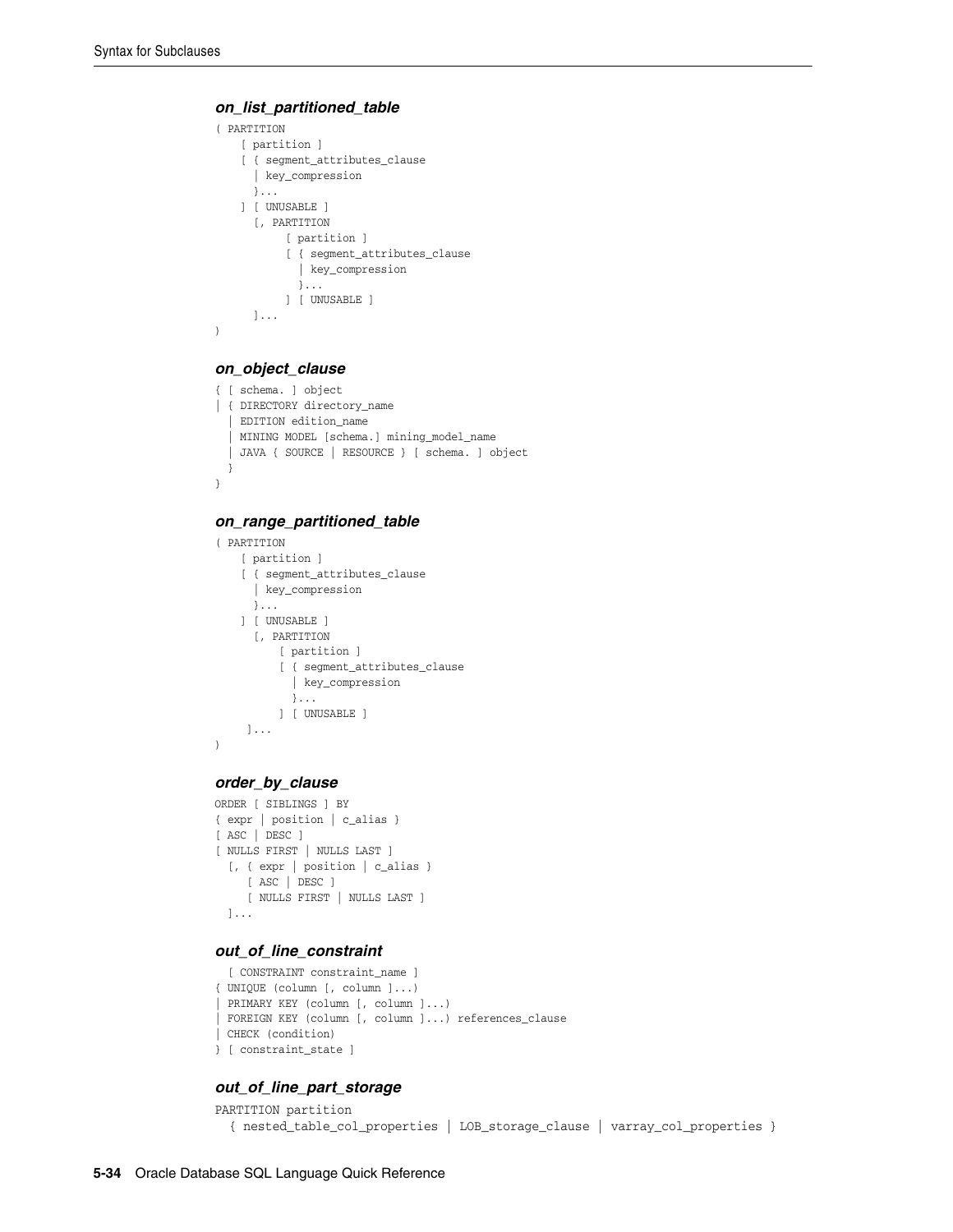```
 [ nested_table_col_properties | LOB_storage_clause | varray_col_properties 
]...
[ (SUBPARTITION subpartition
    { nested_table_col_properties | LOB_storage_clause | varray_col_properties }
      [ nested_table_col_properties | LOB_storage_clause | varray_col_properties
      ]...
   )
]
```
#### *out\_of\_line\_ref\_constraint*

```
{ SCOPE FOR ({ ref_col | ref_attr })
     IS [ schema. ] scope_table
| REF ({ ref_col | ref_attr }) WITH ROWID
| [ CONSTRAINT constraint_name ] FOREIGN KEY
     ( { ref_col | ref_attr } ) references_clause
     [ constraint_state ]
}
```
#### *outer\_join\_clause*

```
[ query partition clause ]
{ outer_join_type JOIN
| NATURAL [ outer_join_type ] JOIN
}
table_reference [ query_partition_clause ]
  [ ON condition
   | USING ( column [, column ]...)
  ]
```
#### *outer\_join\_type*

{ FULL | LEFT | RIGHT } [ OUTER ]

#### *parallel\_clause*

```
{ NOPARALLEL | PARALLEL [ integer ] }
```
#### *partial\_database\_recovery*

```
{ TABLESPACE tablespace [, tablespace ]...
| DATAFILE { 'filename' | filenumber }
              [, 'filename' | filenumber ]...
}
```
#### *partition\_attributes*

```
[ { physical_attributes_clause
   | logging_clause
    | allocate_extent_clause
    | deallocate_unused_clause
   | shrink_clause
  }...
]
[ OVERFLOW
  { physical_attributes_clause
   | logging_clause
  | allocate_extent_clause
   | deallocate_unused_clause
   }...
]
[ table_compression ]
[ { { LOB LOB_item | VARRAY varray } (modify_LOB_parameters) }...]
```
#### *partition\_extended\_name*

```
PARTITION partition
```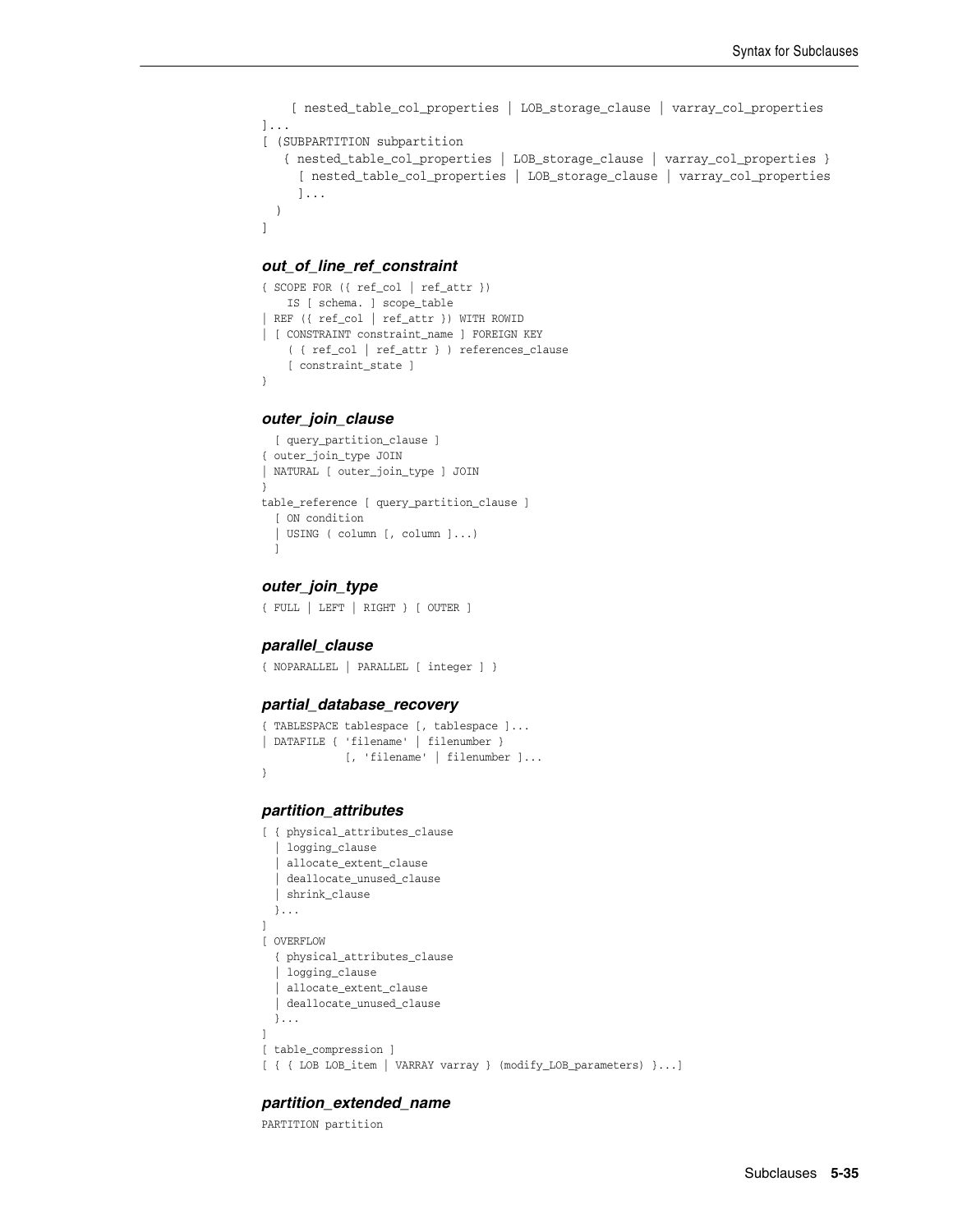```
\|PARTITION FOR ( partition_key_value [, partition_key_value]... )
```
# *partition\_extension\_clause*

```
{ PARTITION (partition)
| PARTITION FOR (partition_key_value [, partition_key_value]...)
| SUBPARTITION (subpartition)
| SUBPARTITION FOR (subpartition_key_value [, subpartition_key_value]...)
}
```
# *partition\_spec*

PARTITION [ partition ] [ table\_partition\_description ]

#### *partitioning\_storage\_clause*

```
[ { TABLESPACE tablespace
    | OVERFLOW [TABLESPACE tablespace]
   | table_compression
   | key_compression
   | LOB_partitioning_storage
   | VARRAY varray_item STORE AS [SECUREFILE | BASICFILE] LOB LOB_segname
  }...
\, \,
```
#### *password\_parameters*

```
{ { FAILED_LOGIN_ATTEMPTS
   | PASSWORD_LIFE_TIME
   | PASSWORD_REUSE_TIME
   | PASSWORD_REUSE_MAX
   | PASSWORD_LOCK_TIME
   | PASSWORD_GRACE_TIME
  \overline{ } { expr | UNLIMITED | DEFAULT }
| PASSWORD_VERIFY_FUNCTION
  { function | NULL | DEFAULT }
}
```
#### *permanent\_tablespace\_clause*

```
TABLESPACE tablespace
  [ DATAFILE file_specification [, file_specification ]... ]
{ MINIMUM EXTENT size_clause
| BLOCKSIZE integer [ K ]
| logging_clause
| FORCE LOGGING
 | ENCRYPTION encryption_spec
| DEFAULT [ table_compression ]
   storage_clause
| { ONLINE | OFFLINE }
| extent_management_clause
| segment_management_clause
| flashback_mode_clause
}...
;
```
#### *physical\_attributes\_clause*

```
[ { PCTFREE integer
   | PCTUSED integer
   | INITRANS integer
   | storage_clause
   }...
]
```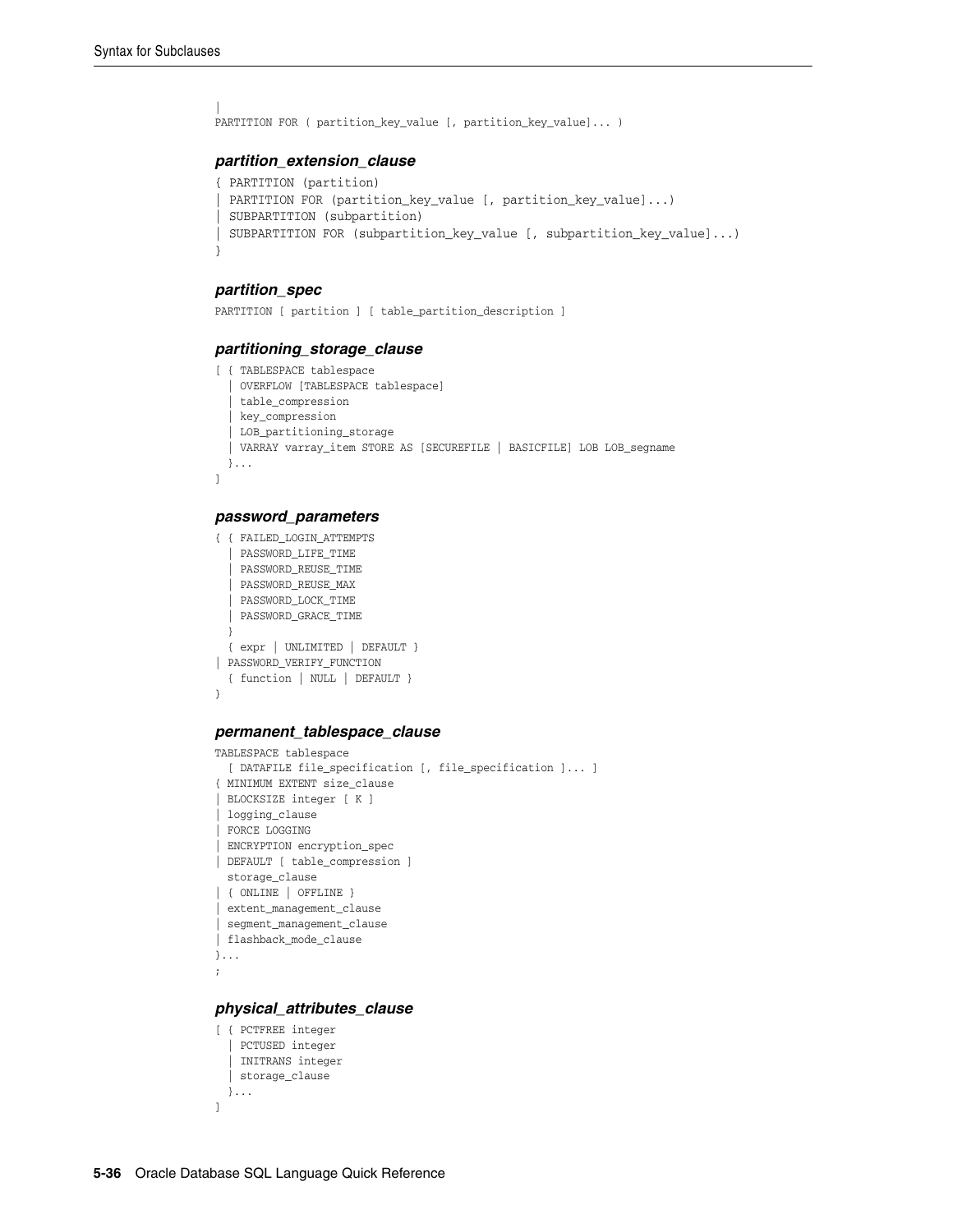#### *physical\_properties*

```
{ [deferred_segment_creation] segment_attributes_clause [ table_compression ]
| [deferred_segment_creation] ORGANIZATION
  { HEAP [ segment_attributes_clause ] [ table_compression ]
   | INDEX [ segment_attributes_clause ] index_org_table_clause
   | EXTERNAL external_table_clause
  }
| CLUSTER cluster (column [, column ]...)
}
```
# *pivot\_clause*

```
table_reference PIVOT [ XML ]
  ( aggregate_function ( expr ) [[AS] alias ]
      [, aggregate_function ( expr ) [[AS] alias ] ]...
    pivot_for_clause
    pivot_in_clause
  )
```
*pivot\_for\_clause*

```
FOR { column
    | ( column [, column]... )
     }
```
# *pivot\_in\_clause*

```
IN ( { { { expr
          | ( expr [, expr]... )
          } [ [ AS] alias]
        }...
      | subquery
      | ANY [, ANY]...
      }
    )
```
#### *proxy\_clause*

```
{ GRANT CONNECT THROUGH { ENTERPRISE USERS | db_user_proxy db_user_proxy_clauses }
| REVOKE CONNECT THROUGH { ENTERPRISE USERS | db_user_proxy }}
```
# *qualified\_disk\_clause*

```
search_string
[ NAME disk_name ]
[ SIZE size_clause ]
[ FORCE | NOFORCE ]
```
#### *qualified\_template\_clause*

```
ATTRIBUTE
( redundancy_clause 
   striping_clause 
  disk_region_clause
)
```
#### *query\_block*

```
SELECT
 [ hint ]
 [ { { DISTINCT | UNIQUE } | ALL } ]
select_list
 FROM { table_reference | join_clause | ( join_clause ) }
         [ , { table_reference | join_clause | (join_clause) } ] ...
  [ where_clause ]
   [ hierarchical_query_clause ]
```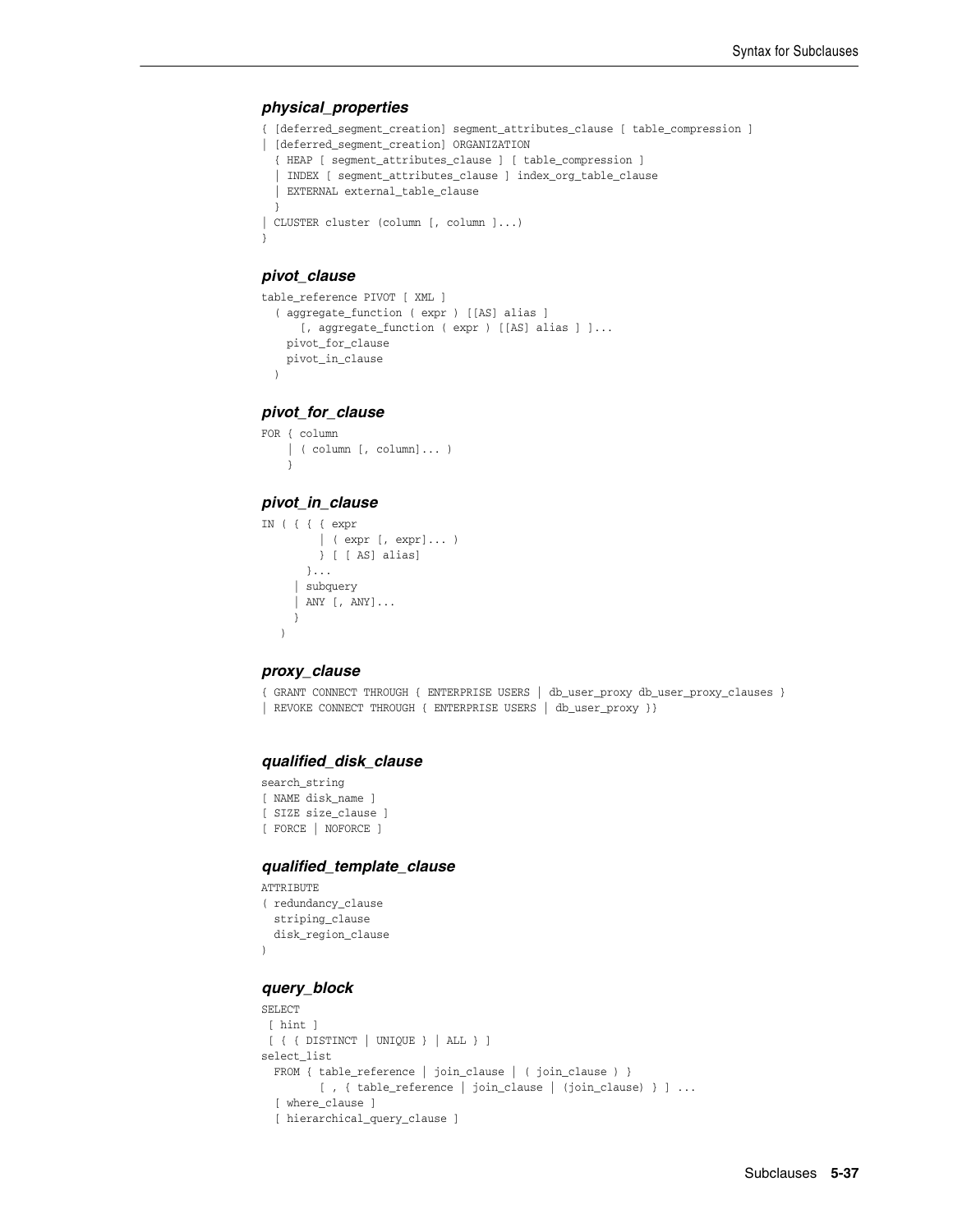```
 [ group_by_clause ]
   [ HAVING condition ]
   [ model_clause ]
query_partition_clause
PARTITION BY
```

```
 { value_expr[, value_expr ]...
 | ( value_expr[, value_expr ]... )
 }
```
#### *query\_table\_expression*

```
{ query_name
| [ schema. ]
  { table [ partition_extension_clause
           | @ dblink
          ]
  | { view | materialized view } [ @ dblink ]
  } ["sample_clause"]
| (subquery [ subquery_restriction_clause ])
| table_collection_expression
}
```
# *quiesce\_clauses*

QUIESCE RESTRICTED | UNQUIESCE

#### *range\_partition\_desc*

```
range_values_clause
table_partition_description
[ ( { range_subpartition_desc [, range_subpartition_desc] ...
      | list_subpartition_desc [, list_subpartition_desc] ...
     individual_hash_subparts [, individual_hash_subparts] ...
 }
   ) | hash_subparts_by_quantity ]
```
#### *range\_partitions*

```
PARTITION BY RANGE (column[, column ]...)
  [ INTERVAL expr [ STORE IN ( tablespace [, tablespace]...) ]]
( PARTITION [ partition ]
    range_values_clause table_partition_description
       [, PARTITION [ partition ]
        range_values_clause table_partition_description
      ]...
)
```
#### *range\_subpartition\_desc*

```
SUBPARTITION [subpartition] range_values_clause
   [partitioning_storage_clause]
```
#### *range\_values\_clause*

```
VALUES LESS THAN
   ({ literal | MAXVALUE }
      [, { literal | MAXVALUE } ]...
   )
```
#### *rebalance\_diskgroup\_clause*

REBALANCE [POWER integer] [WAIT | NOWAIT]

#### *rebuild\_clause*

REBUILD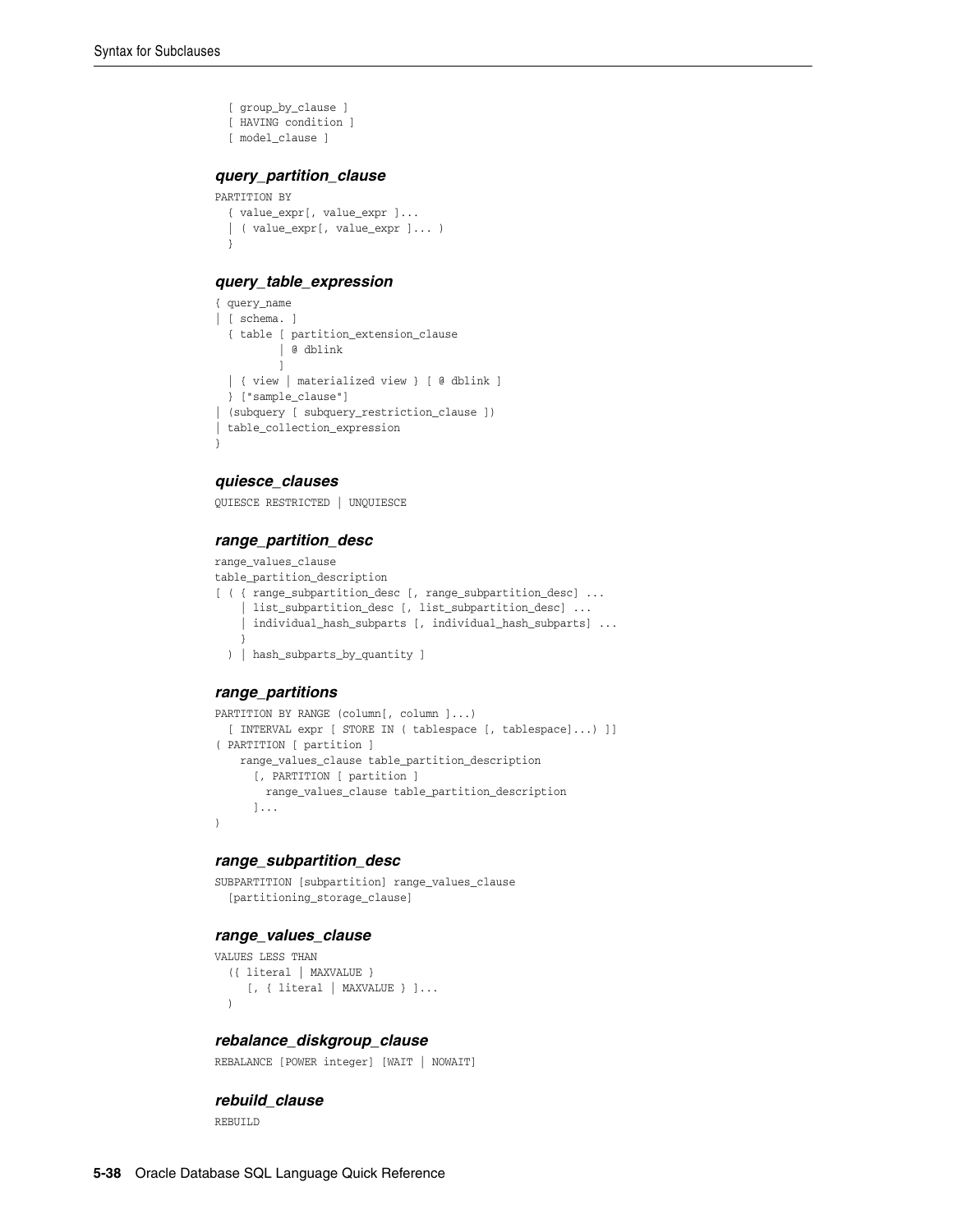```
 [ { PARTITION partition
   | SUBPARTITION subpartition
   }
 | { REVERSE | NOREVERSE }
 ]
 [ parallel_clause
 | TABLESPACE tablespace
 | PARAMETERS ( 'ODCI_parameters' )
 | XMLIndex_parameters_clause
   | ONLINE
  | physical_attributes_clause
  | key_compression
 | logging_clause
 ]...
```
#### *records\_per\_block\_clause*

{ MINIMIZE | NOMINIMIZE } RECORDS\_PER\_BLOCK

#### *recovery\_clauses*

```
{ general_recovery
 | managed_standby_recovery
| BEGIN BACKUP
| END BACKUP
}
```
#### *redo\_log\_file\_spec*

```
[ 'filename | ASM_filename'
| ('filename | ASM_filename'
    [, 'filename | ASM_filename' ]...)
]
[ SIZE size_clause ]
[ BLOCKSIZE size_clause
[ REUSE ]
```
#### *redundancy\_clause*

[ MIRROR | HIGH | UNPROTECTED ]

#### *reference\_model*

REFERENCE reference\_spreadsheet\_name ON (subquery) spreadsheet\_column\_clauses [ cell\_reference\_options ]

#### *reference\_partition\_desc*

PARTITION [partition] [table\_partition\_description] )

#### *reference\_partitioning*

```
PARTITION BY REFERENCE ( constraint ) 
   [ (reference_partition_desc...) ]
```
#### *references\_clause*

```
REFERENCES [ schema. ] { object_table | view }
  [ (column [, column ]...) ]
  [ON DELETE { CASCADE | SET NULL } ]
  [ constraint_state ]
```
# *register\_logfile\_clause*

REGISTER [ OR REPLACE ] [ PHYSICAL | LOGICAL ]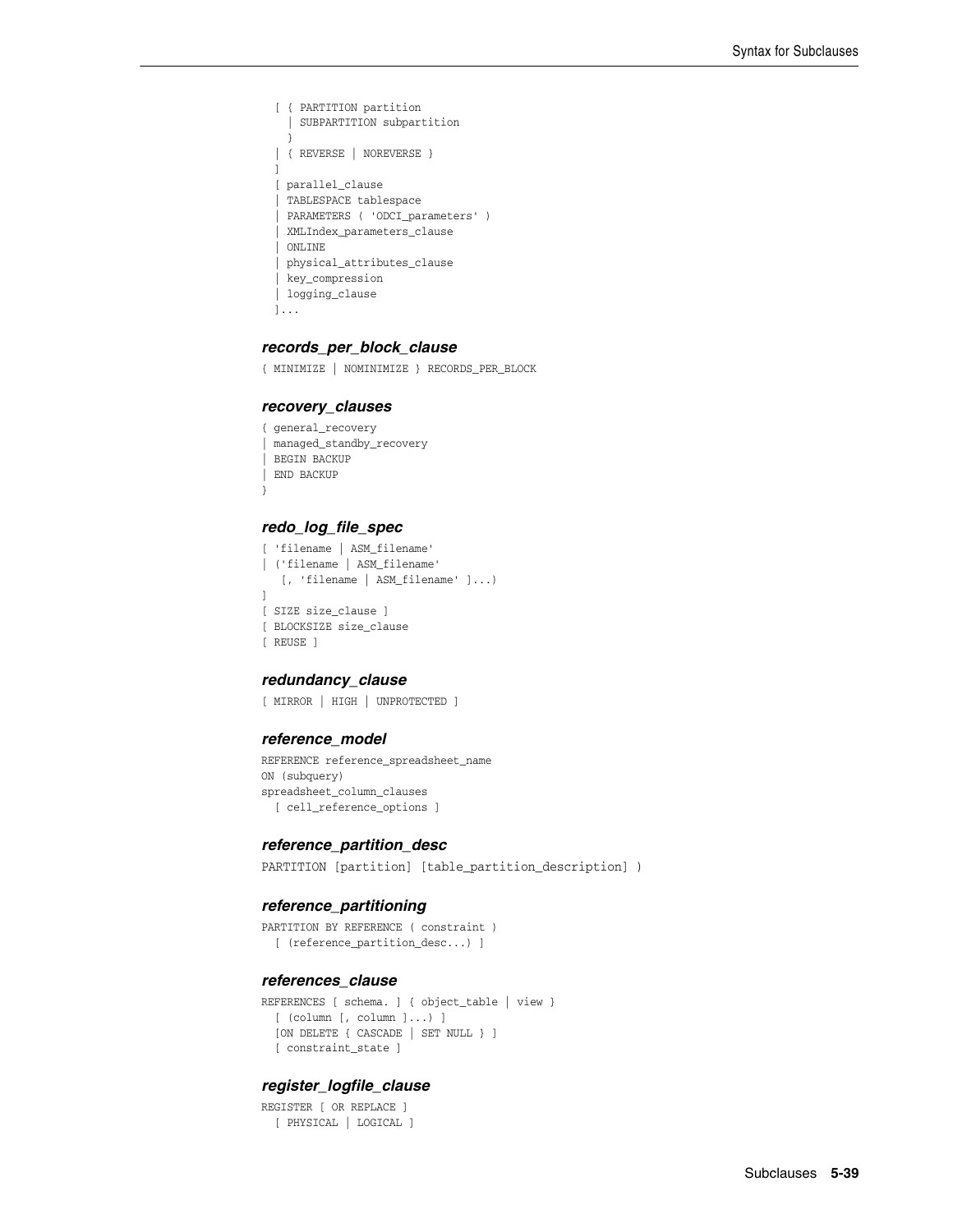```
LOGFILE [ file_specification [, file_specification ]...
   [ FOR logminer_session_name ]
relational_properties
{ column_definition
| virtual_column_definition
| { out_of_line_constraint
   | out_of_line_ref_constraint
   | supplemental_logging_props
   }
}
   [, { column_definition
      | virtual_column_definition
      | { out_of_line_constraint
        | out_of_line_ref_constraint
        | supplemental_logging_props
        }
      }
   ]...
```
#### *relational\_table*

```
 [ (relational_properties) ]
 [ ON COMMIT { DELETE | PRESERVE } ROWS ]
 [ physical_properties ]
 [ table_properties ]
 ;
```
#### *rename\_column\_clause*

RENAME COLUMN old\_name TO new\_name

#### *rename\_index\_partition*

```
RENAME
  { PARTITION partition | SUBPARTITION subpartition }
TO new_name
```
#### *rename\_partition\_subpart*

```
RENAME { partition_extended_name
        | subpartition_extended_name
        } TO new_name
```
#### *resize\_disk\_clauses*

```
RESIZE
{ ALL [ SIZE size_clause ]
| [QUORUM | REGULAR] DISK
   disk_name [ SIZE size_clause ]
   [, disk_name [ SIZE size_clause ] ]...
| DISKS IN [QUORUM | REGULAR] FAILGROUP
    failgroup_name [ SIZE size_clause ]
     [, failgroup_name [ SIZE size_clause ] ]...
}
```
#### *resource\_parameters*

```
{ { SESSIONS_PER_USER
   | CPU_PER_SESSION
    | CPU_PER_CALL
   | CONNECT_TIME
   | IDLE_TIME
   | LOGICAL_READS_PER_SESSION
   | LOGICAL_READS_PER_CALL
   | COMPOSITE_LIMIT
   }
```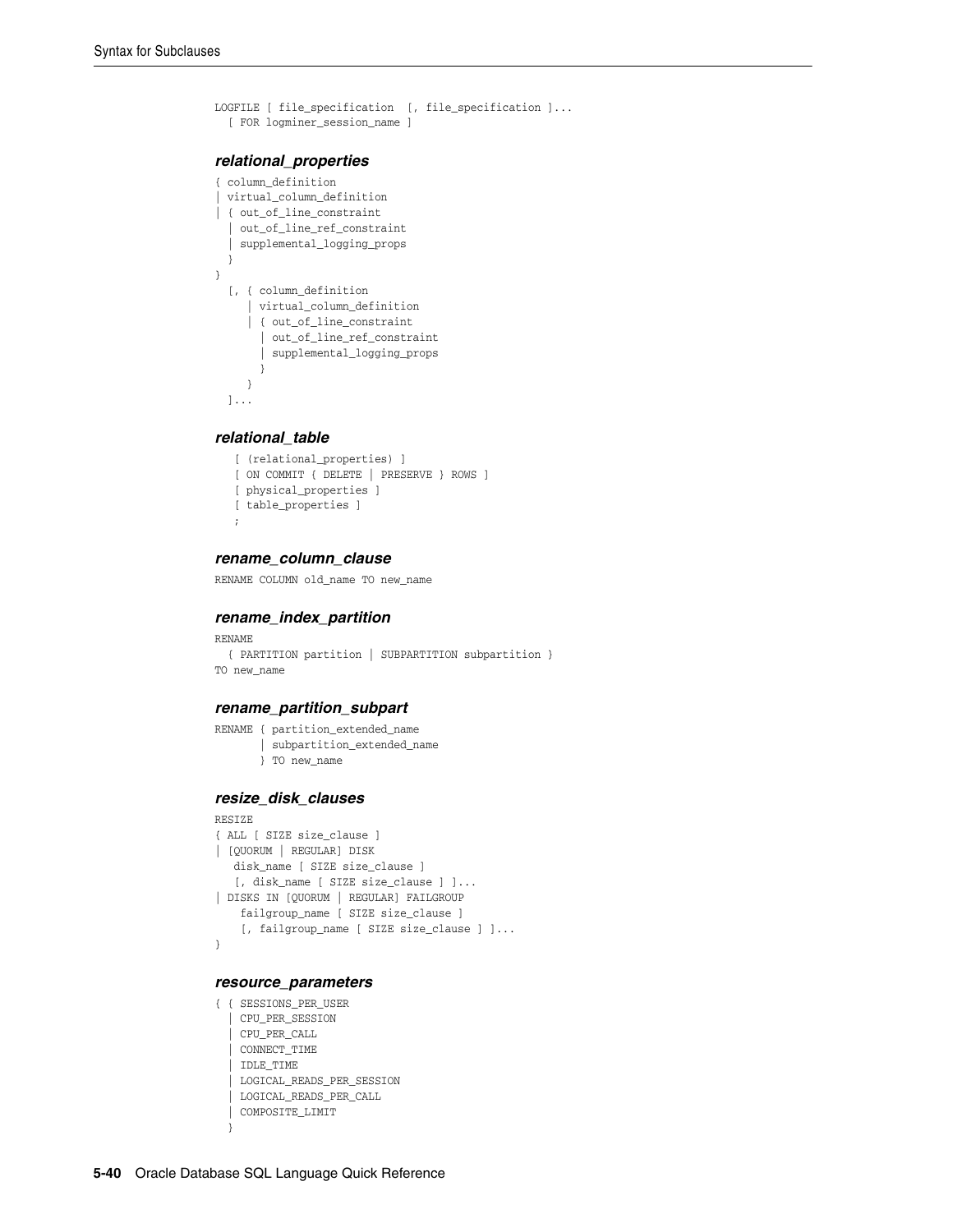```
 { integer | UNLIMITED | DEFAULT }
| PRIVATE_SGA
  { size_clause | UNLIMITED | DEFAULT }
}
```
#### *return\_rows\_clause*

RETURN { UPDATED | ALL } ROWS

#### *returning\_clause*

{ RETURN | RETURNING } expr [, expr ]... INTO data\_item [, data\_item ]...

#### *revoke\_object\_privileges*

```
{ object_privilege | ALL [ PRIVILEGES ] }
  [, { object_privilege | ALL [ PRIVILEGES ] } ]...
on_object_clause
FROM grantee_clause
[ CASCADE CONSTRAINTS | FORCE ]
```
#### *revoke\_system\_privileges*

```
{ system_privilege
| role
| ALL PRIVILEGES
}
   [, { system_privilege
      | role
      | ALL PRIVILEGES
     }
  ]...
FROM grantee_clause
```
#### *rolling\_migration\_clause*

{ START ROLLING MIGRATION TO 'ASM\_version' | STOP ROLLING MIGRATION }

#### *rollup\_cube\_clause*

```
{ ROLLUP | CUBE } (grouping_expression_list)
```
#### *routine\_clause*

```
[ schema. ] [ type. | package. ]
{ function | procedure | method }
[ @dblink_name ]
( [ argument [, argument ]... ] )
```
#### *row\_movement\_clause*

```
{ ENABLE | DISABLE } ROW MOVEMENT
```
#### *sample\_clause*

```
SAMPLE [ BLOCK ]
       (sample_percent)
        [ SEED (seed_value) ]
```
# *scoped\_table\_ref\_constraint*

```
{ SCOPE FOR
  ({ ref_column | ref_attribute })
  IS [ schema. ] { scope_table_name | c_alias }
}
```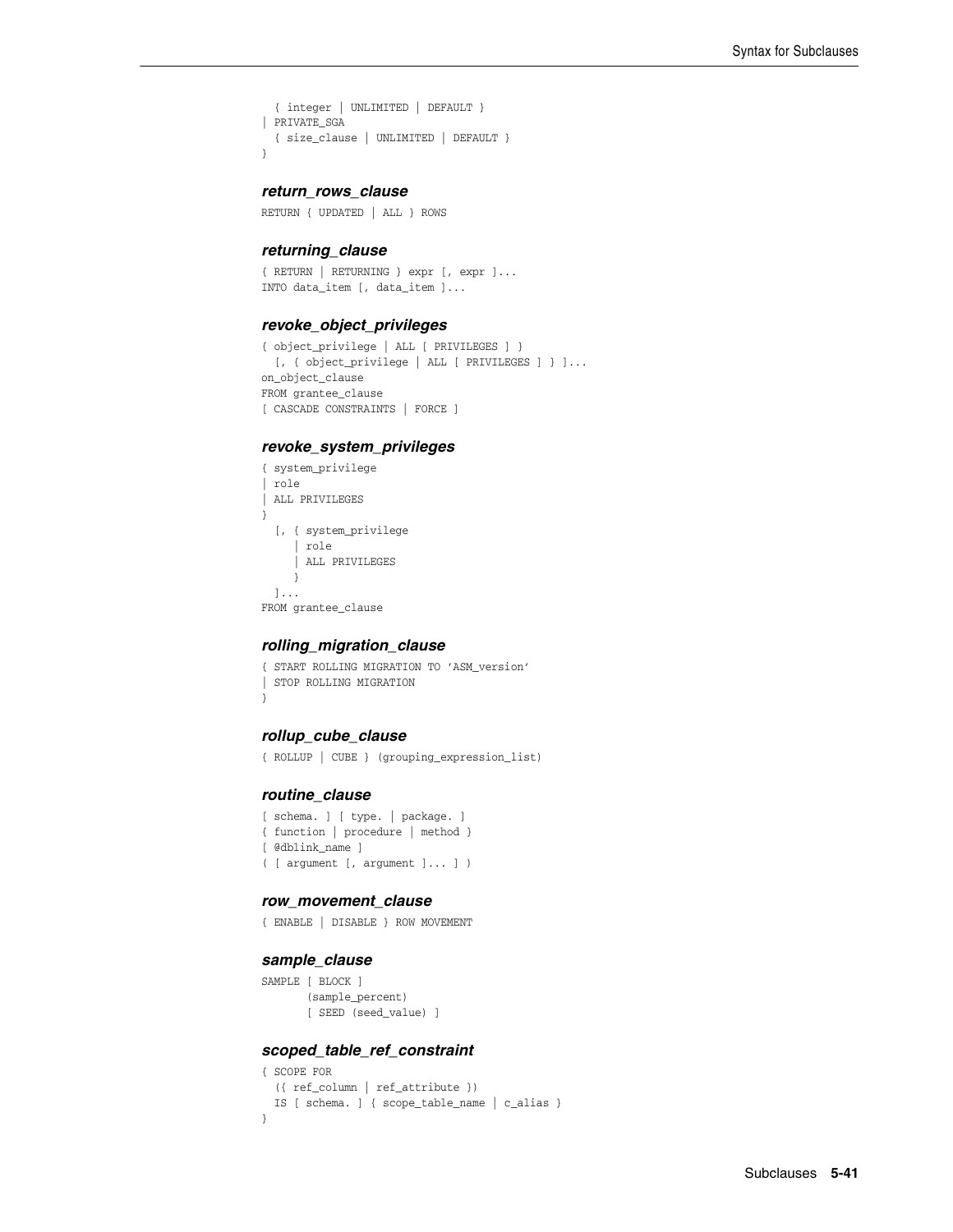```
 [, SCOPE FOR
      ({ ref_column | ref_attribute })
     IS [ schema. ] { scope_table_name | c_alias }
  ]...
search_clause
```

```
{ SEARCH
         { DEPTH FIRST BY c_alias [, c_alias]...
             [ ASC | DESC ]
             [ NULLS FIRST | NULLS LAST ]
          | BREADTH FIRST BY c_alias [, c_alias]...
             [ ASC | DESC ]
             [ NULLS FIRST | NULLS LAST ]
         }
         SET ordering_column
}
```
### *searched\_case\_expression*

{ WHEN condition THEN return\_expr }...

#### *security\_clause*

GUARD { ALL | STANDBY | NONE }

#### *security\_clauses*

```
{ { ENABLE | DISABLE } RESTRICTED SESSION
   | SET ENCRYPTION WALLET OPEN
     IDENTIFIED BY { "wallet_password" | "HSM_credentials" }
   | SET ENCRYPTION WALLET CLOSE
     [ IDENTIFIED BY { "wallet_password" | "HSM_credentials" } ]
   | set_encryption_key
}
```
# *segment\_attributes\_clause*

```
{ physical_attributes_clause
| TABLESPACE tablespace
| logging_clause
}...
```
#### *segment\_management\_clause*

SEGMENT SPACE MANAGEMENT { AUTO | MANUAL }

#### *select\_list*

```
{t_{_{all}}| { query_name.*
  | [ schema. ]
    { table | view | materialized view } .*
   | expr [ [ AS ] c_alias ]
  }
     [, { query_name.*
       | [ schema. ]
         { table | view | materialized view } .*
        | expr [ [ AS ] c_alias ]
       }
    ]...
}
```
#### *set\_encryption\_key*

{ SET ENCRYPTION KEY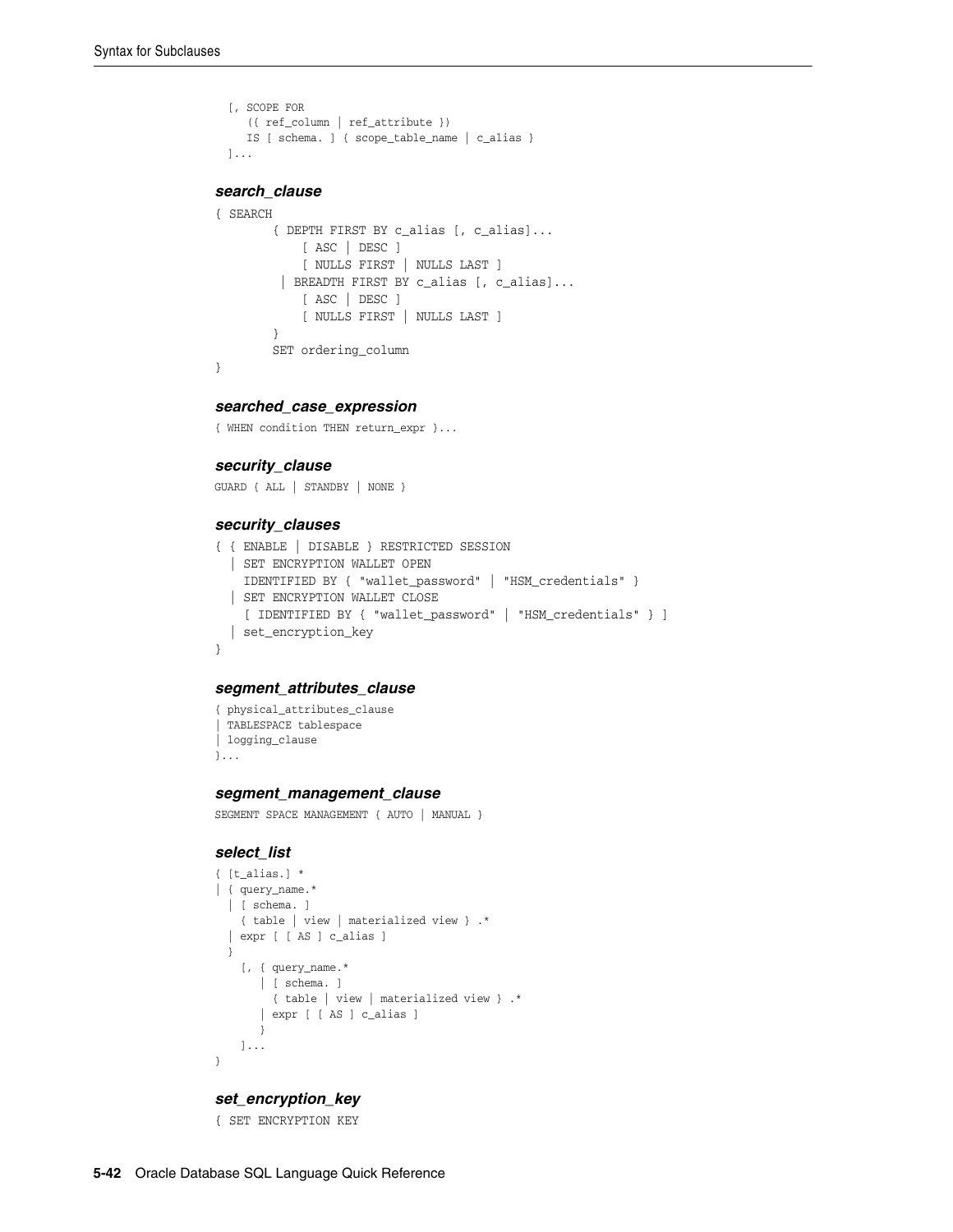```
 {
     [ "certificate_id" ] IDENTIFIED BY "wallet_password"
     |
     IDENTIFIED BY "HSM_credentials" [ MIGRATE USING "wallet_password" ]
   }
}
```
#### *set\_parameter\_clause*

```
parameter_name =
   parameter_value [, parameter_value ]...
    [ COMMENT = string ]
    [ DEFERRED ]
    [ { SCOPE = { MEMORY | SPFILE | BOTH }
     | SID = { 'sid' | '*' }
     }...
    ]
```
#### *set\_subpartition\_template*

```
SET SUBPARTITION TEMPLATE
```

```
 { ( range_subpartition_desc [, range_subpartition_desc]... )
 | ( list_subpartition_desc [, list_subpartition_desc]... )
 | hash_subpartition_quantity
 }
```
#### *set\_time\_zone\_clause*

SET TIME\_ZONE = '{  $\{ + | - \}$  hh : mi | time\_zone\_region }'

# *shrink\_clause*

SHRINK SPACE [ COMPACT ] [ CASCADE ]

#### *shutdown\_dispatcher\_clause*

SHUTDOWN [ IMMEDIATE ] dispatcher\_name

#### *simple\_case\_expression*

```
expr
  { WHEN comparison_expr THEN return_expr }...
```
## *single\_column\_for\_loop*

```
FOR dimension_column
   { IN ( { literal [, literal ]...
          | subquery
          }
       \rightarrow | [ LIKE pattern ] FROM literal TO literal
       { INCREMENT | DECREMENT } literal
   }
```
# *single\_table\_insert*

```
insert_into_clause
{ values_clause [ returning_clause ]
| subquery 
} [ error_logging_clause ]
```
#### *size\_clause*

 $integer [ K | M | G | T | P | E ]$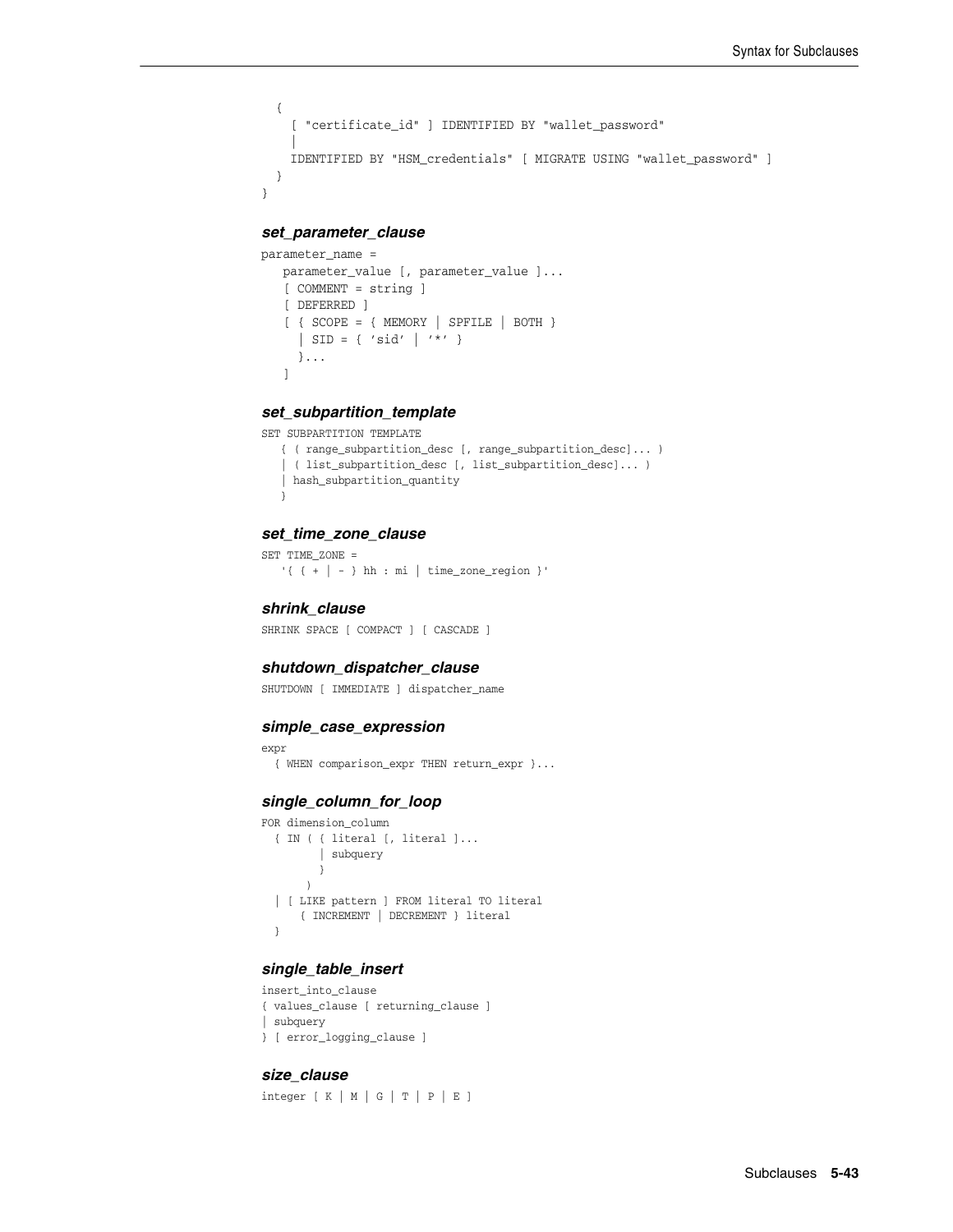#### *split\_index\_partition*

```
SPLIT PARTITION partition_name_old
    AT (literal [, literal ]...)
    [ INTO (index_partition_description,
            index_partition_description
\overline{\phantom{a}} ]
    [ parallel_clause ]
```
#### *split\_nested\_table\_part*

```
NESTED TABLE column INTO
   ( PARTITION partition [segment_attributes_clause],
     PARTITION partition [segment_attributes_clause] [split_nested_table_part]
   ) [ split_nested_table_part ]
```
# *split\_table\_partition*

```
SPLIT partition_extended_name
   { AT (literal [, literal]... )
     [ INTO ( range_partition_desc, range_partition_desc ) ]
   | VALUES (literal [, literal] ... )
    [ INTO (list_partition_desc, list_partition_desc ) ]
   } [ split_nested_table_part]
    [ dependent_tables_clause ]
    [ update_index_clauses ]
    [ parallel_clause ]
```
# *split\_table\_subpartition*

```
SPLIT subpartition_extended_name
   { AT ( literal [, literal]... )
    [ INTO (range_subpartition_desc, range_subpartition_desc) ]
   | VALUES ({ literal | NULL [, literal | NULL ]...})
     [ INTO (list_subpartition_desc, list_subpartition_desc) ]
   } [ dependent_tables_clause ]
    [ update_index_clauses ]
     [ parallel_clause ]
```
# *sql\_format*

```
[+ | -] days hours : minutes : seconds [. frac_secs ]
```
#### *standby\_database\_clauses*

```
{ activate_standby_db_clause
| maximize_standby_db_clause
| register_logfile_clause
| commit_switchover_clause
| start_standby_clause
| stop_standby_clause
| convert_database_clause
} [ parallel_clause ]
```
#### *start\_standby\_clause*

```
START LOGICAL STANDBY APPLY
[ IMMEDIATE ]
[ NODELAY ]
[ NEW PRIMARY dblink
| INITIAL [ scn_value ]
| { SKIP FAILED TRANSACTION | FINISH }
]
```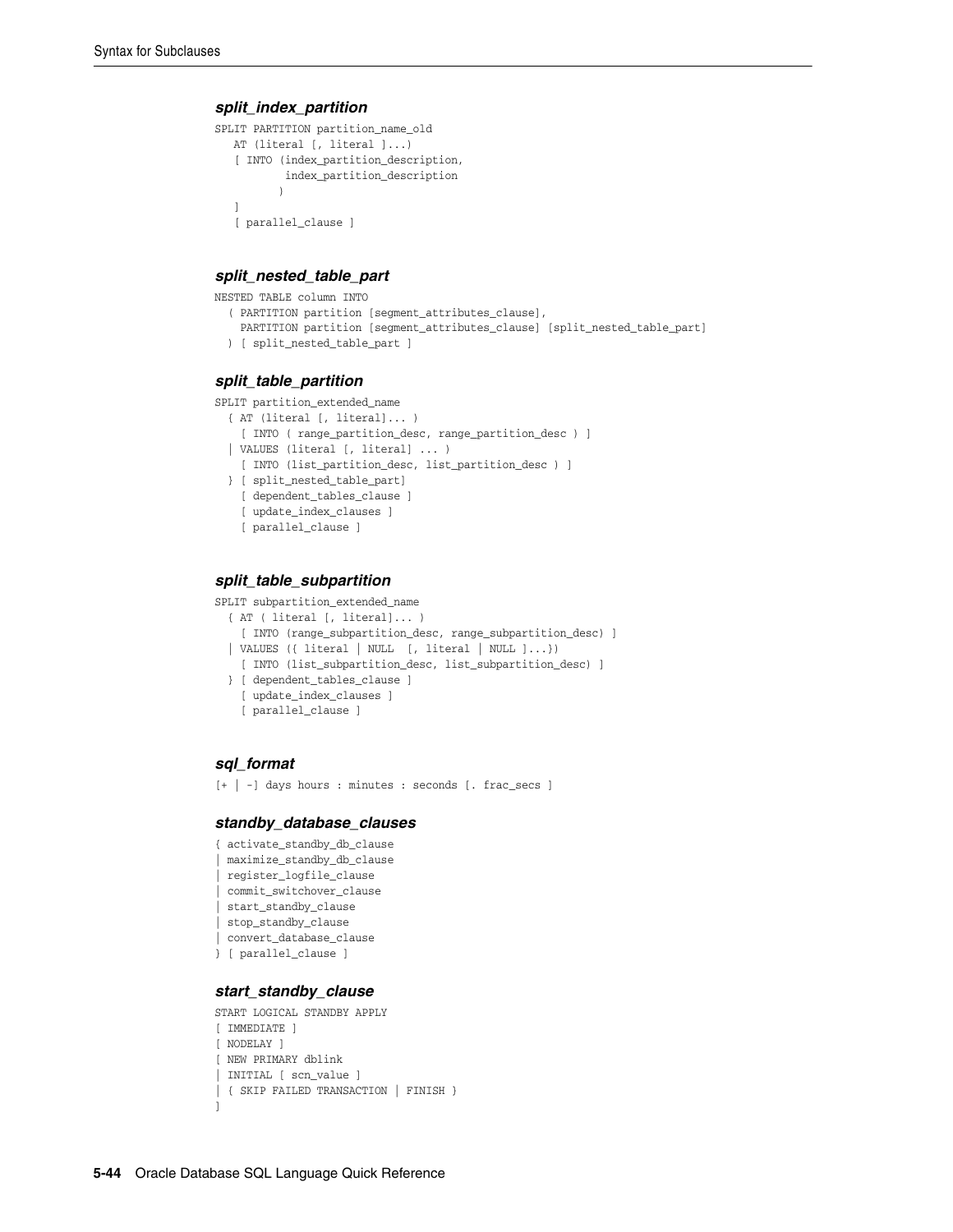#### *startup\_clauses*

```
{ MOUNT [ { STANDBY | CLONE } DATABASE ]
| OPEN
   { [ READ WRITE ]
      [ RESETLOGS | NORESETLOGS ]
        [ UPGRADE | DOWNGRADE ]
   | READ ONLY
  }
}
```
# *still\_image\_object\_types*

```
{ SI_StillImage
| SI_AverageColor
| SI_PositionalColor
| SI_ColorHistogram
| SI_Texture
| SI_FeatureList
| SI_Color
}
```
# *stop\_standby\_clause*

{ STOP | ABORT } LOGICAL STANDBY APPLY

#### *storage\_clause*

```
STORAGE
({ INITIAL size_clause
  | NEXT size_clause
   | MINEXTENTS integer
  | MAXEXTENTS { integer | UNLIMITED }
  | maxsize_clause
  | PCTINCREASE integer
  | FREELISTS integer
  | FREELIST GROUPS integer
  | OPTIMAL [ size_clause | NULL ]
  | BUFFER_POOL { KEEP | RECYCLE | DEFAULT }
  | FLASH_CACHE { KEEP | NONE | DEFAULT }
  | ENCRYPT
  } ...
)
```
#### *storage\_table\_clause*

WITH {SYSTEM | USER} MANAGED STORAGE TABLES

#### *string*

```
[ \{ N \, \, n \} \, ]
{ 'c [ c ]...'
| { Q | q } 'quote_delimiter c [ c ]... quote_delimiter'
}
```
# *striping\_clause*

```
[ FINE | COARSE ]
```
#### *subpartition\_by\_hash*

```
SUBPARTITION BY HASH (column [, column ]...)
   [ SUBPARTITIONS integer
        [ STORE IN (tablespace [, tablespace ]...) ]
    | subpartition_template
    ]
```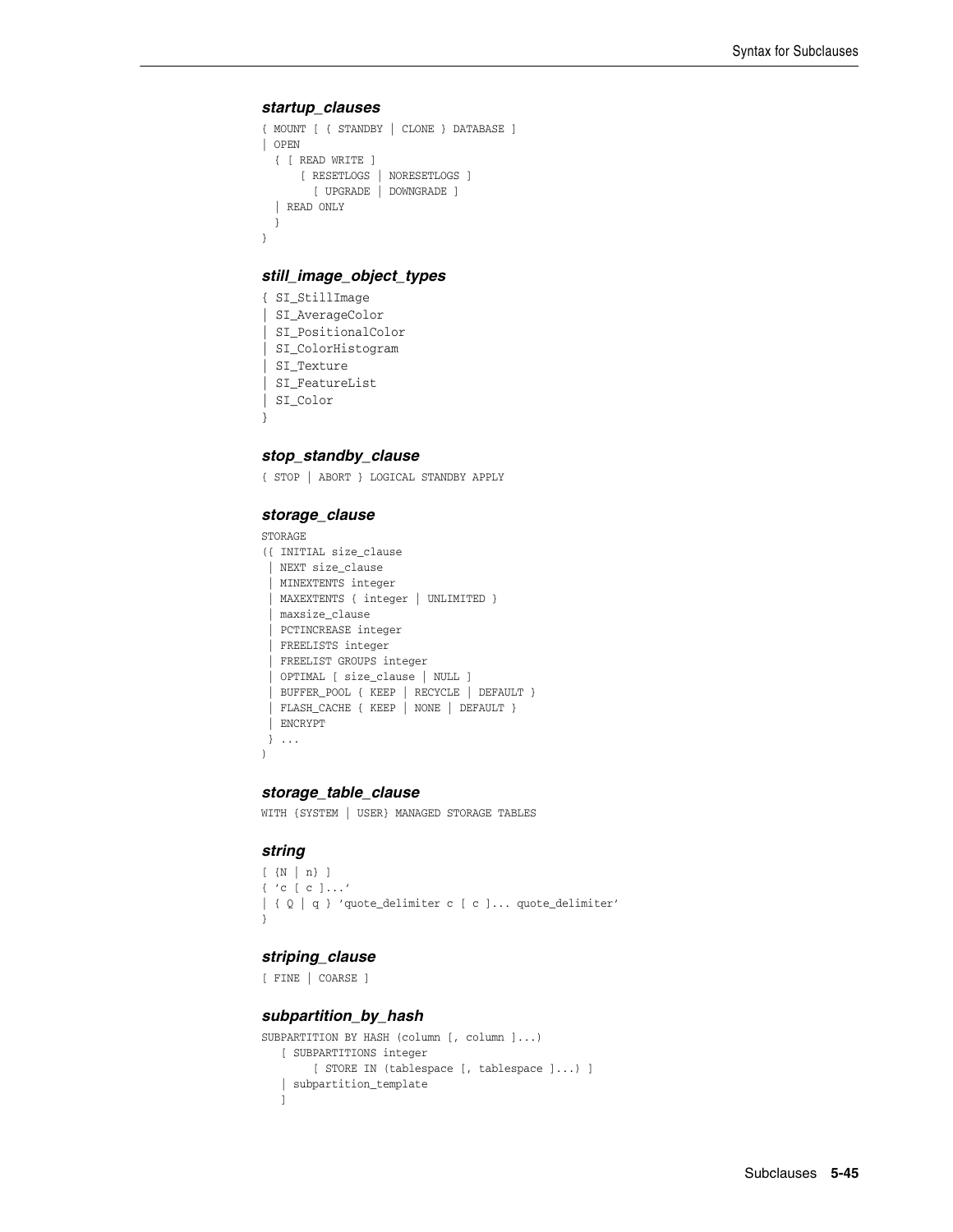#### *subpartition\_by\_list*

SUBPARTITION BY LIST (column) [ subpartition\_template ]

#### *subpartition\_by\_range*

SUBPARTITION BY RANGE ( column [, column]... ) [subpartition\_template]

#### *subpartition\_extended\_name*

```
SUBPARTITION subpartition
\mathbb{L}SUBPARTITION FOR ( subpartition_key_value [, subpartition_key_value]... )
```
#### *subpartition\_template*

SUBPARTITION TEMPLATE

```
 ( { range_subpartition_desc [, range_subpartition_desc] ...
   | list_subpartition_desc [, list_subpartition_desc] ...
   | individual_hash_subparts [, individual_hash_subparts] ...
  }
 ) | hash_subpartition_quantity
```
#### *subquery*

```
{ query_block
| subquery { UNION [ALL] | INTERSECT | MINUS } subquery
    [ { UNION [ALL] | INTERSECT | MINUS } subquery ]...
| ( subquery )
} [ order_by_clause ]
```
#### *subquery\_factoring\_clause*

#### WITH

```
 query_name ([c_alias [, c_alias]...]) AS (subquery) [search_clause ] [cycle_clause]
 [, query_name ([c_alias [, c_alias]...]) AS (subquery) [search_clause] [cycle_clause]]...
```
#### *subquery\_restriction\_clause*

WITH { READ ONLY | CHECK OPTION } [ CONSTRAINT constraint ]

#### *substitutable\_column\_clause*

```
{ [ ELEMENT ] IS OF [ TYPE ] ( [ONLY] type)
| [ NOT ] SUBSTITUTABLE AT ALL LEVELS
}
```
# *supplemental\_db\_logging*

```
{ ADD | DROP } SUPPLEMENTAL LOG
{ DATA
| supplemental_id_key_clause
| supplemental_plsql_clause
}
```
# *supplemental\_id\_key\_clause*

```
DATA
( { ALL | PRIMARY KEY | UNIQUE | FOREIGN KEY }
     [, { ALL | PRIMARY KEY | UNIQUE | FOREIGN KEY } ]...
)
COLUMNS
```
# *supplemental\_log\_grp\_clause*

GROUP log\_group (column [ NO LOG ]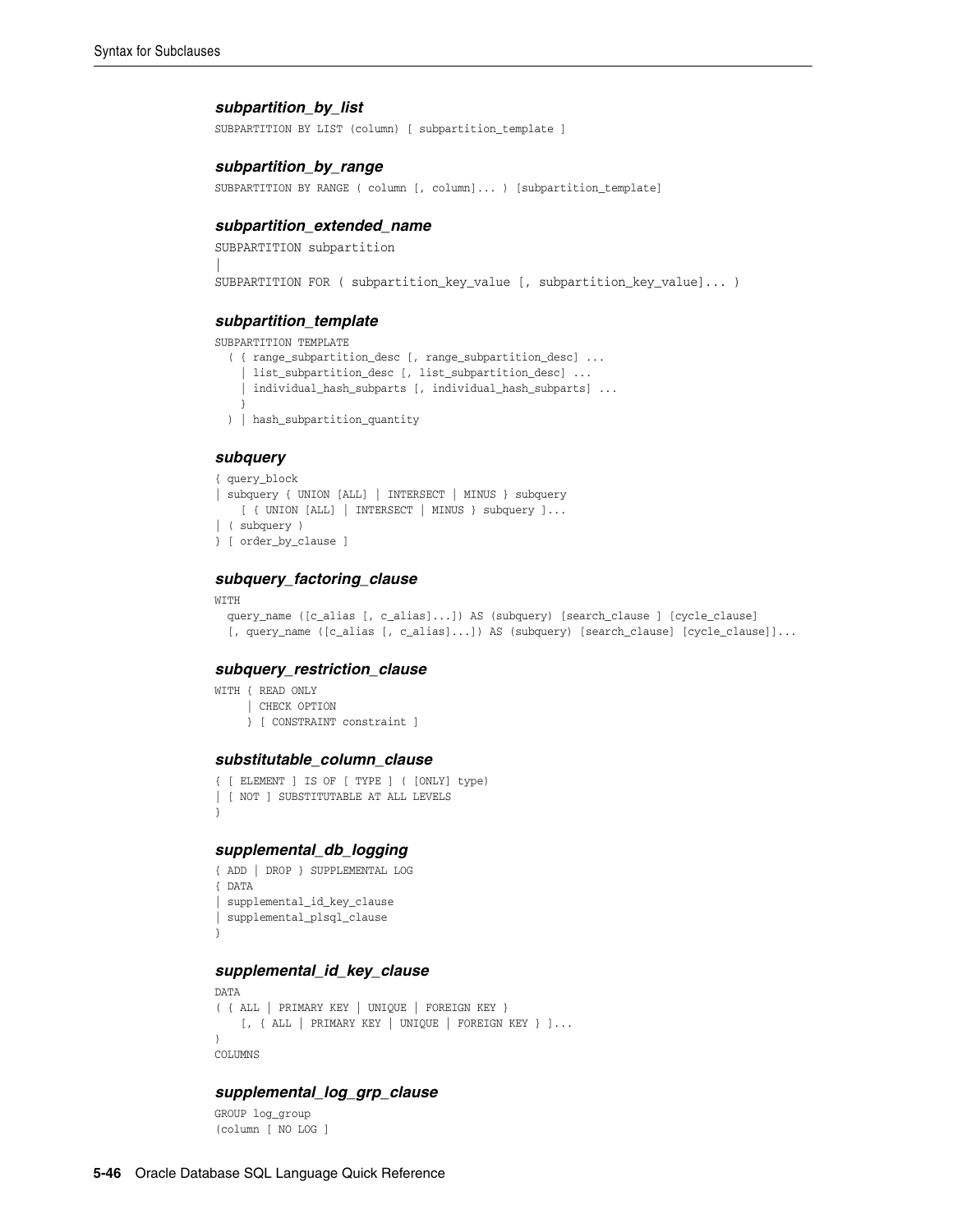```
 [, column [ NO LOG ] ]...)
 [ ALWAYS ]
```
# *supplemental\_logging\_props*

```
SUPPLEMENTAL LOG { supplemental_log_grp_clause
                 | supplemental_id_key_clause
 }
```
# *supplemental\_plsql\_clause*

DATA FOR PROCEDURAL REPLICATION

#### *supplemental\_table\_logging*

```
{ ADD SUPPLEMENTAL LOG
  { supplemental_log_grp_clause | supplemental_id_key_clause }
     [, SUPPLEMENTAL LOG
        { supplemental_log_grp_clause | supplemental_id_key_clause }
     ]...
| DROP SUPPLEMENTAL LOG
   { supplemental_id_key_clause | GROUP log_group }
     [, SUPPLEMENTAL LOG
        { supplemental_id_key_clause | GROUP log_group }
     ]...
}
```
#### *switch\_logfile\_clause*

SWITCH ALL LOGFILES TO BLOCKSIZE integer

#### *system\_partitioning*

PARTITION BY SYSTEM [ PARTITIONS integer | reference\_partition\_desc [, reference\_partition\_desc ...] ]

#### *table\_collection\_expression*

TABLE (collection\_expression) [ (+) ]

#### *table\_compression*

```
{ COMPRESS [ BASIC
         | FOR { OLTP
               | { QUERY | ARCHIVE } [ LOW | HIGH ]
 }
          ]
| NOCOMPRESS 
}
```
#### *table\_index\_clause*

```
[ schema. ] table [ t_alias ]
(index_expr [ ASC | DESC ]
  [, index_expr [ ASC | DESC ] ]...)
  [ index_properties ]
```
#### *table\_partition\_description*

```
[ deferred_segment_creation ]
[ segment_attributes_clause ]
[ table_compression | key_compression ]
[ OVERFLOW [ segment_attributes_clause ] ]
[ { LOB_storage_clause
   | varray_col_properties
   | nested_table_col_properties
```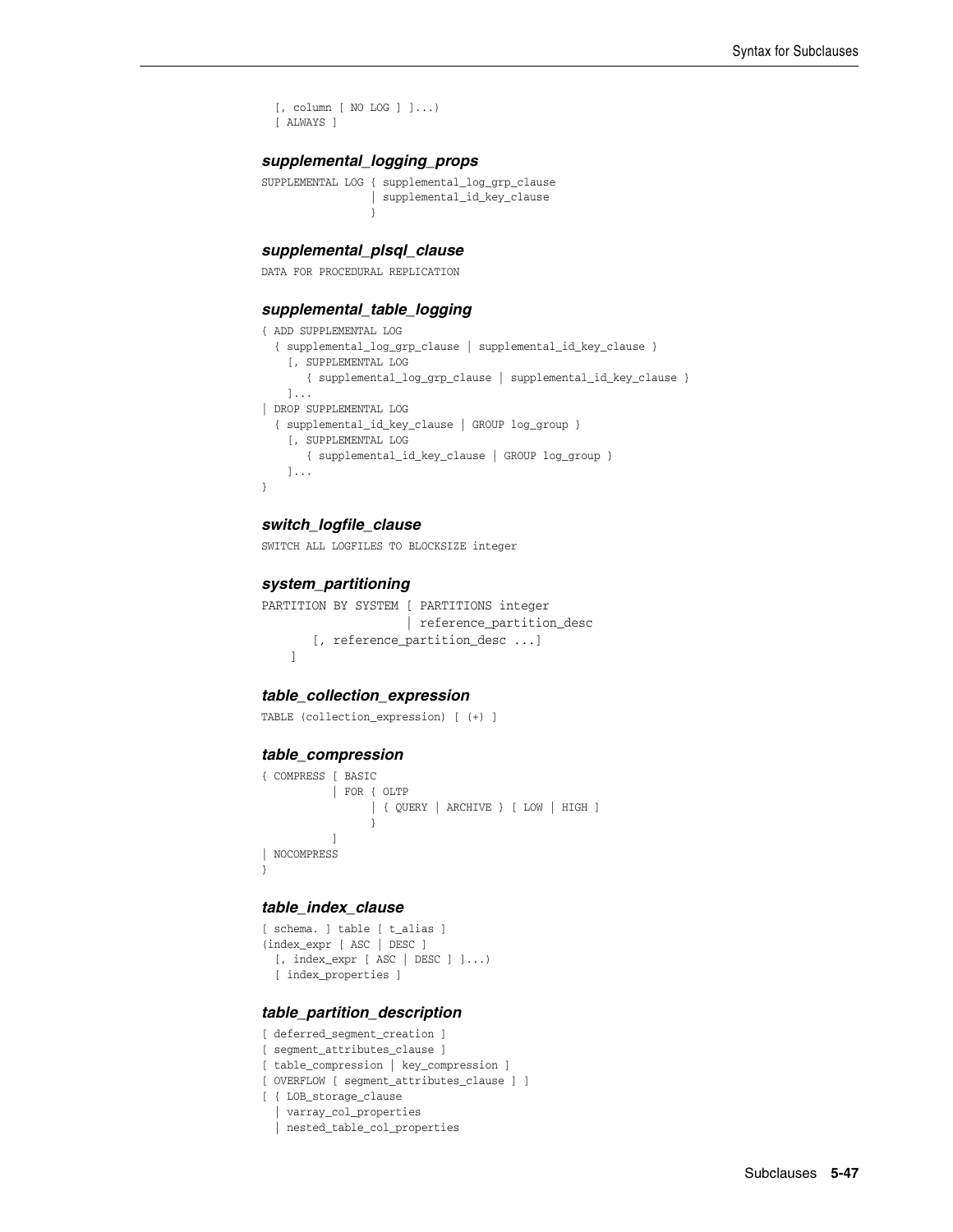}... ]

> **Note:** You can specify deferred\_segment\_creation in this clause starting with Oracle Database 11*g* Release 2 (11.2.0.2).

#### *table\_partitioning\_clauses*

```
{ range_partitions
| hash_partitions
| list partitions
| reference_partitioning
| composite_range_partitions
| composite_hash_partitions
| composite_list_partitions
| system_partitioning
```
#### *table\_properties*

}

```
[ column_properties ]
[ table_partitioning_clauses ]
[ CACHE | NOCACHE ]
[ RESULT_CACHE ( MODE {DEFAULT | FORCE } ) ] 
[ parallel_clause ]
[ ROWDEPENDENCIES | NOROWDEPENDENCIES ]
[ enable_disable_clause ]...
[ row_movement_clause ]
[ flashback_archive_clause ]
[ AS subquery ]
```
#### *table\_reference*

```
{ ONLY (query_table_expression)
| query_table_expression [ pivot_clause | unpivot_clause ]
} [ flashback_query_clause ]
  [ t_alias ]
```
#### *tablespace\_clauses*

```
{ EXTENT MANAGEMENT LOCAL
 DATAFILE file_specification [, file_specification ]...
 SYSAUX DATAFILE file_specification [, file_specification ]...
 | default_tablespace
 | default_temp_tablespace
| undo_tablespace
}
```
#### *tablespace\_group\_clause*

TABLESPACE GROUP { tablespace\_group\_name | '' }

#### *tablespace\_logging\_clauses*

```
{ logging_clause
| [ NO ] FORCE LOGGING
}
```
#### *tablespace\_retention\_clause*

RETENTION { GUARANTEE | NOGUARANTEE }

#### *tablespace\_state\_clauses*

{ { ONLINE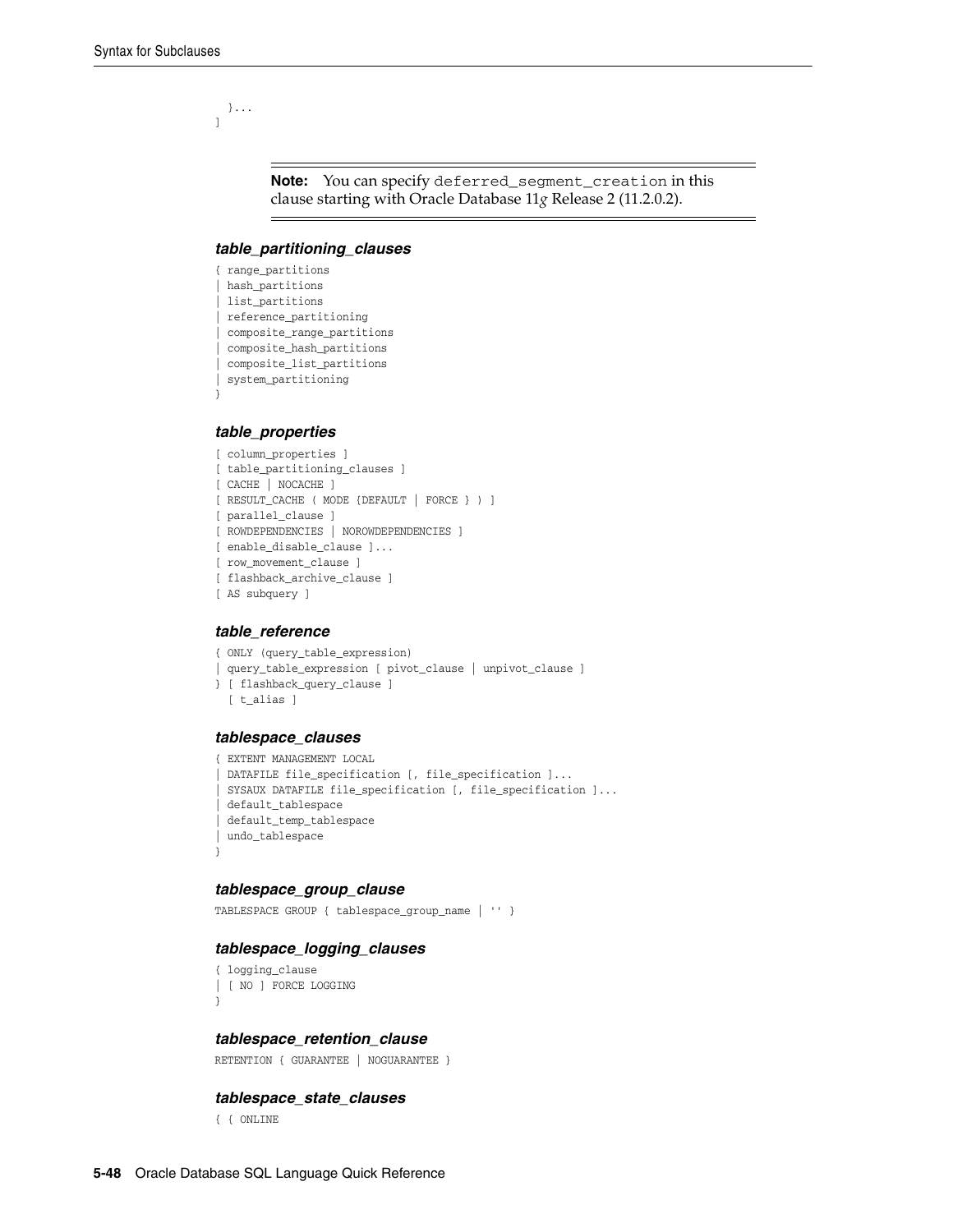```
 | OFFLINE [ NORMAL | TEMPORARY | IMMEDIATE ]
 }
 | READ { ONLY | WRITE }
 | { PERMANENT | TEMPORARY }
```
#### *temporary\_tablespace\_clause*

```
TEMPORARY TABLESPACE tablespace
  [ TEMPFILE file_specification [, file_specification ]... ]
  [ tablespace_group_clause ]
  [ extent_management_clause ]
```
#### *timeout\_clause*

```
DROP AFTER integer { M | H }
```
#### *trace\_file\_clause*

```
TRACE
```
}

```
 [ AS 'filename' [ REUSE ] ]
 [ RESETLOGS | NORESETLOGS ]
```
#### *truncate\_partition\_subpart*

```
TRUNCATE { partition_extended_name
          | subpartition_extended_name
 }
   [ { DROP [ ALL ] | REUSE } STORAGE ]
   [ update_index_clauses [ parallel_clause ] ]
```
**Note:** You can specify the ALL keyword in this clause starting with Oracle Database 11*g* Release 2 (11.2.0.2).

#### *undo\_tablespace*

```
 [ BIGFILE | SMALLFILE ]
UNDO TABLESPACE tablespace
  [ TABLESPACE file_specification [, file_specification ]...]
```
#### *undo\_tablespace\_clause*

UNDO TABLESPACE tablespace

```
 [ DATAFILE file_specification [, file_specification ]... ]
 [ extent_management_clause ]
```
[ tablespace\_retention\_clause ]

#### *undrop\_disk\_clause*

UNDROP DISKS

#### *unpivot\_clause*

```
table_reference UNPIVOT [ {INCLUDE | EXCLUDE} NULLS ]
( { column | ( column [, column]... ) }
  pivot_for_clause
  unpivot_in_clause
)
```
#### *unpivot\_in\_clause*

```
IN
( { column | ( column [, column]... ) }
      [ AS { constant | ( constant [, constant]... ) } ]
         [, { column | ( column [, column]... ) }
```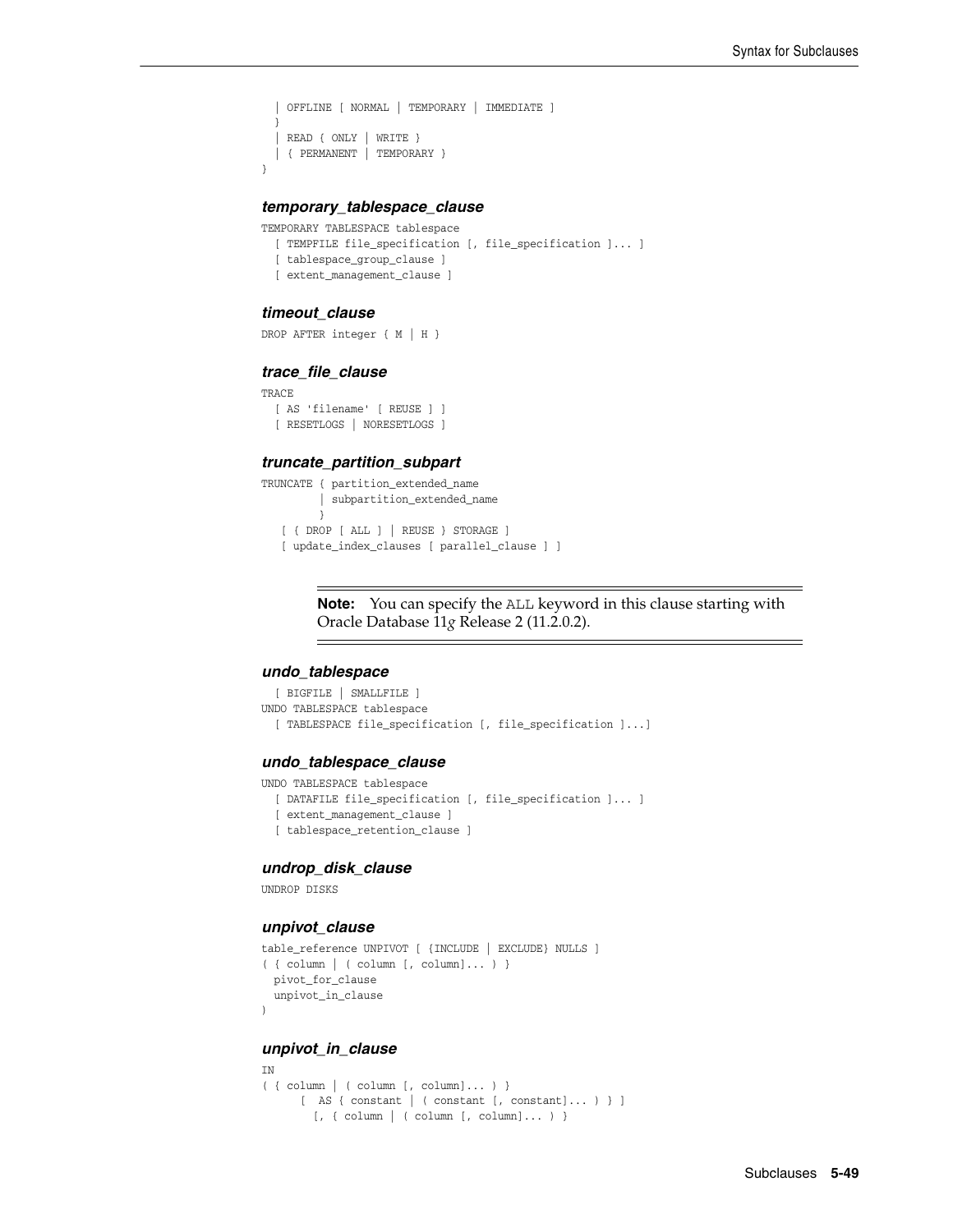)

```
 [ AS {constant | ( constant [, constant]... ) } ]
 ]...
```
# *update\_all\_indexes\_clause*

```
UPDATE INDEXES
   [ (index ( update_index_partition
           | update_index_subpartition
) [, (index ( update_index_partition
              | update_index_subpartition
) )
      ]...
     )
```
#### *update\_global\_index\_clause*

{ UPDATE | INVALIDATE } GLOBAL INDEXES

#### *update\_index\_clauses*

```
{ update_global_index_clause
| update_all_indexes_clause
}
```
#### *update\_index\_partition*

```
index_partition_description
     [ index_subpartition_clause ]
[, index_partition_description
       [ index_subpartition_clause ] ...
```
#### *update\_index\_subpartition*

```
SUBPARTITION [ subpartition ]
   [ TABLESPACE tablespace ]
[, SUBPARTITION [ subpartition ]
      [ TABLESPACE tablespace ]
]...
```
# *update\_set\_clause*

```
SET
{ { (column [, column ]...) = (subquery)
   | column = { expr | (subquery) | DEFAULT }
  }
     [ , \{ (column [ , column]...) = (subquery)
       | column = { expr | (subquery) | DEFAULT }
        }
     ]...
| VALUE (t_alias) = { expr | (subquery) }
}
```
#### *upgrade\_table\_clause*

```
UPGRADE [ [NOT ] INCLUDING DATA ]
    [ column_properties ]
```
#### *user\_clauses*

```
{ ADD USER user [, user]...
| DROP USER user [, user]... [CASCADE]
}
```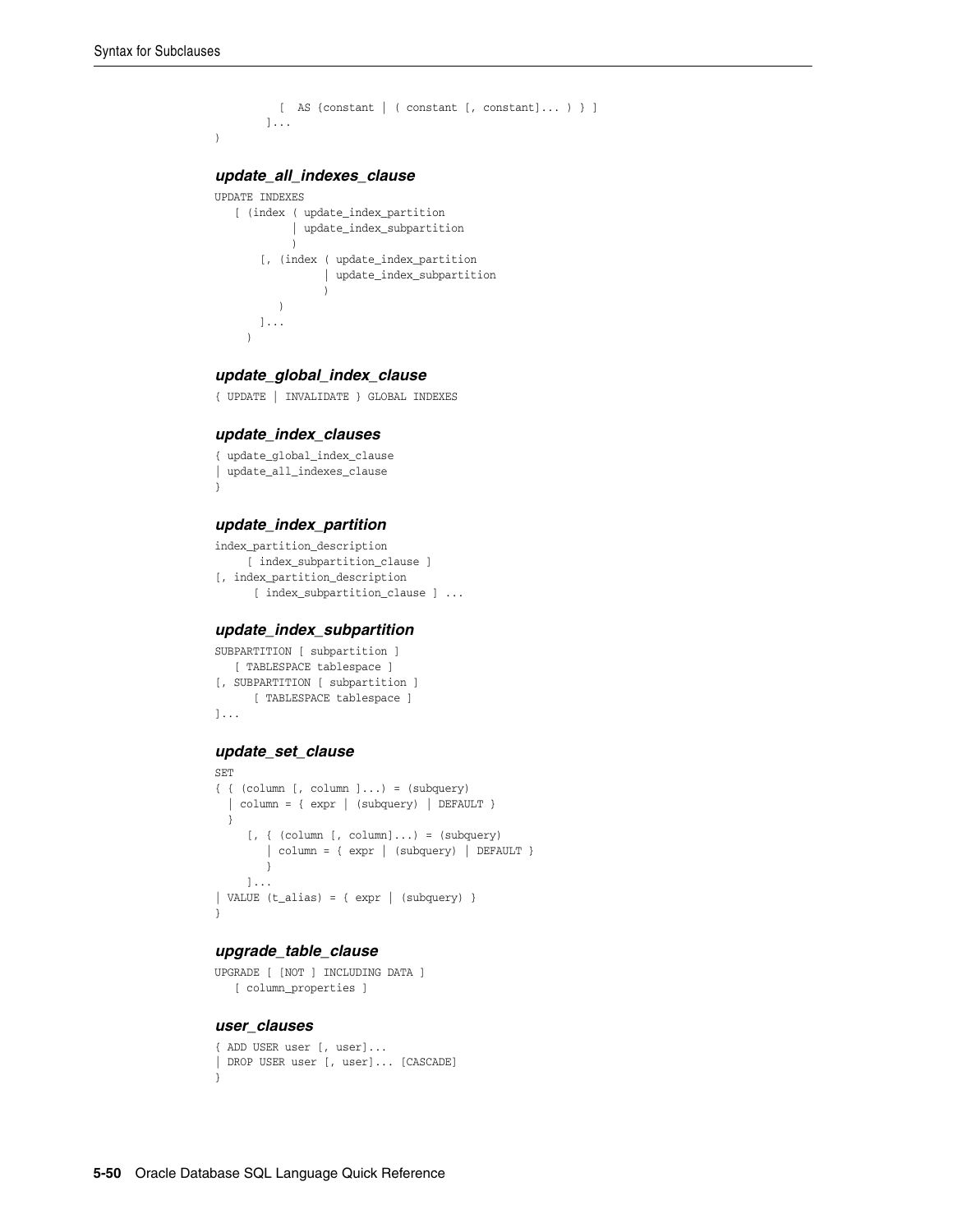#### *usergroup\_clauses*

```
{ ADD USERGROUP usergroup WITH MEMBER user [, user]...
| MODIFY USERGROUP usergroup { ADD | DROP } MEMBER user [, user]...
| DROP USERGROUP usergroup 
}
```
# *using\_function\_clause*

USING [ schema. ] [ package. | type. ] function name

#### *using\_index\_clause*

USING INDEX { [ schema. ] index | (create\_index\_statement) | index\_properties }

# *using\_statistics\_type*

```
USING { [ schema. ] statistics_type | NULL }
```
#### *using\_type\_clause*

USING [ schema. ] implementation\_type [ array\_DML\_clause ]

#### *validation\_clauses*

```
{ VALIDATE REF UPDATE
     [ SET DANGLING TO NULL ]
| VALIDATE STRUCTURE
     [ CASCADE { FAST | COMPLETE } ]
     [ into_clause ]
     { OFFLINE| ONLINE }
}
```
#### *values\_clause*

```
VALUES ({ expr | DEFAULT }
            [, { expr | DEFAULT } ]...
\overline{\phantom{a}}
```
#### *varray\_col\_properties*

```
VARRAY varray_item 
{ [ substitutable_column_clause ] varray_storage_clause
| substitutable_column_clause
}
```
#### *varray\_storage\_clause*

```
STORE AS [SECUREFILE | BASICFILE] LOB
{ [LOB_segname] ( LOB_storage_parameters )
| LOB_segname
}
```
# *virtual\_column\_definition*

```
column [datatype] [GENERATED ALWAYS] AS (column_expression)
    [VIRTUAL]
    [ inline_constraint [inline_constraint]... ]
```
# *where\_clause*

WHERE condition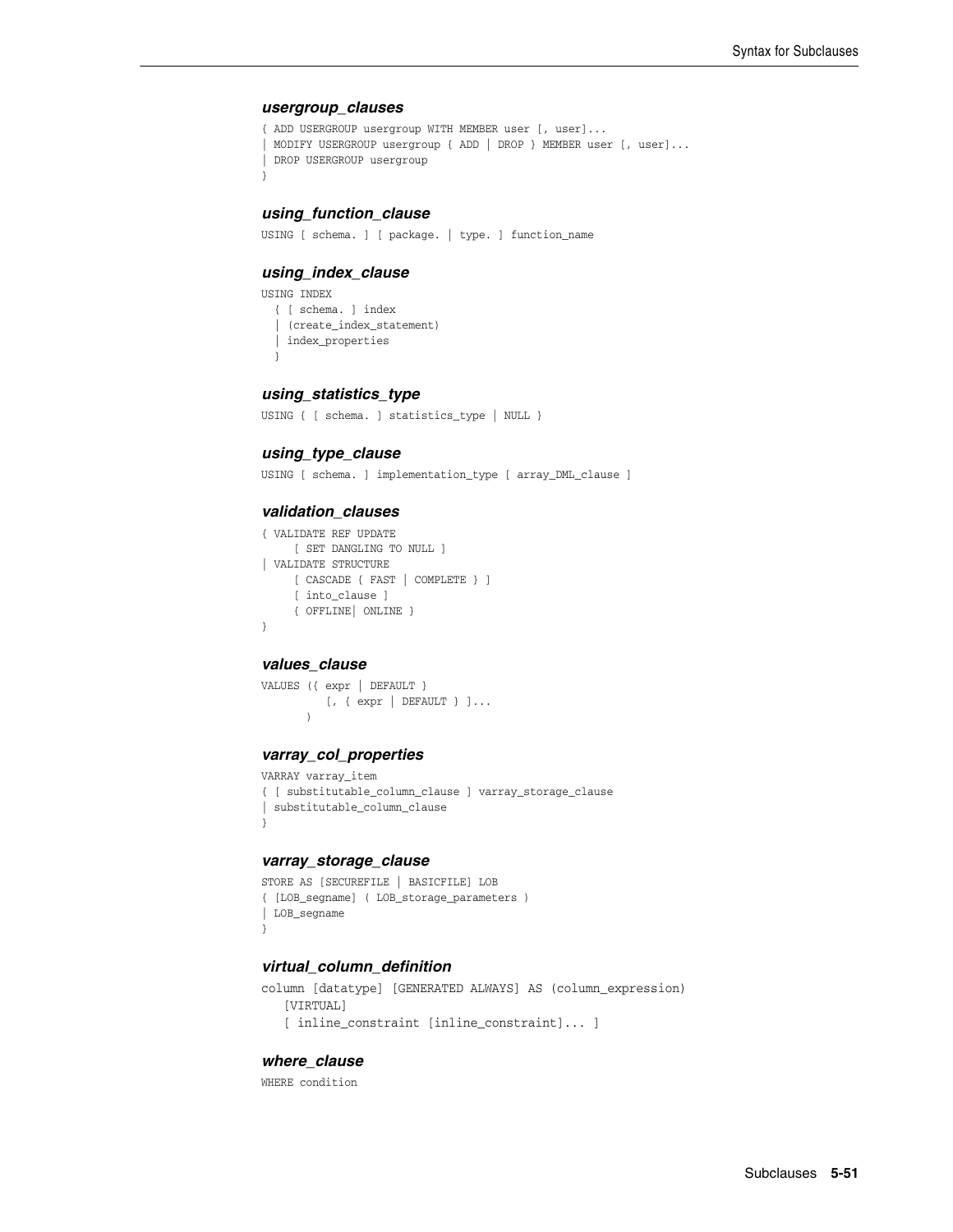#### *windowing\_clause*

```
{ ROWS | RANGE }
{ BETWEEN
  { UNBOUNDED PRECEDING
   | CURRENT ROW
   | value_expr { PRECEDING | FOLLOWING }
   } 
  AND
   { UNBOUNDED FOLLOWING
   | CURRENT ROW
   | value_expr { PRECEDING | FOLLOWING }
 }
| { UNBOUNDED PRECEDING
   | CURRENT ROW
   | value_expr PRECEDING
  }
}
```
#### *XML\_attributes\_clause*

```
XMLATTRIBUTES
  [ENTITYESCAPING | NOENTITYESCAPING]
   [SCHEMACHECK | NOSCHEMACHECK]
value_expr [ AS { c_alias | EVALNAME value_expr } ]
  [, value_expr [ AS { c_alias | EVALNAME value_expr } ]
  ]...
```
#### *XML\_namespaces\_clause*

```
XMLNAMESPACES
  ( [ string AS identifier ]
       [ [, string AS identifier ]
       ]... 
    [ DEFAULT string ]
   )
```
# *XML\_passing\_clause*

```
PASSING [ BY VALUE ] 
    expr [ AS identifier ]
      [, expr [ AS identifier ] 
       ]...
```
#### *XML\_table\_column*

```
column
     { FOR ORDINALITY 
      | datatype [ PATH string ] [ DEFAULT expr ]
      }
```
#### *XMLindex\_clause*

```
[XDB.] XMLINDEX [ local_XMLIndex_clause ]
                [ parallel_clause ]
  [ XMLIndex_parameters_clause ]
```
#### *XMLSchema\_spec*

```
 [ XMLSCHEMA XMLSchema_URL ]
ELEMENT { element | XMLSchema URL # element }
   [ ALLOW ANYSCHEMA
   | ALLOW NONSCHEMA
   | DISALLOW NONSCHEMA
   ]
```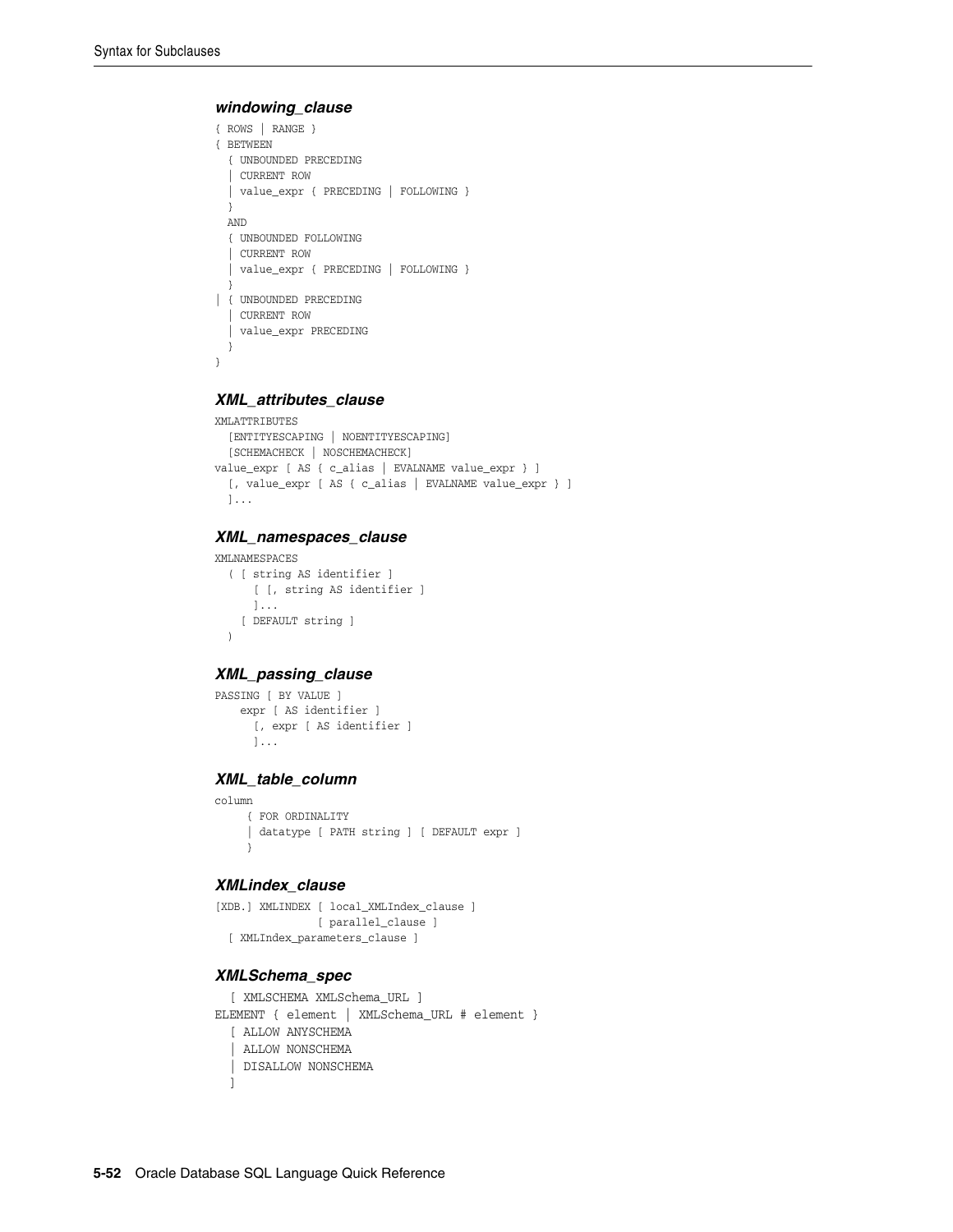#### *XMLTABLE\_options*

```
[ XML_passing_clause ]
```
[ COLUMNS XML\_table\_column [, XML\_table\_column]...]

#### *XMLType\_column\_properties*

```
XMLTYPE [ COLUMN ] column
   [ XMLType_storage ]
    [ XMLSchema_spec ]
```
# *XMLType\_storage*

```
STORE
{ AS
{ OBJECT RELATIONAL
| [SECUREFILE | BASICFILE]
   { CLOB | BINARY XML }
     [ { LOB_segname [ (LOB_parameters) ]
       | (LOB_parameters)
       }
     ]
}
| { ALL VARRAYS AS { LOBS | TABLES } }
}
```
# *XMLType\_table*

OF XMLTYPE

 [ (oject\_properties) ] [ XMLTYPE XMLType\_storage ] [ XMLSchema\_spec ] [ XMLType\_virtual\_columns ] [ ON COMMIT { DELETE | PRESERVE } ROWS ] [ OID\_clause ] [ OID\_index\_clause ] [ physical\_properties ] [ table\_properties ]

#### *XMLType\_view\_clause*

```
OF XMLTYPE [ XMLSchema_spec ]
WITH OBJECT IDENTIFIER
   { DEFAULT | ( expr [, expr ]...) }
```
#### *XMLType\_virtual\_columns*

VIRTUAL COLUMNS ( column AS (expr) [, column AS (expr) ]... )

#### *ym\_iso\_format*

```
[-] P [ years Y ] [months M] [days D]
  [T [hours H] [minutes M] [seconds [. frac_secs] S ] ]
```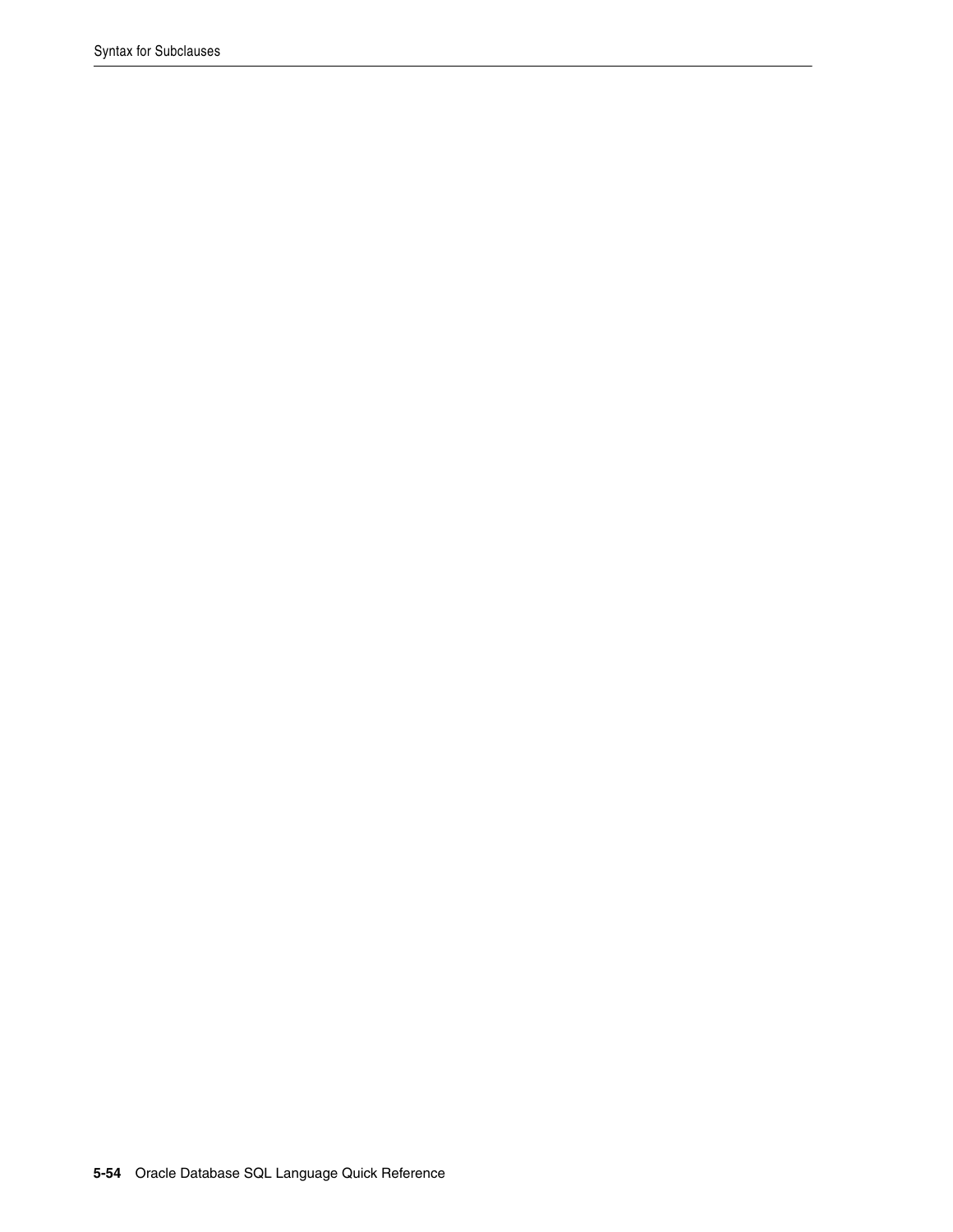# **6**

# <sup>6</sup> **Data Types**

This chapter presents data types that are recognized by Oracle and available for use within SQL.

This chapter includes the following sections:

- [Overview of Data Types](#page-106-0)
- [Oracle Built-In Data Types](#page-107-0)
- [Oracle-Supplied Data Types](#page-110-1)
- [Converting to Oracle Data Types](#page-110-0)

# <span id="page-106-0"></span>**Overview of Data Types**

A **data type** is a classification of a particular type of information or data. Each value manipulated by Oracle has a data type. The data type of a value associates a fixed set of properties with the value. These properties cause Oracle to treat values of one data type differently from values of another.

The data types recognized by Oracle are:

#### **ANSI-supported data types**

```
{ CHARACTER [VARYING] (size)
| { CHAR | NCHAR } VARYING (size)
| VARCHAR (size)
| NATIONAL { CHARACTER | CHAR }
     [VARYING] (size)
| { NUMERIC | DECIMAL | DEC }
     [ (precision [, scale ]) ]
| { INTEGER | INT | SMALLINT }
 FLOAT [ (size) ]
 | DOUBLE PRECISION
| REAL
}
```
# **Oracle built-in data types**

{ character\_datatypes | number\_datatypes | long\_and\_raw\_datatypes | datetime\_datatypes | large\_object\_datatypes | rowid\_datatypes

#### **Oracle-supplied data types**

{ any\_types

}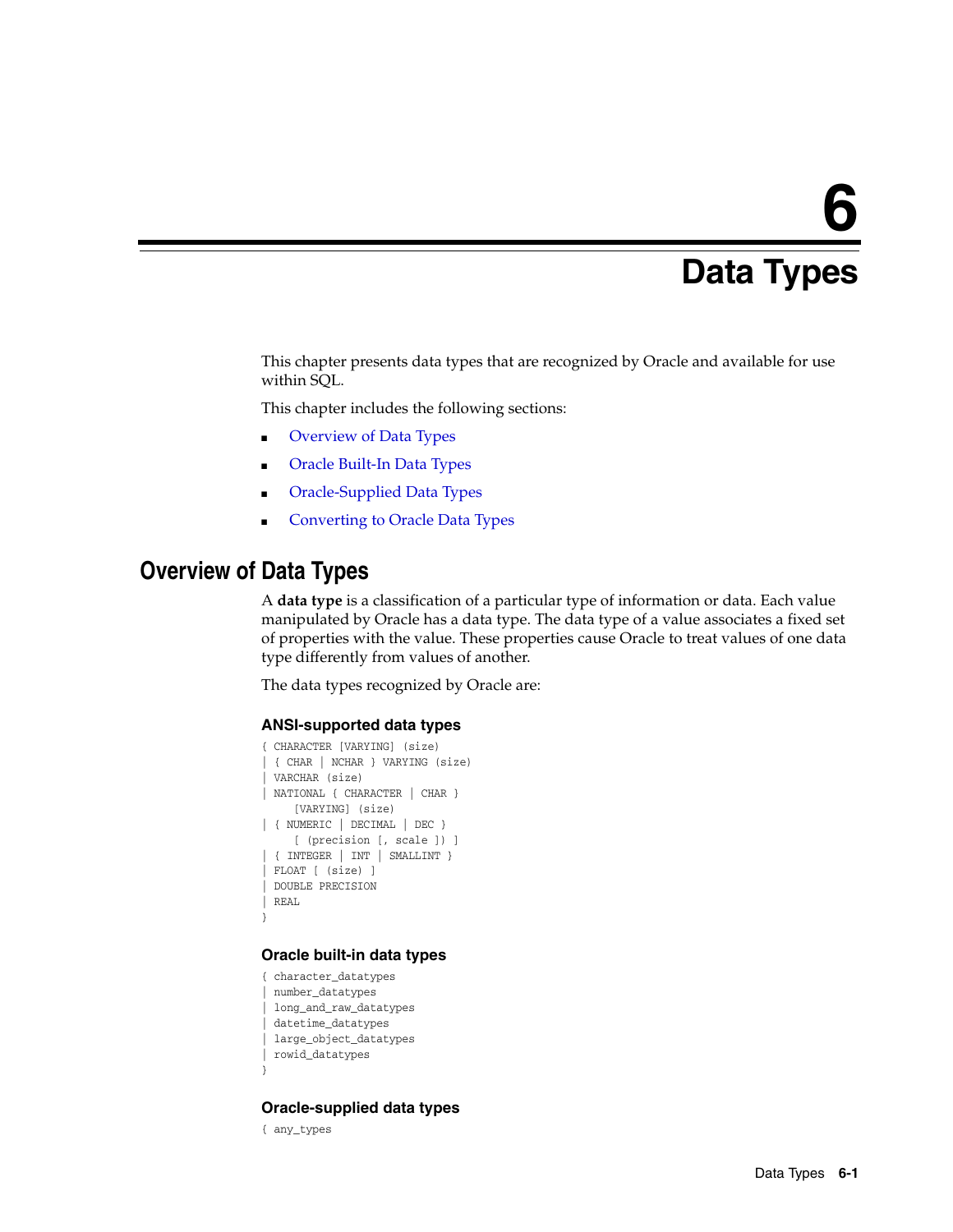```
| XML_types
 | spatial_types
| media_types
| expression_filter_type
}
```
#### **User-defined data types**

User-defined data types use Oracle built-in data types and other user-defined data types to model the structure and behavior of data in applications.

**See Also:** Data types in *Oracle Database SQL Language Reference*

# <span id="page-107-0"></span>**Oracle Built-In Data Types**

This section describes the kinds of Oracle built-in data types.

#### *character\_datatypes*

```
{ CHAR [ (size [ BYTE | CHAR ]) ]
| VARCHAR2 (size [ BYTE | CHAR ])
| NCHAR [ (size) ]
| NVARCHAR2 (size)
}
```
#### *datetime\_datatypes*

```
{ DATE
| TIMESTAMP [ (fractional_seconds_precision) ]
    [ WITH [ LOCAL ] TIME ZONE ])
| INTERVAL YEAR [ (year_precision) ] TO MONTH
| INTERVAL DAY [ (day_precision) ] TO SECOND
     [ (fractional_seconds_precision) ]
}
```
# *large\_object\_datatypes*

```
{ BLOB | CLOB | NCLOB | BFILE }
```
#### *long\_and\_raw\_datatypes*

```
{ LONG | LONG RAW | RAW (size) }
```
#### *number\_datatypes*

```
{ NUMBER [ (precision [, scale ]) ]
| FLOAT [ (precision) ]
| BINARY_FLOAT
| BINARY_DOUBLE
}
```
#### *rowid\_datatypes*

{ ROWID | UROWID [ (size) ] }

The codes listed for the data types are used internally by Oracle Database. The data type code of a column or object attribute is returned by the DUMP function.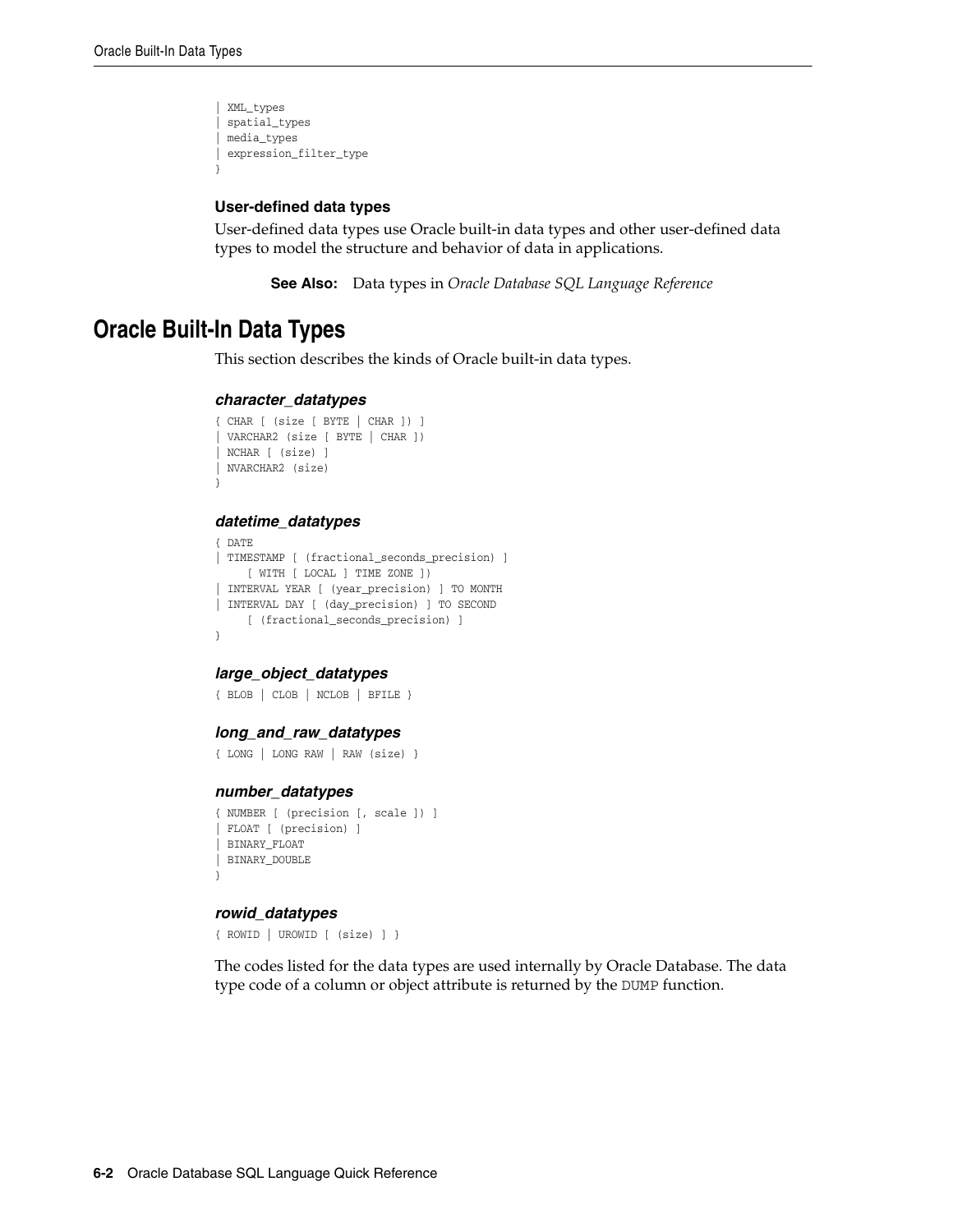| Code | Data Type                                           | <b>Description</b>                                                                                                                                                                                                                                                                                                                                                                                                                                                                                                                                                                                                                                                       |
|------|-----------------------------------------------------|--------------------------------------------------------------------------------------------------------------------------------------------------------------------------------------------------------------------------------------------------------------------------------------------------------------------------------------------------------------------------------------------------------------------------------------------------------------------------------------------------------------------------------------------------------------------------------------------------------------------------------------------------------------------------|
| 1    | VARCHAR2(size[BYTE   CHAR])                         | Variable-length character string having maximum length size<br>bytes or characters. Maximum size is 4000 bytes or characters,<br>and minimum is 1 byte or 1 character. You must specify $size$ for<br>VARCHAR2.                                                                                                                                                                                                                                                                                                                                                                                                                                                          |
|      |                                                     | BYTE indicates that the column will have byte length semantics.<br>CHAR indicates that the column will have character semantics.                                                                                                                                                                                                                                                                                                                                                                                                                                                                                                                                         |
| 1    | NVARCHAR2(size)                                     | Variable-length Unicode character string having maximum<br>length $size$ characters. The number of bytes can be up to two<br>times size for AL16UTF16 encoding and three times size for<br>UTF8 encoding. Maximum $size$ is determined by the national<br>character set definition, with an upper limit of 4000 bytes. You<br>must specify size for NVARCHAR2.                                                                                                                                                                                                                                                                                                           |
| 2    | NUMBER $[(p[, s])]$                                 | Number having precision $p$ and scale $s$ . The precision $p$ can<br>range from 1 to 38. The scale s can range from -84 to 127. Both<br>precision and scale are in decimal digits. A NUMBER value<br>requires from 1 to 22 bytes.                                                                                                                                                                                                                                                                                                                                                                                                                                        |
| 2    | FLOAT [(p)]                                         | A subtype of the NUMBER data type having precision $p$ . A FLOAT<br>value is represented internally as NUMBER. The precision $p$ can<br>range from 1 to 126 binary digits. A FLOAT value requires from 1<br>to 22 bytes.                                                                                                                                                                                                                                                                                                                                                                                                                                                 |
| 8    | <b>LONG</b>                                         | Character data of variable length up to 2 gigabytes, or $2^{31}$ -1<br>bytes. Provided for backward compatibility.                                                                                                                                                                                                                                                                                                                                                                                                                                                                                                                                                       |
| 12   | DATE                                                | Valid date range from January 1, 4712 BC, to December 31, 9999<br>AD. The default format is determined explicitly by the NLS_<br>DATE_FORMAT parameter or implicitly by the NLS_TERRITORY<br>parameter. The size is fixed at 7 bytes. This data type contains<br>the datetime fields YEAR, MONTH, DAY, HOUR, MINUTE, and<br>SECOND. It does not have fractional seconds or a time zone.                                                                                                                                                                                                                                                                                  |
| 21   | BINARY_FLOAT                                        | 32-bit floating point number. This data type requires 4 bytes.                                                                                                                                                                                                                                                                                                                                                                                                                                                                                                                                                                                                           |
| 22   | BINARY_DOUBLE                                       | 64-bit floating point number. This data type requires 8 bytes.                                                                                                                                                                                                                                                                                                                                                                                                                                                                                                                                                                                                           |
| 180  | TIMESTAMP [(fractional_<br>seconds_precision)]      | Year, month, and day values of date, as well as hour, minute,<br>and second values of time, where fractional_seconds_<br>precision is the number of digits in the fractional part of the<br>SECOND datetime field. Accepted values of fractional_<br>seconds_precision are 0 to 9. The default is 6. The default<br>format is determined explicitly by the NLS_DATE_FORMAT<br>parameter or implicitly by the NLS_TERRITORY parameter. The<br>sizes varies from 7 or 11 bytes, depending on the precision. This<br>data type contains the datetime fields YEAR, MONTH, DAY, HOUR,<br>MINUTE, and SECOND. It contains fractional seconds but does<br>not have a time zone. |
| 181  | TIMESTAMP [(fractional_<br>seconds)] WITH TIME ZONE | All values of TIMESTAMP as well as time zone displacement<br>value, where fractional_seconds_precision is the<br>number of digits in the fractional part of the SECOND datetime<br>field. Accepted values are 0 to 9. The default is 6. The default<br>format is determined explicitly by the NLS_DATE_FORMAT<br>parameter or implicitly by the NLS_TERRITORY parameter. The<br>size is fixed at 13 bytes. This data type contains the datetime<br>fields YEAR, MONTH, DAY, HOUR, MINUTE, SECOND, TIMEZONE<br>HOUR, and TIMEZONE_MINUTE. It has fractional seconds and an<br>explicit time zone.                                                                         |

#### *Table 6–1 Built-in Data Type Summary*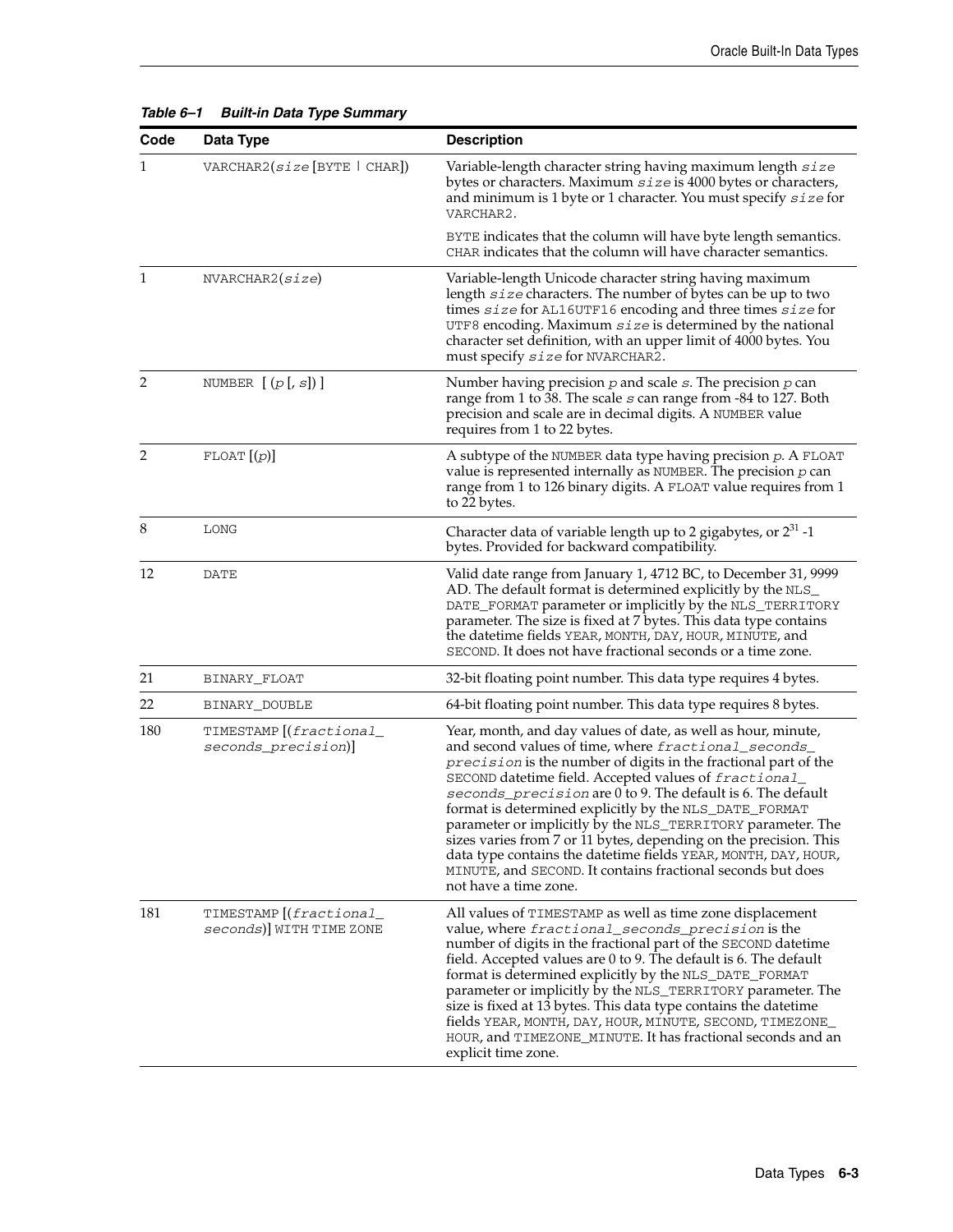| Code | Data Type                                                 | <b>Description</b>                                                                                                                                                                                                                                                                                                                      |
|------|-----------------------------------------------------------|-----------------------------------------------------------------------------------------------------------------------------------------------------------------------------------------------------------------------------------------------------------------------------------------------------------------------------------------|
| 231  | TIMESTAMP [(fractional_<br>seconds) WITH LOCAL TIME ZONE  | All values of TIMESTAMP WITH TIME ZONE, with the following<br>exceptions:                                                                                                                                                                                                                                                               |
|      |                                                           | Data is normalized to the database time zone when it is<br>stored in the database.                                                                                                                                                                                                                                                      |
|      |                                                           | When the data is retrieved, users see the data in the session<br>time zone.                                                                                                                                                                                                                                                             |
|      |                                                           | The default format is determined explicitly by the NLS_DATE_<br>FORMAT parameter or implicitly by the NLS_TERRITORY<br>parameter. The sizes varies from 7 or 11 bytes, depending on the<br>precision.                                                                                                                                   |
| 182  | INTERVAL YEAR [(year_<br>precision)] TO MONTH             | Stores a period of time in years and months, where year<br>precision is the number of digits in the YEAR datetime field.<br>Accepted values are 0 to 9. The default is 2. The size is fixed at 5<br>bytes.                                                                                                                              |
| 183  | INTERVAL DAY [(day_precision)]<br>TO SECOND [(fractional_ | Stores a period of time in days, hours, minutes, and seconds,<br>where                                                                                                                                                                                                                                                                  |
|      | seconds)]                                                 | <i>day_precision</i> is the maximum number of digits in the<br>$\blacksquare$<br>DAY datetime field. Accepted values are 0 to 9. The default<br>is 2.                                                                                                                                                                                   |
|      |                                                           | fractional_seconds_precision is the number of<br>$\blacksquare$<br>digits in the fractional part of the SECOND field. Accepted<br>values are 0 to 9. The default is 6.                                                                                                                                                                  |
|      |                                                           | The size is fixed at 11 bytes.                                                                                                                                                                                                                                                                                                          |
| 23   | RAW(size)                                                 | Raw binary data of length size bytes. Maximum size is 2000<br>bytes. You must specify size for a RAW value.                                                                                                                                                                                                                             |
| 24   | LONG RAW                                                  | Raw binary data of variable length up to 2 gigabytes.                                                                                                                                                                                                                                                                                   |
| 69   | ROWID                                                     | Base 64 string representing the unique address of a row in its<br>table. This data type is primarily for values returned by the<br>ROWID pseudocolumn.                                                                                                                                                                                  |
| 208  | UROWID $[(size)]$                                         | Base 64 string representing the logical address of a row of an<br>index-organized table. The optional $size$ is the size of a column<br>of type UROWID. The maximum size and default is 4000 bytes.                                                                                                                                     |
| 96   | CHAR $[(size [BYTE   CHAR])]$                             | Fixed-length character data of length size bytes or characters.<br>Maximum size is 2000 bytes or characters. Default and<br>minimum size is 1 byte.                                                                                                                                                                                     |
|      |                                                           | BYTE and CHAR have the same semantics as for VARCHAR2.                                                                                                                                                                                                                                                                                  |
| 96   | NCHAR[(size)]                                             | Fixed-length character data of length size characters. The<br>number of bytes can be up to two times size for AL16UTF16<br>encoding and three times size for UTF8 encoding. Maximum<br>size is determined by the national character set definition, with<br>an upper limit of 2000 bytes. Default and minimum $size$ is 1<br>character. |
| 112  | CLOB                                                      | A character large object containing single-byte or multibyte<br>characters. Both fixed-width and variable-width character sets<br>are supported, both using the database character set. Maximum<br>size is (4 gigabytes - 1) * (database block size).                                                                                   |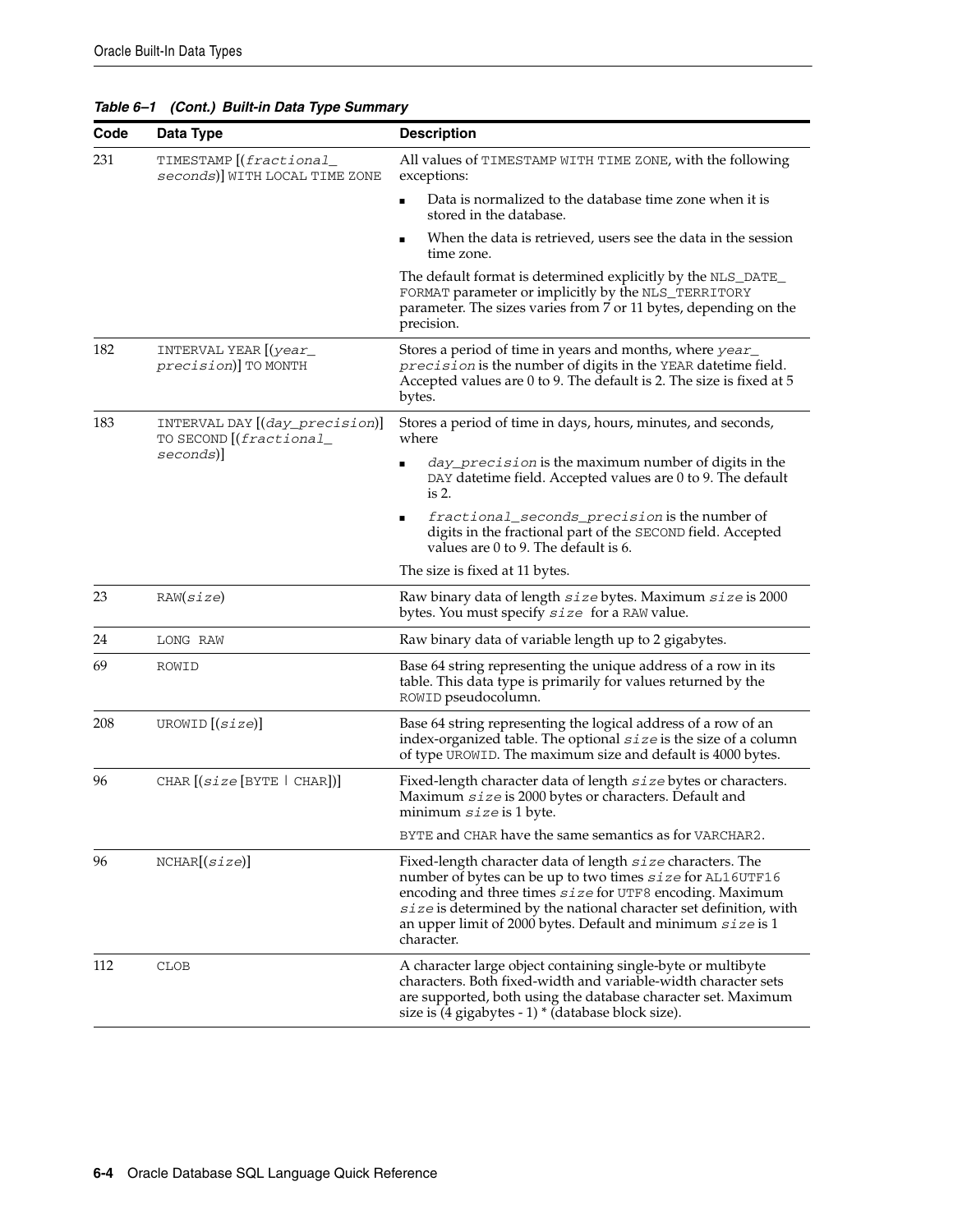| Code | Data Type    | <b>Description</b>                                                                                                                                                                                                                                                                   |
|------|--------------|--------------------------------------------------------------------------------------------------------------------------------------------------------------------------------------------------------------------------------------------------------------------------------------|
| 112  | <b>NCLOB</b> | A character large object containing Unicode characters. Both<br>fixed-width and variable-width character sets are supported,<br>both using the database national character set. Maximum size is<br>(4 gigabytes - 1) * (database block size). Stores national character<br>set data. |
| 113  | <b>BLOB</b>  | A binary large object. Maximum size is (4 gigabytes - 1) *<br>(database block size).                                                                                                                                                                                                 |
| 114  | <b>BFILE</b> | Contains a locator to a large binary file stored outside the<br>database. Enables byte stream I/O access to external LOBs<br>residing on the database server. Maximum size is 4 gigabytes.                                                                                           |

*Table 6–1 (Cont.) Built-in Data Type Summary*

<span id="page-110-3"></span>**See Also:** Data types in *Oracle Database SQL Language Reference*

# **Oracle-Supplied Data Types**

This section shows the syntax for the Oracle-supplied data types.

#### <span id="page-110-1"></span>*any\_types*

{ SYS.AnyData | SYS.AnyType | SYS.AnyDataSet }

#### <span id="page-110-7"></span>*XML\_types*

{ XMLType | URIType }

#### <span id="page-110-6"></span>*spatial\_types*

{ SDO\_Geometry | SDO\_Topo\_Geometry |SDO\_GeoRaster }

#### <span id="page-110-5"></span>*media\_types*

{ ORDAudio | ORDImage | ORDVideo | ORDDoc | ORDDicom | still\_image\_object\_types

#### <span id="page-110-4"></span>*expression\_filter\_type*

Expression

}

# <span id="page-110-2"></span>**Converting to Oracle Data Types**

<span id="page-110-0"></span>SQL statements that create tables and clusters can also use ANSI data types and data types from the IBM products SQL/DS and DB2. Oracle recognizes the ANSI or IBM data type name that differs from the Oracle data type name, records it as the name of the data type of the column, and then stores the column data in an Oracle data type based on the conversions shown in the following table.

*Table 6–2 ANSI Data Types Converted to Oracle Data Types*

| <b>ANSI SQL Data Type</b> | <b>Oracle Data Type</b> |
|---------------------------|-------------------------|
| CHARACTER(n)              | CHAR(n)                 |
| CHAR(n)                   |                         |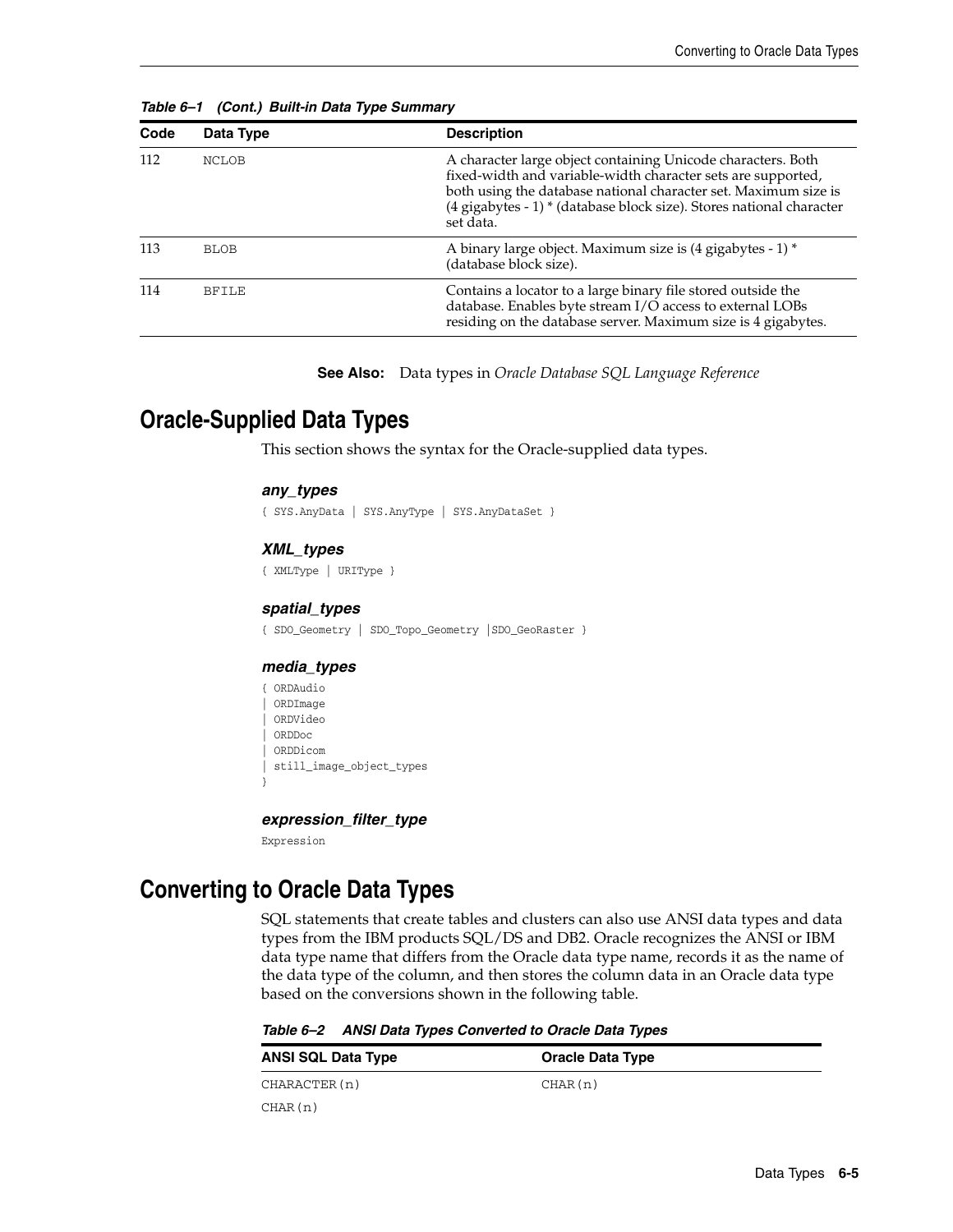| <b>ANSI SQL Data Type</b>                    | <b>Oracle Data Type</b> |
|----------------------------------------------|-------------------------|
| CHARACTER VARYING (n)                        | VARCHAR2 (n)            |
| CHAR VARYING (n)                             |                         |
| NATIONAL CHARACTER (n)                       | NCHAR(n)                |
| NATIONAL CHAR(n)                             |                         |
| NCHAR(n)                                     |                         |
| NATIONAL CHARACTER VARYING (n) NVARCHAR2 (n) |                         |
| NATIONAL CHAR VARYING (n)                    |                         |
| NCHAR VARYING (n)                            |                         |
| NUMERIC $[$ $(p, s)$ $]$                     | NUMBER $(p, s)$         |
| DECIMAL $[$ (p, s)] (Note 1)                 |                         |
| <b>INTEGER</b>                               | NUMBER (38)             |
| INT                                          |                         |
| SMALLINT                                     |                         |
| FLOAT (Note 2)                               | FLOAT (126)             |
| DOUBLE PRECISION (Note 3)                    | FLOAT(126)              |
| REAL (Note 4)                                | FLOAT(63)               |

*Table 6–2 (Cont.) ANSI Data Types Converted to Oracle Data Types*

#### **Notes:**

- **1.** The NUMERIC and DECIMAL data types can specify only fixed-point numbers. For those data types, the scale (s) defaults to 0.
- **2.** The FLOAT data type is a floating-point number with a binary precision b. The default precision for this data type is 126 binary, or 38 decimal.
- **3.** The DOUBLE PRECISION data type is a floating-point number with binary precision 126.
- **4.** The REAL data type is a floating-point number with a binary precision of 63, or 18 decimal.

<span id="page-111-1"></span><span id="page-111-0"></span>Do not define columns with the following SQL/DS and DB2 data types, because they have no corresponding Oracle data type:

- **GRAPHIC**
- LONG VARGRAPHIC
- VARGRAPHIC
- **TIME**

Note that data of type TIME can also be expressed as Oracle datetime data.

**See Also:** Data types in *Oracle Database SQL Language Reference*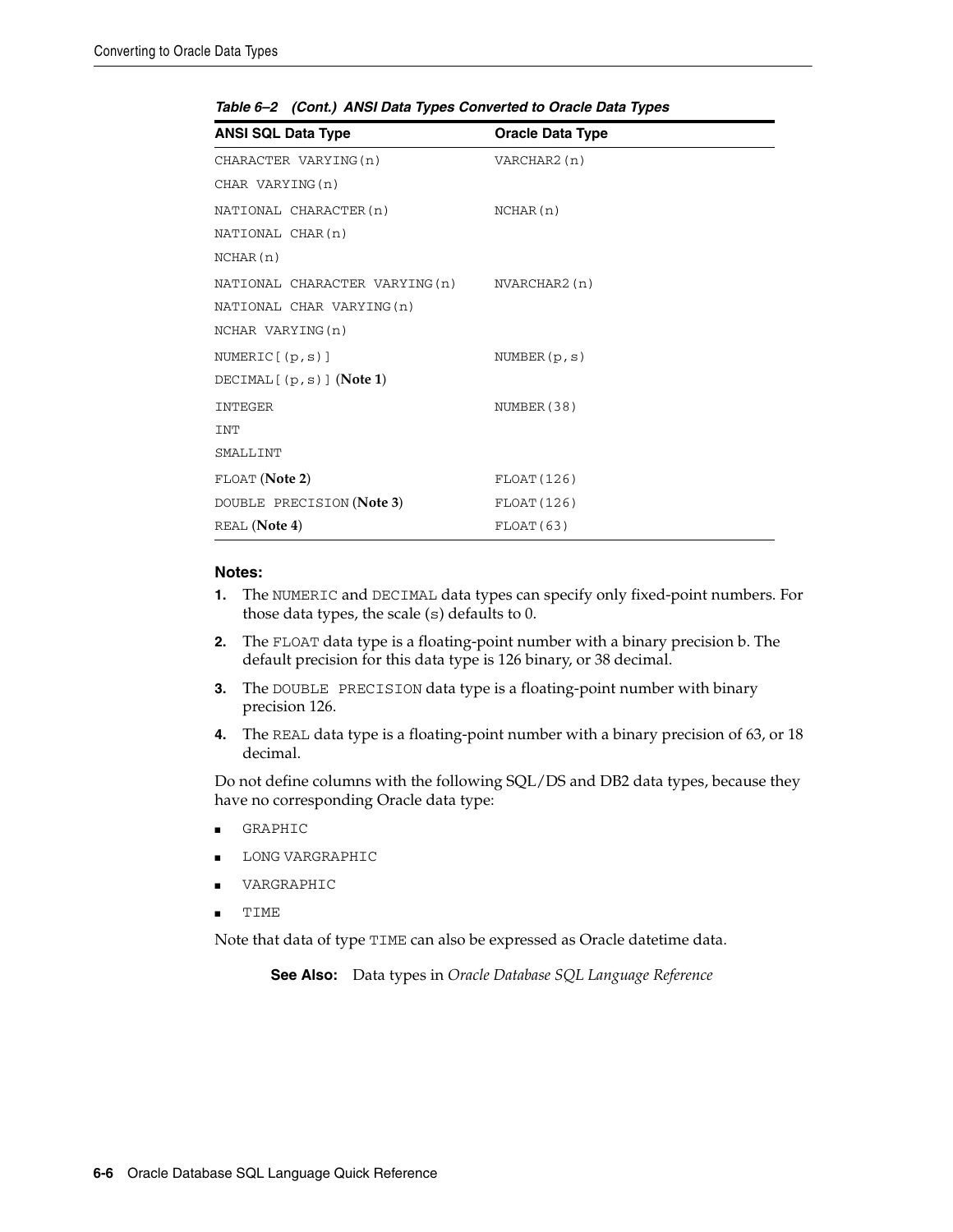# **7**

# <sup>7</sup> **Format Models**

This chapter presents the format models for datetime and number data stored in character strings.

This chapter includes the following sections:

- [Overview of Format Models](#page-112-0)
- [Number Format Models](#page-112-1)
- [Datetime Format Models](#page-114-0)

# <span id="page-112-2"></span><span id="page-112-0"></span>**Overview of Format Models**

A format model is a character literal that describes the format of DATETIME or NUMBER data stored in a character string. When you convert a character string into a datetime or number, a format model tells Oracle how to interpret the string.

**See Also:** Format Models in *Oracle Database SQL Language Reference*

# <span id="page-112-1"></span>**Number Format Models**

You can use number format models:

- In the TO\_CHAR function to translate a value of NUMBER data type to VARCHAR2 data type
- In the TO\_NUMBER function to translate a value of CHAR or VARCHAR2 data type to NUMBER data type

#### <span id="page-112-3"></span>**Number Format Elements**

A number format model is composed of one or more number format elements. The following table lists the elements of a number format model.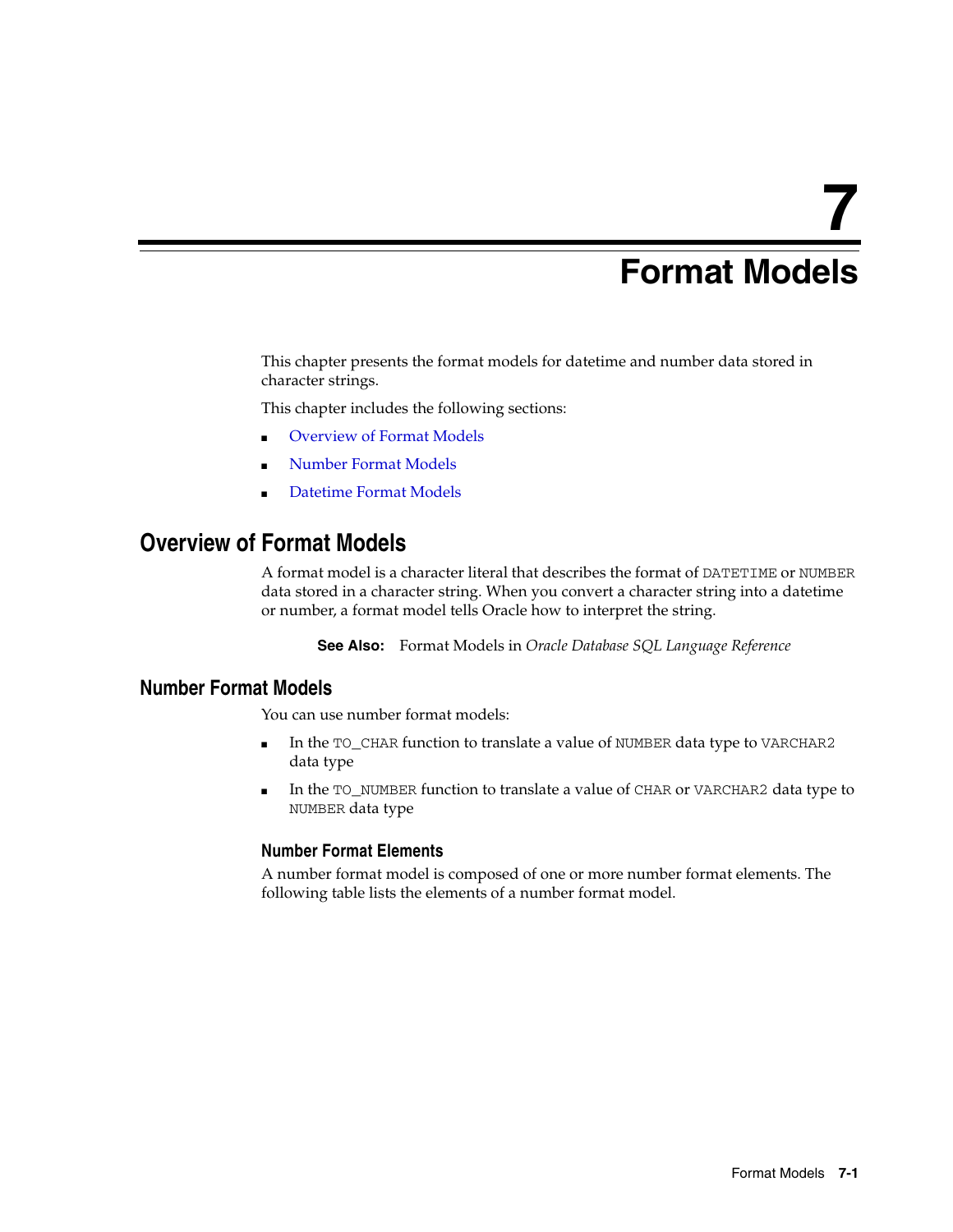*Table 7–1 Number Format Elements*

<span id="page-113-4"></span><span id="page-113-3"></span><span id="page-113-2"></span><span id="page-113-1"></span><span id="page-113-0"></span>

| <b>Element</b> | <b>Example</b> | <b>Description</b>                                                                                                                                                                                                                                   |
|----------------|----------------|------------------------------------------------------------------------------------------------------------------------------------------------------------------------------------------------------------------------------------------------------|
| , (comma)      | 9,999          | Returns a comma in the specified position. You can specify multiple commas in a<br>number format model.                                                                                                                                              |
|                |                | <b>Restrictions:</b>                                                                                                                                                                                                                                 |
|                |                | A comma element cannot begin a number format model.                                                                                                                                                                                                  |
|                |                | A comma cannot appear to the right of a decimal character or period in a<br>number format model.                                                                                                                                                     |
| . (period)     | 99.99          | Returns a decimal point, which is a period (.) in the specified position.                                                                                                                                                                            |
|                |                | Restriction: You can specify only one period in a number format model.                                                                                                                                                                               |
| \$             | \$9999         | Returns value with a leading dollar sign.                                                                                                                                                                                                            |
| 0              | 0999           | Returns leading zeros.                                                                                                                                                                                                                               |
|                | 9990           | Returns trailing zeros.                                                                                                                                                                                                                              |
| 9              | 9999           | Returns value with the specified number of digits with a leading space if positive<br>or with a leading minus if negative. Leading zeros are blank, except for a zero<br>value, which returns a zero for the integer part of the fixed-point number. |
| B              | B9999          | Returns blanks for the integer part of a fixed-point number when the integer part<br>is zero (regardless of zeros in the format model).                                                                                                              |
| C              | C999           | Returns in the specified position the ISO currency symbol (the current value of the<br>NLS_ISO_CURRENCY parameter).                                                                                                                                  |
| D              | 99D99          | Returns in the specified position the decimal character, which is the current value<br>of the NLS_NUMERIC_CHARACTER parameter. The default is a period (.).                                                                                          |
|                |                | Restriction: You can specify only one decimal character in a number format model.                                                                                                                                                                    |
| <b>EEEE</b>    | 9.9EEEE        | Returns a value using in scientific notation.                                                                                                                                                                                                        |
| G              | 9G999          | Returns in the specified position the group separator (the current value of the<br>NLS_NUMERIC_CHARACTER parameter). You can specify multiple group<br>separators in a number format model.                                                          |
|                |                | <b>Restriction:</b> A group separator cannot appear to the right of a decimal character or<br>period in a number format model.                                                                                                                       |
| L              | L999           | Returns in the specified position the local currency symbol (the current value of<br>the NLS_CURRENCY parameter).                                                                                                                                    |
| МІ             | 9999MI         | Returns negative value with a trailing minus sign (-).                                                                                                                                                                                               |
|                |                | Returns positive value with a trailing blank.                                                                                                                                                                                                        |
|                |                | <b>Restriction:</b> The MI format element can appear only in the last position of a<br>number format model.                                                                                                                                          |
| <b>PR</b>      | 9999PR         | Returns negative value in <angle brackets="">.</angle>                                                                                                                                                                                               |
|                |                | Returns positive value with a leading and trailing blank.                                                                                                                                                                                            |
|                |                | Restriction: The PR format element can appear only in the last position of a<br>number format model.                                                                                                                                                 |
| RN             | RN             | Returns a value as Roman numerals in uppercase.                                                                                                                                                                                                      |
| rn             | rn             | Returns a value as Roman numerals in lowercase.                                                                                                                                                                                                      |
|                |                | Value can be an integer between 1 and 3999.                                                                                                                                                                                                          |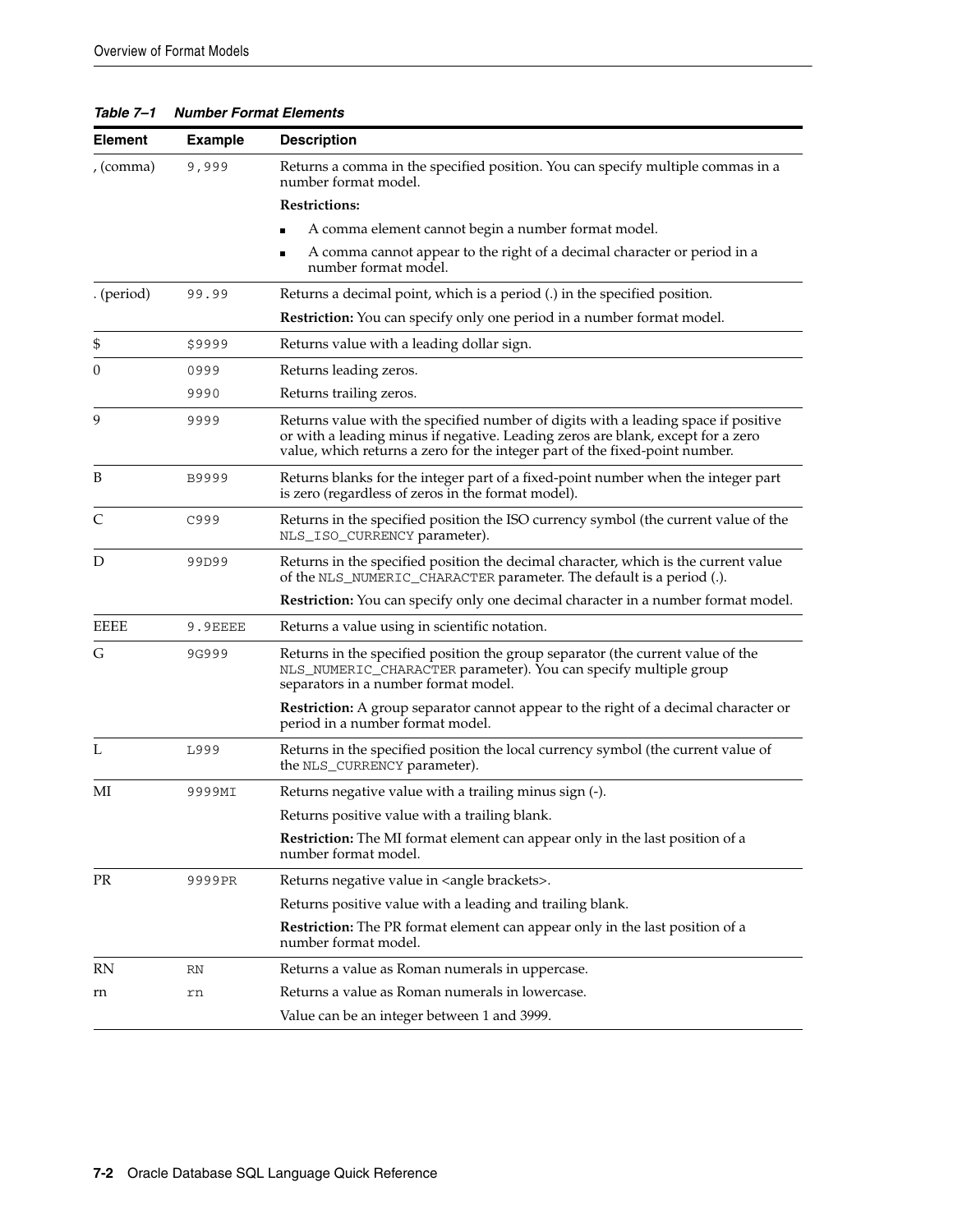| <b>Element</b> | <b>Example</b> | <b>Description</b>                                                                                                                                                                                                               |  |
|----------------|----------------|----------------------------------------------------------------------------------------------------------------------------------------------------------------------------------------------------------------------------------|--|
| S              | S9999          | Returns negative value with a leading minus sign (-).                                                                                                                                                                            |  |
|                |                | Returns positive value with a leading plus sign $(+)$ .                                                                                                                                                                          |  |
|                | 9999S          | Returns negative value with a trailing minus sign (-).                                                                                                                                                                           |  |
|                |                | Returns positive value with a trailing plus sign $(+)$ .                                                                                                                                                                         |  |
|                |                | <b>Restriction:</b> The S format element can appear only in the first or last position of a<br>number format model.                                                                                                              |  |
| <b>TM</b>      | TМ             | The text minimum number format model returns (in decimal output) the smallest<br>number of characters possible. This element is case insensitive.                                                                                |  |
|                |                | The default is TM9, which returns the number in fixed notation unless the output<br>exceeds 64 characters. If the output exceeds 64 characters, then Oracle Database<br>automatically returns the number in scientific notation. |  |
|                |                | <b>Restrictions:</b>                                                                                                                                                                                                             |  |
|                |                | You cannot precede this element with any other element.<br>$\blacksquare$                                                                                                                                                        |  |
|                |                | You can follow this element only with one 9 or one E (or e), but not with any<br>п<br>combination of these. The following statement returns an error:                                                                            |  |
|                |                | SELECT TO CHAR(1234, 'TM9e') FROM DUAL;                                                                                                                                                                                          |  |
| U              | U9999          | Returns in the specified position the Euro (or other) dual currency symbol,<br>determined by the current value of the NLS_DUAL_CURRENCY parameter.                                                                               |  |
| V              | 999V99         | Returns a value multiplied by $10^n$ (and if necessary, round it up), where <i>n</i> is the<br>number of 9's after the V.                                                                                                        |  |
| X              | <b>XXXX</b>    | Returns the hexadecimal value of the specified number of digits. If the specified                                                                                                                                                |  |
|                | <b>XXXX</b>    | number is not an integer, then Oracle Database rounds it to an integer.                                                                                                                                                          |  |
|                |                | <b>Restrictions:</b>                                                                                                                                                                                                             |  |
|                |                | This element accepts only positive values or 0. Negative values return an<br>п<br>error.                                                                                                                                         |  |
|                |                | You can precede this element only with 0 (which returns leading zeroes) or<br>$\blacksquare$<br>FM. Any other elements return an error. If you specify neither 0 nor FM with<br>X, then the return always has one leading blank. |  |

*Table 7–1 (Cont.) Number Format Elements*

<span id="page-114-1"></span>**See Also:** Number Format Models in *Oracle Database SQL Language Reference*

# <span id="page-114-3"></span><span id="page-114-2"></span><span id="page-114-0"></span>**Datetime Format Models**

You can use datetime format models:

- In the TO\_CHAR, TO\_DATE, TO\_TIMESTAMP, TO\_TIMESTAMP\_TZ, TO\_ YMINTERVAL, and TO\_DSINTERVAL datetime functions to translate a character string that is in a format other than the default datetime format into a DATETIME value
- In the TO\_CHAR function to translate a DATETIME value that is in a format other than the default datetime format into a character string

#### **Datetime Format Elements**

A datetime format model is composed of one or more datetime format elements. The following table lists the elements of a date format model.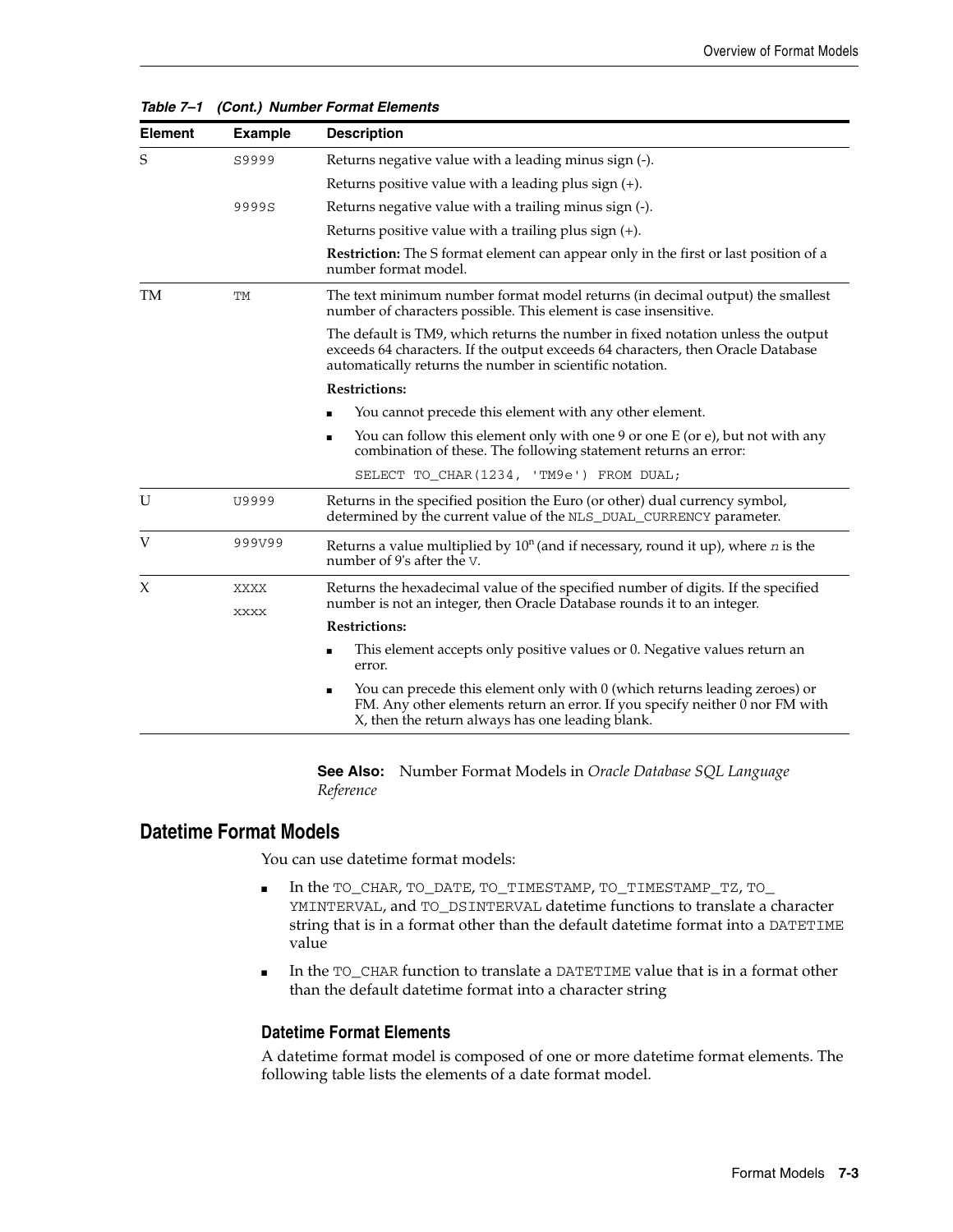#### *Table 7–2 Datetime Format Elements*

<span id="page-115-1"></span><span id="page-115-0"></span>

| <b>Element</b>       | $TO^*$<br>datetime<br>functions? | <b>Description</b>                                                                                                                                                                                                                                                                                                                                                                                                                                                                                                                                  |
|----------------------|----------------------------------|-----------------------------------------------------------------------------------------------------------------------------------------------------------------------------------------------------------------------------------------------------------------------------------------------------------------------------------------------------------------------------------------------------------------------------------------------------------------------------------------------------------------------------------------------------|
| ĭ                    | Yes                              | Punctuation and quoted text is reproduced in the result.                                                                                                                                                                                                                                                                                                                                                                                                                                                                                            |
| "text"<br>AD<br>A.D. | Yes                              | AD indicator with or without periods.                                                                                                                                                                                                                                                                                                                                                                                                                                                                                                               |
| AΜ<br>A.M.           | Yes                              | Meridian indicator with or without periods.                                                                                                                                                                                                                                                                                                                                                                                                                                                                                                         |
| BC<br>B.C.           | Yes                              | BC indicator with or without periods.                                                                                                                                                                                                                                                                                                                                                                                                                                                                                                               |
| CC<br>SCC            |                                  | Century.<br>If the last 2 digits of a 4-digit year are between 01 and 99 (inclusive), then the<br>century is one greater than the first 2 digits of that year.                                                                                                                                                                                                                                                                                                                                                                                      |
|                      |                                  | If the last 2 digits of a 4-digit year are 00, then the century is the same as the first<br>٠<br>2 digits of that year.                                                                                                                                                                                                                                                                                                                                                                                                                             |
|                      |                                  | For example, 2002 returns 21; 2000 returns 20.                                                                                                                                                                                                                                                                                                                                                                                                                                                                                                      |
| D                    | Yes                              | Day of week (1-7). This element depends on the NLS territory of the session.                                                                                                                                                                                                                                                                                                                                                                                                                                                                        |
| DAY                  | Yes                              | Name of day.                                                                                                                                                                                                                                                                                                                                                                                                                                                                                                                                        |
| DD                   | Yes                              | Day of month $(1-31)$ .                                                                                                                                                                                                                                                                                                                                                                                                                                                                                                                             |
| DDD                  | Yes                              | Day of year $(1-366)$ .                                                                                                                                                                                                                                                                                                                                                                                                                                                                                                                             |
| DL                   | Yes                              | Returns a value in the long date format, which is an extension of Oracle Database's<br>DATE format, determined by the current value of the NLS_DATE_FORMAT<br>parameter. Makes the appearance of the date components (day name, month<br>number, and so forth) depend on the NLS_TERRITORY and NLS_LANGUAGE<br>parameters. For example, in the AMERICAN_AMERICA locale, this is equivalent to<br>specifying the format 'fmDay, Month dd, yyyy'. In the GERMAN_GERMANY locale,<br>it is equivalent to specifying the format 'fmDay, dd. Month yyyy'. |
|                      |                                  | <b>Restriction:</b> You can specify this format only with the TS element, separated by<br>white space.                                                                                                                                                                                                                                                                                                                                                                                                                                              |
| DS                   | Yes                              | Returns a value in the short date format. Makes the appearance of the date<br>components (day name, month number, and so forth) depend on the NLS_<br>TERRITORY and NLS_LANGUAGE parameters. For example, in the AMERICAN_<br>AMERICA locale, this is equivalent to specifying the format 'MM/DD/RRRR'. In the<br>ENGLISH_UNITED_KINGDOM locale, it is equivalent to specifying the format<br>'DD/MM/RRRR'.                                                                                                                                         |
|                      |                                  | <b>Restriction:</b> You can specify this format only with the TS element, separated by<br>white space.                                                                                                                                                                                                                                                                                                                                                                                                                                              |
| DY                   | Yes                              | Abbreviated name of day.                                                                                                                                                                                                                                                                                                                                                                                                                                                                                                                            |
| Ε                    | Yes                              | Abbreviated era name (Japanese Imperial, ROC Official, and Thai Buddha<br>calendars).                                                                                                                                                                                                                                                                                                                                                                                                                                                               |
| EΕ                   | Yes                              | Full era name (Japanese Imperial, ROC Official, and Thai Buddha calendars).                                                                                                                                                                                                                                                                                                                                                                                                                                                                         |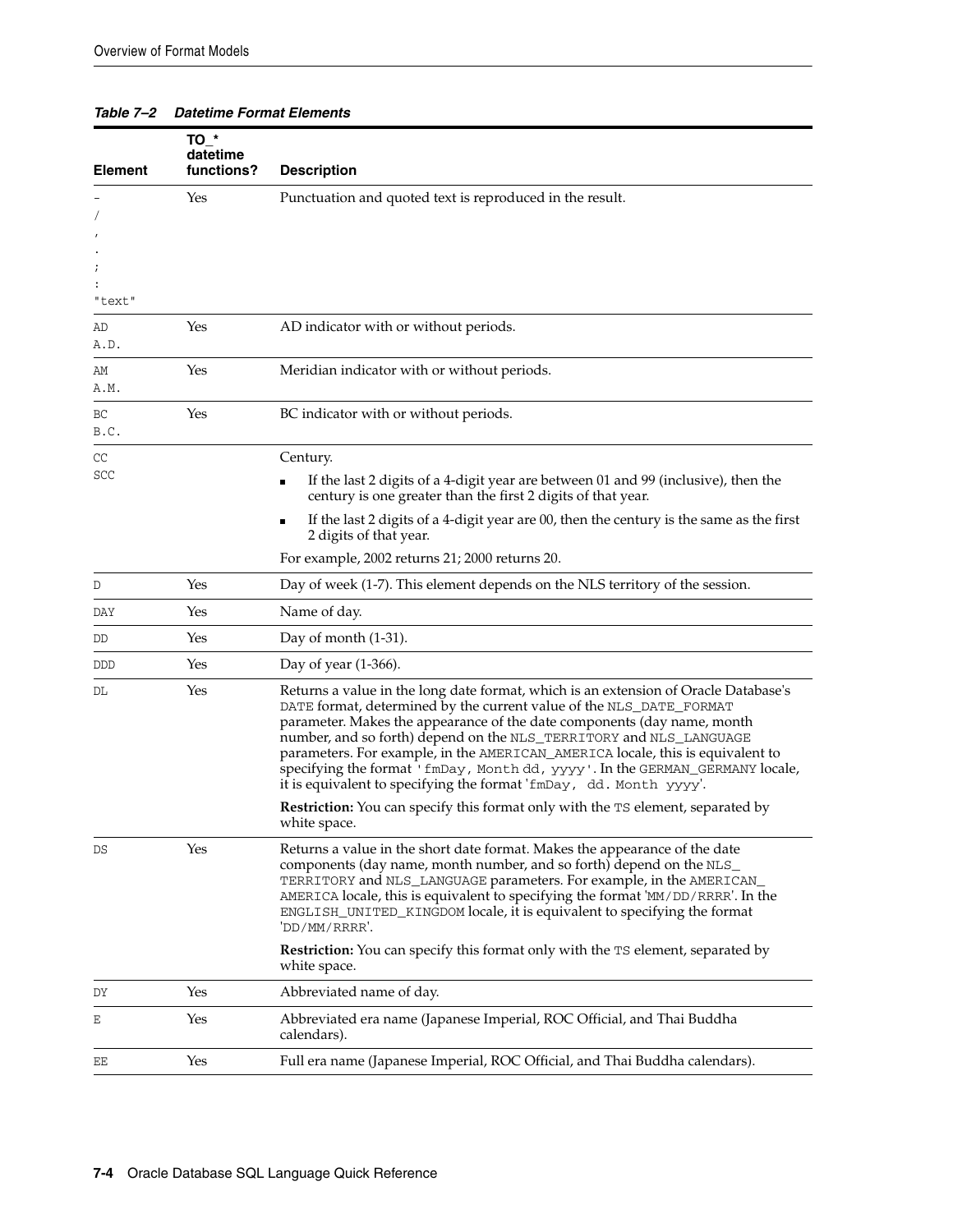|                        | $TO^*$<br>datetime |                                                                                                                                                                                                                                                                                                                                                                                                                                                                              |
|------------------------|--------------------|------------------------------------------------------------------------------------------------------------------------------------------------------------------------------------------------------------------------------------------------------------------------------------------------------------------------------------------------------------------------------------------------------------------------------------------------------------------------------|
| <b>Element</b>         | functions?         | <b>Description</b>                                                                                                                                                                                                                                                                                                                                                                                                                                                           |
| FF [19]                | Yes                | Fractional seconds; no radix character is printed. Use the X format element to add<br>the radix character. Use the numbers 1 to 9 after FF to specify the number of digits in<br>the fractional second portion of the date time value returned. If you do not specify a<br>digit, then Oracle Database uses the precision specified for the datetime data type or<br>the data type's default precision. Valid in timestamp and interval formats, but not in<br>DATE formats. |
|                        |                    | Examples: 'HH:MI:SS.FF'                                                                                                                                                                                                                                                                                                                                                                                                                                                      |
|                        |                    | SELECT TO_CHAR(SYSTIMESTAMP, 'SS.FF3') from dual;                                                                                                                                                                                                                                                                                                                                                                                                                            |
| FM                     | Yes                | Returns a value with no leading or trailing blanks.                                                                                                                                                                                                                                                                                                                                                                                                                          |
|                        |                    | See Also: Additional discussion on this format model modifier in the Oracle<br>Database SQL Language Reference                                                                                                                                                                                                                                                                                                                                                               |
| FX                     | Yes                | Requires exact matching between the character data and the format model.                                                                                                                                                                                                                                                                                                                                                                                                     |
|                        |                    | See Also: Additional discussion on this format model modifier in the Oracle<br>Database SQL Language Reference                                                                                                                                                                                                                                                                                                                                                               |
| HH<br>HH12             | Yes                | Hour of day $(1-12)$ .                                                                                                                                                                                                                                                                                                                                                                                                                                                       |
| HH24                   | Yes                | Hour of day $(0-23)$ .                                                                                                                                                                                                                                                                                                                                                                                                                                                       |
| IW                     |                    | Week of year (1-52 or 1-53) based on the ISO standard.                                                                                                                                                                                                                                                                                                                                                                                                                       |
| <b>IYY</b><br>IΥ<br>I. |                    | Last 3, 2, or 1 digit(s) of ISO year.                                                                                                                                                                                                                                                                                                                                                                                                                                        |
| <b>IYYY</b>            |                    | 4-digit year based on the ISO standard.                                                                                                                                                                                                                                                                                                                                                                                                                                      |
| J                      | Yes                | Julian day; the number of days since January 1, 4712 BC. Number specified with J<br>must be integers.                                                                                                                                                                                                                                                                                                                                                                        |
| MΙ                     | Yes                | Minute $(0-59)$ .                                                                                                                                                                                                                                                                                                                                                                                                                                                            |
| МM                     | Yes                | Month $(01-12)$ ; January = 01).                                                                                                                                                                                                                                                                                                                                                                                                                                             |
| MON                    | Yes                | Abbreviated name of month.                                                                                                                                                                                                                                                                                                                                                                                                                                                   |
| MONTH                  | Yes                | Name of month.                                                                                                                                                                                                                                                                                                                                                                                                                                                               |
| РM<br>P.M.             | Yes                | Meridian indicator with or without periods.                                                                                                                                                                                                                                                                                                                                                                                                                                  |
| Q                      |                    | Quarter of year $(1, 2, 3, 4)$ January - March = 1).                                                                                                                                                                                                                                                                                                                                                                                                                         |
| RM                     | Yes                | Roman numeral month $(I-XII; January = I)$ .                                                                                                                                                                                                                                                                                                                                                                                                                                 |
| RR                     | Yes                | Lets you store 20th century dates in the 21st century using only two digits.                                                                                                                                                                                                                                                                                                                                                                                                 |
|                        |                    | See Also: Additional discussion on RR datetime format element in the Oracle<br>Database SQL Language Reference                                                                                                                                                                                                                                                                                                                                                               |
| <b>RRRR</b>            | Yes                | Round year. Accepts either 4-digit or 2-digit input. If 2-digit, provides the same<br>return as RR. If you do not want this functionality, then enter the 4-digit year.                                                                                                                                                                                                                                                                                                      |
| SS                     | Yes                | Second (0-59).                                                                                                                                                                                                                                                                                                                                                                                                                                                               |
| SSSSS                  | Yes                | Seconds past midnight (0-86399).                                                                                                                                                                                                                                                                                                                                                                                                                                             |
|                        |                    |                                                                                                                                                                                                                                                                                                                                                                                                                                                                              |

#### *Table 7–2 (Cont.) Datetime Format Elements*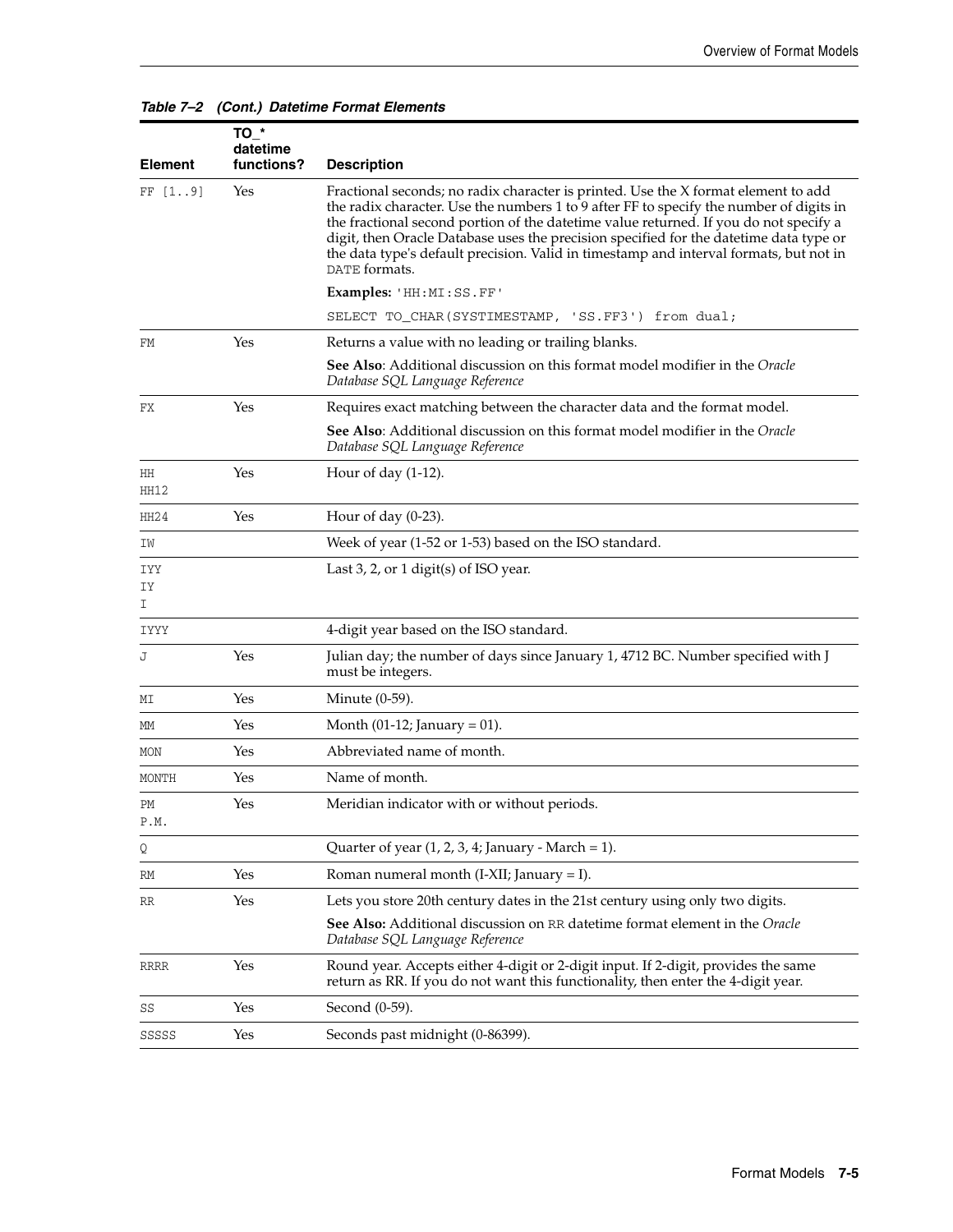<span id="page-117-1"></span><span id="page-117-0"></span>

| <b>Element</b> | $TO_+$<br>datetime<br>functions? | <b>Description</b>                                                                                                                                                                                                                           |
|----------------|----------------------------------|----------------------------------------------------------------------------------------------------------------------------------------------------------------------------------------------------------------------------------------------|
| TS             | Yes                              | Returns a value in the short time format. Makes the appearance of the time<br>components (hour, minutes, and so forth) depend on the NLS_TERRITORY and<br>NLS_LANGUAGE initialization parameters.                                            |
|                |                                  | Restriction: You can specify this format only with the DL or DS element, separated<br>by white space.                                                                                                                                        |
| TZD            | Yes                              | Daylight saving information. The TZD value is an abbreviated time zone string with<br>daylight saving information. It must correspond with the region specified in TZR.<br>Valid in timestamp and interval formats, but not in DATE formats. |
|                |                                  | Example: PST (for US/Pacific standard time); PDT (for US/Pacific daylight time).                                                                                                                                                             |
| TZH            | Yes                              | Time zone hour. (See TZM format element.) Valid in timestamp and interval formats,<br>but not in DATE formats.                                                                                                                               |
|                |                                  | Example: 'HH:MI:SS.FFTZH:TZM'.                                                                                                                                                                                                               |
| TZM            | Yes                              | Time zone minute. (See TZH format element.) Valid in timestamp and interval<br>formats, but not in DATE formats.                                                                                                                             |
|                |                                  | <b>Example:</b> 'HH:MI:SS.FFTZH:TZM'.                                                                                                                                                                                                        |
| TZR            | Yes                              | Time zone region information. The value must be one of the time zone regions<br>supported in the database. Valid in timestamp and interval formats, but not in DATE<br>formats.                                                              |
|                |                                  | <b>Example:</b> US/Pacific                                                                                                                                                                                                                   |
| WW             |                                  | Week of year (1-53) where week 1 starts on the first day of the year and continues to<br>the seventh day of the year.                                                                                                                        |
| W              |                                  | Week of month (1-5) where week 1 starts on the first day of the month and ends on<br>the seventh.                                                                                                                                            |
| Χ              | Yes                              | Local radix character.                                                                                                                                                                                                                       |
|                |                                  | Example: 'HH: MI: SSXFF'.                                                                                                                                                                                                                    |
| Y, YYY         | Yes                              | Year with comma in this position.                                                                                                                                                                                                            |
| YEAR<br>SYEAR  |                                  | Year, spelled out; S prefixes BC dates with a minus sign (-).                                                                                                                                                                                |
| YYYY<br>SYYYY  | Yes                              | 4-digit year; S prefixes BC dates with a minus sign.                                                                                                                                                                                         |
| YYY<br>YY<br>Υ | Yes                              | Last $3$ , $2$ , or $1$ digit(s) of year.                                                                                                                                                                                                    |

#### *Table 7–2 (Cont.) Datetime Format Elements*

**See Also:** Datetime Format Models in *Oracle Database SQL Language Reference*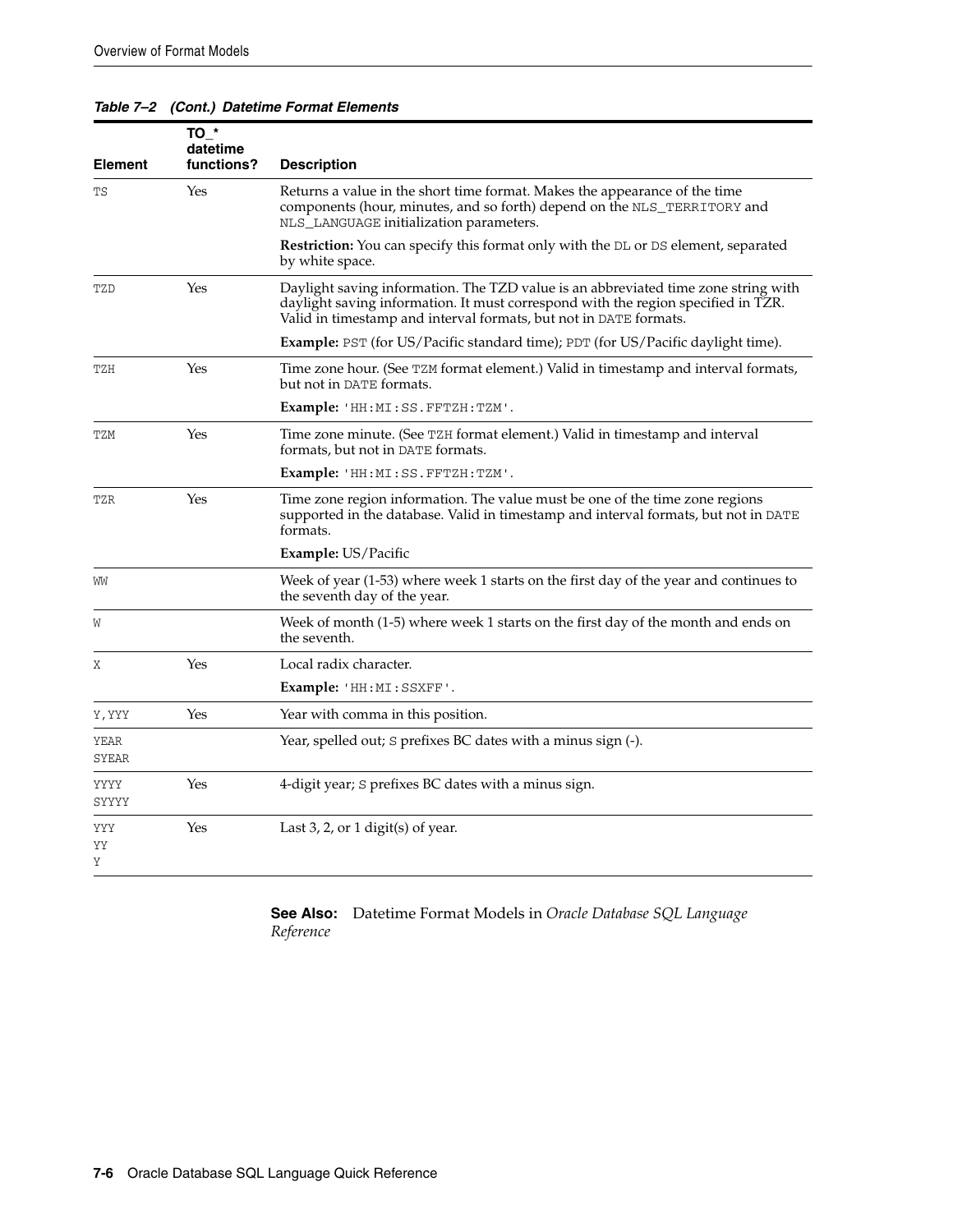# **A**

# <span id="page-118-4"></span><sup>A</sup> **SQL\*Plus Commands**

This appendix presents many of the SQL\*Plus commands.

This appendix includes the following section:

■ [SQL\\*Plus Commands](#page-118-0)

# <span id="page-118-0"></span>**SQL\*Plus Commands**

SQL\*Plus is a command-line tool that provides access to the Oracle RDBMS. SQL\*Plus enables you to:

- Enter SQL\*Plus commands to configure the SQL\*Plus environment
- Startup and shutdown an Oracle database
- Connect to an Oracle database
- Enter and execute SQL commands and PL/SQL blocks
- Format and print query results

SQL\*Plus is available on several platforms.

The commands shown in Table A–1 are SQL\*Plus commands available in the command-line interface. Not all commands or command parameters are shown.

#### **See Also:**

- *SQL\*Plus Quick Reference*
- *SQL\*Plus User's Guide and Reference*

#### *Table A–1 Basic SQL\*Plus Commands*

<span id="page-118-5"></span><span id="page-118-3"></span><span id="page-118-2"></span><span id="page-118-1"></span>

| <b>Database Operation</b>                                        | <b>SQL*Plus Command</b>                                                                                                           |
|------------------------------------------------------------------|-----------------------------------------------------------------------------------------------------------------------------------|
| Log in to SQL*Plus                                               | SOLPLUS [<br>$[$ {username[/password][@connect_identifier]   / }<br>SYSDBA   SYSASM}][edition=value]]<br>[AS {SYSOPER  <br>/NOLOG |
| List help topics available in HELP [ INDEX   topic ]<br>SOL*Plus |                                                                                                                                   |
| Execute host commands                                            | HOST [ command ]                                                                                                                  |
| Show SQL*Plus system<br>variables or environment<br>settings     | SHOW { ALL   ERRORS   USER   system_variable [, system_<br>$variable$ $\ldots$ }                                                  |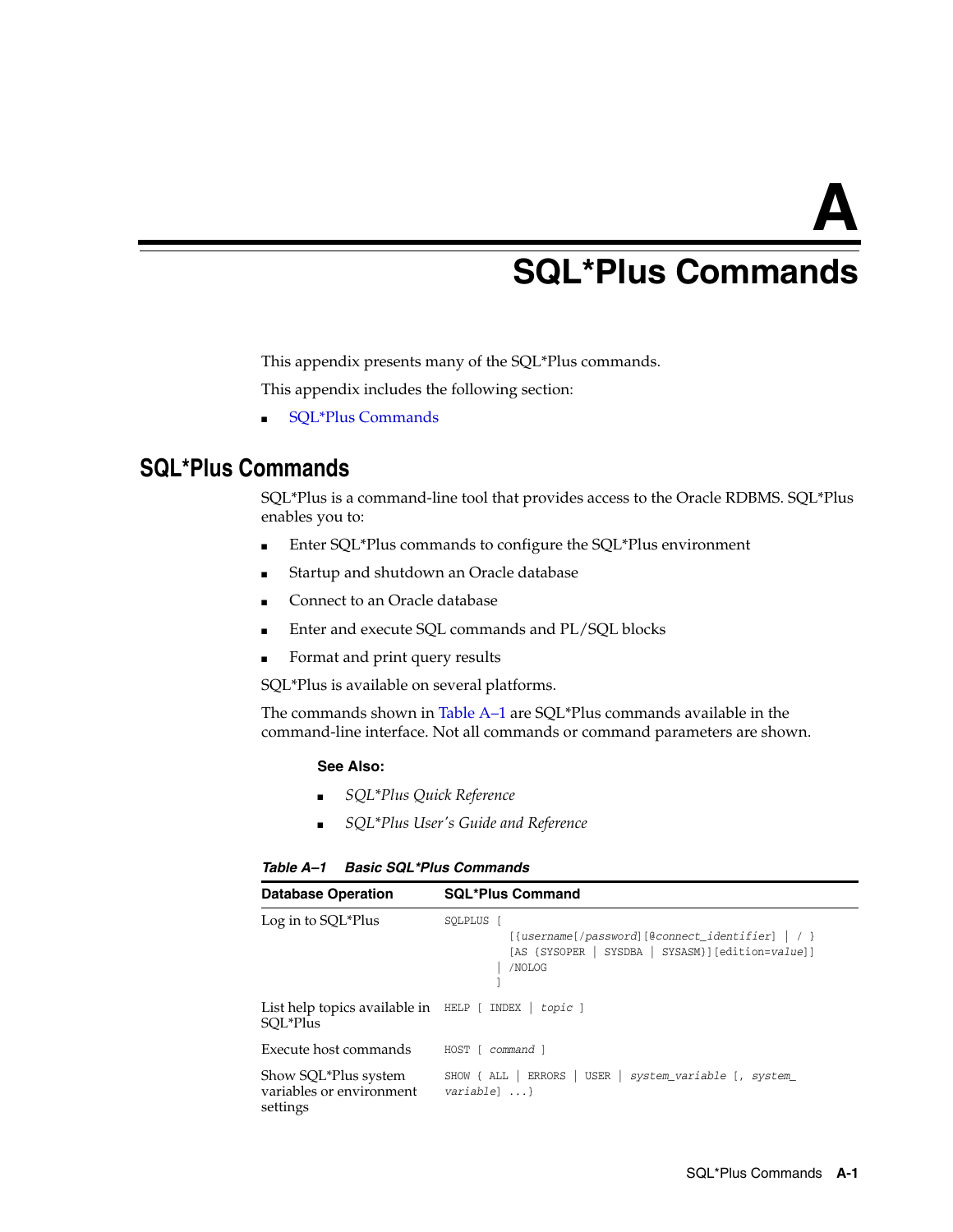<span id="page-119-15"></span><span id="page-119-14"></span><span id="page-119-13"></span><span id="page-119-12"></span><span id="page-119-11"></span><span id="page-119-10"></span><span id="page-119-9"></span><span id="page-119-8"></span><span id="page-119-7"></span><span id="page-119-6"></span><span id="page-119-5"></span><span id="page-119-4"></span><span id="page-119-3"></span><span id="page-119-2"></span><span id="page-119-1"></span><span id="page-119-0"></span>

| <b>Database Operation</b>                                                                                     | <b>SQL*Plus Command</b>                                                                                                                                                                      |
|---------------------------------------------------------------------------------------------------------------|----------------------------------------------------------------------------------------------------------------------------------------------------------------------------------------------|
| Alter SQL*Plus system<br>variables or environment<br>settings                                                 | SET system_variable value                                                                                                                                                                    |
| Start up a database                                                                                           | $STATE = filename$ ]<br>$[$ MOUNT $[$ dbname $]$ $ $ NOMOUNT $]$                                                                                                                             |
| Connect to a database                                                                                         | CONNECT [{username[/password] [@connect_identifier]   /<br>  proxy_user [ username ] [/password] [@connect_<br><i>identifier</i> ]}<br>[AS {SYSOPER   SYSDBA   SYSASM}] [edition=value]<br>1 |
|                                                                                                               | <b>Note:</b> Brackets in boldface are part of the syntax and do not<br>imply optionality.                                                                                                    |
| List column definitions for<br>a table, view, or synonym,<br>or specifications for a<br>function or procedure | DESCRIBE [ schema. ] object                                                                                                                                                                  |
| Edit contents of the SQL<br>buffer or a file                                                                  | EDIT $[$ filename $[$ .ext $]$ $]$                                                                                                                                                           |
| Get a file and load its<br>contents into the SQL<br>buffer                                                    | GET filename [ .ext ] [ LIST   NOLLIST ]                                                                                                                                                     |
| Save contents of the SQL<br>buffer to a file                                                                  | SAVE filename [ .ext ] [ CREATE   REPLACE   APPEND ]                                                                                                                                         |
| List contents of the SQL<br>buffer                                                                            | LIST $[n \mid n \mid n \text{ LAST } ]$                                                                                                                                                      |
| Delete contents of the SQL<br>buffer                                                                          | DEL $[n \mid n \mid n \mid n$ LAST ]                                                                                                                                                         |
| Add new lines following<br>current line in the SQL<br>buffer                                                  | INPUT [ text ]                                                                                                                                                                               |
| Append text to end of<br>current line in the SQL<br>buffer                                                    | APPEND text                                                                                                                                                                                  |
| Find and replace first<br>occurrence of a text string<br>in current line of the SQL<br>buffer                 | CHANGE sepchar old [ sepchar [ new [ sepchar ] ] ]                                                                                                                                           |
|                                                                                                               | sepchar can be any nonalphanumeric ASCII character such as "/"<br>or "!"                                                                                                                     |
| Capture query results in a<br>file and, optionally, send<br>contents of file to default<br>printer            | SPOOL [ filename [ .ext ]<br>[ CREATE   REPLACE   APPEND   OFF   OUT ]                                                                                                                       |
| Run SQL*Plus statements<br>stored in a file                                                                   | $\&$ { $url$   filename [ .ext ] } [ arg  ]<br>START { $url$   filename [ .ext ] } [ arg  ]                                                                                                  |
|                                                                                                               | ext can be omitted if the filename extension is .sql                                                                                                                                         |
| Execute commands stored<br>in the SQL buffer                                                                  | $\sqrt{2}$                                                                                                                                                                                   |
| List and execute commands<br>stored in the SQL buffer                                                         | RUN                                                                                                                                                                                          |

*Table A–1 (Cont.) Basic SQL\*Plus Commands*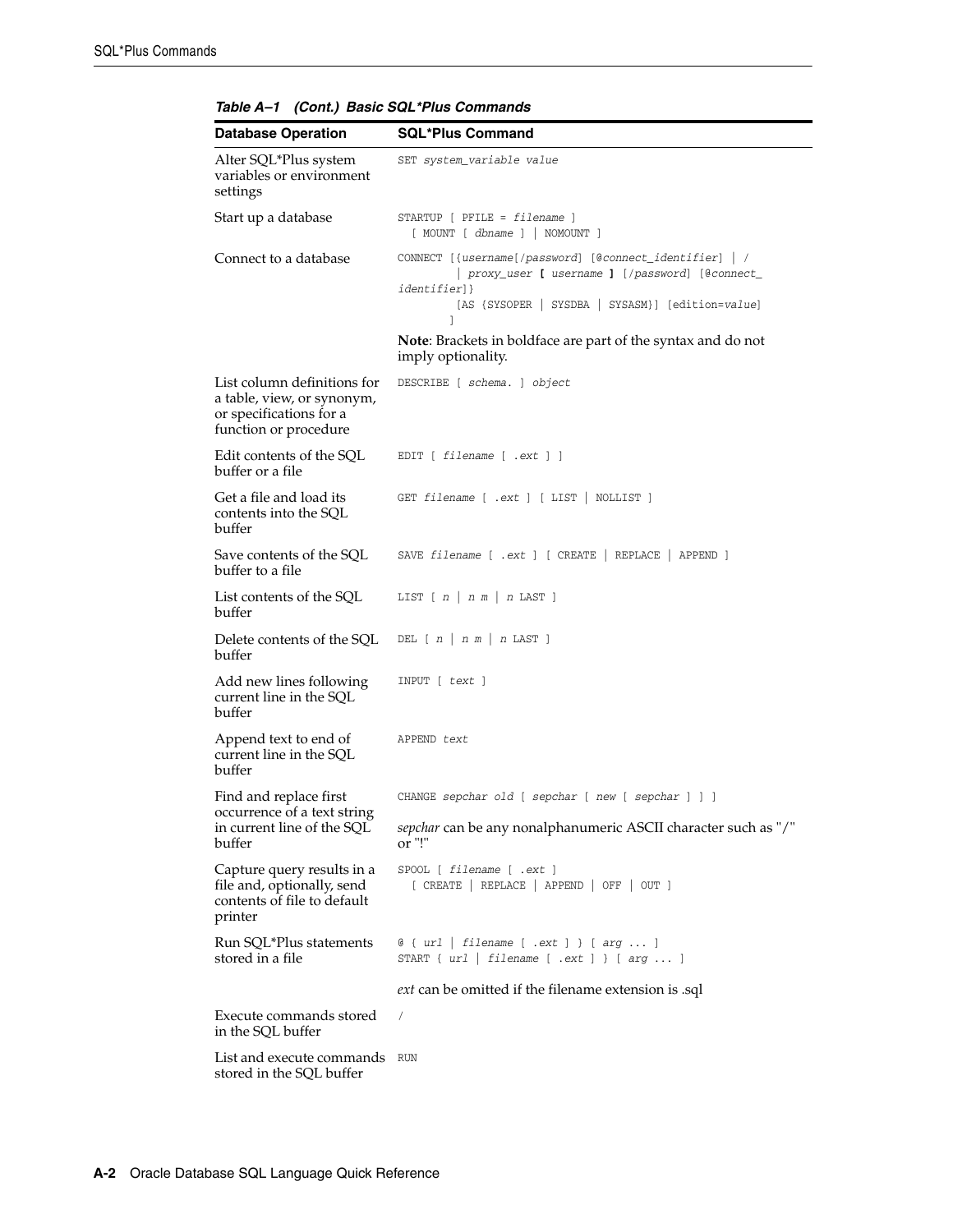<span id="page-120-3"></span><span id="page-120-2"></span><span id="page-120-1"></span><span id="page-120-0"></span>

| <b>Database Operation</b>                                         | <b>SQL*Plus Command</b>                                                            |
|-------------------------------------------------------------------|------------------------------------------------------------------------------------|
| Execute a single PL/SQL<br>statement or run a stored<br>procedure | EXECUTE statement                                                                  |
| Disconnect from a database DISCONNECT                             |                                                                                    |
| Shut down a database                                              | IMMEDIATE<br>SHUTDOWN [ ABORT<br>NORMAL <sub>1</sub>                               |
| Log out of SQL*Plus                                               | OUIT }<br>EXIT<br><b>SUCCESS</b><br>FAILURE<br>WARNING 1<br>[ COMMIT<br>ROLLBACK 1 |

*Table A–1 (Cont.) Basic SQL\*Plus Commands*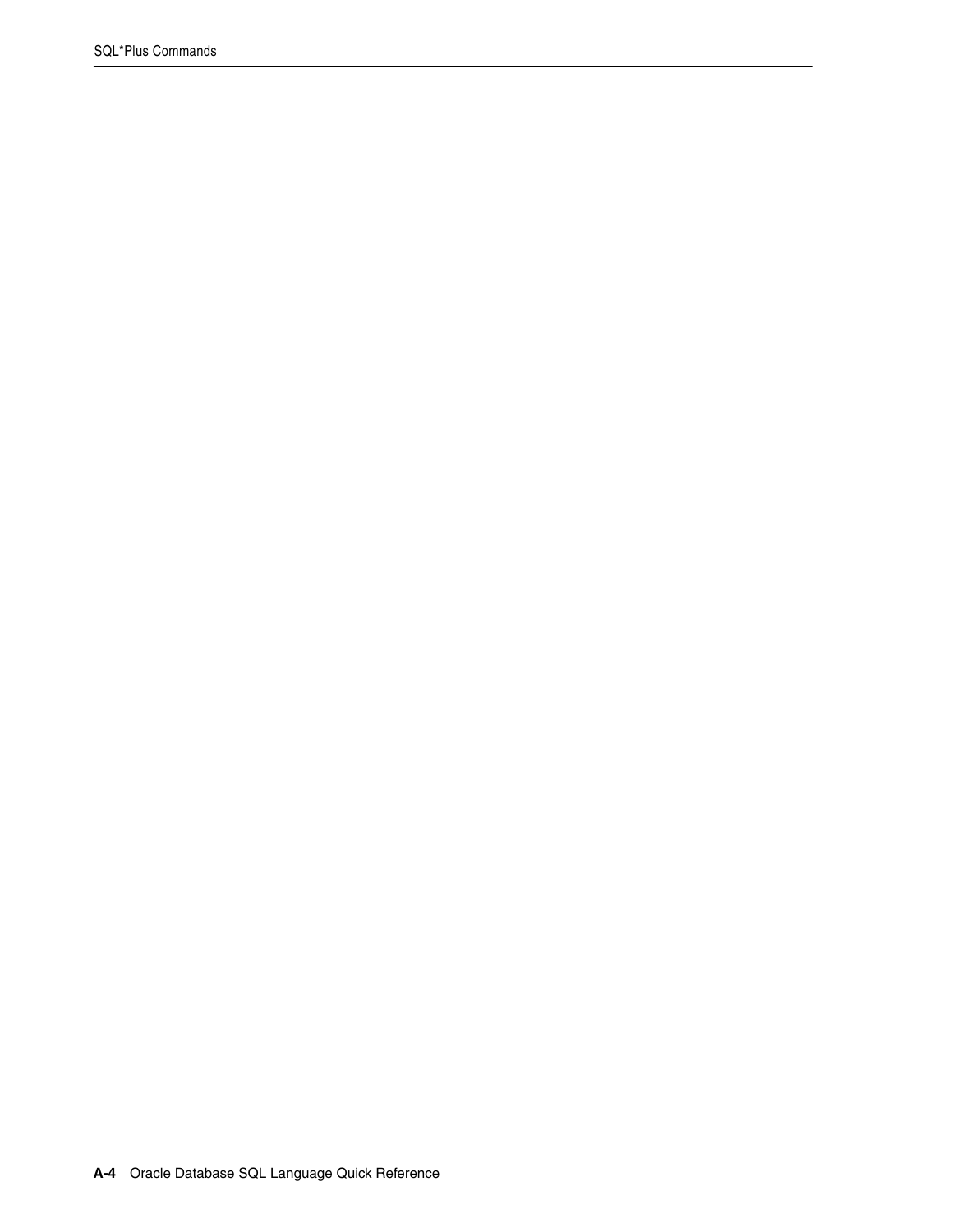# **Index**

#### **Symbols**

[@ \(at sign\) SQL\\*Plus command, A-2](#page-119-0) ⁄ [\(slash\) SQL\\*Plus command, A-2](#page-119-1)

### **A**

[ABS function, 2-1](#page-24-0) [ACOS function, 2-1](#page-24-1) [activate\\_standby\\_db\\_clause, 5-1](#page-52-0) [add\\_binding\\_clause, 5-1](#page-52-1) [add\\_column\\_clause, 5-1](#page-52-2) [add\\_disk\\_clause, 5-1](#page-52-3) [add\\_hash\\_index\\_partition, 5-2](#page-53-0) [add\\_hash\\_partition\\_clause, 5-2](#page-53-1) [add\\_hash\\_subpartition, 5-2](#page-53-2) [add\\_list\\_partition\\_clause, 5-2](#page-53-3) [add\\_list\\_subpartition, 5-2](#page-53-4) [add\\_logfile\\_clauses, 5-2](#page-53-5) [ADD\\_MONTHS function, 2-1](#page-24-2) [add\\_mv\\_log\\_column\\_clause, 5-2](#page-53-6) [add\\_overflow\\_clause, 5-2](#page-53-7) [add\\_range\\_partition\\_clause, 5-2](#page-53-8) [add\\_range\\_subpartition, 5-3](#page-54-0) [add\\_system\\_partition\\_clause, 5-3](#page-54-1) [add\\_table\\_partition, 5-3](#page-54-2) [add\\_volume\\_clause, 5-3](#page-54-3) [aggregate functions, 2-1](#page-24-3) [alias\\_file\\_name, 5-3](#page-54-4) [allocate\\_extent\\_clause, 5-3](#page-54-5) [ALTER CLUSTER statement, 1-1](#page-6-0) [ALTER DATABASE LINK statement, 1-1](#page-6-1) [ALTER DATABASE statement, 1-1](#page-6-2) [ALTER DIMENSION statement, 1-2](#page-7-0) [ALTER DISKGROUP statement, 1-2](#page-7-1) [ALTER FLASHBACK ARCHIVE statement, 1-2](#page-7-2) [ALTER FUNCTION statement, 1-2](#page-7-3) [ALTER INDEX statement, 1-3](#page-8-0) [ALTER INDEXTYPE statement, 1-3](#page-8-1) [ALTER JAVA statement, 1-3](#page-8-2) [ALTER LIBRARY statement, 1-3](#page-8-3) [ALTER MATERIALIZED VIEW LOG statement, 1-4](#page-9-0) [ALTER MATERIALIZED VIEW statement, 1-3](#page-8-4) [ALTER OPERATOR statement, 1-4](#page-9-1) [ALTER OUTLINE statement, 1-4](#page-9-2) [ALTER PACKAGE statement, 1-4](#page-9-3)

[ALTER PROCEDURE statement, 1-4](#page-9-4) [ALTER PROFILE statement, 1-4](#page-9-5) [ALTER RESOURCE COST statement, 1-4](#page-9-6) [ALTER ROLE statement, 1-5](#page-10-0) [ALTER ROLLBACK SEGMENT statement, 1-5](#page-10-1) [ALTER SEQUENCE statement, 1-5](#page-10-2) [ALTER SESSION statement, 1-5](#page-10-3) [ALTER SYSTEM statement, 1-5](#page-10-4) [ALTER TABLE statement, 1-6](#page-11-0) [ALTER TABLESPACE statement, 1-6](#page-11-1) [ALTER TRIGGER statement, 1-6](#page-11-2) [ALTER TYPE statement, 1-6](#page-11-3) [ALTER USER statement, 1-6](#page-11-4) [ALTER VIEW statement, 1-7](#page-12-0) [alter\\_datafile\\_clause, 5-3](#page-54-6) [alter\\_external\\_table, 5-3](#page-54-7) [alter\\_index\\_partitioning, 5-4](#page-55-0) [alter\\_interval\\_partitioning, 5-4](#page-55-1) [alter\\_iot\\_clauses, 5-4](#page-55-2) [alter\\_mapping\\_table\\_clauses, 5-4](#page-55-3) [alter\\_mv\\_refresh, 5-4](#page-55-4) alter overflow clause, 5-4 [alter\\_session\\_set\\_clause, 5-5](#page-56-0) [alter\\_system\\_reset\\_clause, 5-5](#page-56-1) [alter\\_system\\_set\\_clause, 5-5](#page-56-2) [alter\\_table\\_partitioning, 5-5](#page-56-3) [alter\\_table\\_properties, 5-5](#page-56-4) [alter\\_tempfile\\_clause, 5-6](#page-57-0) [alter\\_varray\\_col\\_properties, 5-6](#page-57-1) [alter\\_XMLSchema\\_clause, 5-6](#page-57-2) American National Standards Institute (ANSI) [converting to Oracle data types, 6-5](#page-110-0) [analytic functions, 2-1](#page-24-4) analytic clause, 5-6 [ANALYZE statement, 1-7](#page-12-1) [ANSI-supported data types, 6-1](#page-106-0) [any\\_types, 6-5](#page-110-1) [APPEND SQL\\*Plus command, A-2](#page-119-2) [APPENDCHILDXML function, 2-1](#page-24-5) [archive\\_log\\_clause, 5-6](#page-57-4) [array\\_DML\\_clause, 5-6](#page-57-5) [ASCII function, 2-1](#page-24-6) [ASCIISTR function, 2-1](#page-24-7) [ASIN function, 2-2](#page-25-0) [ASM\\_filename, 5-6](#page-57-6) [ASSOCIATE STATISTICS statement, 1-7](#page-12-2)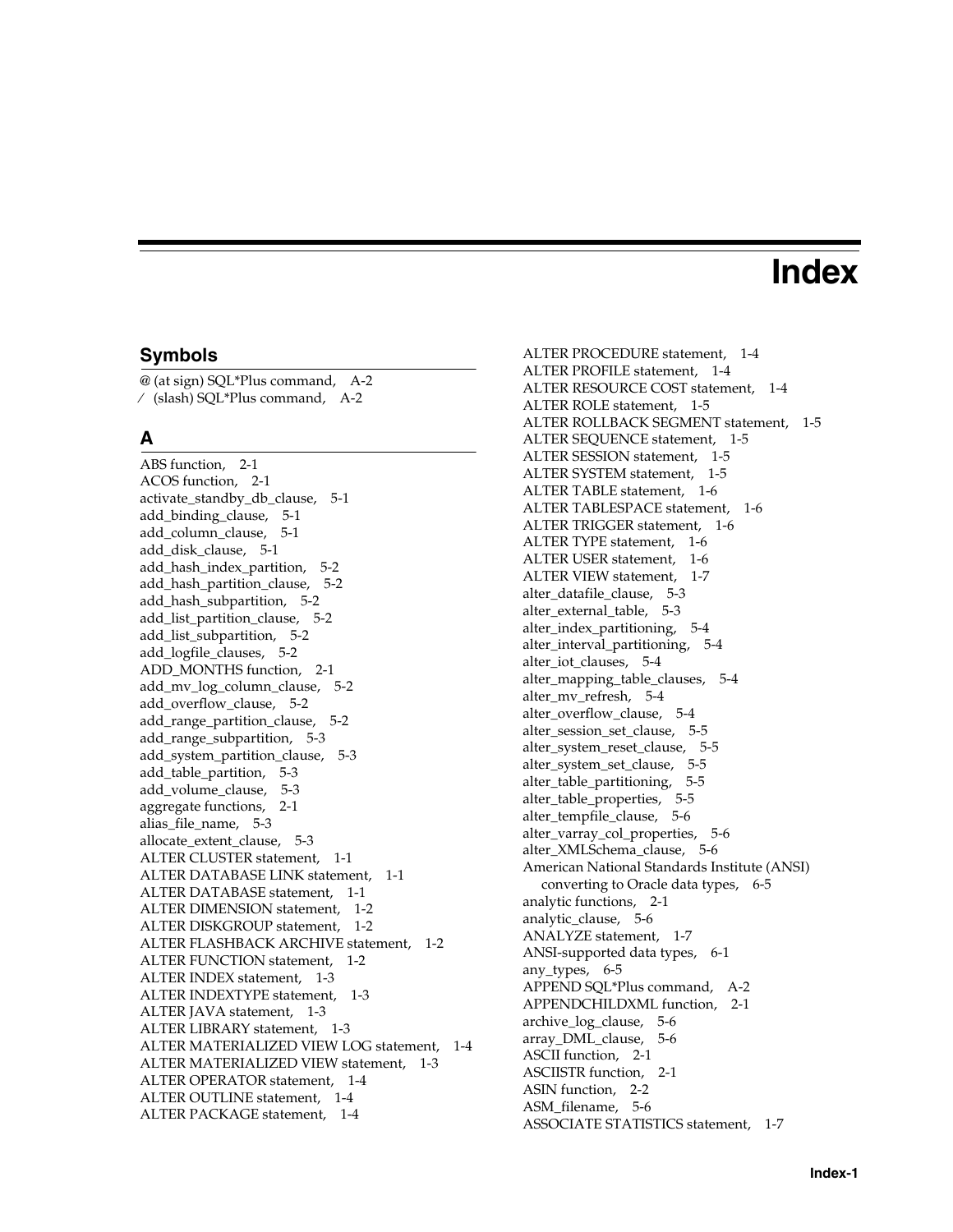[ATAN function, 2-2](#page-25-1) [ATAN2 function, 2-2](#page-25-2) [attribute\\_clause, 5-6](#page-57-7) [AUDIT statement, 1-7](#page-12-3) [audit\\_operation\\_clause, 5-7](#page-58-0) audit schema object clause, 5-7 [auditing\\_by\\_clause, 5-7](#page-58-2) [auditing\\_on\\_clause, 5-7](#page-58-3) [autoextend\\_clause, 5-7](#page-58-4) [AVG function, 2-2](#page-25-3)

# **B**

[BETWEEN condition, 4-1](#page-48-0) [BFILENAME function, 2-2](#page-25-4) [BIN\\_TO\\_NUM function, 2-2](#page-25-5) [binding\\_clause, 5-7](#page-58-5) [BITAND function, 2-2](#page-25-6) [bitmap\\_join\\_index\\_clause, 5-7](#page-58-6) [build\\_clause, 5-8](#page-59-0) [built-in data types, 6-1,](#page-106-1) [6-2](#page-107-0)

# **C**

[CALL statement, 1-7](#page-12-4) [CARDINALITY function, 2-2](#page-25-7) [CASE expressions, 3-1](#page-44-0) [CAST function, 2-2](#page-25-8) [CEIL function, 2-2](#page-25-9) [cell\\_assignment, 5-8](#page-59-1) [cell\\_reference\\_options, 5-8](#page-59-2) [CHANGE SQL\\*Plus command, A-2](#page-119-3) [character\\_datatypes, 6-2](#page-107-1) [character\\_set\\_clause, 5-8](#page-59-3) [CHARTOROWID function, 2-2](#page-25-10) [check\\_datafiles\\_clause, 5-8](#page-59-4) [check\\_diskgroup\\_clause, 5-8](#page-59-5) [checkpoint\\_clause, 5-8](#page-59-6) [CHR function, 2-2](#page-25-11) [CLUSTER\\_ID function, 2-2](#page-25-12) [cluster\\_index\\_clause, 5-8](#page-59-7) [CLUSTER\\_PROBABILITY function, 2-2](#page-25-13) [CLUSTER\\_SET function, 2-2](#page-25-14) [COALESCE function, 2-2](#page-25-15) [coalesce\\_index\\_partition, 5-8](#page-59-8) [coalesce\\_table\\_partition, 5-8](#page-59-9) [coalesce\\_table\\_subpartition, 5-8](#page-59-10) [COLLECT function, 2-2](#page-25-16) [column expressions, 3-1](#page-44-1) [column\\_association, 5-9](#page-60-0) [column\\_clauses, 5-9](#page-60-1) [column\\_definition, 5-9](#page-60-2) [column\\_properties, 5-9](#page-60-3) [COMMENT statement, 1-7](#page-12-5) [COMMIT statement, 1-8](#page-13-0) [commit\\_switchover\\_clause, 5-9](#page-60-4) [COMPOSE function, 2-3](#page-26-0) [composite\\_hash\\_partitions, 5-9](#page-60-5) [composite\\_list\\_partitions, 5-9](#page-60-6) [composite\\_range\\_partitions, 5-10](#page-61-0)

[compound conditions, 4-1](#page-48-1) [compound expressions, 3-1](#page-44-2) [CONCAT function, 2-3](#page-26-1) [conditional\\_insert\\_clause, 5-10](#page-61-1) [conditions, 4-1](#page-48-2) *[see also](#page-48-2)* SQL conditions [CONNECT SQL\\*Plus command, A-2](#page-119-4) [constraint, 5-10](#page-61-2) [constraint\\_clauses, 5-10](#page-61-3) [constraint\\_state, 5-10](#page-61-4) [context\\_clause, 5-11](#page-62-0) [controlfile\\_clauses, 5-11](#page-62-1) [CONVERT function, 2-3](#page-26-2) [convert\\_database\\_clause, 5-11](#page-62-2) [converting to Oracle data types, 6-5](#page-110-2) [CORR function, 2-3](#page-26-3) [CORR\\_K function, 2-3](#page-26-4) [CORR\\_S function, 2-3](#page-26-5) [COS function, 2-3](#page-26-6) [COSH function, 2-3](#page-26-7) [cost\\_matrix\\_clause, 5-11](#page-62-3) [COUNT function, 2-3](#page-26-8) [COVAR\\_POP function, 2-3](#page-26-9) [COVAR\\_SAMP function, 2-3](#page-26-10) [CREATE CLUSTER statement, 1-8](#page-13-1) [CREATE CONTEXT statement, 1-8](#page-13-2) [CREATE CONTROLFILE statement, 1-8](#page-13-3) [CREATE DATABASE LINK statement, 1-9](#page-14-0) [CREATE DATABASE statement, 1-9](#page-14-1) [CREATE DIMENSION statement, 1-9](#page-14-2) [CREATE DIRECTORY statement, 1-9](#page-14-3) [CREATE DISKGROUP statement, 1-9](#page-14-4) [CREATE EDITION statement, 1-9](#page-14-5) [CREATE FLASHBACK ARCHIVE statement, 1-9](#page-14-6) [CREATE FUNCTION statement, 1-9](#page-14-7) [CREATE INDEX statement, 1-10](#page-15-0) [CREATE INDEXTYPE statement, 1-10](#page-15-1) [CREATE JAVA statement, 1-10](#page-15-2) [CREATE LIBRARY statement, 1-10](#page-15-3) [CREATE MATERIALIZED VIEW LOG](#page-15-4)  statement, 1-10 [CREATE MATERIALIZED VIEW statement, 1-10](#page-15-5) [CREATE OPERATOR statement, 1-11](#page-16-0) [CREATE OUTLINE statement, 1-11](#page-16-1) [CREATE PACKAGE BODY statement, 1-11](#page-16-2) [CREATE PACKAGE statement, 1-11](#page-16-3) [CREATE PFILE statement, 1-11](#page-16-4) [CREATE PROCEDURE statement, 1-11](#page-16-5) [CREATE PROFILE statement, 1-11](#page-16-6) [CREATE RESTORE POINT statement, 1-11](#page-16-7) [CREATE ROLE statement, 1-12](#page-17-0) [CREATE ROLLBACK SEGMENT statement, 1-12](#page-17-1) [CREATE SCHEMA statement, 1-12](#page-17-2) [CREATE SEQUENCE statement, 1-12](#page-17-3) [CREATE SPFILE statement, 1-12](#page-17-4) [CREATE SYNONYM statement, 1-12](#page-17-5) [CREATE TABLE statement, 1-12](#page-17-6) [CREATE TABLESPACE statement, 1-12](#page-17-7) [CREATE TRIGGER statement, 1-13](#page-18-0) [CREATE TYPE BODY statement, 1-13](#page-18-1)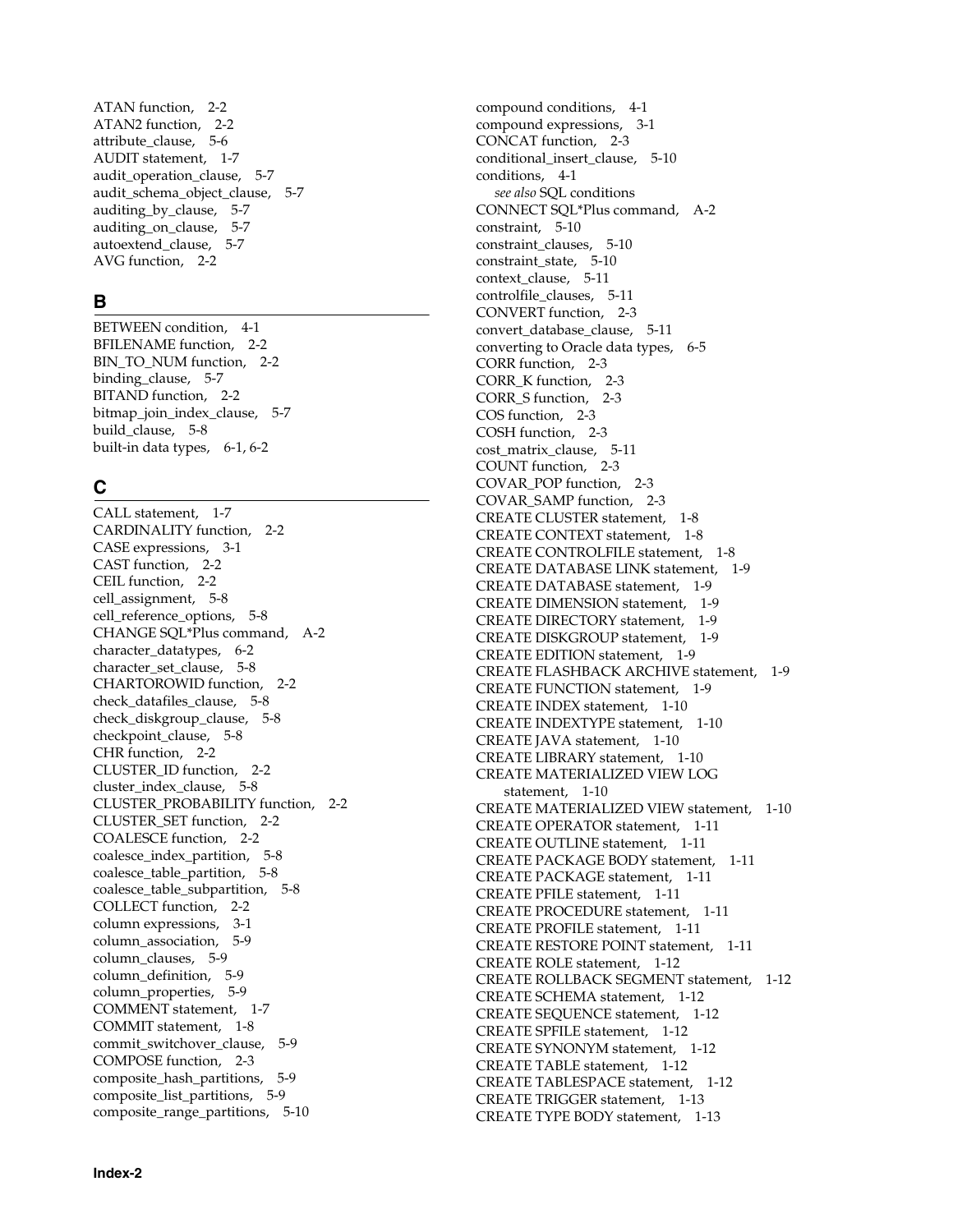[CREATE TYPE statement, 1-13](#page-18-2) [CREATE USER statement, 1-13](#page-18-3) [CREATE VIEW statement, 1-13](#page-18-4) [create\\_datafile\\_clause, 5-11](#page-62-4) [create\\_mv\\_refresh, 5-11](#page-62-5) [CUBE\\_TABLE function, 2-3](#page-26-11) [CUME\\_DIST \(aggregate\) function, 2-3](#page-26-12) [CUME\\_DIST \(analytic\) function, 2-4](#page-27-0) currency [group separators, 7-2](#page-113-0) currency symbol [ISO, 7-2](#page-113-1) [local, 7-2](#page-113-2) [union, 7-3](#page-114-1) [CURRENT\\_DATE function, 2-4](#page-27-1) [CURRENT\\_TIMESTAMP function, 2-4](#page-27-2) [CURSOR expressions, 3-1](#page-44-3) [CV function, 2-4](#page-27-3) [cycle\\_clause, 5-12](#page-63-0)

# **D**

data types [ANSI-supported, 6-1](#page-106-0) [converting to Oracle, 6-5](#page-110-2) [Oracle built-in, 6-1,](#page-106-1) [6-2](#page-107-0) [Oracle-supplied, 6-1,](#page-106-2) [6-5](#page-110-3) [overview, 6-1](#page-106-3) [user-defined, 6-2](#page-107-2) database file clauses, 5-12 [database\\_logging\\_clauses, 5-12](#page-63-2) [datafile\\_tempfile\\_clauses, 5-12](#page-63-3) [datafile\\_tempfile\\_spec, 5-12](#page-63-4) [DATAOBJ\\_TO\\_PARTITION function, 2-4](#page-27-4) [date format models, 7-3,](#page-114-2) [7-4](#page-115-0) [long, 7-4](#page-115-0) [short, 7-4](#page-115-1) [datetime expressions, 3-2](#page-45-0) [datetime\\_datatypes, 6-2](#page-107-3) [db\\_user\\_proxy\\_clauses, 5-12](#page-63-5) DB2 data types [restrictions on, 6-6](#page-111-0) [dblink, 5-12](#page-63-6) [dblink\\_authentication, 5-12](#page-63-7) [DBTIMEZONE function, 2-4](#page-27-5) [deallocate\\_unused\\_clause, 5-12](#page-63-8) decimal characters [specifying, 7-2](#page-113-3) [DECODE function, 2-4](#page-27-6) [DECOMPOSE function, 2-4](#page-27-7) default cost clause, 5-13 [default\\_selectivity\\_clause, 5-13](#page-64-1) [default\\_settings\\_clauses, 5-13](#page-64-2) [default\\_tablespace, 5-13](#page-64-3) [default\\_temp\\_tablespace, 5-13](#page-64-4) [deferred\\_segment\\_creation, 5-13](#page-64-5) [DEL SQL\\*Plus command, A-2](#page-119-5) [DELETE statement, 1-13](#page-18-5) [DELETEXML function, 2-4](#page-27-8) [DENSE\\_RANK \(aggregate\) function, 2-4](#page-27-9)

[DENSE\\_RANK \(analytic\) function, 2-4](#page-27-10) [dependent\\_tables\\_clause, 5-13](#page-64-6) [DEPTH function, 2-4](#page-27-11) [DEREF function, 2-4](#page-27-12) [DESCRIBE SQL\\*Plus command, A-2](#page-119-6) dimension join clause, 5-13 [DISASSOCIATE STATISTICS statement, 1-13](#page-18-6) [DISCONNECT SQL\\*Plus command, A-3](#page-120-0) [disk\\_offline\\_clause, 5-13](#page-64-8) [disk\\_online\\_clause, 5-13](#page-64-9) [disk\\_region\\_clause, 5-14](#page-65-0) diskgroup alias clauses, 5-14 [diskgroup\\_attributes, 5-14](#page-65-2) [diskgroup\\_availability, 5-14](#page-65-3) [diskgroup\\_directory\\_clauses, 5-14](#page-65-4) [diskgroup\\_template\\_clauses, 5-14](#page-65-5) [diskgroup\\_volume\\_clauses, 5-14](#page-65-6) distributed recov clauses, 5-14 [dml\\_table\\_expression\\_clause, 5-14](#page-65-8) [domain\\_index\\_clause, 5-15](#page-66-0) [DROP CLUSTER statement, 1-14](#page-19-0) [DROP CONTEXT statement, 1-14](#page-19-1) [DROP DATABASE LINK statement, 1-14](#page-19-2) [DROP DATABASE statement, 1-14](#page-19-3) [DROP DIMENSION statement, 1-14](#page-19-4) [DROP DIRECTORY statement, 1-14](#page-19-5) [DROP DISKGROUP statement, 1-14](#page-19-6) [DROP EDITION statement, 1-14](#page-19-7) [DROP FLASHBACK ARCHIVE statement, 1-14](#page-19-8) [DROP FUNCTION statement, 1-14](#page-19-9) [DROP INDEX statement, 1-14](#page-19-10) [DROP INDEXTYPE statement, 1-14](#page-19-11) [DROP JAVA statement, 1-15](#page-20-0) [DROP LIBRARY statement, 1-15](#page-20-1) [DROP MATERIALIZED VIEW LOG statement, 1-15](#page-20-2) [DROP MATERIALIZED VIEW statement, 1-15](#page-20-3) [DROP OPERATOR statement, 1-15](#page-20-4) [DROP OUTLINE statement, 1-15](#page-20-5) [DROP PACKAGE statement, 1-15](#page-20-6) [DROP PROCEDURE statement, 1-15](#page-20-7) [DROP PROFILE statement, 1-15](#page-20-8) [DROP RESTORE POINT statement, 1-15](#page-20-9) [DROP ROLE statement, 1-15](#page-20-10) [DROP ROLLBACK SEGMENT statement, 1-15](#page-20-11) [DROP SEQUENCE statement, 1-15](#page-20-12) [DROP SYNONYM statement, 1-15](#page-20-13) [DROP TABLE statement, 1-15](#page-20-14) [DROP TABLESPACE statement, 1-15](#page-20-15) [DROP TRIGGER statement, 1-16](#page-21-0) [DROP TYPE BODY statement, 1-16](#page-21-1) [DROP TYPE statement, 1-16](#page-21-2) [DROP USER statement, 1-16](#page-21-3) [DROP VIEW statement, 1-16](#page-21-4) drop binding clause, 5-15 [drop\\_column\\_clause, 5-15](#page-66-2) [drop\\_constraint\\_clause, 5-15](#page-66-3) [drop\\_disk\\_clauses, 5-15](#page-66-4) [drop\\_diskgroup\\_file\\_clause, 5-15](#page-66-5) [drop\\_index\\_partition, 5-15](#page-66-6) [drop\\_logfile\\_clauses, 5-16](#page-67-0)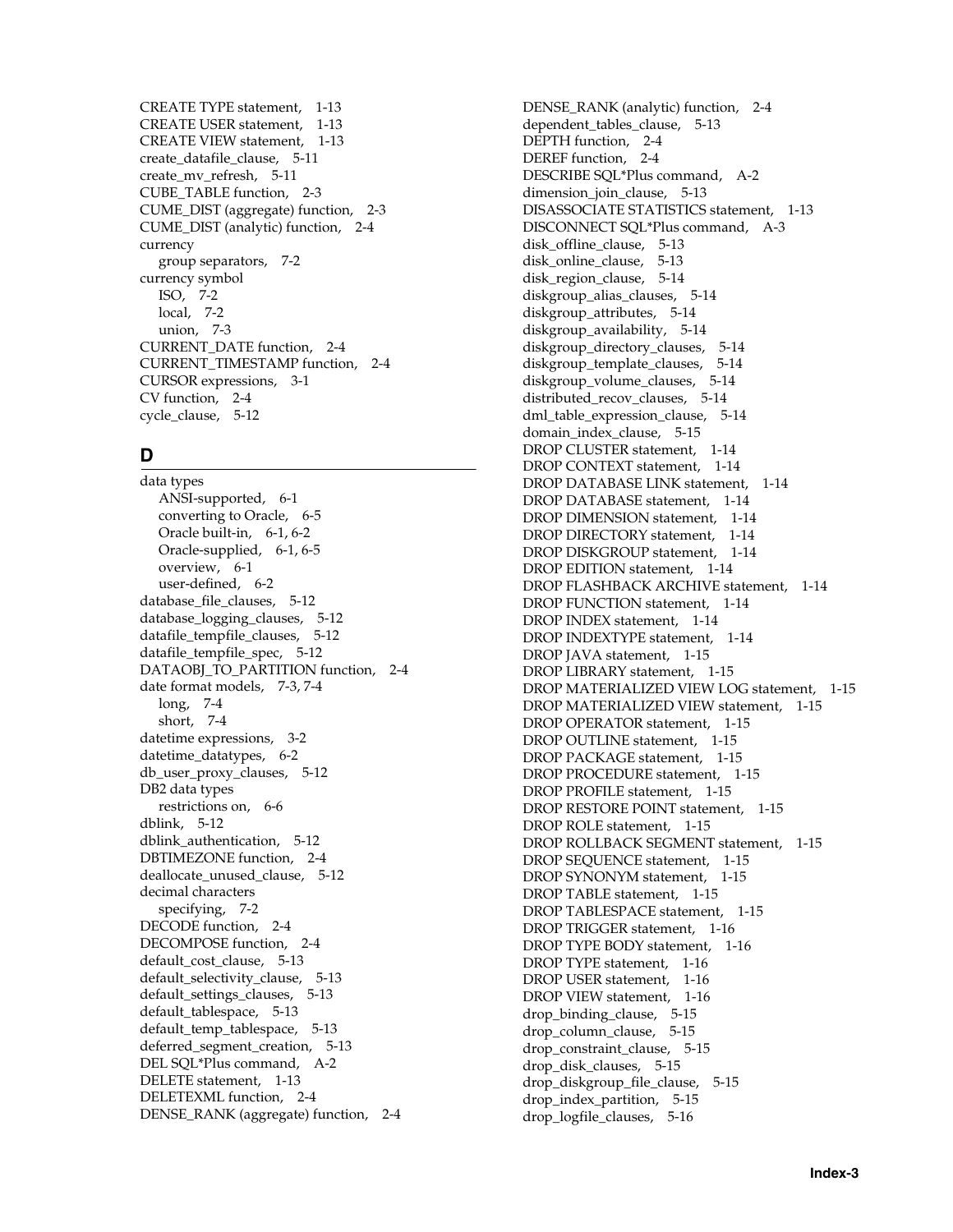[drop\\_table\\_partition, 5-16](#page-67-1) [drop\\_table\\_subpartition, 5-16](#page-67-2) [ds\\_iso\\_format of TO\\_DSINTERVAL function, 5-16](#page-67-3) [DUMP function, 2-4](#page-27-13)

# **E**

[EDIT SQL\\*Plus command, A-2](#page-119-7) [else\\_clause, 5-16](#page-67-4) [EMPTY\\_BLOB function, 2-4](#page-27-14) [EMPTY\\_CLOB function, 2-4](#page-27-15) [enable\\_disable\\_clause, 5-16](#page-67-5) [enable\\_disable\\_volumes, 5-16](#page-67-6) [encryption\\_spec, 5-16](#page-67-7) end session clauses, 5-16 [EQUALS\\_PATH condition, 4-1](#page-48-3) [error\\_logging\\_clause, 5-16](#page-67-9) [exceptions\\_clause, 5-17](#page-68-0) [exchange\\_partition\\_subpart, 5-17](#page-68-1) [EXECUTE SQL\\*Plus command, A-3](#page-120-1) [EXISTS condition, 4-1](#page-48-4) [EXISTSNODE function, 2-4](#page-27-16) [EXIT SQL\\*Plus command, A-3](#page-120-2) [EXP function, 2-5](#page-28-0) [EXPLAIN PLAN statement, 1-16](#page-21-5) [expr, 5-17](#page-68-2) expression filter type, 6-5 [expression\\_list, 5-17](#page-68-3) [expressions, 3-1](#page-44-4) *[see also](#page-44-4)* SQL expressions [extended\\_attribute\\_clause, 5-17](#page-68-4) [extent\\_management\\_clause, 5-17](#page-68-5) external data properties, 5-17 [external\\_table\\_clause, 5-18](#page-69-0) [EXTRACT \(datetime\) function, 2-5](#page-28-1) [EXTRACT \(XML\) function, 2-5](#page-28-2) [EXTRACTVALUE function, 2-5](#page-28-3)

# **F**

[FEATURE\\_ID function, 2-5](#page-28-4) [FEATURE\\_SET function, 2-5](#page-28-5) [FEATURE\\_VALUE function, 2-5](#page-28-6) [file\\_owner\\_clause, 5-18](#page-69-1) [file\\_permissions\\_clause, 5-18](#page-69-2) [file\\_specification, 5-18](#page-69-3) [FIRST function, 2-5](#page-28-7) [FIRST\\_VALUE function, 2-5](#page-28-8) [FLASHBACK DATABASE statement, 1-16](#page-21-6) [FLASHBACK TABLE statement, 1-16](#page-21-7) [flashback\\_archive\\_clause, 5-18](#page-69-4) [flashback\\_archive\\_quota, 5-18](#page-69-5) [flashback\\_archive\\_retention, 5-18](#page-69-6) [flashback\\_mode\\_clause, 5-18](#page-69-7) [flashback\\_query\\_clause, 5-18](#page-69-8) [floating-point conditions, 4-1](#page-48-5) [FLOOR function, 2-5](#page-28-9) [for\\_update\\_clause, 5-18](#page-69-9) [format models, 7-1](#page-112-2) [date format models, 7-3](#page-114-2)

[number format models, 7-1](#page-112-3) [FROM\\_TZ function, 2-6](#page-29-0) [full\\_database\\_recovery, 5-18](#page-69-10) [fully\\_qualified\\_file\\_name, 5-19](#page-70-0) [function expressions, 3-2](#page-45-1) function association, 5-19 [functions, 2-1](#page-24-8) *[see also](#page-24-8)* SQL functions

# **G**

[general\\_recovery, 5-19](#page-70-2) [GET SQL\\*Plus command, A-2](#page-119-8) [global\\_partitioned\\_index, 5-19](#page-70-3) [GRANT statement, 1-16](#page-21-8) [grant\\_object\\_privileges, 5-19](#page-70-4) [grant\\_system\\_privileges, 5-20](#page-71-0) [grantee\\_clause, 5-20](#page-71-1) GRAPHIC data type [DB2, 6-6](#page-111-0) [SQL/DS, 6-6](#page-111-0) [GREATEST function, 2-6](#page-29-1) [group comparison conditions, 4-1](#page-48-6) group separator [specifying, 7-2](#page-113-0) [group\\_by\\_clause, 5-20](#page-71-2) GROUP ID function, 2-6 [GROUPING function, 2-6](#page-29-3) [grouping\\_expression\\_list, 5-20](#page-71-3) [GROUPING\\_ID function, 2-6](#page-29-4) [grouping\\_sets\\_clause, 5-20](#page-71-4)

# **H**

[hash\\_partitions, 5-20](#page-71-5) [hash\\_partitions\\_by\\_quantity, 5-20](#page-71-6) [hash\\_subparts\\_by\\_quantity, 5-21](#page-72-0) [HELP SQL\\*Plus command, A-1](#page-118-1) hexadecimal value [returning, 7-3](#page-114-3) [HEXTORAW function, 2-6](#page-29-5) [hierarchical\\_query\\_clause, 5-21](#page-72-1) [hierarchy\\_clause, 5-21](#page-72-2) [HOST SQL\\*Plus command, A-1](#page-118-2)

# **I**

implementation clause, 5-21 [IN condition, 4-2](#page-49-0) [incomplete\\_file\\_name, 5-21](#page-72-4) [index\\_attributes, 5-21](#page-72-5) [index\\_expr, 5-21](#page-72-6) [index\\_org\\_overflow\\_clause, 5-21](#page-72-7) [index\\_org\\_table\\_clause, 5-21](#page-72-8) [index\\_partition\\_description, 5-21](#page-72-9) [index\\_partitioning\\_clause, 5-22](#page-73-0) [index\\_properties, 5-22](#page-73-1) [index\\_subpartition\\_clause, 5-22](#page-73-2) [individual\\_hash\\_partitions, 5-22](#page-73-3) [individual\\_hash\\_subparts, 5-22](#page-73-4) [INITCAP function, 2-6](#page-29-6)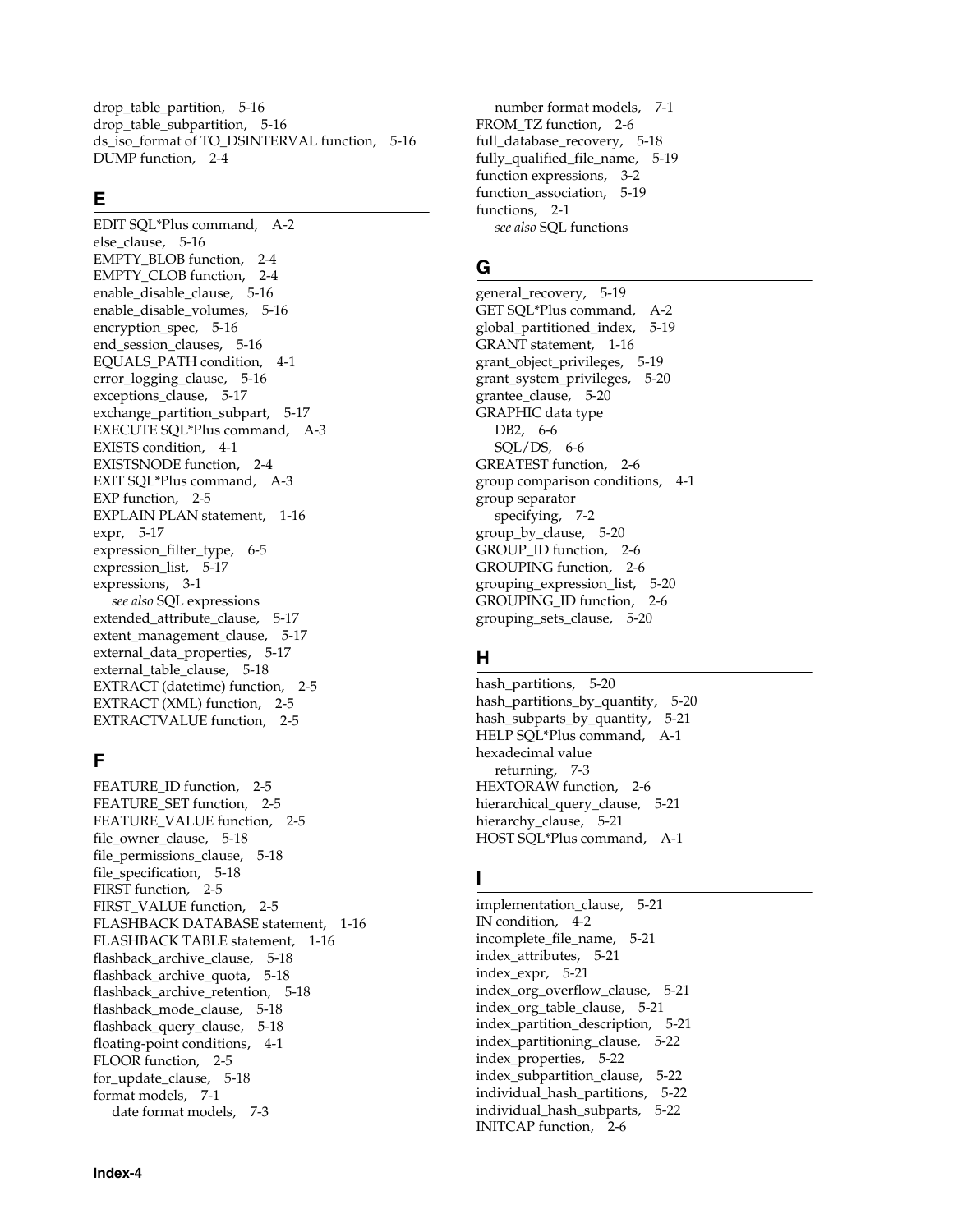[inline\\_constraint, 5-22](#page-73-5) [inline\\_ref\\_constraint, 5-22](#page-73-6) [inner\\_cross\\_join\\_clause, 5-23](#page-74-0) [INPUT SQL\\*Plus command, A-2](#page-119-9) [INSERT statement, 1-16](#page-21-9) insert into clause, 5-23 [INSERTCHILDXML function, 2-6](#page-29-7) [INSERTCHILDXMLAFTER function, 2-6](#page-29-8) [INSERTCHILDXMLBEFORE function, 2-6](#page-29-9) [INSERTXMLAFTER function, 2-6](#page-29-10) [INSERTXMLBEFORE function, 2-6](#page-29-11) instance clauses, 5-23 [INSTR function, 2-6](#page-29-12) [integer, 5-23](#page-74-3) [INTERVAL expressions, 3-2](#page-45-2) [interval\\_day\\_to\\_second, 5-23](#page-74-4) [interval\\_year\\_to\\_month, 5-23](#page-74-5) into clause, 5-23 [invoker\\_rights\\_clause, 5-23](#page-74-7) [IS A SET condition, 4-2](#page-49-1) [IS ANY condition, 4-2](#page-49-2) [IS EMPTY condition, 4-2](#page-49-3) IS OF *type* [condition, 4-2](#page-49-4) [IS PRESENT condition, 4-2](#page-49-5) [ITERATION\\_NUMBER function, 2-6](#page-29-13)

# **J**

[join\\_clause, 5-23](#page-74-8)

# **K**

[key\\_compression, 5-23](#page-74-9)

# **L**

[LAG function, 2-7](#page-30-0) [large\\_object\\_datatypes, 6-2](#page-107-4) [LAST function, 2-7](#page-30-1) [LAST\\_DAY function, 2-7](#page-30-2) [LAST\\_VALUE function, 2-7](#page-30-3) [LEAD function, 2-7](#page-30-4) [LEAST function, 2-7](#page-30-5) [LENGTH function, 2-7](#page-30-6) [level\\_clause, 5-23](#page-74-10) [LIKE condition, 4-2](#page-49-6) [LIST SQL\\*Plus command, A-2](#page-119-10) [list\\_partition\\_desc, 5-23](#page-74-11) [list\\_partitions, 5-24](#page-75-0) [list\\_subpartition\\_desc, 5-24](#page-75-1) [list\\_values\\_clause, 5-24](#page-75-2) [LISTAGG function, 2-7](#page-30-7) [LN function, 2-7](#page-30-8) [LNNVL function, 2-7](#page-30-9) [LOB\\_compression\\_clause, 5-24](#page-75-3) [LOB\\_deduplicate\\_clause, 5-24](#page-75-4) [LOB\\_parameters, 5-24](#page-75-5) [LOB\\_partition\\_storage, 5-24](#page-75-6) [LOB\\_partitioning\\_storage, 5-25](#page-76-0) [LOB\\_retention\\_storage, 5-25](#page-76-1) [LOB\\_storage\\_clause, 5-25](#page-76-2)

[LOB\\_storage\\_parameters, 5-25](#page-76-3) [local\\_domain\\_index\\_clause, 5-25](#page-76-4) [local\\_partitioned\\_index, 5-25](#page-76-5) [local\\_XMLIndex\\_clause, 5-25](#page-76-6) [locale independent, 7-4](#page-115-0) [LOCALTIMESTAMP function, 2-7](#page-30-10) [LOCK TABLE statement, 1-16](#page-21-10) [LOG function, 2-8](#page-31-0) [logfile\\_clause, 5-25](#page-76-7) [logfile\\_clauses, 5-25](#page-76-8) [logfile\\_descriptor, 5-26](#page-77-0) [logging\\_clause, 5-26](#page-77-1) [logical conditions, 4-2](#page-49-7) LONG VARGRAPHIC data type [DB2, 6-6](#page-111-1)  $SQL/DS, 6-6$ [long\\_and\\_raw\\_datatypes, 6-2](#page-107-5) [LOWER function, 2-8](#page-31-1) [LPAD function, 2-8](#page-31-2) [LTRIM function, 2-8](#page-31-3)

# **M**

[main\\_model, 5-26](#page-77-2) [MAKE\\_REF function, 2-8](#page-31-4) [managed\\_standby\\_recovery, 5-26](#page-77-3) [mapping\\_table\\_clauses, 5-26](#page-77-4) [materialized\\_view\\_props, 5-26](#page-77-5) [MAX function, 2-8](#page-31-5) [maximize\\_standby\\_db\\_clause, 5-26](#page-77-6) [maxsize\\_clause, 5-26](#page-77-7) [media\\_types, 6-5](#page-110-5) [MEDIAN function, 2-8](#page-31-6) [MEMBER condition, 4-2](#page-49-8) [MERGE statement, 1-17](#page-22-0) [merge\\_insert\\_clause, 5-27](#page-78-0) [merge\\_table\\_partitions, 5-27](#page-78-1) [merge\\_table\\_subpartitions, 5-27](#page-78-2) merge update clause, 5-27 [MIN function, 2-8](#page-31-7) [mining\\_attribute\\_clause, 5-27](#page-78-4) [MOD function, 2-8](#page-31-8) [model expressions, 3-2](#page-45-3) [model\\_clause, 5-27](#page-78-5) [model\\_column, 5-27](#page-78-6) [model\\_column\\_clauses, 5-27](#page-78-7) [model\\_iterate\\_clause, 5-28](#page-79-0) [model\\_rules\\_clause, 5-28](#page-79-1) [modify\\_col\\_properties, 5-28](#page-79-2) [modify\\_col\\_substitutable, 5-28](#page-79-3) [modify\\_collection\\_retrieval, 5-28](#page-79-4) [modify\\_column\\_clauses, 5-28](#page-79-5) [modify\\_diskgroup\\_files, 5-28](#page-79-6) [modify\\_hash\\_partition, 5-28](#page-79-7) [modify\\_index\\_default\\_attrs, 5-28](#page-79-8) [modify\\_index\\_partition, 5-28](#page-79-9) [modify\\_index\\_subpartition, 5-29](#page-80-0) [modify\\_list\\_partition, 5-29](#page-80-1) [modify\\_LOB\\_parameters, 5-29](#page-80-2) [modify\\_LOB\\_storage\\_clause, 5-29](#page-80-3)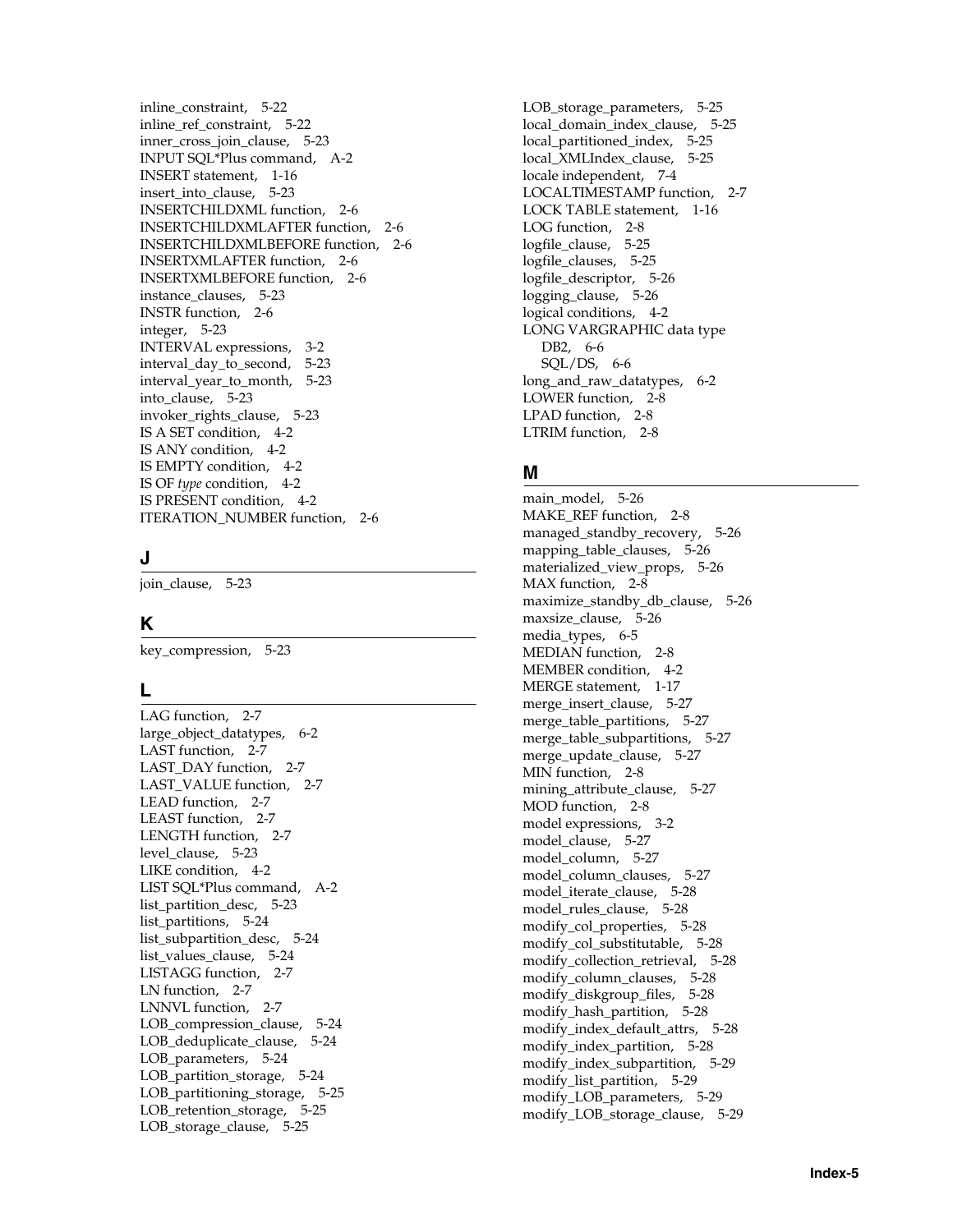[modify\\_mv\\_column\\_clause, 5-29](#page-80-4) [modify\\_mv\\_log\\_clause, 5-30](#page-81-0) [modify\\_range\\_partition, 5-29](#page-80-5) [modify\\_table\\_default\\_attrs, 5-30](#page-81-1) [modify\\_table\\_partition, 5-30](#page-81-2) modify table subpartition, 5-30 [modify\\_volume\\_clause, 5-30](#page-81-4) [MONTHS\\_BETWEEN function, 2-8](#page-31-9) [move\\_table\\_clause, 5-30](#page-81-5) [move\\_table\\_partition, 5-31](#page-82-0) [move\\_table\\_subpartition, 5-31](#page-82-1) multi column for loop, 5-31 [multi\\_table\\_insert, 5-31](#page-82-3) [multiset\\_except, 5-31](#page-82-4) [multiset\\_intersect, 5-31](#page-82-5) [multiset\\_union, 5-31](#page-82-6) [mv\\_log\\_augmentation, 5-31](#page-82-7) [mv\\_log\\_purge\\_clause, 5-32](#page-83-0)

### **N**

[NANVL function, 2-8](#page-31-10) [NCHR function, 2-8](#page-31-11) [nested\\_table\\_col\\_properties, 5-32](#page-83-1) [nested\\_table\\_partition\\_spec, 5-32](#page-83-2) [NEW\\_TIME function, 2-8](#page-31-12) new values clause, 5-32 [NEXT\\_DAY function, 2-8](#page-31-13) [NLS\\_CHARSET\\_DECL\\_LEN function, 2-8](#page-31-14) [NLS\\_CHARSET\\_ID function, 2-8](#page-31-15) [NLS\\_CHARSET\\_NAME function, 2-8](#page-31-16) [NLS\\_INITCAP function, 2-9](#page-32-0) NLS LOWER function, 2-9 [NLS\\_UPPER function, 2-9](#page-32-2) [NLSSORT function, 2-9](#page-32-3) [NOAUDIT statement, 1-17](#page-22-1) [NTH\\_VALUE function, 2-9](#page-32-4) [NTILE function, 2-9](#page-32-5) [null conditions, 4-2](#page-49-9) [NULLIF function, 2-9](#page-32-6) [number, 5-32](#page-83-4) [number format elements, 7-1](#page-112-3) [number format models, 7-1](#page-112-3) [number\\_datatypes, 6-2](#page-107-6) numeric file name, 5-32 [NUMTODSINTERVAL function, 2-9](#page-32-7) [NUMTOYMINTERVAL function, 2-9](#page-32-8) [NVL function, 2-9](#page-32-9) [NVL2 function, 2-9](#page-32-10)

# **O**

[object access expressions, 3-2](#page-45-4) [object\\_properties, 5-32](#page-83-6) [object\\_table, 5-32](#page-83-7) [object\\_table\\_substitution, 5-33](#page-84-0) [object\\_type\\_col\\_properties, 5-33](#page-84-1) [object\\_view\\_clause, 5-33](#page-84-2) [OID\\_clause, 5-33](#page-84-3) [OID\\_index\\_clause, 5-33](#page-84-4)

[on\\_comp\\_partitioned\\_table, 5-33](#page-84-5) [on\\_hash\\_partitioned\\_table, 5-33](#page-84-6) [on\\_list\\_partitioned\\_table, 5-34](#page-85-0) [on\\_object\\_clause, 5-34](#page-85-1) [on\\_range\\_partitioned\\_table, 5-34](#page-85-2) ORA DST AFFECTED function, 2-9 [ORA\\_DST\\_CONVERT function, 2-9](#page-32-12) [ORA\\_DST\\_ERROR function, 2-9](#page-32-13) [ORA\\_HASH function, 2-9](#page-32-14) [Oracle built-in data types, 6-1,](#page-106-1) [6-2](#page-107-0) [Oracle-supplied data types, 6-1,](#page-106-2) [6-5](#page-110-3) [order\\_by\\_clause, 5-34](#page-85-3) [out\\_of\\_line\\_constraint, 5-34](#page-85-4) [out\\_of\\_line\\_part\\_storage, 5-34](#page-85-5) [out\\_of\\_line\\_ref\\_constraint, 5-35](#page-86-0) [outer\\_join\\_clause, 5-35](#page-86-1) [outer\\_join\\_type, 5-35](#page-86-2)

# **P**

[parallel\\_clause, 5-35](#page-86-3) [partial\\_database\\_recovery, 5-35](#page-86-4) [partition\\_attributes, 5-35](#page-86-5) [partition\\_extended\\_name, 5-35](#page-86-6) [partition\\_extension\\_clause, 5-36](#page-87-0) [partition\\_spec, 5-36](#page-87-1) partitioning storage clause, 5-36 [password\\_parameters, 5-36](#page-87-3) [PATH function, 2-9](#page-32-15) [PERCENT\\_RANK \(aggregate\) function, 2-9](#page-32-16) [PERCENT\\_RANK \(analytic\) function, 2-10](#page-33-0) [PERCENTILE\\_CONT function, 2-10](#page-33-1) [PERCENTILE\\_DISC function, 2-10](#page-33-2) [permanent\\_tablespace\\_clause, 5-36](#page-87-4) [physical\\_attributes\\_clause, 5-36](#page-87-5) [physical\\_properties, 5-37](#page-88-0) [pivot\\_clause, 5-37](#page-88-1) [pivot\\_for\\_clause, 5-37](#page-88-2) pivot in clause, 5-37 [placeholder expressions, 3-2](#page-45-5) [POWER function, 2-10](#page-33-3) [POWERMULTISET function, 2-10](#page-33-4) [POWERMULTISET\\_BY\\_CARDINALITY](#page-33-5)  function, 2-10 [PREDICTION function, 2-10](#page-33-6) [PREDICTION\\_BOUNDS function, 2-10](#page-33-7) [PREDICTION\\_COST function, 2-10](#page-33-8) [PREDICTION\\_DETAILS function, 2-10](#page-33-9) [PREDICTION\\_PROBABILITY function, 2-10](#page-33-10) [PREDICTION\\_SET function, 2-10](#page-33-11) [PRESENTNNV function, 2-10](#page-33-12) [PRESENTV function, 2-11](#page-34-0) [PREVIOUS function, 2-11](#page-34-1) [proxy\\_clause, 5-37](#page-88-4) [PURGE statement, 1-17](#page-22-2)

# **Q**

[qualified\\_disk\\_clause, 5-37](#page-88-5) [qualified\\_template\\_clause, 5-37](#page-88-6)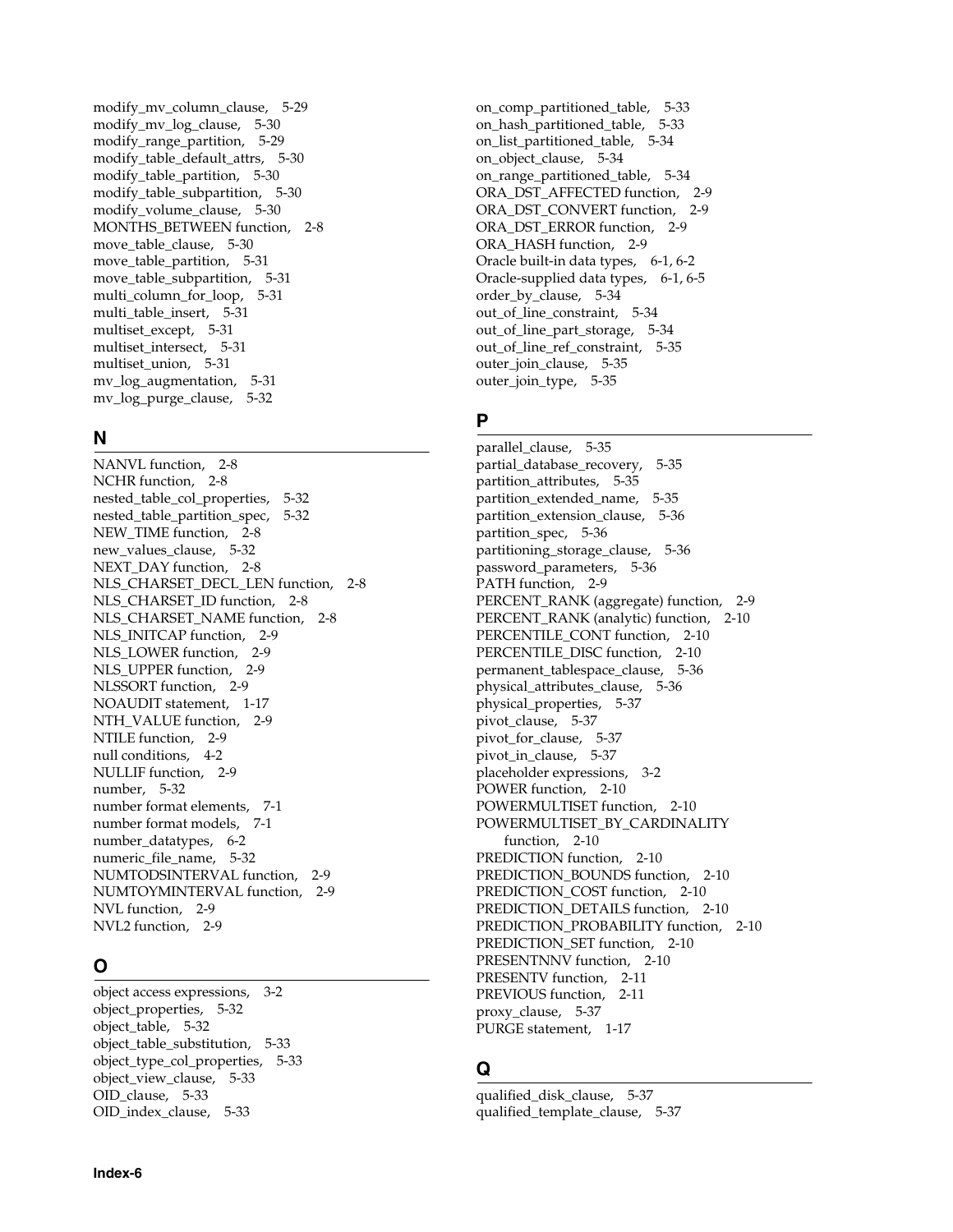[query\\_block, 5-37](#page-88-7) [query\\_partition\\_clause, 5-38](#page-89-0) [query\\_table\\_expression, 5-38](#page-89-1) [quiesce\\_clauses, 5-38](#page-89-2) [QUIT SQL\\*Plus command, A-3](#page-120-2)

# **R**

range partition desc, 5-38 [range\\_partitions, 5-38](#page-89-4) [range\\_subpartition\\_desc, 5-38](#page-89-5) [range\\_values\\_clause, 5-38](#page-89-6) [RANK \(aggregate\) function, 2-11](#page-34-2) [RANK \(analytic\) function, 2-11](#page-34-3) RATIO TO REPORT function, 2-11 [RAWTOHEX function, 2-11](#page-34-5) [RAWTONHEX function, 2-11](#page-34-6) [rebalance\\_diskgroup\\_clause, 5-38](#page-89-7) [rebuild\\_clause, 5-38](#page-89-8) [records\\_per\\_block\\_clause, 5-39](#page-90-0) recovery clauses, 5-39 [redo\\_log\\_file\\_spec, 5-39](#page-90-2) redo\_thread\_clauses *[see](#page-90-2)* instance\_clauses [redundancy\\_clause, 5-39](#page-90-3) [REF function, 2-11](#page-34-7) [reference\\_model, 5-39](#page-90-4) [reference\\_partition\\_desc, 5-39](#page-90-5) [reference\\_partitioning, 5-39](#page-90-6) [references\\_clause, 5-39](#page-90-7) [REFTOHEX function, 2-11](#page-34-8) [REGEXP\\_COUNT function, 2-11](#page-34-9) [REGEXP\\_INSTR function, 2-11](#page-34-10) [REGEXP\\_LIKE condition, 4-2](#page-49-10) [REGEXP\\_REPLACE function, 2-11](#page-34-11) [REGEXP\\_SUBSTR function, 2-12](#page-35-0) [register\\_logfile\\_clause, 5-39](#page-90-8) [REGR\\_AVGX function, 2-12](#page-35-1) [REGR\\_AVGY function, 2-12](#page-35-2) [REGR\\_COUNT function, 2-12](#page-35-3) [REGR\\_INTERCEPT function, 2-12](#page-35-4) [REGR\\_R2 function, 2-12](#page-35-5) [REGR\\_SLOPE function, 2-12](#page-35-6) [REGR\\_SXX function, 2-12](#page-35-7) REGR SXY function, 2-12 [REGR\\_SYY function, 2-12](#page-35-9) [relational\\_properties, 5-40](#page-91-0) [relational\\_table, 5-40](#page-91-1) [REMAINDER function, 2-12](#page-35-10) [RENAME statement, 1-17](#page-22-3) [rename\\_column\\_clause, 5-40](#page-91-2) [rename\\_index\\_partition, 5-40](#page-91-3) [rename\\_partition\\_subpart, 5-40](#page-91-4) [REPLACE function, 2-12](#page-35-11) [resize\\_disk\\_clauses, 5-40](#page-91-5) [resource\\_parameters, 5-40](#page-91-6) return rows clause, 5-41 [returning\\_clause, 5-41](#page-92-1) [REVOKE statement, 1-17](#page-22-4) [revoke\\_object\\_privileges, 5-41](#page-92-2)

[revoke\\_system\\_privileges, 5-41](#page-92-3) [ROLLBACK statement, 1-17](#page-22-5) [rolling\\_migration\\_clause, 5-41](#page-92-4) [rollup\\_cube\\_clause, 5-41](#page-92-5) [ROUND \(date\) function, 2-12](#page-35-12) [ROUND \(number\) function, 2-12](#page-35-13) [routine\\_clause, 5-41](#page-92-6) [row\\_movement\\_clause, 5-41](#page-92-7) [ROW\\_NUMBER function, 2-12](#page-35-14) [rowid\\_datatypes, 6-2](#page-107-7) [ROWIDTOCHAR function, 2-12](#page-35-15) [ROWTONCHAR function, 2-12](#page-35-16) [RPAD function, 2-12](#page-35-17) [RTRIM function, 2-13](#page-36-0) [RUN SQL\\*Plus command, A-2](#page-119-11)

# **S**

[sample\\_clause, 5-41](#page-92-8) [SAVE SQL\\*Plus command, A-2](#page-119-12) [SAVEPOINT statement, 1-17](#page-22-6) [scalar subquery expressions, 3-2](#page-45-6) [scientific notation, 7-2](#page-113-4) [SCN\\_TO\\_TIMESTAMP function, 2-13](#page-36-1) [scoped\\_table\\_ref\\_constraint, 5-41](#page-92-9) [search\\_clause, 5-42](#page-93-0) searched case expression, 5-42 [security\\_clause, 5-42](#page-93-2) [security\\_clauses, 5-42](#page-93-3) [segment\\_attributes\\_clause, 5-42](#page-93-4) [segment\\_management\\_clause, 5-42](#page-93-5) [SELECT statement, 1-17](#page-22-7) select list, 5-42 [SESSIONTIMEZONE function, 2-13](#page-36-2) [SET CONSTRAINT\[S\] statement, 1-17](#page-22-8) [SET function, 2-13](#page-36-3) [SET ROLE statement, 1-18](#page-23-0) [SET SQL\\*Plus command, A-2](#page-119-13) [SET TRANSACTION statement, 1-18](#page-23-1) [set\\_encryption\\_key, 5-42](#page-93-7) [set\\_parameter\\_clause, 5-43](#page-94-0) [set\\_subpartition\\_template, 5-43](#page-94-1) [set\\_time\\_zone\\_clause, 5-43](#page-94-2) [SHOW SQL\\*Plus command, A-1](#page-118-3) [shrink\\_clause, 5-43](#page-94-3) [SHUTDOWN SQL\\*Plus command, A-3](#page-120-3) [shutdown\\_dispatcher\\_clause, 5-43](#page-94-4) [SIGN function, 2-13](#page-36-4) [simple comparison conditions, 4-3](#page-50-0) [simple expressions, 3-2](#page-45-7) simple case expression, 5-43 [SIN function, 2-13](#page-36-5) [single\\_column\\_for\\_loop, 5-43](#page-94-6) [single\\_table\\_insert, 5-43](#page-94-7) [SINH function, 2-13](#page-36-6) [size\\_clause, 5-43](#page-94-8) [SOUNDEX function, 2-13](#page-36-7) [spatial\\_types, 6-5](#page-110-6) [split\\_index\\_partition, 5-44](#page-95-0) [split\\_nested\\_table\\_part, 5-44](#page-95-1)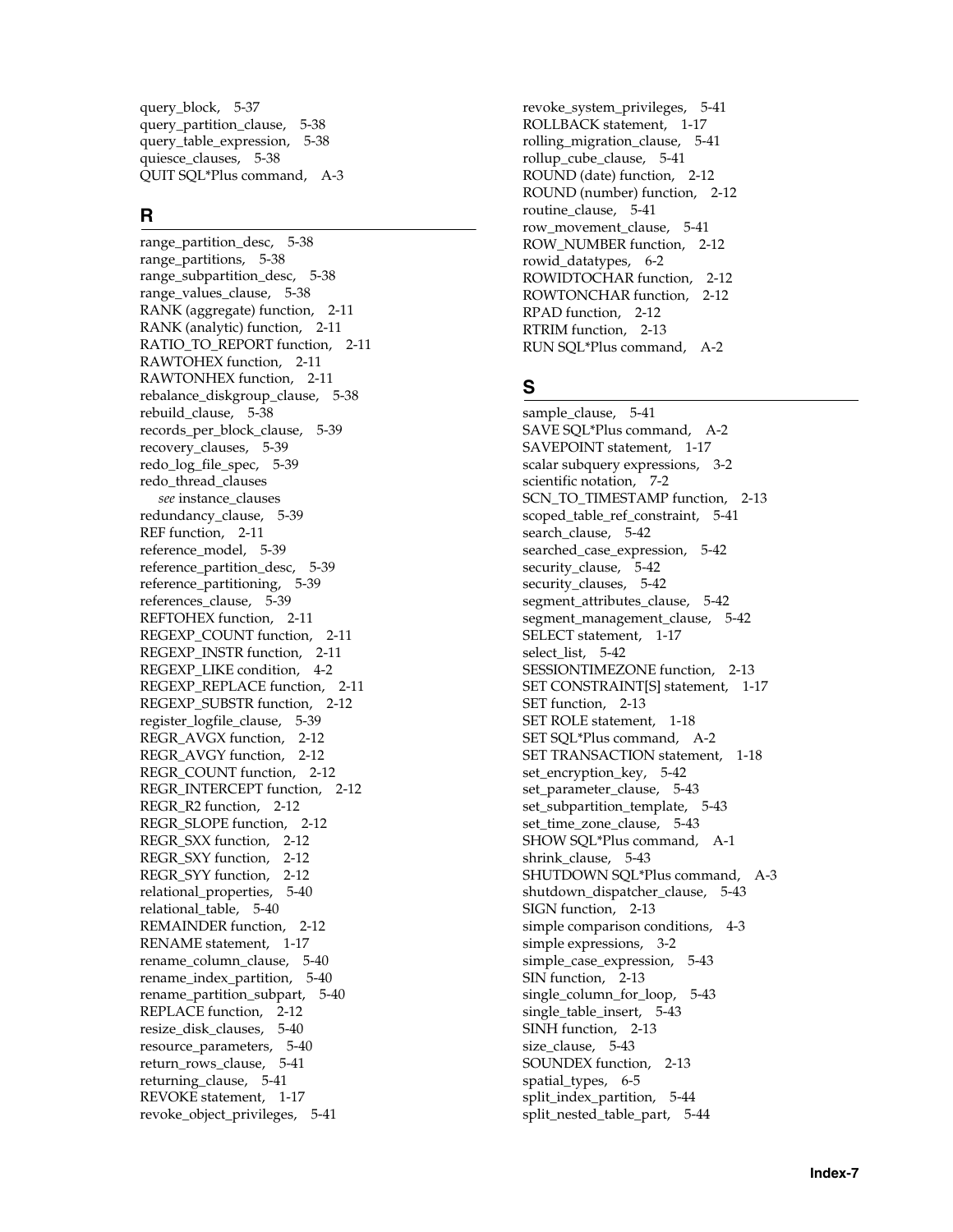[split\\_table\\_partition, 5-44](#page-95-2) [split\\_table\\_subpartition, 5-44](#page-95-3) [SPOOL SQL\\*Plus command, A-2](#page-119-14) [SQL conditions, 4-1](#page-48-2) [BETWEEN condition, 4-1](#page-48-0) [compound conditions, 4-1](#page-48-1) [EQUALS\\_PATH condition, 4-1](#page-48-3) [EXISTS condition, 4-1](#page-48-4) [floating-point conditions, 4-1](#page-48-5) [group comparison conditions, 4-1](#page-48-6) [IN condition, 4-2](#page-49-0) [IS A SET condition, 4-2](#page-49-1) [IS ANY condition, 4-2](#page-49-2) [IS EMPTY condition, 4-2](#page-49-3) IS OF *type* [condition, 4-2](#page-49-4) [IS PRESENT condition, 4-2](#page-49-5) [LIKE condition, 4-2](#page-49-6) [logical conditions, 4-2](#page-49-7) [MEMBER condition, 4-2](#page-49-8) [null conditions, 4-2](#page-49-9) [REGEXP\\_LIKE condition, 4-2](#page-49-10) [simple comparison conditions, 4-3](#page-50-0) [SUBMULTISET condition, 4-3](#page-50-1) [UNDER\\_PATH condition, 4-3](#page-50-2) [SQL expressions, 3-1](#page-44-4) [CASE expressions, 3-1](#page-44-0) [column expressions, 3-1](#page-44-1) [compound expressions, 3-1](#page-44-2) [CURSOR expressions, 3-1](#page-44-3) [datetime expressions, 3-2](#page-45-0) [function expressions, 3-2](#page-45-1) [INTERVAL expressions, 3-2](#page-45-2) [model expressions, 3-2](#page-45-3) [object access expressions, 3-2](#page-45-4) [placeholder expressions, 3-2](#page-45-5) [scalar subquery expressions, 3-2](#page-45-6) [simple expressions, 3-2](#page-45-7) [type constructor expressions, 3-3](#page-46-0) [SQL functions, 2-1](#page-24-8) [ABS, 2-1](#page-24-0) [ACOS, 2-1](#page-24-1) [ADD\\_MONTHS, 2-1](#page-24-2) [aggregate functions, 2-1](#page-24-3) [analytic functions, 2-1](#page-24-4) [APPENDCHILDXML, 2-1](#page-24-5) [ASCII, 2-1](#page-24-6) [ASCIISTR, 2-1](#page-24-7) [ASIN, 2-2](#page-25-0) [ATAN, 2-2](#page-25-1) [ATAN2, 2-2](#page-25-2) [AVG, 2-2](#page-25-3) [BFILENAME, 2-2](#page-25-4) [BIN\\_TO\\_NUM, 2-2](#page-25-5) [BITAND, 2-2](#page-25-6) [CARDINALITY, 2-2](#page-25-7) [CAST, 2-2](#page-25-8) [CEIL, 2-2](#page-25-9) [CHARTOROWID, 2-2](#page-25-10) [CHR, 2-2](#page-25-11) [CLUSTER\\_ID, 2-2](#page-25-12)

[CLUSTER\\_PROBABILITY, 2-2](#page-25-13) [CLUSTER\\_SET, 2-2](#page-25-14) [COALESCE, 2-2](#page-25-15) [COLLECT, 2-2](#page-25-16) [COMPOSE, 2-3](#page-26-0) [CONCAT, 2-3](#page-26-1) [CONVERT, 2-3](#page-26-2) [CORR, 2-3](#page-26-3) [CORR\\_K, 2-3](#page-26-4) [CORR\\_S, 2-3](#page-26-5) [COS, 2-3](#page-26-6) [COSH, 2-3](#page-26-7) [COUNT, 2-3](#page-26-8) [COVAR\\_POP, 2-3](#page-26-9) [COVAR\\_SAMP, 2-3](#page-26-10) [CUBE\\_TABLE, 2-3](#page-26-11) [CUME\\_DIST \(aggregate\), 2-3](#page-26-12) [CUME\\_DIST \(analytic\), 2-4](#page-27-0) [CURRENT\\_DATE, 2-4](#page-27-1) [CURRENT\\_TIMESTAMP, 2-4](#page-27-2) [CV, 2-4](#page-27-3) [DATAOBJ\\_TO\\_PARTITION, 2-4](#page-27-4) [DBTIMEZONE, 2-4](#page-27-5) [DECODE, 2-4](#page-27-6) [DECOMPOSE, 2-4](#page-27-7) [DELETEXML, 2-4](#page-27-8) [DENSE\\_RANK \(aggregate\), 2-4](#page-27-9) [DENSE\\_RANK \(analytic\), 2-4](#page-27-10) [DEPTH, 2-4](#page-27-11) [DEREF, 2-4](#page-27-12) [DUMP, 2-4](#page-27-13) [EMPTY\\_BLOB, 2-4](#page-27-14) [EMPTY\\_CLOB, 2-4](#page-27-15) [EXISTSNODE, 2-4](#page-27-16) [EXP, 2-5](#page-28-0) [EXTRACT \(datetime\), 2-5](#page-28-1) [EXTRACT \(XML\), 2-5](#page-28-2) [EXTRACTVALUE, 2-5](#page-28-3) [FEATURE\\_ID, 2-5](#page-28-4) [FEATURE\\_SET, 2-5](#page-28-5) [FEATURE\\_VALUE, 2-5](#page-28-6) [FIRST, 2-5](#page-28-7) [FIRST\\_VALUE, 2-5](#page-28-8) [FLOOR, 2-5](#page-28-9) [FROM\\_TZ, 2-6](#page-29-0) [GREATEST, 2-6](#page-29-1) [GROUP\\_ID, 2-6](#page-29-2) [GROUPING, 2-6](#page-29-3) [GROUPING\\_ID, 2-6](#page-29-4) [HEXTORAW, 2-6](#page-29-5) [INITCAP, 2-6](#page-29-6) [INSERTCHILDXML, 2-6](#page-29-7) [INSERTCHILDXMLAFTER, 2-6](#page-29-8) [INSERTCHILDXMLBEFORE, 2-6](#page-29-9) [INSERTXMLAFTER, 2-6](#page-29-10) [INSERTXMLBEFORE, 2-6](#page-29-11) [INSTR, 2-6](#page-29-12) [ITERATION\\_NUMBER, 2-6](#page-29-13) [LAG, 2-7](#page-30-0) [LAST, 2-7](#page-30-1)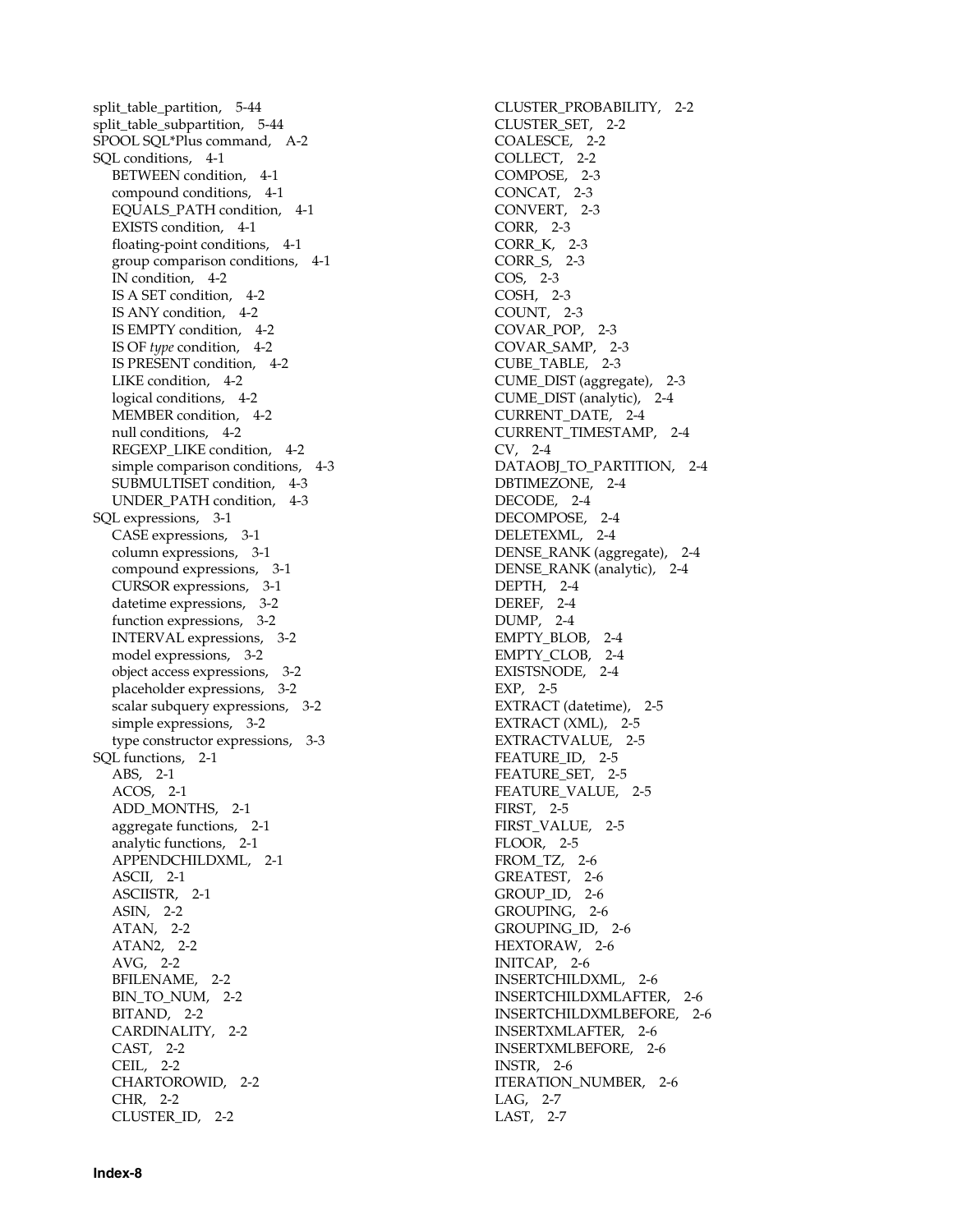[LAST\\_DAY, 2-7](#page-30-2) [LAST\\_VALUE, 2-7](#page-30-3) [LEAD, 2-7](#page-30-4) [LEAST, 2-7](#page-30-5) [LENGTH, 2-7](#page-30-6) [LISTAGG, 2-7](#page-30-7) [LN, 2-7](#page-30-8) [LNNVL, 2-7](#page-30-9) [LOCALTIMESTAMP, 2-7](#page-30-10) [LOG, 2-8](#page-31-0) [LOWER, 2-8](#page-31-1) [LPAD, 2-8](#page-31-2) [LTRIM, 2-8](#page-31-3) [MAKE\\_REF, 2-8](#page-31-4) [MAX, 2-8](#page-31-5) [MEDIAN, 2-8](#page-31-6) [MIN, 2-8](#page-31-7) [MOD, 2-8](#page-31-8) [MONTHS\\_BETWEEN, 2-8](#page-31-9) [NANVL, 2-8](#page-31-10) [NCGR, 2-8](#page-31-11) [NEW\\_TIME, 2-8](#page-31-12) [NEXT\\_DAY, 2-8](#page-31-13) NLS CHARSET DECL LEN, 2-8 [NLS\\_CHARSET\\_ID, 2-8](#page-31-15) [NLS\\_CHARSET\\_NAME, 2-8](#page-31-16) [NLS\\_INITCAP, 2-9](#page-32-0) [NLS\\_LOWER, 2-9](#page-32-1) [NLS\\_UPPER, 2-9](#page-32-2) [NLSSORT, 2-9](#page-32-3) [NTH\\_VALUE, 2-9](#page-32-4) [NTILE, 2-9](#page-32-5) [NULLIF, 2-9](#page-32-6) [NUMTODSINTERVAL, 2-9](#page-32-7) [NUMTOYMINTERVAL, 2-9](#page-32-8) [NVL, 2-9](#page-32-9) [NVL2, 2-9](#page-32-10) [ORA\\_DST\\_AFFECTED, 2-9](#page-32-11) [ORA\\_DST\\_CONVERT, 2-9](#page-32-12) [ORA\\_DST\\_ERROR, 2-9](#page-32-13) [ORA\\_HASH, 2-9](#page-32-14) [PATH, 2-9](#page-32-15) [PERCENT\\_RANK \(aggregate\), 2-9](#page-32-16) [PERCENT\\_RANK \(analytic\), 2-10](#page-33-0) [PERCENTILE\\_CONT, 2-10](#page-33-1) [PERCENTILE\\_DISC, 2-10](#page-33-2) [POWER, 2-10](#page-33-3) [POWERMULTISET, 2-10](#page-33-4) [POWERMULTISET\\_BY\\_CARDINALITY, 2-10](#page-33-5) [PREDICTION, 2-10](#page-33-6) [PREDICTION\\_BOUNDS, 2-10](#page-33-7) [PREDICTION\\_COST, 2-10](#page-33-8) [PREDICTION\\_DETAILS, 2-10](#page-33-9) [PREDICTION\\_PROBABILITY, 2-10](#page-33-10) [PREDICTION\\_SET, 2-10](#page-33-11) [PRESENTNNV, 2-10](#page-33-12) [PRESENTV, 2-11](#page-34-0) [PREVIOUS, 2-11](#page-34-1) [RANK \(aggregate\), 2-11](#page-34-2) [RANK \(analytic\), 2-11](#page-34-3)

[RATIO\\_TO\\_REPORT, 2-11](#page-34-4) [RAWTOHEX, 2-11](#page-34-5) [RAWTONHEX, 2-11](#page-34-6) [REF, 2-11](#page-34-7) [REFTOHEX, 2-11](#page-34-8) [REGEXP\\_COUNT, 2-11](#page-34-9) [REGEXP\\_INSTR, 2-11](#page-34-10) [REGEXP\\_REPLACE, 2-11](#page-34-11) [REGEXP\\_SUBSTR, 2-12](#page-35-0) [REGR\\_AVGX, 2-12](#page-35-1) [REGR\\_AVGY, 2-12](#page-35-2) [REGR\\_COUNT, 2-12](#page-35-3) [REGR\\_INTERCEPT, 2-12](#page-35-4) [REGR\\_R2, 2-12](#page-35-5) [REGR\\_SLOPE, 2-12](#page-35-6) [REGR\\_SXX, 2-12](#page-35-7) [REGR\\_SXY, 2-12](#page-35-8) [REGR\\_SYY, 2-12](#page-35-9) [REMAINDER, 2-12](#page-35-10) [REPLACE, 2-12](#page-35-11) [ROUND \(date\), 2-12](#page-35-12) [ROUND \(number\), 2-12](#page-35-13) [ROW\\_NUMBER, 2-12](#page-35-14) [ROWIDTOCHAR, 2-12](#page-35-15) [ROWTONCHAR, 2-12](#page-35-16) [RPAD, 2-12](#page-35-17) [RTRIM, 2-13](#page-36-0) [SCN\\_TO\\_TIMESTAMP, 2-13](#page-36-1) [SESSIONTIMEZONE, 2-13](#page-36-2) [SET, 2-13](#page-36-3) [SIGN, 2-13](#page-36-4) [SIN, 2-13](#page-36-5) [SINH, 2-13](#page-36-6) [SOUNDEX, 2-13](#page-36-7) [SQRT, 2-13](#page-36-8) [STATS\\_BINOMIAL\\_TEST, 2-13](#page-36-9) [STATS\\_CROSSTAB, 2-13](#page-36-10) [STATS\\_F\\_TEST, 2-13](#page-36-11) [STATS\\_KS\\_TEST, 2-14](#page-37-0) [STATS\\_MODE, 2-14](#page-37-1) [STATS\\_MW\\_TEST, 2-14](#page-37-2) [STATS\\_ONE\\_WAY\\_ANOVA, 2-14](#page-37-3) [STATS\\_T\\_TEST\\_INDEP, 2-14](#page-37-4) [STATS\\_T\\_TEST\\_INDEPU, 2-14](#page-37-5) [STATS\\_T\\_TEST\\_ONE, 2-14](#page-37-6) [STATS\\_T\\_TEST\\_PAIRED, 2-14](#page-37-7) [STATS\\_WSR\\_TEST, 2-14](#page-37-8) [STDDEV, 2-15](#page-38-0) [STDDEV\\_POP, 2-15](#page-38-1) [STDDEV\\_SAMP, 2-15](#page-38-2) [SUBSTR, 2-15](#page-38-3) [SUM, 2-15](#page-38-4) [SYS\\_CONNECT\\_BY\\_PATH, 2-15](#page-38-5) SYS CONTEXT, 2-15 [SYS\\_DBURIGEN, 2-15](#page-38-7) [SYS\\_EXTRACT\\_UTC, 2-15](#page-38-8) [SYS\\_GUID, 2-15](#page-38-9) [SYS\\_TYPEID, 2-15](#page-38-10) [SYS\\_XMLAGG, 2-15](#page-38-11) SYS XMLGEN, 2-15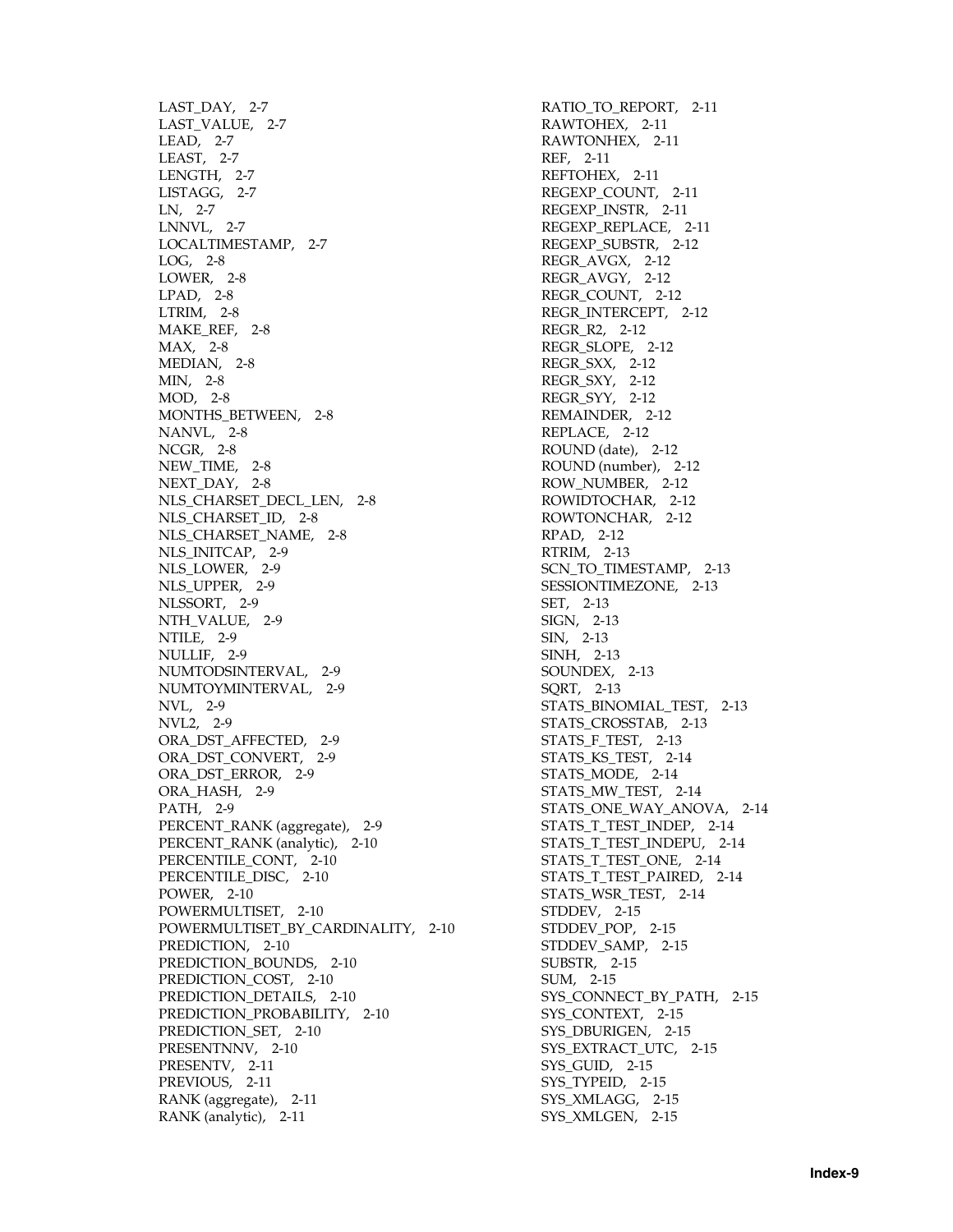[SYSDATE, 2-16](#page-39-0) [SYSTIMESTAMP, 2-16](#page-39-1) [TAN, 2-16](#page-39-2) [TANH, 2-16](#page-39-3) [TIMESTAMP\\_TO\\_SCN, 2-16](#page-39-4) [TO\\_BINARY\\_DOUBLE, 2-16](#page-39-5) [TO\\_BINARY\\_FLOAT, 2-16](#page-39-6) [TO\\_BLOB, 2-16](#page-39-7) [TO\\_CHAR \(character\), 2-16](#page-39-8) [TO\\_CHAR \(datetime\), 2-16](#page-39-9) [TO\\_CHAR \(number\), 2-16](#page-39-10) [TO\\_CLOB, 2-16](#page-39-11) [TO\\_DATE, 2-16](#page-39-12) [TO\\_DSINTERVAL, 2-16](#page-39-13) [TO\\_LOB, 2-16](#page-39-14) [TO\\_MULTI\\_BYTE, 2-16](#page-39-15) [TO\\_NCHAR \(character\), 2-16](#page-39-16) [TO\\_NCHAR \(datetime\), 2-17](#page-40-0) [TO\\_NCHAR \(number\), 2-17](#page-40-1) [TO\\_NCLOB, 2-17](#page-40-2) [TO\\_NUMBER, 2-17](#page-40-3) [TO\\_SINGLE\\_BYTE, 2-17](#page-40-4) [TO\\_TIMESTAMP, 2-17](#page-40-5) [TO\\_TIMESTAMP\\_TZ, 2-17](#page-40-6) [TO\\_YMINTERVAL, 2-17](#page-40-7) [TRANSLATE, 2-17](#page-40-8) [TRANSLATE...USING, 2-17](#page-40-9) [TREAT, 2-17](#page-40-10) [TRIM, 2-17](#page-40-11) [TRUNC \(date\), 2-17](#page-40-12) [TRUNC \(number\), 2-17](#page-40-13) [TZ\\_OFFSET, 2-18](#page-41-0) [UID, 2-18](#page-41-1) [UNISTR, 2-18](#page-41-2) [UPDATEXML, 2-18](#page-41-3) [UPPER, 2-18](#page-41-4) [USER, 2-18](#page-41-5) [user-defined functions, 2-18](#page-41-6) [USERENV, 2-18](#page-41-7) [VALUE, 2-18](#page-41-8) [VAR\\_POP, 2-18](#page-41-9) [VAR\\_SAMP, 2-18](#page-41-10) [VARIANCE, 2-18](#page-41-11) [VSIZE, 2-18](#page-41-12) [WIDTH\\_BUCKET, 2-18](#page-41-13) [XMLAGG, 2-19](#page-42-0) [XMLCAST, 2-19](#page-42-1) [XMLCDATA, 2-19](#page-42-2) [XMLCOLATTVAL, 2-19](#page-42-3) [XMLCOMMENT, 2-19](#page-42-4) [XMLCONCAT, 2-19](#page-42-5) [XMLDIFF, 2-19](#page-42-6) [XMLELEMENT, 2-19](#page-42-7) [XMLEXISTS, 2-19](#page-42-8) [XMLFOREST, 2-19](#page-42-9) [XMLISVALID, 2-19](#page-42-10) [XMLPARSE, 2-19](#page-42-11) [XMLPATCH, 2-19](#page-42-12) [XMLPI, 2-20](#page-43-0) [XMLQUERY, 2-20](#page-43-1)

[XMLROOT, 2-20](#page-43-2) [XMLSEQUENCE, 2-20](#page-43-3) [XMLSERIALIZE, 2-20](#page-43-4) [XMLTABLE, 2-20](#page-43-5) [XMLTRANSFORM, 2-20](#page-43-6) [SQL statements, 1-1](#page-6-3) [ALTER CLUSTER, 1-1](#page-6-0) [ALTER DATABASE, 1-1](#page-6-2) [ALTER DATABASE LINK, 1-1](#page-6-1) [ALTER DIMENSION, 1-2](#page-7-0) [ALTER DISKGROUP, 1-2](#page-7-1) [ALTER FLASHBACK ARCHIVE, 1-2](#page-7-2) [ALTER FUNCTION, 1-2](#page-7-3) [ALTER INDEX, 1-3](#page-8-0) [ALTER INDEXTYPE, 1-3](#page-8-1) [ALTER JAVA, 1-3](#page-8-2) [ALTER LIBRARY, 1-3](#page-8-3) [ALTER MATERIALIZED VIEW, 1-3](#page-8-4) [ALTER MATERIALIZED VIEW LOG, 1-4](#page-9-0) [ALTER OPERATOR, 1-4](#page-9-1) [ALTER OUTLINE, 1-4](#page-9-2) [ALTER PACKAGE, 1-4](#page-9-3) [ALTER PROCEDURE, 1-4](#page-9-4) [ALTER PROFILE, 1-4](#page-9-5) [ALTER RESOURCE COST, 1-4](#page-9-6) [ALTER ROLE, 1-5](#page-10-0) [ALTER ROLLBACK SEGMENT, 1-5](#page-10-1) [ALTER SEQUENCE, 1-5](#page-10-2) [ALTER SESSION, 1-5](#page-10-3) [ALTER SYSTEM, 1-5](#page-10-4) [ALTER TABLE, 1-6](#page-11-0) [ALTER TABLESPACE, 1-6](#page-11-1) [ALTER TRIGGER, 1-6](#page-11-2) [ALTER TYPE, 1-6](#page-11-3) [ALTER USER, 1-6](#page-11-4) [ALTER VIEW, 1-7](#page-12-0) [ANALYZE, 1-7](#page-12-1) [ASSOCIATE STATISTICS, 1-7](#page-12-2) [AUDIT, 1-7](#page-12-3) [CALL, 1-7](#page-12-4) [COMMENT, 1-7](#page-12-5) [COMMIT, 1-8](#page-13-0) [CREATE CLUSTER, 1-8](#page-13-1) [CREATE CONTEXT, 1-8](#page-13-2) [CREATE CONTROLFILE, 1-8](#page-13-3) [CREATE DATABASE, 1-9](#page-14-1) [CREATE DATABASE LINK, 1-9](#page-14-0) [CREATE DIMENSION, 1-9](#page-14-2) [CREATE DIRECTORY, 1-9](#page-14-3) [CREATE DISKGROUP, 1-9](#page-14-4) [CREATE EDITION, 1-9](#page-14-5) [CREATE FLASHBACK ARCHIVE, 1-9](#page-14-6) [CREATE FUNCTION, 1-9](#page-14-7) [CREATE INDEX, 1-10](#page-15-0) [CREATE INDEXTYPE, 1-10](#page-15-1) [CREATE JAVA, 1-10](#page-15-2) [CREATE LIBRARY, 1-10](#page-15-3) [CREATE MATERIALIZED VIEW, 1-10](#page-15-5) [CREATE MATERIALIZED VIEW LOG, 1-10](#page-15-4) [CREATE OPERATOR, 1-11](#page-16-0)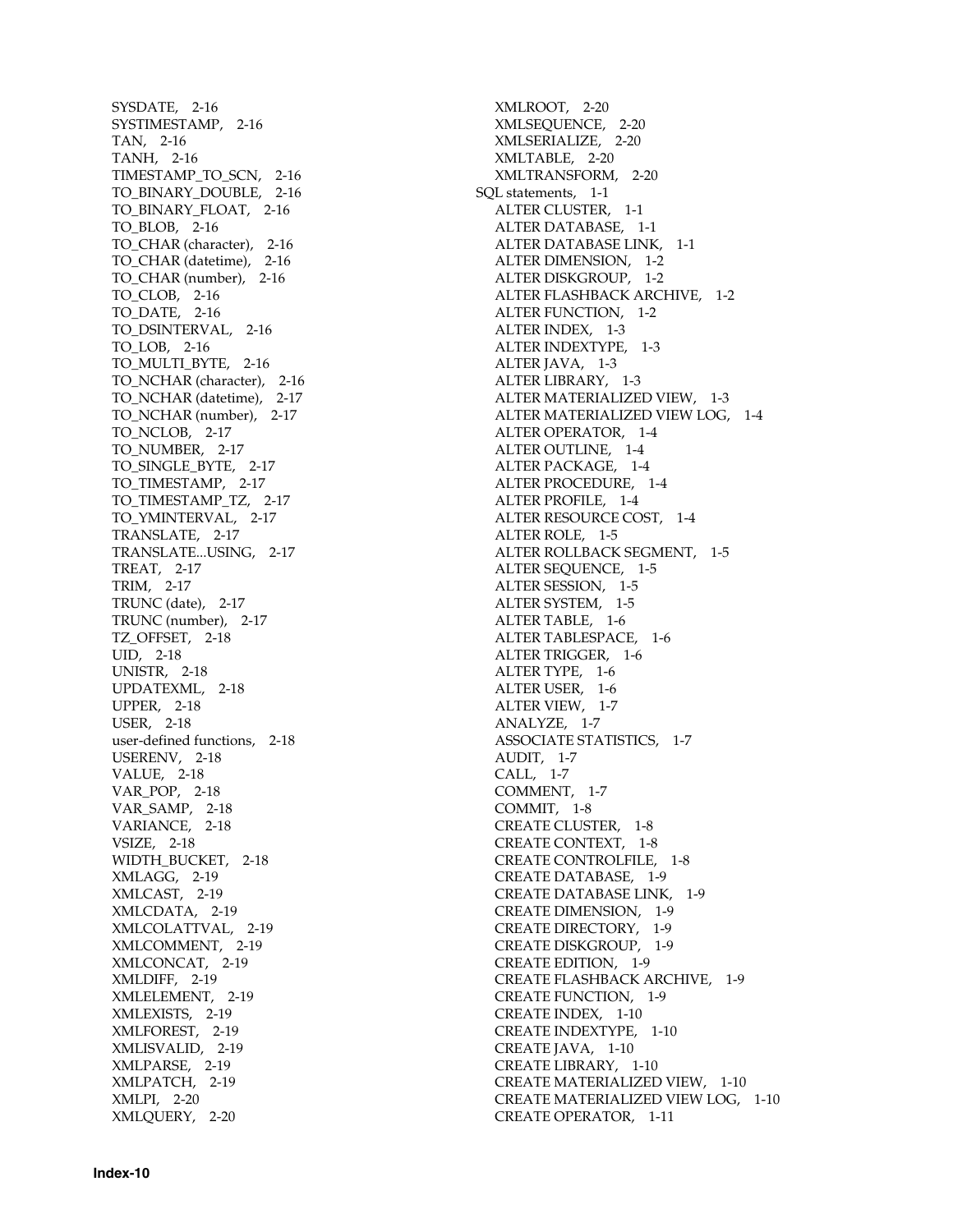[CREATE OUTLINE, 1-11](#page-16-1) [CREATE PACKAGE, 1-11](#page-16-3) [CREATE PACKAGE BODY, 1-11](#page-16-2) [CREATE PFILE, 1-11](#page-16-4) [CREATE PROCEDURE, 1-11](#page-16-5) [CREATE PROFILE, 1-11](#page-16-6) [CREATE RESTORE POINT, 1-11](#page-16-7) [CREATE ROLE, 1-12](#page-17-0) [CREATE ROLLBACK SEGMENT, 1-12](#page-17-1) [CREATE SCHEMA, 1-12](#page-17-2) [CREATE SEQUENCE, 1-12](#page-17-3) [CREATE SPFILE, 1-12](#page-17-4) [CREATE SYNONYM, 1-12](#page-17-5) [CREATE TABLE, 1-12](#page-17-6) [CREATE TABLESPACE, 1-12](#page-17-7) [CREATE TRIGGER, 1-13](#page-18-0) [CREATE TYPE, 1-13](#page-18-2) [CREATE TYPE BODY, 1-13](#page-18-1) [CREATE USER, 1-13](#page-18-3) [CREATE VIEW, 1-13](#page-18-4) [DELETE, 1-13](#page-18-5) [DISASSOCIATE STATISTICS, 1-13](#page-18-6) [DROP CLUSTER, 1-14](#page-19-0) [DROP CONTEXT, 1-14](#page-19-1) [DROP DATABASE, 1-14](#page-19-3) [DROP DATABASE LINK, 1-14](#page-19-2) [DROP DIMENSION, 1-14](#page-19-4) [DROP DIRECTORY, 1-14](#page-19-5) [DROP DISKGROUP, 1-14](#page-19-6) [DROP EDITION, 1-14](#page-19-7) [DROP FLASHBACK ARCHIVE, 1-14](#page-19-8) [DROP FUNCTION, 1-14](#page-19-9) [DROP INDEX, 1-14](#page-19-10) [DROP INDEXTYPE, 1-14](#page-19-11) [DROP JAVA, 1-15](#page-20-0) [DROP LIBRARY, 1-15](#page-20-1) [DROP MATERIALIZED VIEW, 1-15](#page-20-3) [DROP MATERIALIZED VIEW LOG, 1-15](#page-20-2) [DROP OPERATOR, 1-15](#page-20-4) [DROP OUTLINE, 1-15](#page-20-5) [DROP PACKAGE, 1-15](#page-20-6) [DROP PROCEDURE, 1-15](#page-20-7) [DROP PROFILE, 1-15](#page-20-8) [DROP RESTORE POINT, 1-15](#page-20-9) [DROP ROLE, 1-15](#page-20-10) [DROP ROLLBACK SEGMENT, 1-15](#page-20-11) [DROP SEQUENCE, 1-15](#page-20-12) [DROP SYNONYM, 1-15](#page-20-13) [DROP TABLE, 1-15](#page-20-14) [DROP TABLESPACE, 1-15](#page-20-15) [DROP TRIGGER, 1-16](#page-21-0) [DROP TYPE, 1-16](#page-21-2) [DROP TYPE BODY, 1-16](#page-21-1) [DROP USER, 1-16](#page-21-3) [DROP VIEW, 1-16](#page-21-4) [EXPLAIN PLAN, 1-16](#page-21-5) [FLASHBACK DATABASE, 1-16](#page-21-6) [FLASHBACK TABLE, 1-16](#page-21-7) [GRANT, 1-16](#page-21-8) [INSERT, 1-16](#page-21-9)

[LOCK TABLE, 1-16](#page-21-10) [MERGE, 1-17](#page-22-0) [NOAUDIT, 1-17](#page-22-1) [PURGE, 1-17](#page-22-2) [RENAME, 1-17](#page-22-3) [REVOKE, 1-17](#page-22-4) [ROLLBACK, 1-17](#page-22-5) [SAVEPOINT, 1-17](#page-22-6) [SELECT, 1-17](#page-22-7) [SET CONSTRAINT\[S\], 1-17](#page-22-8) [SET ROLE, 1-18](#page-23-0) [SET TRANSACTION, 1-18](#page-23-1) [TRUNCATE CLUSTER, 1-18](#page-23-2) [TRUNCATE TABLE, 1-18](#page-23-3) [UPDATE, 1-18](#page-23-4) [SQL\\*Plus commands, A-1](#page-118-4)  $/$  (slash), A-2  $@$  (at sign), A-2 [APPEND, A-2](#page-119-2) [CHANGE, A-2](#page-119-3) [CONNECT, A-2](#page-119-4) [DEL, A-2](#page-119-5) [DESCRIBE, A-2](#page-119-6) [DISCONNECT, A-3](#page-120-0) [EDIT, A-2](#page-119-7) [EXECUTE, A-3](#page-120-1) [EXIT, A-3](#page-120-2) [GET, A-2](#page-119-8) [HELP, A-1](#page-118-1) [HOST, A-1](#page-118-2) [INPUT, A-2](#page-119-9) [LIST, A-2](#page-119-10) [QUIT, A-3](#page-120-2) [RUN, A-2](#page-119-11) [SAVE, A-2](#page-119-12) [SET, A-2](#page-119-13) [SHOW, A-1](#page-118-3) [SHUTDOWN, A-3](#page-120-3) [SPOOL, A-2](#page-119-14) [SQLPLUS, A-1](#page-118-5) [START, A-2](#page-119-0) [STARTUP, A-2](#page-119-15) [sql\\_format of TO\\_DSINTERVAL function, 5-44](#page-95-4) SQL/DS data types [restrictions on, 6-6](#page-111-0) [SQLPLUS SQL\\*Plus command, A-1](#page-118-5) [SQRT function, 2-13](#page-36-8) standby database clauses, 5-44 [START SQL\\*Plus command, A-2](#page-119-0) [start\\_standby\\_clause, 5-44](#page-95-6) [STARTUP SQL\\*Plus command, A-2](#page-119-15) [startup\\_clauses, 5-45](#page-96-0) [statements, 1-1](#page-6-3) *[see also](#page-6-3)* SQL statements [STATS\\_BINOMIAL\\_TEST function, 2-13](#page-36-9) [STATS\\_CROSSTAB function, 2-13](#page-36-10) [STATS\\_F\\_TEST function, 2-13](#page-36-11) [STATS\\_KS\\_TEST function, 2-14](#page-37-0) [STATS\\_MODE function, 2-14](#page-37-1) [STATS\\_MW\\_TEST function, 2-14](#page-37-2)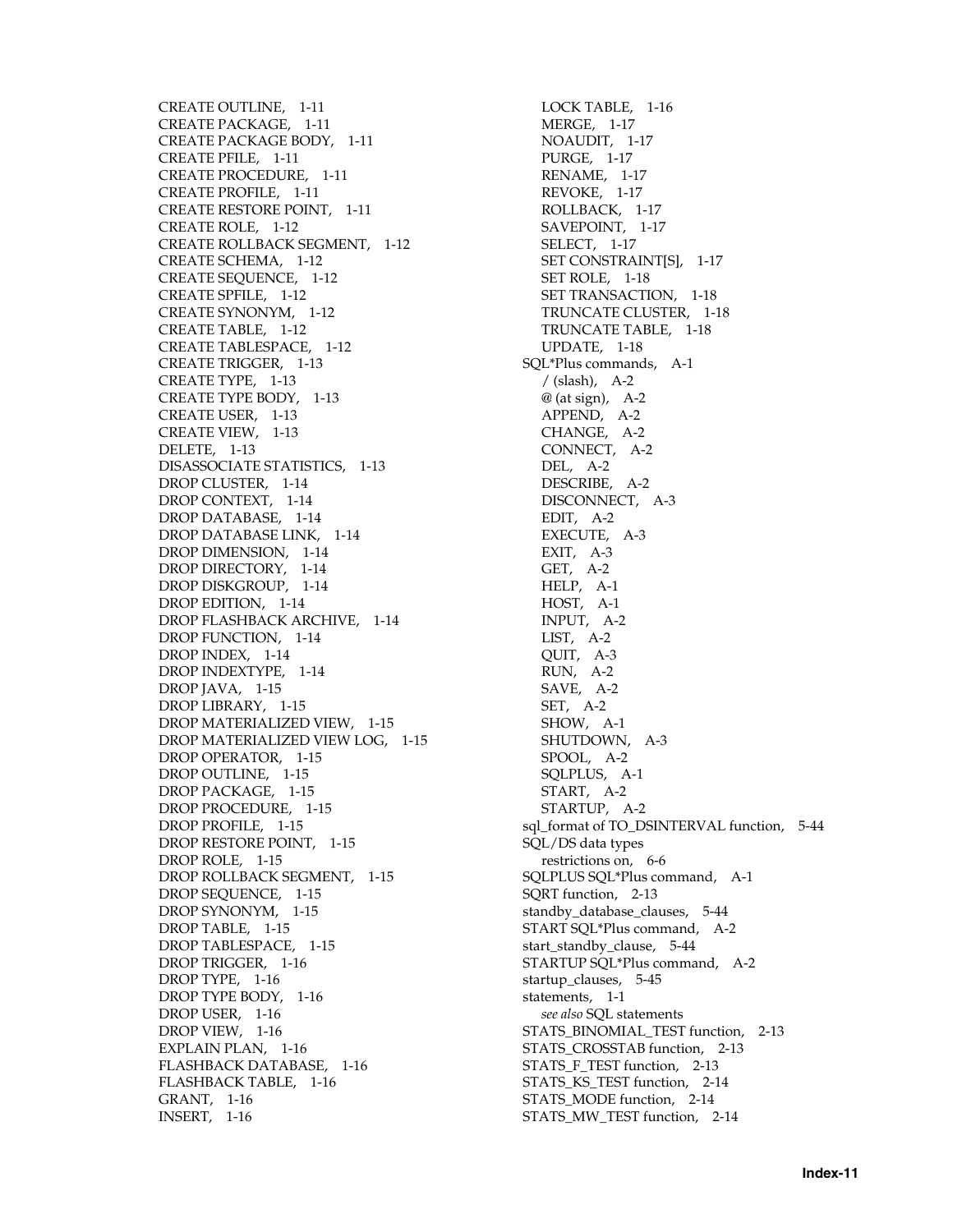[STATS\\_ONE\\_WAY\\_ANOVA function, 2-14](#page-37-3) [STATS\\_T\\_TEST\\_INDEP function, 2-14](#page-37-4) [STATS\\_T\\_TEST\\_INDEPU function, 2-14](#page-37-5) [STATS\\_T\\_TEST\\_ONE function, 2-14](#page-37-6) [STATS\\_T\\_TEST\\_PAIRED function, 2-14](#page-37-7) STATS WSR TEST function, 2-14 [STDDEV function, 2-15](#page-38-0) [STDDEV\\_POP function, 2-15](#page-38-1) [STDDEV\\_SAMP function, 2-15](#page-38-2) [still\\_image\\_object\\_types, 5-45](#page-96-1) [stop\\_standby\\_clause, 5-45](#page-96-2) [storage\\_clause, 5-45](#page-96-3) [storage\\_table\\_clause, 5-45](#page-96-4) [string, 5-45](#page-96-5) [striping\\_clause, 5-45](#page-96-6) [SUBMULTISET condition, 4-3](#page-50-1) [subpartition\\_by\\_hash, 5-45](#page-96-7) [subpartition\\_by\\_list, 5-46](#page-97-0) [subpartition\\_by\\_range, 5-46](#page-97-1) [subpartition\\_extended\\_name, 5-46](#page-97-2) [subpartition\\_template, 5-46](#page-97-3) [subquery, 5-46](#page-97-4) [subquery\\_factoring\\_clause, 5-46](#page-97-5) [subquery\\_restriction\\_clause, 5-46](#page-97-6) [substitutable\\_column\\_clause, 5-46](#page-97-7) [SUBSTR function, 2-15](#page-38-3) [SUM function, 2-15](#page-38-4) [supplemental\\_db\\_logging, 5-46](#page-97-8) [supplemental\\_id\\_key\\_clause, 5-46](#page-97-9) [supplemental\\_log\\_grp\\_clause, 5-46](#page-97-10) [supplemental\\_logging\\_props, 5-47](#page-98-0) [supplemental\\_plsql\\_clause, 5-47](#page-98-1) [supplemental\\_table\\_logging, 5-47](#page-98-2) [supplied data types, 6-1,](#page-106-2) [6-5](#page-110-3) [switch\\_logfile\\_clause, 5-47](#page-98-3) [syntax for subclauses, 5-1](#page-52-4) [SYS\\_CONNECT\\_BY\\_PATH function, 2-15](#page-38-5) [SYS\\_CONTEXT function, 2-15](#page-38-6) [SYS\\_DBURIGEN function, 2-15](#page-38-7) [SYS\\_EXTRACT\\_UTC function, 2-15](#page-38-8) [SYS\\_GUID function, 2-15](#page-38-9) SYS TYPEID function, 2-15 [SYS\\_XMLAGG function, 2-15](#page-38-11) [SYS\\_XMLGEN function, 2-15](#page-38-12) [SYSDATE function, 2-16](#page-39-0) [system\\_partitioning, 5-47](#page-98-4) [SYSTIMESTAMP function, 2-16](#page-39-1)

# **T**

[table\\_collection\\_expression, 5-47](#page-98-5) [table\\_compression, 5-47](#page-98-6) [table\\_index\\_clause, 5-47](#page-98-7) [table\\_partition\\_description, 5-47](#page-98-8) [table\\_partitioning\\_clauses, 5-48](#page-99-0) [table\\_properties, 5-48](#page-99-1) table reference, 5-48 [tablespace\\_clauses, 5-48](#page-99-3) [tablespace\\_group\\_clause, 5-48](#page-99-4) [tablespace\\_logging\\_clauses, 5-48](#page-99-5)

[tablespace\\_retention\\_clause, 5-48](#page-99-6) [tablespace\\_state\\_clauses, 5-48](#page-99-7) [TAN function, 2-16](#page-39-2) [TANH function, 2-16](#page-39-3) [temporary\\_tablespace\\_clause, 5-49](#page-100-0) TIME data type [DB2, 6-6](#page-111-1) [SQL/DS, 6-6](#page-111-1) [time format models, 7-6](#page-117-0) [time zone formatting, 7-6](#page-117-1) [timeout\\_clause, 5-49](#page-100-1) TIMESTAMP data type [DB2, 6-6](#page-111-1) [SQL/DS, 6-6](#page-111-1) [TIMESTAMP\\_TO\\_SCN function, 2-16](#page-39-4) [TO\\_BINARY\\_DOUBLE function, 2-16](#page-39-5) [TO\\_BINARY\\_FLOAT function, 2-16](#page-39-6) [TO\\_BLOB function, 2-16](#page-39-7) [TO\\_CHAR \(character\) function, 2-16](#page-39-8) [TO\\_CHAR \(datetime\) function, 2-16](#page-39-9) [TO\\_CHAR \(number\) function, 2-16](#page-39-10) [TO\\_CLOB function, 2-16](#page-39-11) [TO\\_DATE function, 2-16](#page-39-12) [TO\\_DSINTERVAL function, 2-16](#page-39-13) [TO\\_LOB function, 2-16](#page-39-14) [TO\\_MULTI\\_BYTE function, 2-16](#page-39-15) [TO\\_NCHAR \(character\) function, 2-16](#page-39-16) [TO\\_NCHAR \(datetime\) function, 2-17](#page-40-0) [TO\\_NCHAR \(number\) function, 2-17](#page-40-1) [TO\\_NCLOB function, 2-17](#page-40-2) [TO\\_NUMBER function, 2-17](#page-40-3) [TO\\_SINGLE\\_BYTE function, 2-17](#page-40-4) [TO\\_TIMESTAMP function, 2-17](#page-40-5) [TO\\_TIMESTAMP\\_TZ function, 2-17](#page-40-6) [TO\\_YMINTERVAL function, 2-17](#page-40-7) [trace\\_file\\_clause, 5-49](#page-100-2) [TRANSLATE function, 2-17](#page-40-8) [TRANSLATE...USING function, 2-17](#page-40-9) [TREAT function, 2-17](#page-40-10) [TRIM function, 2-17](#page-40-11) [TRUNC \(date\) function, 2-17](#page-40-12) [TRUNC \(number\) function, 2-17](#page-40-13) [TRUNCATE CLUSTER statement, 1-18](#page-23-2) [TRUNCATE TABLE statement, 1-18](#page-23-3) [truncate\\_partition\\_subpart, 5-49](#page-100-3) [type constructor expressions, 3-3](#page-46-0) [TZ\\_OFFSET function, 2-18](#page-41-0)

# **U**

[UID function, 2-18](#page-41-1) [UNDER\\_PATH condition, 4-3](#page-50-2) [undo\\_tablespace, 5-49](#page-100-4) [undo\\_tablespace\\_clause, 5-49](#page-100-5) [undrop\\_disk\\_clause, 5-49](#page-100-6) [UNISTR function, 2-18](#page-41-2) unpivot clause, 5-49 [unpivot\\_in\\_clause, 5-49](#page-100-8) [UPDATE statement, 1-18](#page-23-4) [update\\_all\\_indexes\\_clause, 5-50](#page-101-0)